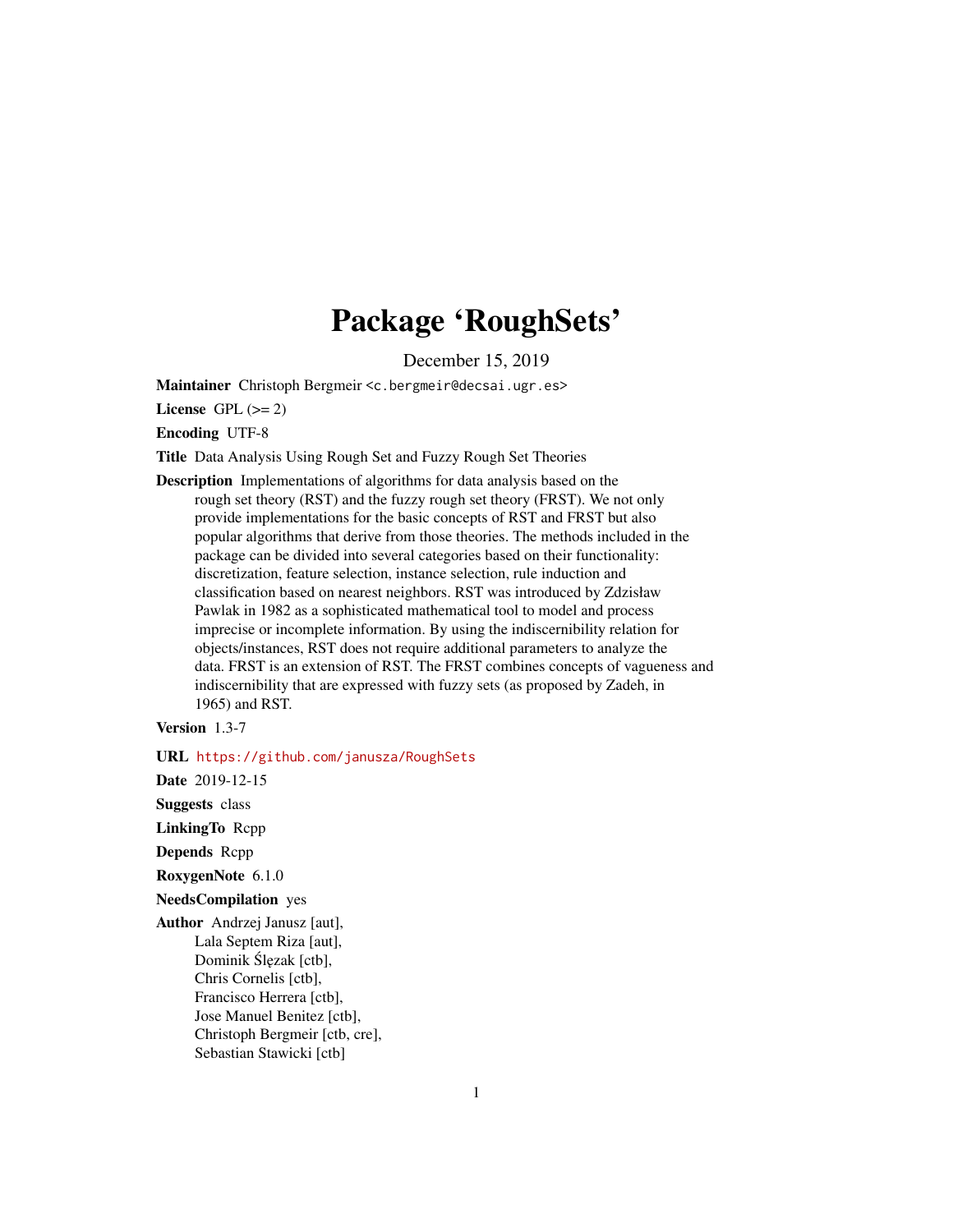Repository CRAN Date/Publication 2019-12-15 06:30:19 UTC

# R topics documented:

| 3  |
|----|
| 13 |
| 15 |
| 16 |
| 17 |
| 19 |
| 20 |
| 24 |
| 26 |
| 31 |
| 33 |
| 40 |
| 42 |
| 43 |
| 45 |
| 47 |
| 49 |
| 51 |
| 53 |
| 55 |
| 56 |
| 57 |
| 59 |
| 61 |
| 62 |
| 64 |
| 66 |
| 68 |
| 70 |
| 72 |
| 73 |
| 75 |
| 80 |
| 82 |
| 83 |
| 85 |
| 87 |
| 88 |
| 89 |
| 90 |
| 92 |
| 93 |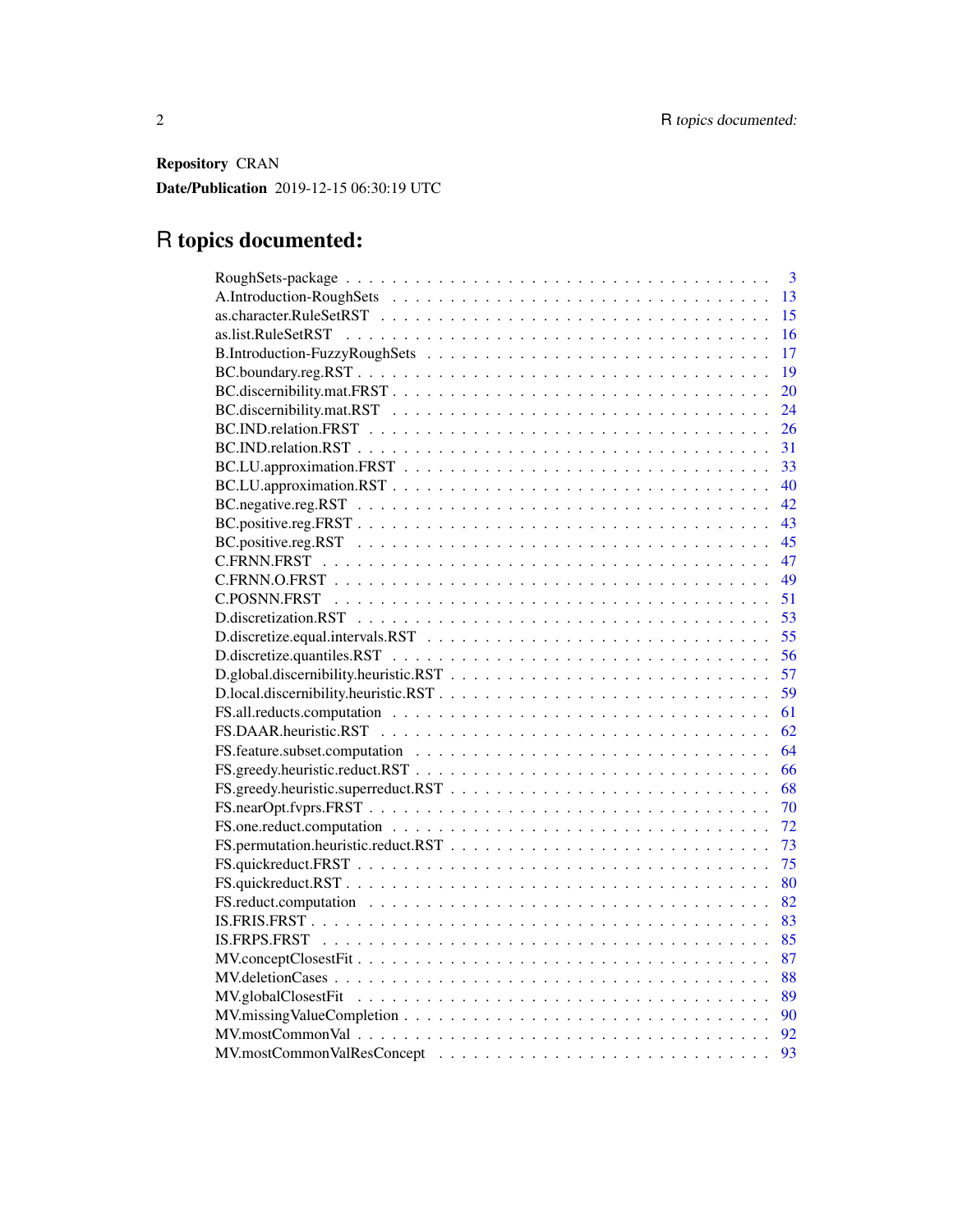<span id="page-2-0"></span>

|       | $predict.RuleSetFRST           94$                                                                                  |     |
|-------|---------------------------------------------------------------------------------------------------------------------|-----|
|       |                                                                                                                     |     |
|       |                                                                                                                     | 97  |
|       |                                                                                                                     |     |
|       |                                                                                                                     |     |
|       |                                                                                                                     |     |
|       |                                                                                                                     |     |
|       |                                                                                                                     |     |
|       |                                                                                                                     |     |
|       |                                                                                                                     |     |
|       |                                                                                                                     |     |
|       |                                                                                                                     |     |
|       | $SF. apply DecTable \ldots \ldots \ldots \ldots \ldots \ldots \ldots \ldots \ldots \ldots \ldots \ldots \ldots 112$ |     |
|       |                                                                                                                     |     |
|       |                                                                                                                     |     |
|       |                                                                                                                     |     |
|       |                                                                                                                     |     |
|       |                                                                                                                     |     |
|       |                                                                                                                     |     |
|       |                                                                                                                     |     |
|       |                                                                                                                     |     |
|       |                                                                                                                     |     |
|       |                                                                                                                     |     |
|       | X.laplace                                                                                                           |     |
|       |                                                                                                                     |     |
|       |                                                                                                                     |     |
|       |                                                                                                                     |     |
|       |                                                                                                                     |     |
|       |                                                                                                                     |     |
| Index |                                                                                                                     | 129 |

RoughSets-package *Getting started with the RoughSets package*

# Description

This part contains global explanations about the implementation and use of the RoughSets package. The package RoughSets attempts to provide a complete tool to model and analyze information systems based on rough set theory (RST) and fuzzy rough set theory (FRST). From fundamental point of view, this package allows to construct rough sets by defining lower and upper approximations. Furthermore, recent methods for tackling common tasks in data mining, such as data preprocessing (e.g., discretization, feature selection, missing value completion, and instance selection), rule induction, and prediction classes or decision values of new datasets are available as well.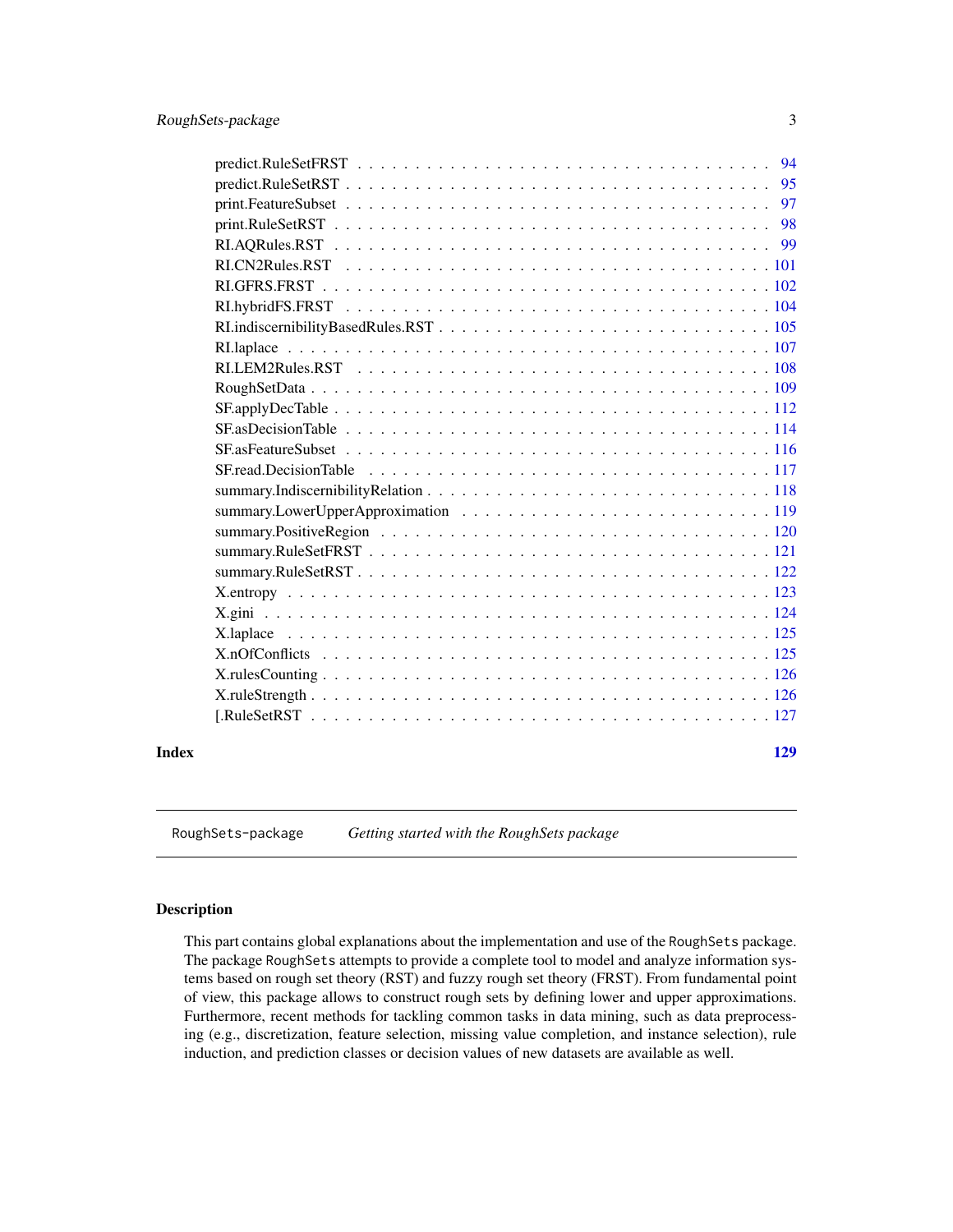#### Details

There are two main parts considered in this package which are RST and FRST. RST was introduced by (Pawlak, 1982; Pawlak, 1991) which provides sophisticated mathematical tools to model and analyze information systems that involve uncertainty and imprecision. By employing indiscernibility relation among objects, RST does not require additional parameters to extract information. The detailed explanation about fundamental concepts of RST can be read in Section [A.Introduction-RoughSets](#page-12-1). Secondly, FRST, an extension of RST, was introduced by (Dubois and Prade, 1990) as a combination between fuzzy sets proposed by (Zadeh, 1965) and RST. This concept allows to analyze continuous attributes without performing discretization on data first. Basic concepts of FRST can be seen in [B.Introduction-FuzzyRoughSets](#page-16-1).

Based on the above concepts, many methods have been proposed and applied for dealing with several different domains. In order to solve the problems, methods employ the indiscernibility relation and lower and upper approximation concepts. All methods that have been implemented in this package will be explained by grouping based on their domains. The following is a list of domains considered in this package:

- Basic concepts: This part, we can divide into four different tasks which are indiscernibility relation, lower and upper approximations, positive region and discernibility matrix. All of those tasks have been explained briefly in Section [A.Introduction-RoughSets](#page-12-1) and [B.Introduction-FuzzyRoughSets](#page-16-1).
- Discretization: It is used to convert real-valued attributes into nominal/symbolic ones in an information system. In RST point of view, this task attempts to maintain the discernibility between objects.
- Feature selection: It is a process for finding a subset of features which have the same quality as the complete feature set. In other words, its purpose is to select the significant features and eliminate the dispensible ones. It is a useful and necessary process when we are facing datasets containing large numbers of features. From RST and FRST perspective, feature selection refers to searching superreducts and reducts. The detailed information about reducts can be read in [A.Introduction-RoughSets](#page-12-1) and [B.Introduction-FuzzyRoughSets](#page-16-1).
- Instance selection: This process is aimed to remove noisy, superfluous, or inconsistent instances from training datasets but retain consistent ones. In other words, good accuracy of classification is achieved by removing instances which do not give positive contributions.
- Prediction/classification: This task is used to predict decision values of a new dataset (test data). We consider implementing some methods to perform this task, such as fuzzy-rough nearest neighbor approaches, etc.
- Rule induction: This task refers to generate IF THEN rules. The rule represents knowledge which is contained in a dataset. One advantage of building rules is that naturally the model is easy to interpret. Then, predicted values over new datasets can be determined by considering the rules.

As we mentioned before, we have embedded many well-known algorithms or techniques for handling the above domains. The algorithms were considered since experimentally it has been proven that they were able to tackle complex tasks. They are implemented as functions that were organized to work with the same data structures. So, users can perform various approaches for a particular task easily and then compare their results. In order to be recognized quickly, generally we have chosen the names of the functions with some conventions. The names contain three parts which are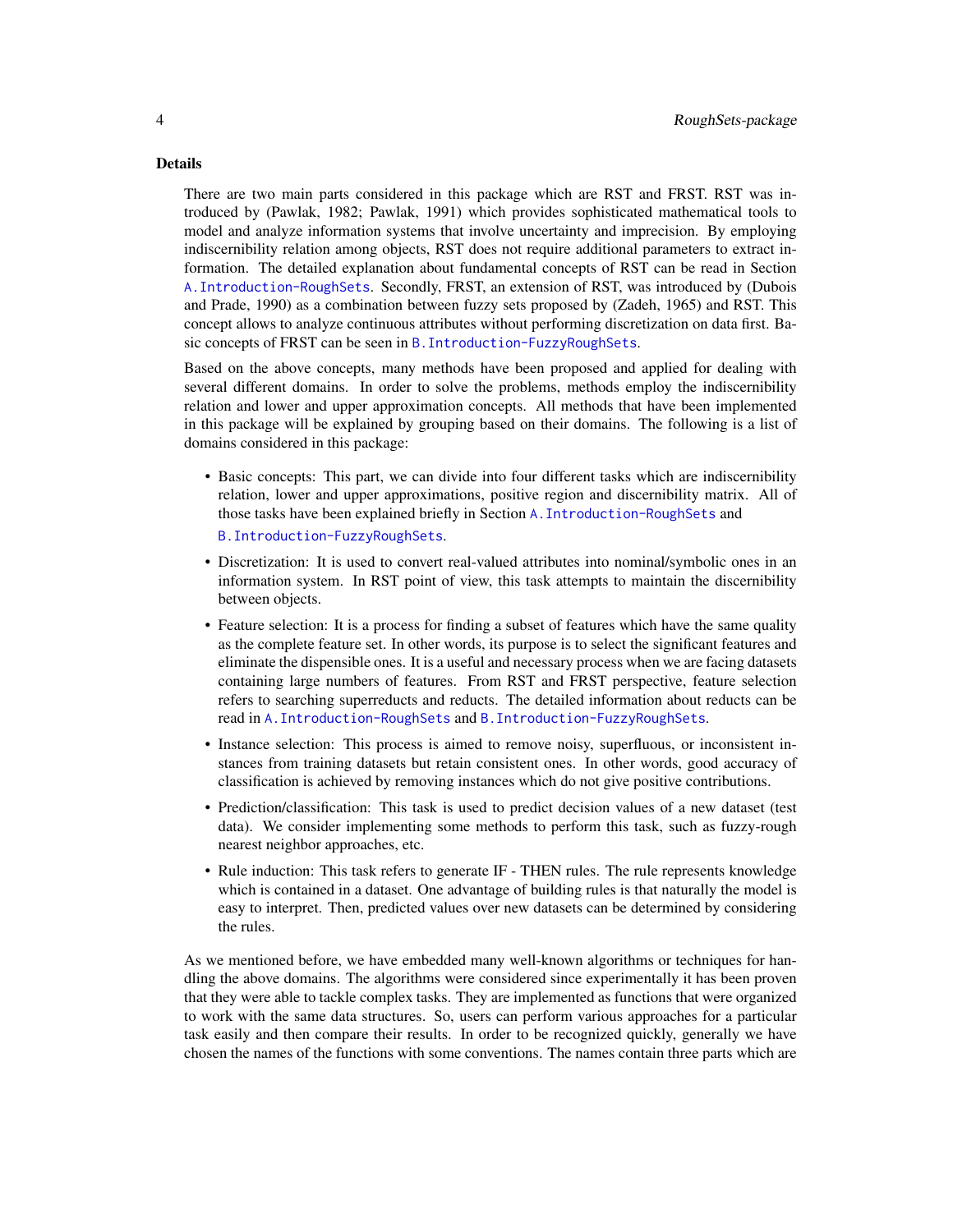prefix, suffix, and middle that are separated by a point. The following is a description of each part.

- prefix: There are some different prefixes for names of functions expressing a kind of task to be performed. The function names with prefix BC refer to *basic concepts* which means that the functions are created for implementing the basic concepts of RST and FRST. While prefix D refers to *discretization*, FS, IS, RI, MV, and C refer to *feature selection*, *instance selection*, *rule induction*, *missing value completion*, and *classifier based on nearest neighbor* domains. Furthermore, SF and X mean that functions are used as *supporting functions* which are not related directly with RST and FRST and *auxiliary* functions which are called as a parameter.
- suffix: It is located at the end of names. There are two types available: RST and FRST. RST represents *rough set theory* while FRST shows that the function is applied to *fuzzy rough set theory*. Additionally, some functions that do not have RST or FRST suffix are used for both theories.
- middle: All other words in the middle of the names are used to express the actual name of a particular method/algorithm or functionality. In this case, it could consist of more than one word separated by points.

For instance, the function [BC.IND.relation.RST](#page-30-1) is used to calculate the indiscernibility relation which is one of the basic concepts of RST. Other functions that have names not based on the above rules are S3 functions e.g., summary and predict which are used to summarize objects and predict new data, respectively.

The following description explains domains and their algorithms implemented in the package:

- 1. The implementations of RST: This part outlines some considered algorihtms/methods based on RST. The approaches can be classified based on their tasks as follows:
	- (a) The basic concepts: The following is a list showing tasks and their implementations as functions.
		- Indiscernibility relation: It is a relation determining whether two objects are indiscernible by some attributes. It is implemented in [BC.IND.relation.RST](#page-30-1).
		- Lower and upper approximations: These approximations show whether objects can be classified with certainty or not. It is implemented in BC.LU. approximation.RST.
		- Positive region: It is used to determine objects that are included in positive region and the degree of dependency. It is implemented in [BC.positive.reg.RST](#page-44-1).
		- Discernibility matrix: It is used to create a discernibility matrix showing attributes that discern each pair of objects. It is implemented in BC. discernibility.mat.RST.
	- (b) Discretization: There are a few methods included in the package:
		- [D.global.discernibility.heuristic.RST](#page-56-1): It implements the global discernibility algorithm which is computing globally semi-optimal cuts using the maximum discernibility heuristic.
		- [D.discretize.quantiles.RST](#page-55-1): It is a function used for computing cuts of the "quantilebased" discretization into  $n$  intervals.
		- [D.discretize.equal.intervals.RST](#page-54-1): It is a function used for computing cuts of the "equal interval size" discretization into  $n$  intervals.

The output of these functions is a list of cut values which are the values for converting real to nominal values. So, in order to generate a new decision table according to the cut values, we need to call [SF.applyDecTable](#page-111-1). Additionally, we have implemented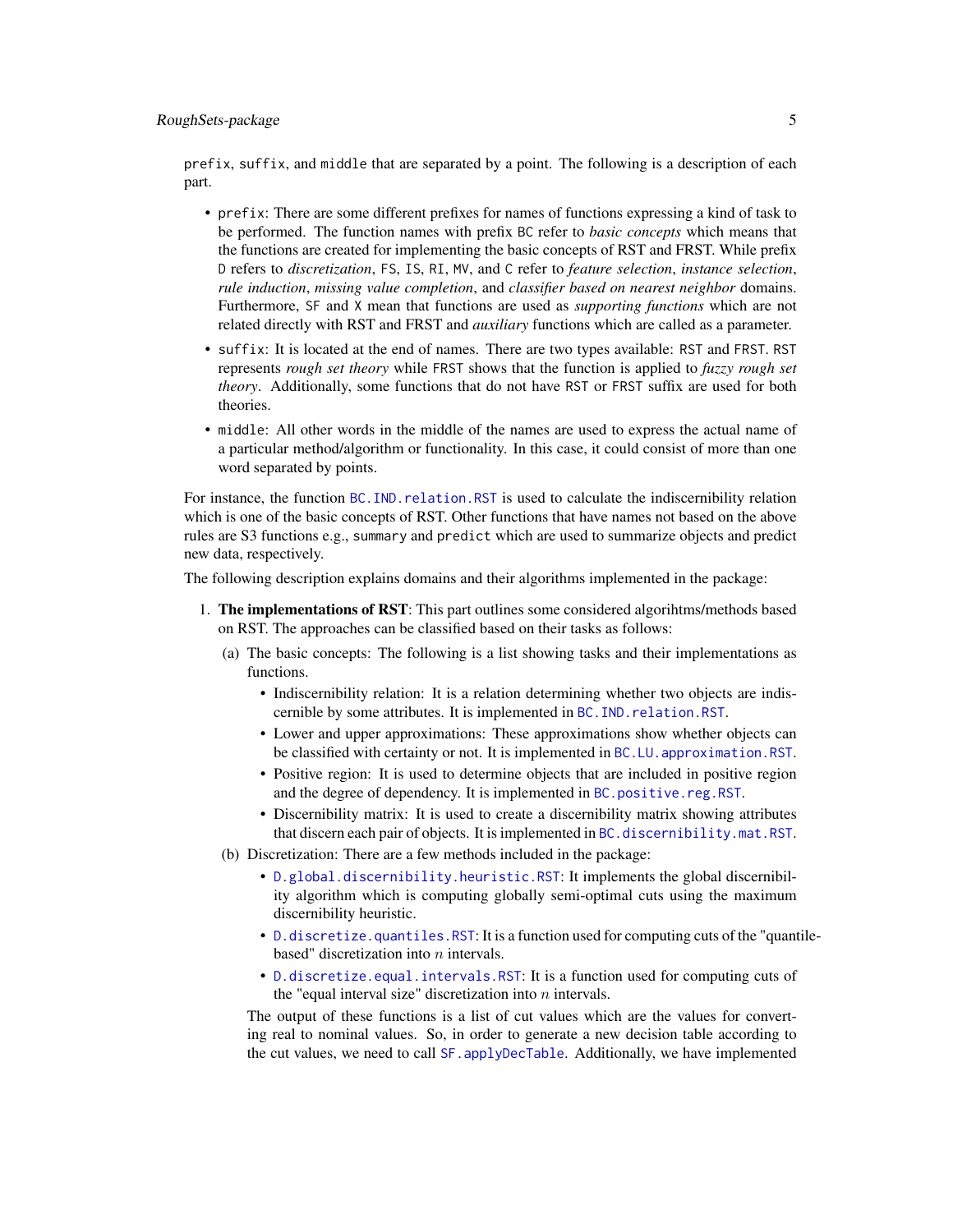[D.discretization.RST](#page-52-1) as a wrapper function collecting all methods considered to perform discretization tasks.

- (c) Feature selection: According to its output, it can be classified into the following groups:
	- Feature subset: It refers to a superreduct which is not necessarily minimal. In other words, the methods in this group might generate just a subset of attributes.
		- QuickReduct algorithm: It has been implemented in [FS.quickreduct.RST](#page-79-1).
		- Superreduct generation: It is based on some criteria: entropy, gini index, discernibility measure, size of positive region.
			- It is implemented in [FS.greedy.heuristic.superreduct.RST](#page-67-1).

Furthermore, we provide a wrapper function FS. feature. subset. computation in order to give a user interface for many methods of RST and FRST that are included in this group.

- Reduct: The following are methods that produce a single decision reduct:
	- Reduct generation based on criteria: It is based on different criteria which are entropy, gini index, discernibility measure, size of positive region. It has been implemented in [FS.greedy.heuristic.reduct.RST](#page-65-1).
	- Permutation reduct: It is based on a permutation schema over all attributes. It has been implemented in [FS.permutation.heuristic.reduct.RST](#page-72-1).

Furthermore, we provide a wrapper function FS. reduct. computation in order to give a user interface toward many methods of RST and FRST that are included in this group.

• All reducts: In order to generate all reducts, we execute FS. all. reducts. computation. However, before doing that, we need to call [BC.discernibility.mat.RST](#page-23-1) for constructing a decision-relative discernibility matrix

It should be noted that the outputs of the functions are decision reducts. So, for generating a new decision table according to the decision reduct, we need to call SF. applyDecTable.

- (d) Rule induction: We provide several functions used to generate rules, as follows:
	- The function [RI.indiscernibilityBasedRules.RST](#page-104-1): This function requires the output of the feature selection functions.
	- The function [RI.CN2Rules.RST](#page-100-1): It is a rule induction method based on the CN2 algorithm.
	- The function [RI.LEM2Rules.RST](#page-107-1): It implements a rule induction method based on the LEM2 algorithm.
	- The function RI. AQRules.RST: It is a rule induction based on the AQ-style algorithm.

After obtaining the rules, we execute [predict.RuleSetRST](#page-94-1) considering our rules and given newdata/testing data to obtain predicted values/classes.

- 2. The implementations of FRST: As in the RST part, this part contains several algorithms that can be classified into several groups based on their purpose. The following is a description of all methods that have been implemented in functions:
	- (a) Basic concepts: The following is a list showing tasks and their implementations:
		- Indiscernibility relations: they are fuzzy relations determining to which degree two objects are similar. This package provides several types of relations which are implemented in a single function called [BC.IND.relation.FRST](#page-25-1). We consider several types of relations e.g., fuzzy equivalence, tolerance, and T-similarity relations. These relations can be chosen by assigning type.relation. Additionally, in this function,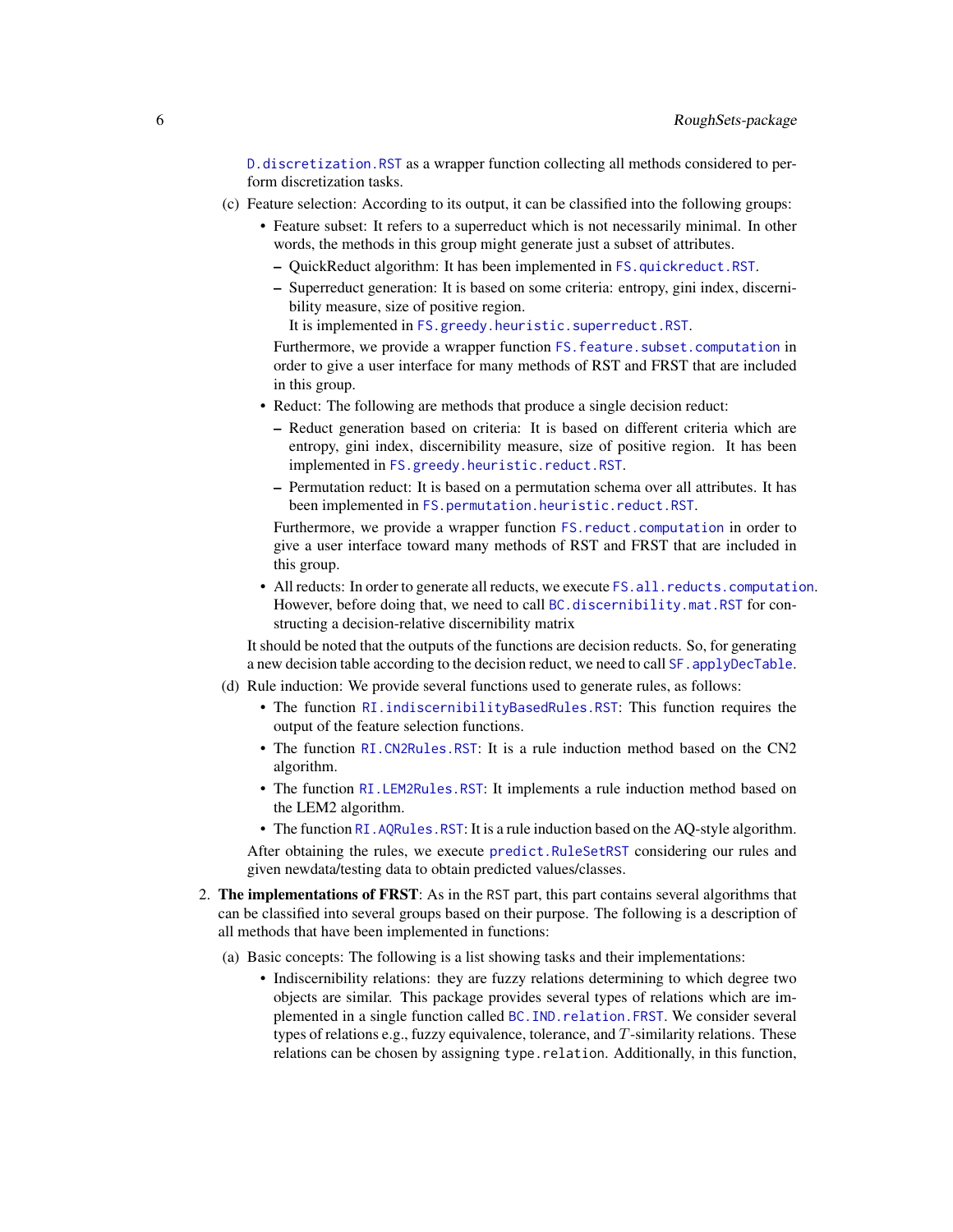we provide several options to calculate aggregation e.g., triangular norm operators (e.g., "lukasiewicz", "min", etc) and user-defined operators.

- Lower and upper approximations: These approximations show to what extent objects can be classified with certainty or not. This task has been implemented in [BC.LU.approximation.FRST](#page-32-1). There are many approaches available in this package that can be selected by assigning the parameter type.LU. The considered methods are implication/t-norm,  $\beta$ -precision fuzzy rough sets ( $\beta$ -PFRS), vaguely quantified rough sets (VQRS), fuzzy variable precision rough sets (FVPRS), ordered weighted average (OWA), soft fuzzy rough sets (SFRS), and robust fuzzy rough sets (RFRS). Furthermore, we provide a facility, which is "custom", where users can create their own approximations by defining functions to calculate lower and upper approximations. Many options to calculate implicator and triangular norm are also available.
- Positive region: It is used to determine the membership degree of each object to the positive region and the degree of dependency. It is implemented in [BC.positive.reg.FRST](#page-42-1).
- Discernibility matrix: It is used to construct the decision-relative discernibility matrix. There are some approaches to construct the matrix, e.g., based on standard approach, Gaussian reduction, alpha reduction, and minimal element in discernibility matrix. They have been implemented in [BC.discernibility.mat.FRST](#page-19-1).
- (b) Feature selection: According to the output of functions, we may divide them into three groups: those that produce a superreduct, a set of reducts, or a single reduct. The following is a description of functions based on their types:
	- Feature subset: It refers to methods which produce a superreduct which is not necessarily a reduct. In other words methods in this group might generate just a subset of attributes. The following is a complete list of methods considered in this package:
		- positive region based algorithms: It refers to positive regions, as a way to evaluate attributes to be selected. They are implemented in [FS.quickreduct.FRST](#page-74-1). Furthermore, we provide several different measures based on the positive region in this function. All methods included in this part employ the QuickReduct algorithm to obtain selected features. In order to choose a particular algorithm, we need to assign parameter type.method in [FS.quickreduct.FRST](#page-74-1).
		- boundary region based algorithm: This algorithm is based on the membership degree to the fuzzy boundary region. This algorithm has been implemented in [FS.quickreduct.FRST](#page-74-1).

Furthermore, we provide a wrapper function FS. feature. subset. computation in order to give a user interface for many methods of RST and FRST.

- Reduct: It refers to a method that produces a single decision reduct. We provide one algorithm which is the near-optimal reduction proposed by Zhao et al. It is implemented in [FS.nearOpt.fvprs.FRST](#page-69-1). Furthermore, we provide a wrapper function [FS.reduct.computation](#page-81-1) in order to provide a user interface toward many methods of RST and FRST.
- All reducts: In order to get all decision reducts, we execute FS. all. reducts. computation. However, before doing that, we firstly execute the [BC.discernibility.mat.FRST](#page-19-1) function for constructing a decision-relative discernibility matrix.

The output of the above methods is a class containing a decision reduct/feature subset and other descriptions. For generating a new decision table according to the decision reduct, we provide the function SF. applyDecTable.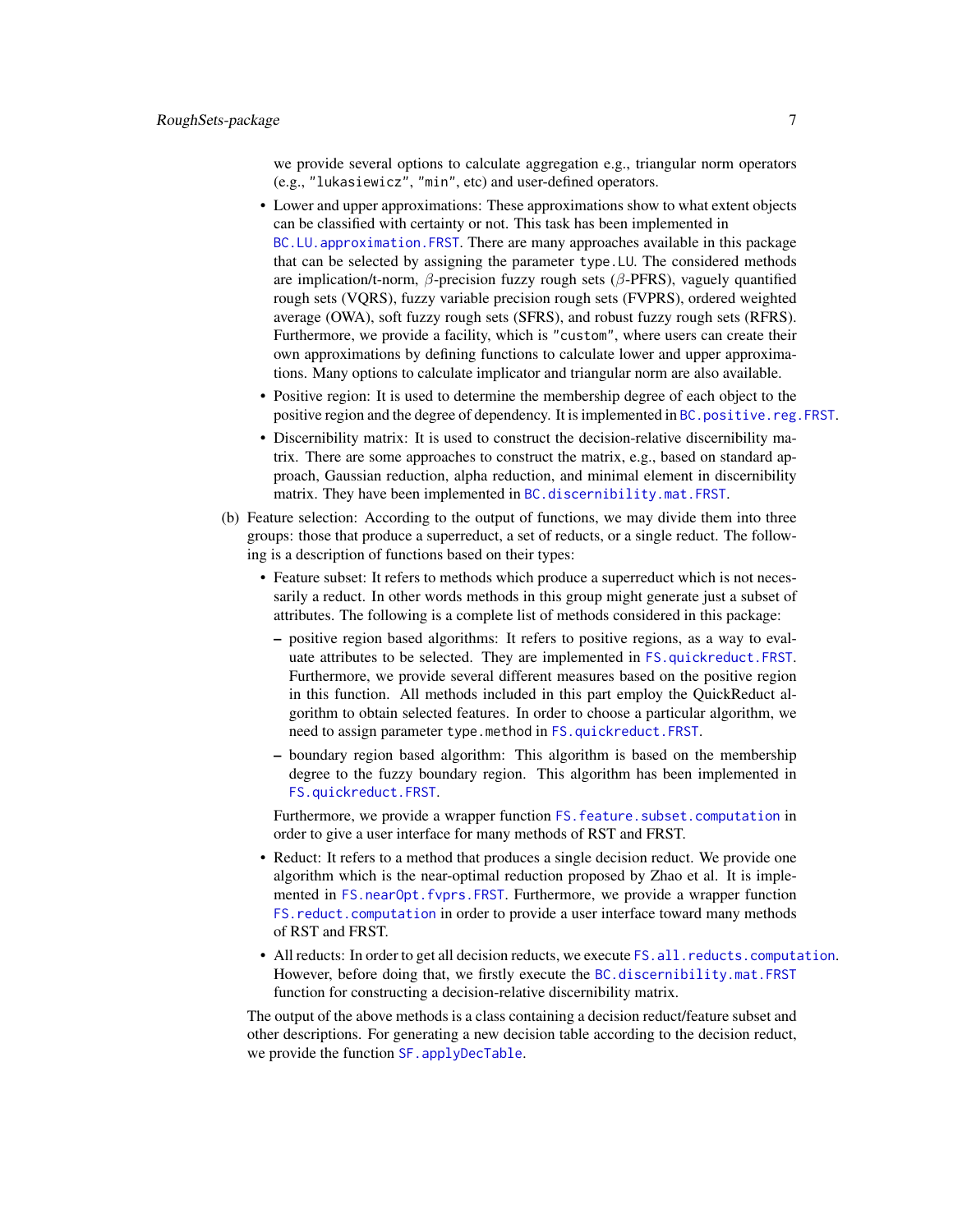- (c) Rule induction: It is a task used to generate rules representing knowledge of a decision table. Commonly, this process is called learning phase in machine learning. The following methods are considered to generate rules:
	- [RI.hybridFS.FRST](#page-103-1): It combines fuzzy-rough rule induction and feature selection.
	- [RI.GFRS.FRST](#page-101-1): It refers to rule induction based on generalized fuzzy rough sets (GFRS).

After generating rules, we can use them to predict decision values/classes of new data by executing the S3 function [predict.RuleSetFRST](#page-93-1).

- (d) Instance selection: The following functions select instances to improve accuracy by removing noisy, superfluous or inconsistent ones from training datasets.
	- [IS.FRIS.FRST](#page-82-1): It refers to the fuzzy rough instance selection (FRIS). It evaluates the degree of membership to the positive region of each instance. If an instance's membership degree is less than the threshold, then the instance can be removed.
	- [IS.FRPS.FRST](#page-84-1): It refers to the fuzzy-rough prototype selection (FRPS). It employs prototype selection (PS) to improve the accuracy of the \$k\$-nearest neighbor (kNN) method.

We provide the function SF. applyDecTable that is used to generate a new decision table according to the output of instance selection functions.

- (e) Fuzzy-rough nearest neighbors: This part provides methods based on nearest neighbors for predicting decision values/classes of new datasets. In other words, by supplying a decision table as training data we can predict decision values of new data at the same time. We have considered the following methods:
	- [C.FRNN.FRST](#page-46-1): It refers to the fuzzy-rough nearest neighbors based on Jensen and Cornelis' technique.
	- [C.FRNN.O.FRST](#page-48-1): It refers to the fuzzy-rough ownership nearest neighbor algorithm based on Sarkar's method.
	- [C.POSNN.FRST](#page-50-1): The positive region based fuzzy-rough nearest neighbor algorithm based on Verbiest et al's technique.

Furthermore, we provide an additional feature which is missing value completion. Even though algorithms, included in this feature, are not based on RST and FRST, they will be usefull to do data analysis. The following is a list of functions implemented for handling missing values in the data preprocessing step:

- [MV.deletionCases](#page-87-1): it refers to the approach deleting instances.
- [MV.mostCommonValResConcept](#page-92-1): it refers to the approach based on the most common value or mean of an attribute restricted to a concept.
- [MV.mostCommonVal](#page-91-1): it refers to the approach replacing missing attribute values by the attribute mean or common values.
- [MV.globalClosestFit](#page-88-1): it refers to the approach based on the global closest fit approach.
- [MV.conceptClosestFit](#page-86-1): it refers to the approach based on the concept closest fit approach.

Additionally, we provide a wrapper function which is [MV.missingValueCompletion](#page-89-1) in order to give a user interface for the methods.

To get started with the package, the user can have a look at the examples included in the documentation on each function. Additionally, to show general usage of the package briefly, we also provide some examples showing general usage in this section.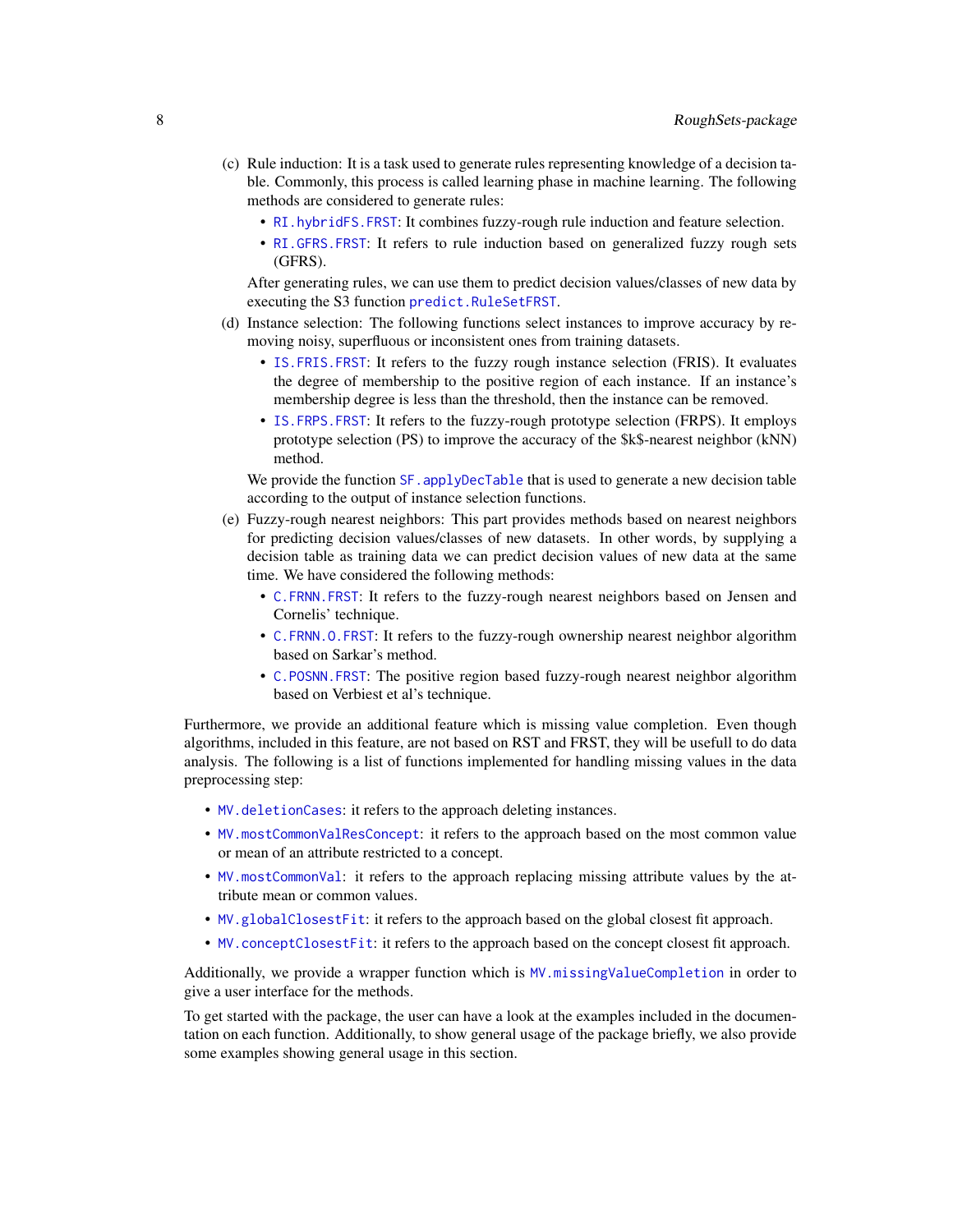If you have problems using the package, find a bug, or have suggestions, please contact the package maintainer by email, instead of writing to the general R lists or to other internet forums and mailing lists.

There are many demos that ship with the package. To get a list of them, type:

demo()

Then, to start a demo, type demo(<demo\_name\_here>). All the demos are presented as R scripts in the package sources in the "demo" subdirectory.

Currently, there are the following demos available:

- Basic concepts of RST and FRST: demo(BasicConcept.RST), demo(BasicConcept.FRST), demo(DiscernibilityMatrix.RST), demo(DiscernibilityMatrix.FRST).
- Discretization based on RST:

```
demo(D.local.discernibility.matrix.RST), demo(D.max.discernibility.matrix.RST),
demo(D.global.discernibility.heuristic.RST), demo(D.discretize.quantiles.RST),
demo(D.discretize.equal.intervals.RST).
```
- Feature selection based on RST: demo(FS.permutation.heuristic.reduct.RST), demo(FS.quickreduct.RST), demo(FS.greedy.heuristic.reduct.RST), demo(FS.greedy.heuristic.reduct.RST).
- Feature selection based on FRST: demo(FS.QuickReduct.FRST.Ex1), demo(FS.QuickReduct.FRST.Ex2), demo(FS.QuickReduct.FRST.Ex3), demo(FS.QuickReduct.FRST.Ex4), demo(FS.QuickReduct.FRST.Ex5), demo(FS.nearOpt.fvprs.FRST).
- Instance selection based on FRST: demo(IS.FRIS.FRST), demo(IS.FRPS.FRST)
- Classification using the Iris dataset: demo(FRNN.O.iris), demo(POSNN.iris), demo(FRNN.iris).
- Rule induction based on RST: demo(RI.indiscernibilityBasedRules.RST).
- Rule induction based on FRST: demo(RI.classification.FRST), demo(RI.regression.FRST).
- Missing value completion: demo(MV.simpleData).

Some decision tables have been embedded in this package which can be seen in [RoughSetData](#page-108-1).

Finally, you may visit the package webpage <http://sci2s.ugr.es/dicits/software/RoughSets>, where we provide a more extensive introduction as well as additional explanations of the procedures.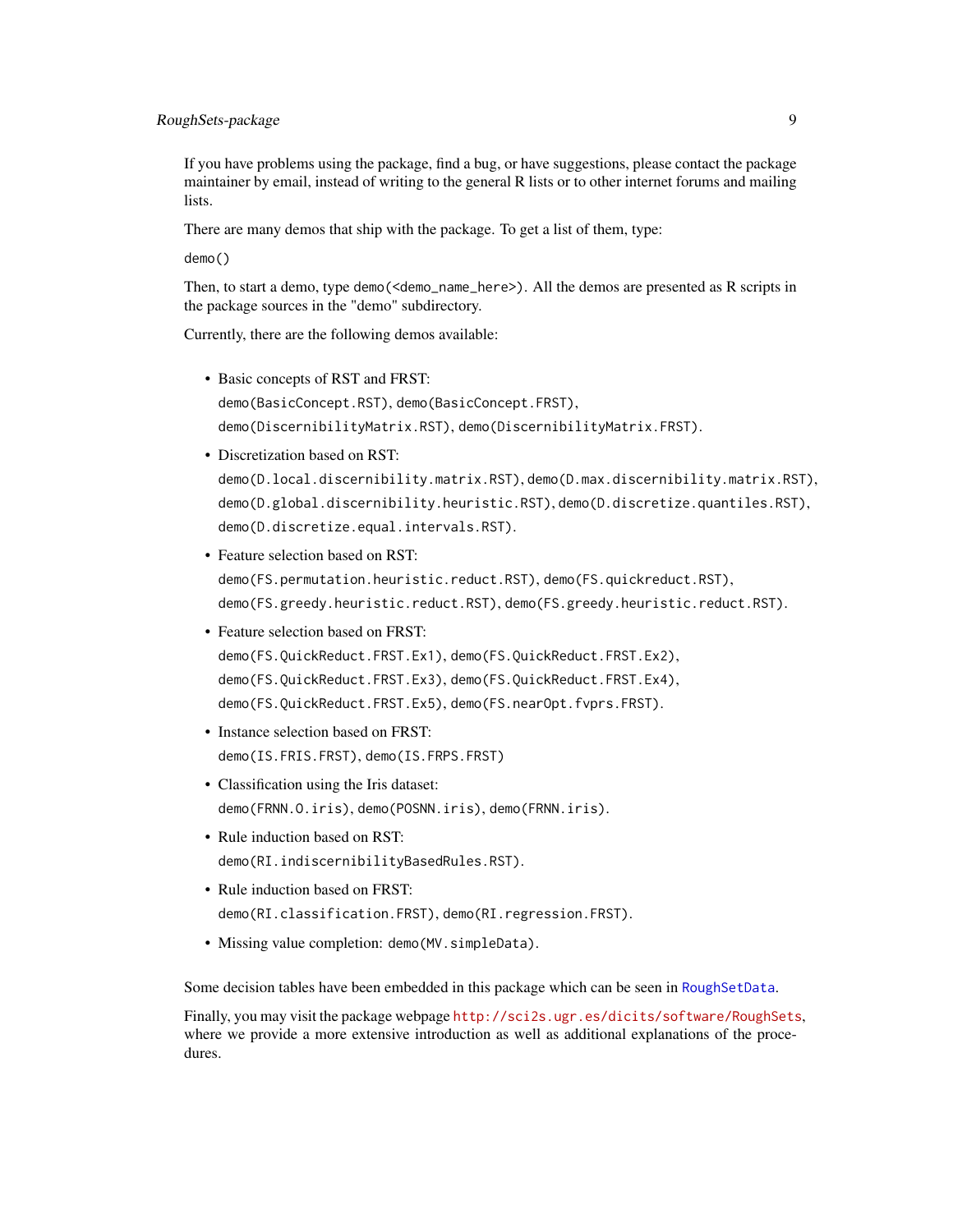#### Author(s)

Lala Septem Riza <lala.s.riza@decsai.ugr.es>,

Andrzej Janusz <andrzejanusz@gmail.com>,

Chris Cornelis <chriscornelis@decsai.ugr.es>,

Francisco Herrera <herrera@decsai.ugr.es>,

Dominik Slezak <slezak@mimuw.edu.pl>,

and Jose Manuel Benitez <j.m.benitez@decsai.ugr.es>

DiCITS Lab, SCI2S group, CITIC-UGR, DECSAI, University of Granada,

<http://dicits.ugr.es>, <http://sci2s.ugr.es>

Institute of Mathematics, University of Warsaw.

#### References

D. Dubois and H. Prade, "Rough Fuzzy Sets and Fuzzy Rough Sets", International Journal of General Systems, vol. 17, p. 91 - 209 (1990).

L.A. Zadeh, "Fuzzy Sets", Information and Control, vol. 8, p. 338 - 353 (1965).

Z. Pawlak, "Rough Sets", International Journal of Computer and Information System, vol. 11, no. 5, p. 341 - 356 (1982).

Z. Pawlak, "Rough Sets: Theoretical Aspects of Reasoning About Data, System Theory, Knowledge Engineering and Problem Solving", vol. 9, Kluwer Academic Publishers, Dordrecht, Netherlands (1991).

# Examples

```
##############################################################
## A.1 Example: Basic concepts of rough set theory
##############################################################
## Using hiring data set, see RoughSetData
data(RoughSetData)
decision.table <- RoughSetData$hiring.dt
## define considered attributes which are first, second, and
## third attributes
attr.P < -c(1,2,3)## compute indiscernibility relation
IND <- BC.IND.relation.RST(decision.table, feature.set = attr.P)
## compute lower and upper approximations
roughset <- BC.LU.approximation.RST(decision.table, IND)
## Determine regions
region.RST <- BC.positive.reg.RST(decision.table, roughset)
## The decision-relative discernibility matrix and reduct
```

```
disc.mat <- BC.discernibility.mat.RST(decision.table, range.object = NULL)
```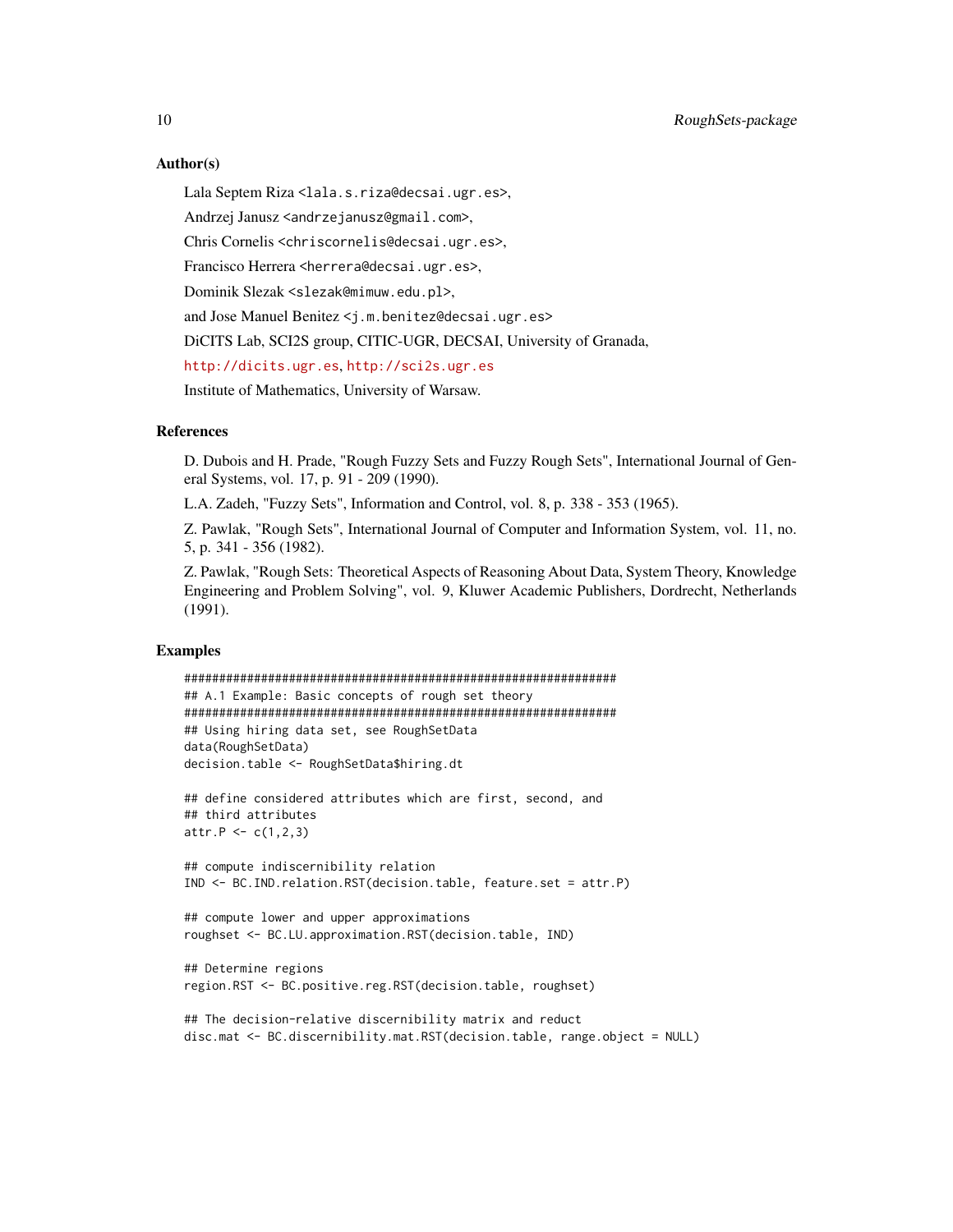```
##############################################################
## A.2 Example: Basic concepts of fuzzy rough set theory
##############################################################
## Using pima7 data set, see RoughSetData
data(RoughSetData)
decision.table <- RoughSetData$pima7.dt
## In this case, let us consider the first and second attributes
conditional.attr \leq c(1, 2)## We are using the "lukasiewicz" t-norm and the "tolerance" relation
## with "eq.1" as fuzzy similarity equation
control.ind <- list(type.aggregation = c("t.tnorm", "lukasiewicz"),
                    type.relation = c("tolerance", "eq.1"))
## Compute fuzzy indiscernibility relation
IND.condAttr <- BC.IND.relation.FRST(decision.table, attributes = conditional.attr,
                            control = control.ind)
## Compute fuzzy lower and upper approximation using type.LU : "implicator.tnorm"
## Define index of decision attribute
decision.attr = c(9)## Compute fuzzy indiscernibility relation of decision attribute
## We are using "crisp" for type of aggregation and type of relation
control.dec \leq list(type.aggregation = c("crisp"), type.relation = "crisp")
IND.decAttr <- BC.IND.relation.FRST(decision.table, attributes = decision.attr,
                            control = control.dec)
## Define control parameter containing type of implicator and t-norm
control <- list(t.implicator = "lukasiewicz", t.tnorm = "lukasiewicz")
## Compute fuzzy lower and upper approximation
FRST.LU <- BC.LU.approximation.FRST(decision.table, IND.condAttr, IND.decAttr,
              type.LU = "implicator.tnorm", control = control)
## Determine fuzzy positive region and its degree of dependency
fuzzy.region <- BC.positive.reg.FRST(decision.table, FRST.LU)
###############################################################
## B Example : Data analysis based on RST and FRST
## In this example, we are using wine dataset for both RST and FRST
###############################################################
## Load the data
## Not run: data(RoughSetData)
dataset <- RoughSetData$wine.dt
## Shuffle the data with set.seed
set.seed(5)
dt.Shuffled <- dataset[sample(nrow(dataset)),]
## Split the data into training and testing
```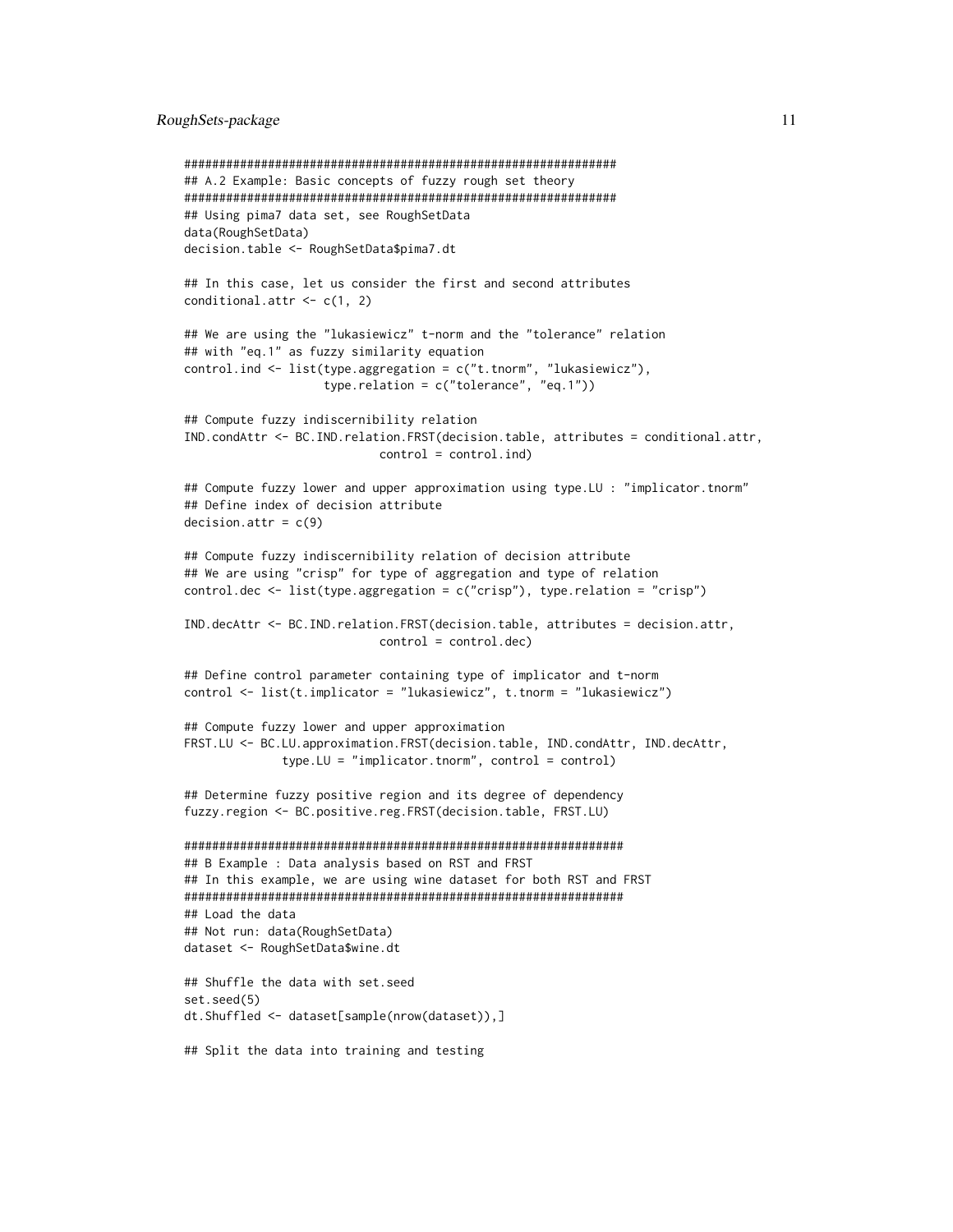```
idx \le round(0.8 * nrow(dt.Shuffled))
 wine.tra <-SF.asDecisionTable(dt.Shuffled[1:idx,],
decision.attr = 14, indx.nominal = 14)
 wine.tst <- SF.asDecisionTable(dt.Shuffled[
 (idx+1):nrow(dt.Shuffled), -ncol(dt.Shuffled)])
## DISCRETIZATION
cut.values <- D.discretization.RST(wine.tra,
type.method = "global.discernibility")
d.tra <- SF.applyDecTable(wine.tra, cut.values)
d.tst <- SF.applyDecTable(wine.tst, cut.values)
## FEATURE SELECTION
red.rst <- FS.feature.subset.computation(d.tra,
 method="quickreduct.rst")
fs.tra <- SF.applyDecTable(d.tra, red.rst)
## RULE INDUCTION
rules <- RI.indiscernibilityBasedRules.RST(d.tra,
 red.rst)
## predicting newdata
pred.vals <- predict(rules, d.tst)
#################################################
## Examples: Data analysis using the wine dataset
## 2. Learning and prediction using FRST
#################################################
## FEATURE SELECTION
reduct <- FS.feature.subset.computation(wine.tra,
method = "quickreduct.frst")
## generate new decision tables
wine.tra.fs <- SF.applyDecTable(wine.tra, reduct)
wine.tst.fs <- SF.applyDecTable(wine.tst, reduct)
## INSTANCE SELECTION
indx <- IS.FRIS.FRST(wine.tra.fs,
control = list(threshold.tau = 0.2, alpha = 1))## generate a new decision table
wine.tra.is <- SF.applyDecTable(wine.tra.fs, indx)
## RULE INDUCTION (Rule-based classifiers)
control.ri <- list(
 type.aggregation = c("t.tnorm", "lukasiewicz"),
 type.relation = c("tolerance", "eq.3"),
t.implicator = "kleene_dienes")
decRules.hybrid <- RI.hybridFS.FRST(wine.tra.is,
```

```
control.ri)
```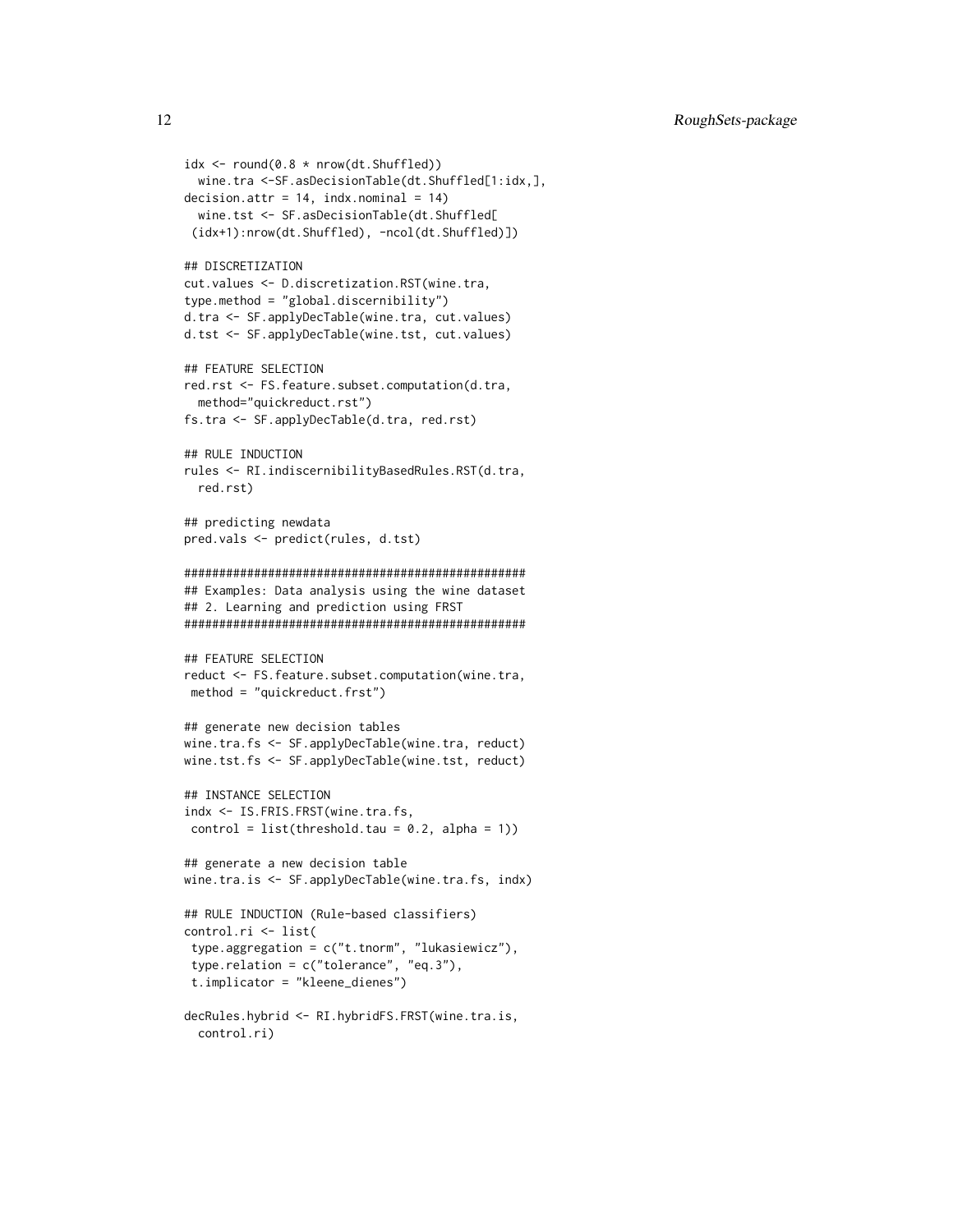```
## predicting newdata
predValues.hybrid <- predict(decRules.hybrid,
 wine.tst.fs)
#################################################
## Examples: Data analysis using the wine dataset
## 3. Prediction using fuzzy nearest neighbor classifiers
#################################################
## using FRNN.O
control.frnn.o <- list(m = 2,
 type.membership = "gradual")
predValues.frnn.o <- C.FRNN.O.FRST(wine.tra.is,
 newdata = wine.test.fs, control = control.frnn.o)## Using FRNN
control.frnn <- list(type.LU = "implicator.tnorm",k=20,
  type.aggregation = c("t.tnorm", "lukasiewicz"),
 type.relation = c("tolerance", "eq.1"),
 t.implicator = "lukasiewicz")
predValues.frnn <- C.FRNN.FRST(wine.tra.is,
 newdata = wine.tst.fs, control = control.frnn)
## calculating error
real.val <- dt.Shuffled[(idx+1):nrow(dt.Shuffled),
 ncol(dt.Shuffled), drop = FALSE]
err.1 <- 100*sum(pred.vals!=real.val)/nrow(pred.vals)
err.2 <- 100*sum(predValues.hybrid!=real.val)/
 nrow(predValues.hybrid)
err.3 <- 100*sum(predValues.frnn.o!=real.val)/
 nrow(predValues.frnn.o)
err.4 <- 100*sum(predValues.frnn!=real.val)/
 nrow(predValues.frnn)
cat("The percentage error = ", err.1, "\n")
cat("The percentage error = ", err.2, "\\n")cat("The percentage error = ", err.3, "\\n")cat("The percentage error = ", err.4, "\n")
## End(Not run)
```
<span id="page-12-1"></span>A.Introduction-RoughSets

*Introduction to Rough Set Theory*

#### **Description**

This part attempts to introduce rough set theory (RST) and its application to data analysis. While the classical RST proposed by Pawlak in 1982 is explained in detail in this section, some recent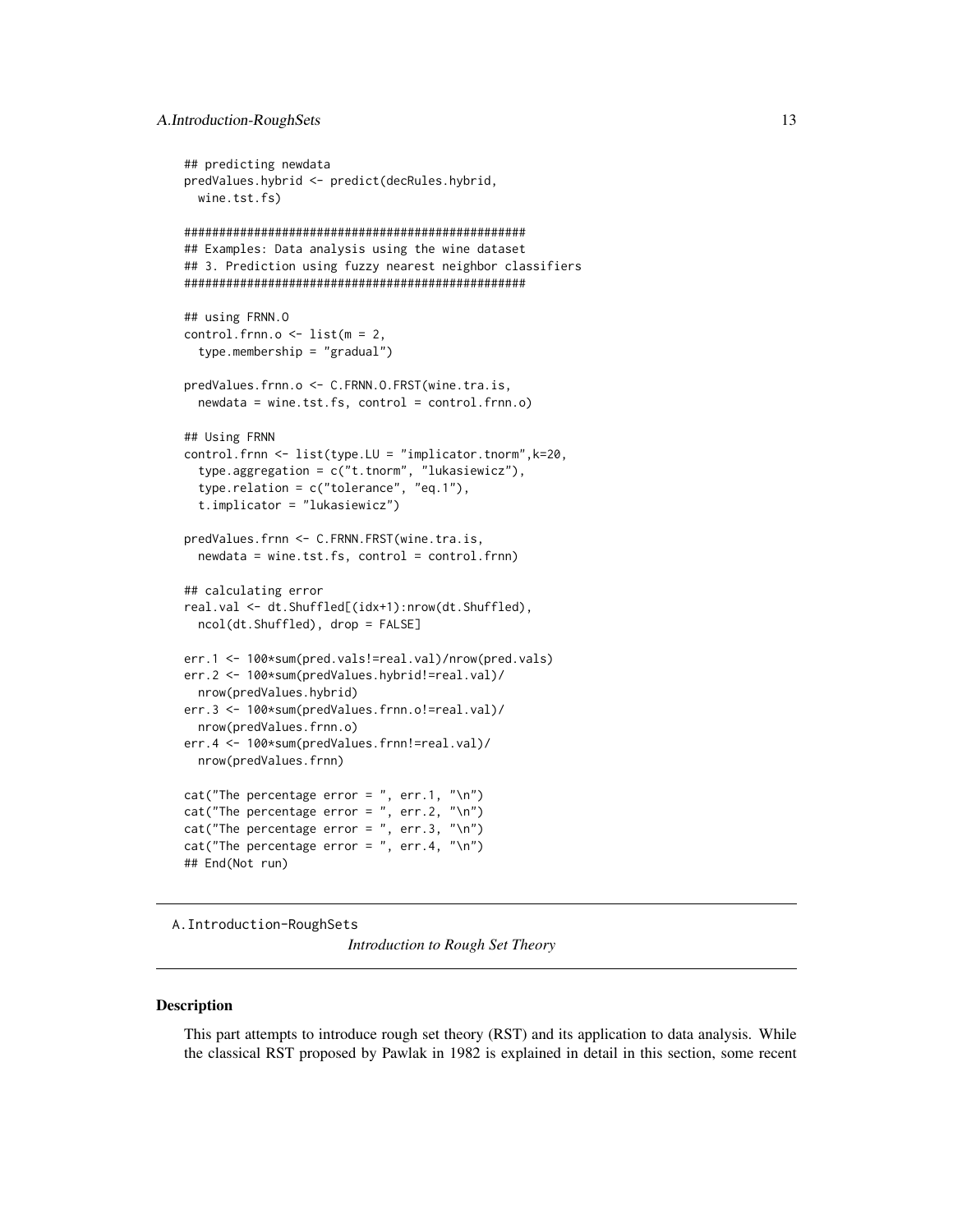advancements will be treated in the documentation of the related functions.

#### Details

In RST, a data set is represented as a table called an information system  $A = (U, A)$ , where U is a non-empty set of finite objects known as the universe of discourse (note: it refers to all instances/rows in datasets) and A is a non-empty finite set of attributes, such that  $a: U \rightarrow V_a$  for every  $a \in A$ . The set  $V_a$  is the set of values that attribute a may take. Information systems that involve a decision attribute, containing classes for each object, are called decision systems or decision tables. More formally, it is a pair  $\mathcal{A} = (U, A \cup \{d\})$ , where  $d \notin A$  is the decision attribute. The elements of  $A$  are called conditional attributes. The information system representing all data in a particular system may contain redundant parts. It could happen because there are the same or indiscernible objects or some superfluous attributes. The indiscernibility relation is a binary relation showing the relation between two objects. This relation is an equivalence relation. Let  $\mathcal{A} = (U, A)$ be an information system, then for any  $B \subseteq A$  there is an equivalence relation  $R_B(x, y)$ :

$$
R_B(x, y) = \{(x, y) \in U^2 | \forall a \in B, a(x) = a(y)\}\
$$

If  $(x, y) \in R_B(x, y)$ , then x and y are indiscernible by attributes from B. The equivalence classes of the B-indiscernibility relation are denoted  $[x]_B$ . The indiscernibility relation will be further used to define basic concepts of rough set theory which are lower and upper approximations.

Let  $B \subseteq A$  and  $X \subseteq U$ , X can be approximated using the information contained within B by constructing the B-lower and B-upper approximations of  $X$ :

$$
R_B \downarrow X = \{ x \in U | [x]_B \subseteq X \}
$$

 $R_B \uparrow X = \{x \in U | [x]_B \cap X \neq \emptyset\}$ 

The tuple  $\langle R_B \downarrow X, R_B \uparrow X \rangle$  is called a rough set. The objects in  $R_B \downarrow X$  mean that they can be with certainty classified as members of  $X$  on the basis of knowledge in  $B$ , while the objects in  $R_B \uparrow X$  can be only classified as possible members of X on the basis of knowledge in B.

In a decision system, for  $X$  we use decision concepts (equivalence classes of decision attribute)  $[x]_d$ . We can define *B*-lower and *B*-upper approximations as follows.

$$
R_B \downarrow [x]_d = \{x \in U | [x]_B \subseteq [x]_d\}
$$
  

$$
R_B \uparrow [x]_d = \{x \in U | [x]_B \cap [x]_d \neq \emptyset\}
$$

The positive, negative and boundary of  $B$  regions can be defined as:

 $POS_B = \bigcup_{x \in U} R_B \downarrow [x]_d$ 

The boundary region,  $BND<sub>B</sub>$ , is the set of objects that can possibly, but not certainly, be classified.

$$
BND_B = \bigcup_{x \in U} R_B \uparrow [x]_d - \bigcup_{x \in U} R_B \downarrow [x]_d
$$

Furthermore, we can calculate the degree of dependency of the decision on a set of attributes. The decision attribute d depends totally on a set of attributes B, denoted  $B \Rightarrow d$ , if all attribute values from  $d$  are uniquely determined by values of attributes from  $B$ . It can be defined as follows. For  $B \subseteq A$ , it is said that d depends on B in a degree of dependency  $\gamma_B = \frac{|POS_B|}{|U|}$ .

A decision reduct is a set  $B \subseteq A$  such that  $\gamma_B = \gamma_A$  and  $\gamma_{B'} < \gamma_B$  for every  $B' \subset B$ . One algorithm to determine all reducts is by constructing the decision-relative discernibility matrix. The discernibility matrix  $M(A)$  is an  $n \times n$  matrix  $(c_{ij})$  where

$$
c_{ij} = \{a \in A : a(x_i) \neq a(x_j)\} \text{ if } d(x_i) \neq d(x_j) \text{ and}
$$
  

$$
c_{ij} = \emptyset \text{ otherwise}
$$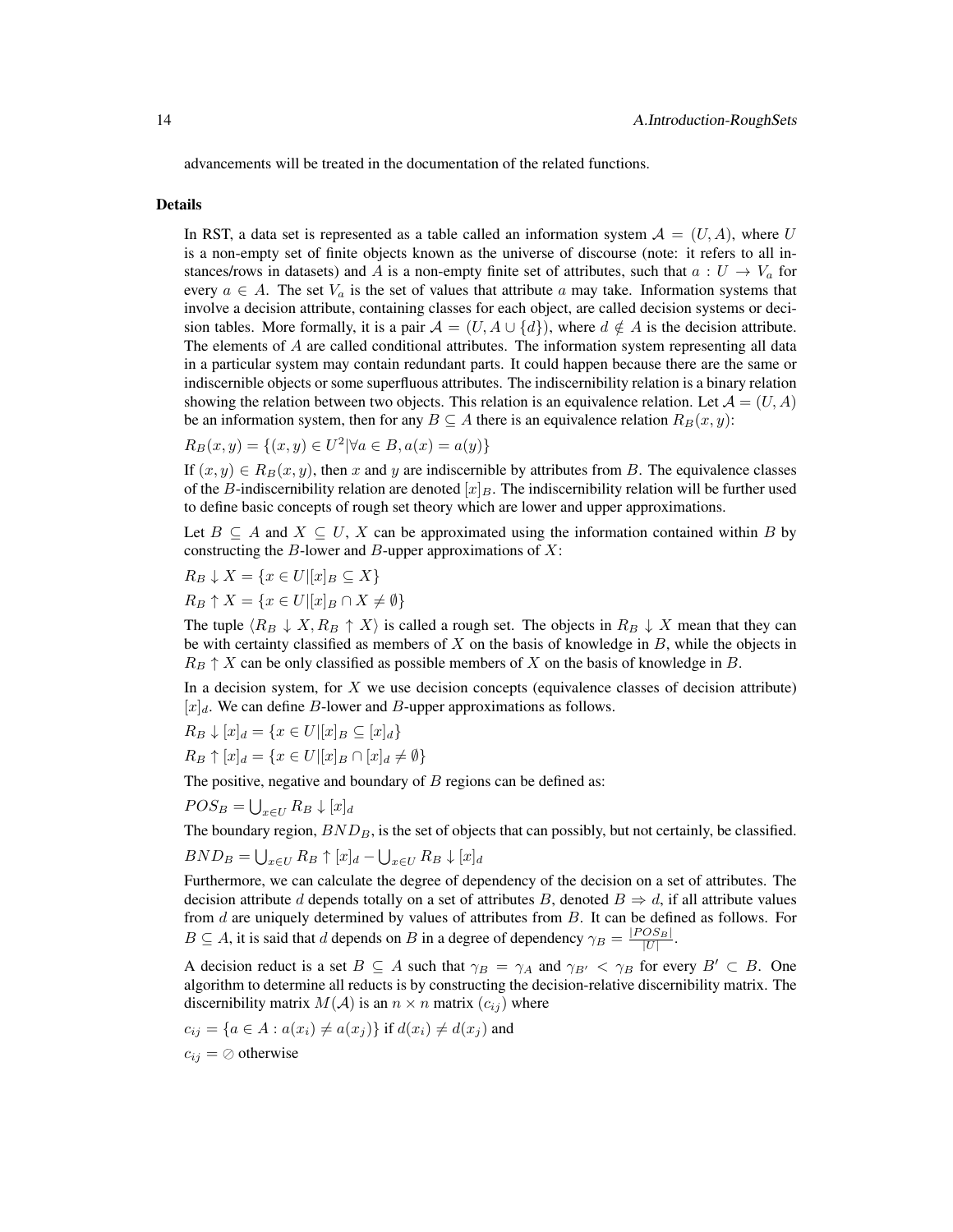<span id="page-14-0"></span>The discernibility function  $f_A$  for a decision system A is a boolean function of m boolean variables  $\bar{a}_1, \ldots, \bar{a}_m$  corresponding to the attributes  $a_1, \ldots, a_m$  respectively, and defined by

$$
f_{\mathcal{A}}(\bar{a_1},\ldots,\bar{a_m}) = \land \{\forall \bar{c}_{ij} : 1 \leq j < i \leq n, c_{ij} \neq \emptyset\}
$$

where  $\bar{c}_{ij} = \{\bar{a} : a \in c_{ij}\}\.$  The decision reducts of A are then the prime implicants of the function  $f_A$ . The complete explanation of the algorithm can be seen in (Skowron and Rauszer, 1992).

The implementations of the RST concepts can be seen in BC. IND. relation.RST,

[BC.LU.approximation.RST](#page-39-1), [BC.positive.reg.RST](#page-44-1), and

[BC.discernibility.mat.RST](#page-23-1).

# References

A. Skowron and C. Rauszer, "The Discernibility Matrices and Functions in Information Systems", in: R. Slowinski (Ed.), Intelligent Decision Support: Handbook of Applications and Advances of Rough Sets Theory, Kluwer Academic Publishers, Dordrecht, Netherland, p. 331 - 362 (1992).

Z. Pawlak, "Rough Sets", International Journal of Computer and Information System, vol. 11, no.5, p. 341 - 356 (1982).

Z. Pawlak, "Rough Sets: Theoretical Aspects of Reasoning about Data, System Theory, Knowledge Engineering and Problem Solving", vol. 9, Kluwer Academic Publishers, Dordrecht, Netherlands (1991).

```
as.character.RuleSetRST
```

```
The as.character method for RST rule sets
```
#### Description

A function for converting a set of rules into their character representation.

# Usage

```
## S3 method for class 'RuleSetRST'
as.character(x, ...)
```
# Arguments

|         | a "RuleSetRST" object. See RI. LEM2Rules. RST. |
|---------|------------------------------------------------|
| $\cdot$ | the other parameters.                          |

# Value

Converts rules from a set into their character representation.

# Author(s)

Andrzej Janusz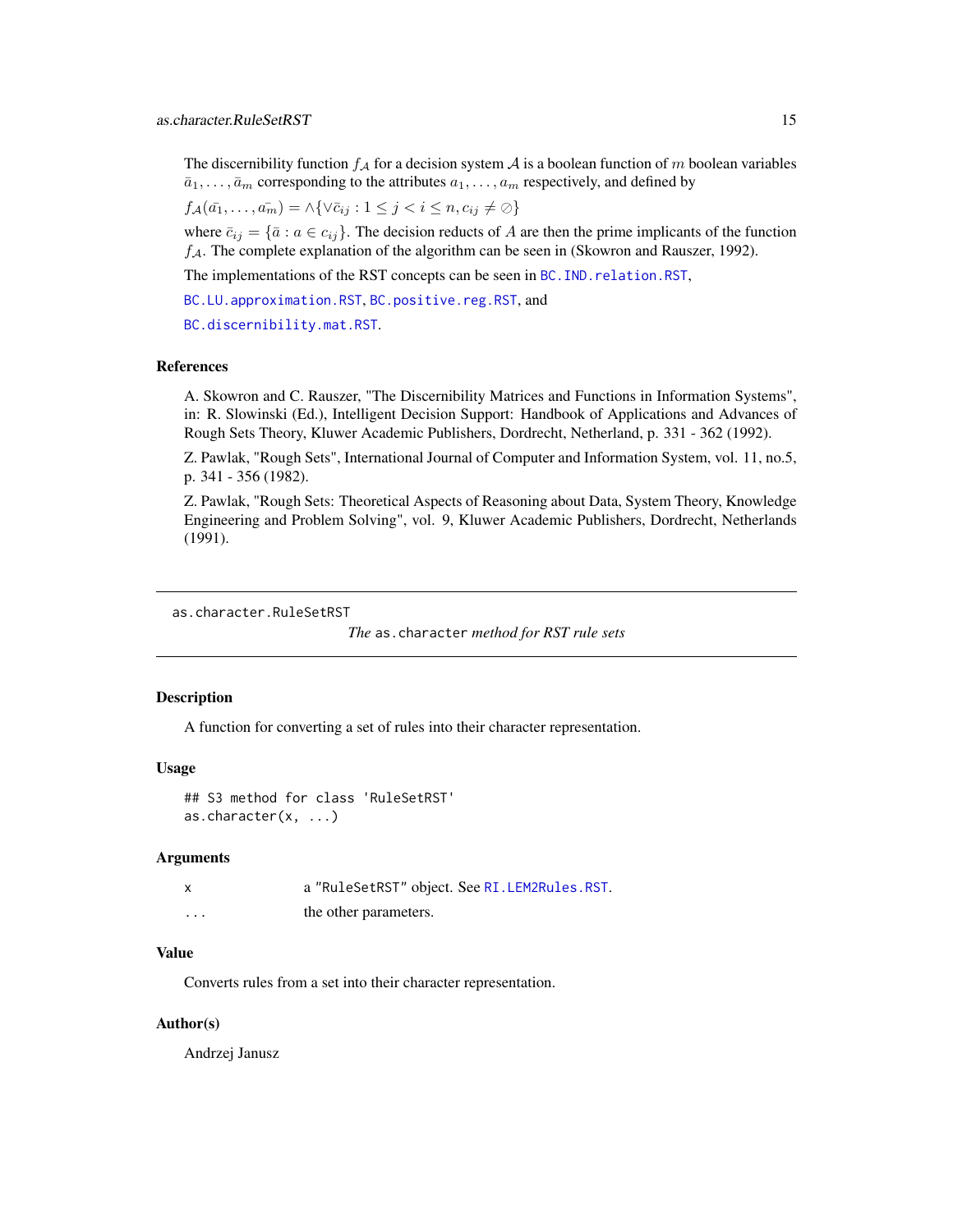# Examples

```
###########################################################
## Example : Converting a set of decision rules
###########################################################
data(RoughSetData)
hiring.data <- RoughSetData$hiring.dt
rules <- RI.LEM2Rules.RST(hiring.data)
as.character(rules)
```
as.list.RuleSetRST *The* as.list *method for RST rule sets*

# Description

A function for converting a set of rules into a list.

# Usage

## S3 method for class 'RuleSetRST' as.list $(x, \ldots)$ 

#### Arguments

| $\boldsymbol{\mathsf{x}}$ | a "RuleSetRST" object. See RI.LEM2Rules.RST. |
|---------------------------|----------------------------------------------|
| .                         | the other parameters.                        |

# Value

Converts rules from a set into a list.

# Author(s)

Andrzej Janusz

# Examples

```
###########################################################
## Example : Converting a set of decision rules
###########################################################
data(RoughSetData)
hiring.data <- RoughSetData$hiring.dt
rules <- RI.LEM2Rules.RST(hiring.data)
```
as.list(rules)

<span id="page-15-0"></span>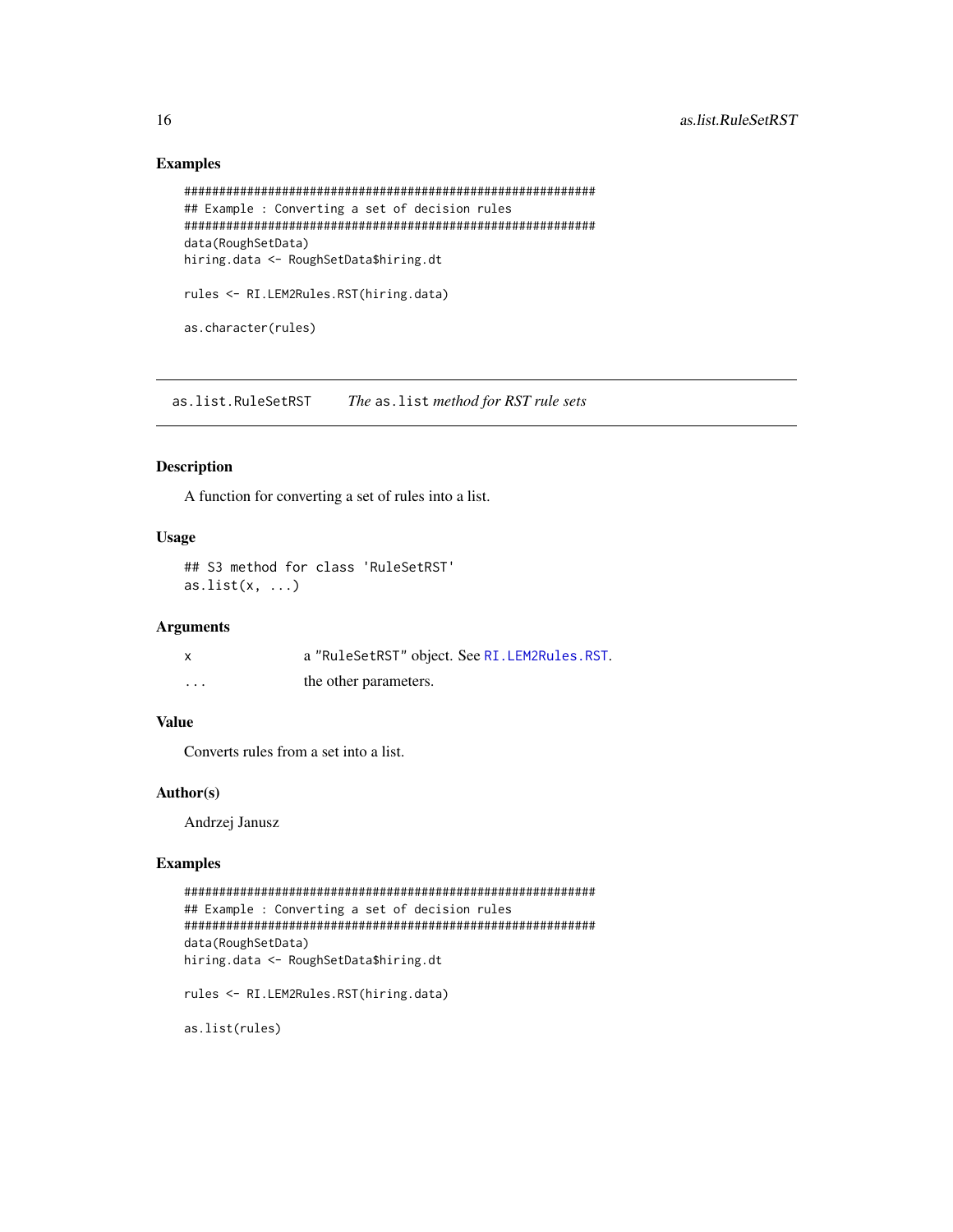*Introduction to Fuzzy Rough Set Theory*

#### <span id="page-16-1"></span><span id="page-16-0"></span>**Description**

This part introduces briefly fuzzy rough set theory (FRST) and its application to data analysis. Since recently there are a lot of FRST variants that have been proposed by researchers, in this introduction, we only provide some basic concepts of FRST based on (Radzikowska and Kerre, 2002).

# Details

Just like in RST (see [A.Introduction-RoughSets](#page-12-1)), a data set is represented as a table called an information system  $A = (U, A)$ , where U is a non-empty set of finite objects as the universe of discourse (note: it refers to all instances/experiments/rows in datasets) and A is a non-empty finite set of attributes, such that  $a: U \to V_a$  for every  $a \in A$ . The set  $V_a$  is the set of values that attribute a may take. Information systems that involve a decision attribute, containing classes or decision values of each objects, are called decision systems (or said as decision tables). More formally, it is a pair  $\mathcal{A} = (U, A \cup \{d\})$ , where  $d \notin A$  is the decision attribute. The elements of A are called conditional attributes. However, different from RST, FRST has several ways to express indiscernibility.

Fuzzy indiscernibility relation (FIR) is used for any fuzzy relation that determines the degree to which two objects are indiscernible. We consider some special cases of FIR.

• fuzzy tolerance relation: this relation has properties which are reflexive and symmetric where reflexive:  $R(x, x) = 1$ symmetric:  $R(x, y) = R(y, x)$ 

• similarity relation (also called fuzzy equivalence relation): this relation has properties not only reflexive and symmetric but also transitive defined as

 $min(R(x, y), R(y, z)) \leq R(x, z)$ 

•  $\tau$ -similarity relation (also called fuzzy  $\tau$ -equivalence relation): this relation is a fuzzy tolerance relation that is also  $T$ -transitive.

 $\mathcal{T}(R(x,y), R(y,z)) \leq R(x,z)$ , for a given triangular norm  $\mathcal{T}$ .

The following equations are the tolerance relations on a quantitative attribute  $a, R_a$ , proposed by (Jensen and Shen, 2009).

- eq.1:  $R_a(x,y) = 1 \frac{|a(x)-a(y)|}{|a_{\text{max}}-a_{\text{min}}|}$  $|a_{max}-a_{min}|$
- eq.2:  $R_a(x, y) = exp(-\frac{(a(x) a(y))^2}{2\sigma^2})$  $\frac{a(y)}{2\sigma_a^2}$
- eq.3:  $R_a(x, y) = max(min(\frac{a(y)-a(x)+\sigma_a}{\sigma_a}))$  $\frac{a(x)+\sigma_a}{\sigma_a}, \frac{a(x)-a(y)+\sigma_a}{\sigma_a}$  $\frac{a(y)+\sigma_a}{\sigma_a}$ ), 0)

where  $\sigma_a^2$  is the variance of feature a and  $a_{min}$  and  $a_{max}$  are the minimal and maximal values of data supplied by user. Additionally, other relations have been implemented in BC. IND. relation. FRST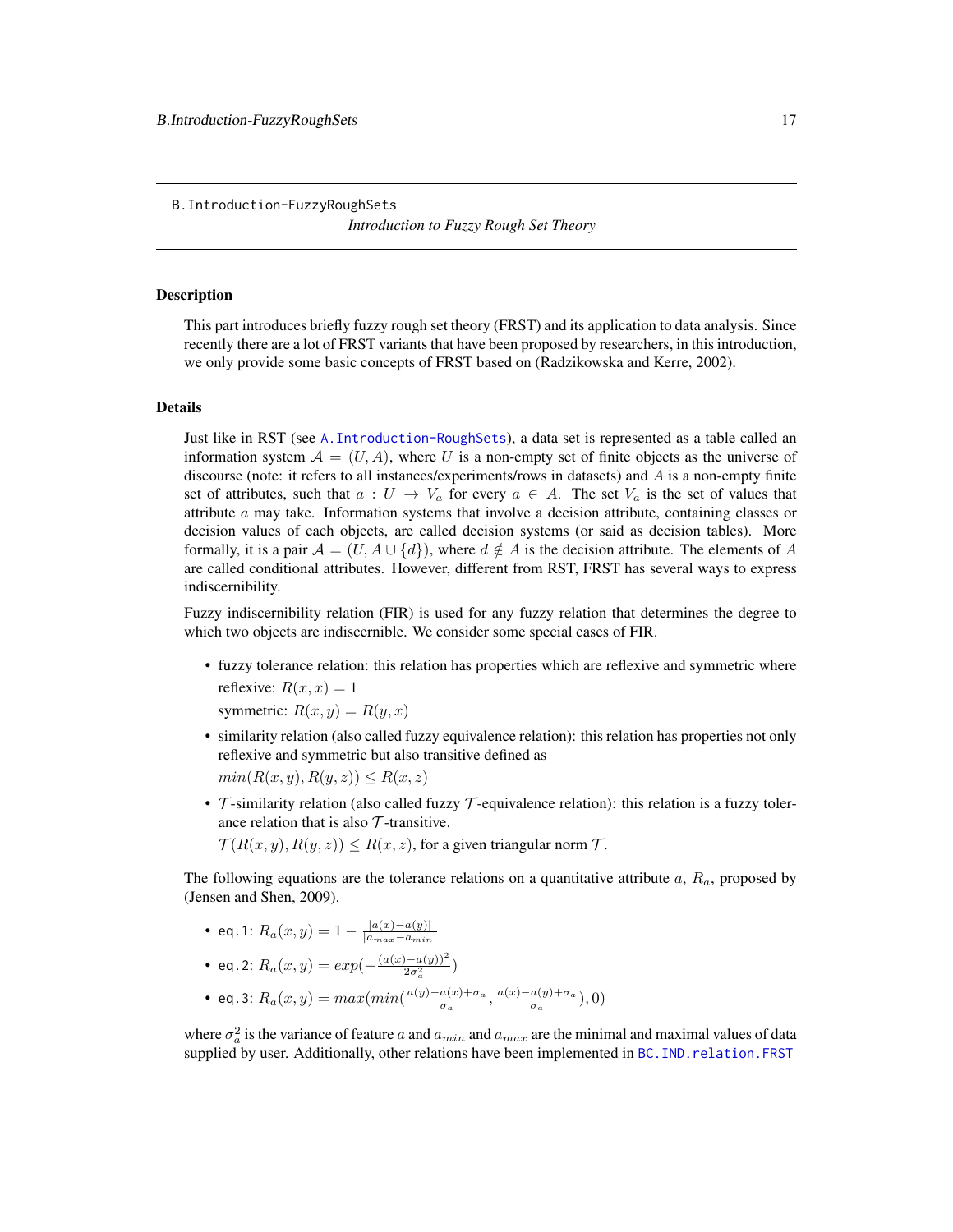For a qualitative (i.e., nominal) attribute  $a$ , the classical manner of discerning objects is used, i.e.,  $R_a(x, y) = 1$  if  $a(x) = a(y)$  and  $R_a(x, y) = 0$ , otherwise. We can then define, for any subset B of A, the fuzzy B-indiscernibility relation by

 $R_B(x, y) = \mathcal{T}(R_a(x, y)),$ 

where  $\tau$  is a t-norm operator, for instance minimum, product and Lukasiewicz t-norm. In general,  $\tau$  can be replaced by any aggregation operator, like e.g., the average.

In the context of FRST, according to (Radzikowska and Kerre, 2002) lower and upper approximation are generalized by means of an implicator  $\mathcal I$  and a t-norm  $\mathcal T$ . The following are the fuzzy B-lower and B-upper approximations of a fuzzy set  $A$  in  $U$ 

$$
(R_B \downarrow A)(y) = \inf_{x \in U} \mathcal{I}(R_B(x, y), A(x))
$$

$$
(R_B \uparrow A)(y) = \sup_{x \in U} \mathcal{T}(R_B(x, y), A(x))
$$

The underlying meaning is that  $R_B \downarrow A$  is the set of elements *necessarily* satisfying the concept (strong membership), while  $R_B \uparrow A$  is the set of elements *possibly* belonging to the concept (weak membership). Many other ways to define the approximations can be found in BC.LU. approximation. FRST. Mainly, these were designed to deal with noise in the data and to make the approximations more robust.

Based on fuzzy B-indiscernibility relations, we define the fuzzy B-positive region by, for  $y \in X$ ,

$$
POS_B(y) = (\cup_{x \in U} R_B \downarrow R_d x)(y)
$$

We can define the degree of dependency of d on B,  $\gamma_B$  by

$$
\gamma_B = \frac{|POS_B|}{|U|} = \frac{\sum_{x \in U} POS_B(x)}{|U|}
$$

A decision reduct is a set  $B \subseteq A$  such that  $\gamma_B = \gamma_A$  and  $\gamma_{B'} = \gamma_B$  for every  $B' \subset B$ .

As we know from rough set concepts (See [A.Introduction-RoughSets](#page-12-1)), we are able to calculate the decision reducts by constructing the decision-relative discernibility matrix. Based on (Tsang et al, 2008), the discernibility matrix can be defined as follows. The discernibility matrix is an  $n \times n$ matrix  $(c_{ij})$  where for  $i, j = 1, \ldots, n$ 

1) 
$$
c_{ij} = \{a \in A : 1 - R_a(x_i, x_j) \ge \lambda_i\}
$$
 if  $\lambda_j < \lambda_i$ .

2) 
$$
c_{ij} = \oslash
$$
, otherwise.

with  $\lambda_i = (R_A \downarrow R_d x_i)(x_i)$  and  $\lambda_i = (R_A \downarrow R_d x_i)(x_i)$ 

Other approaches of discernibility matrix can be read at [BC.discernibility.mat.FRST](#page-19-1).

The other implementations of the FRST concepts can be seen at [BC.IND.relation.FRST](#page-25-1),

[BC.LU.approximation.FRST](#page-32-1), and [BC.positive.reg.FRST](#page-42-1).

# References

A. M. Radzikowska and E. E. Kerre, "A Comparative Study of Fuzzy Rough Sets", Fuzzy Sets and Systems, vol. 126, p. 137 - 156 (2002).

D. Dubois and H. Prade, "Rough Fuzzy Sets and Fuzzy Rough Sets", International Journal of General Systems, vol. 17, p. 91 - 209 (1990).

E. C. C. Tsang, D. G. Chen, D. S. Yeung, X. Z. Wang, and J. W. T. Lee, "Attributes Reduction Using Fuzzy Rough Sets", IEEE Trans. Fuzzy Syst., vol. 16, no. 5, p. 1130 - 1141 (2008).

L. A. Zadeh, "Fuzzy Sets", Information and Control, vol. 8, p. 338 - 353 (1965).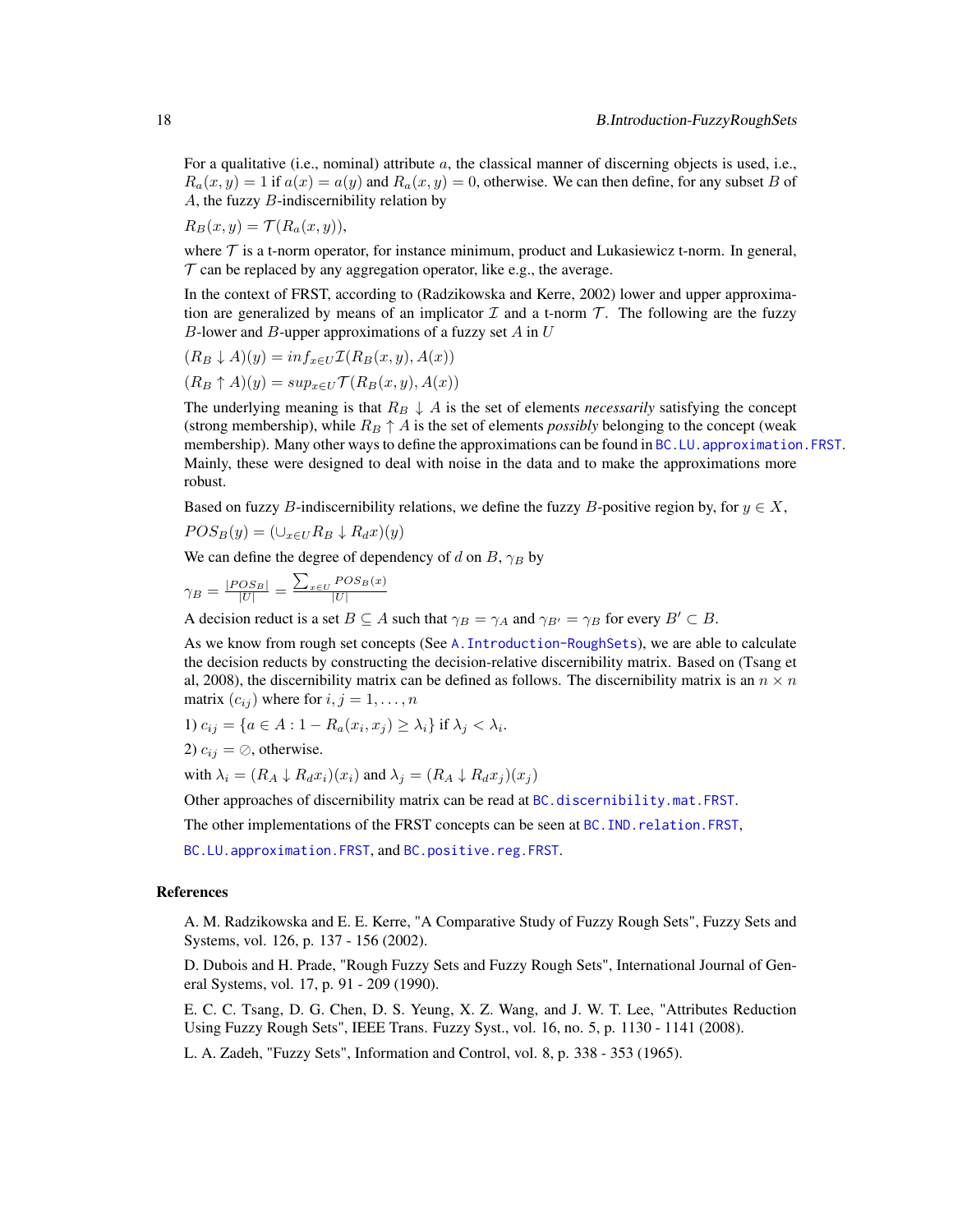<span id="page-18-0"></span>R. Jensen and Q. Shen, "New Approaches to Fuzzy-Rough Feature Selection", IEEE Trans. on Fuzzy Systems, vol. 19, no. 4, p. 824 - 838 (2009).

Z. Pawlak, "Rough Sets", International Journal of Computer and Information Sciences, vol. 11, no. 5, p. 341 - 356 (1982).

BC.boundary.reg.RST *Computation of a boundary region*

# Description

This function implements a fundamental part of RST: computation of a boundary region and the degree of dependency. This function can be used as a basic building block for development of other RST-based methods. A more detailed explanation of this notion can be found in [A.Introduction-RoughSets](#page-12-1).

# Usage

BC.boundary.reg.RST(decision.table, roughset)

# Arguments

|          | decision. table an object inheriting from the "DecisionTable" class, which represents a deci-<br>sion system. See SF. as Decision Table.                                                                                                            |
|----------|-----------------------------------------------------------------------------------------------------------------------------------------------------------------------------------------------------------------------------------------------------|
| roughset | an object inheriting from the "LowerUpperApproximation" class, which rep-<br>resents lower and upper approximations of decision classes in the data. Such<br>objects are typically produced by calling the BC.LU. approximation. RST func-<br>tion. |

# Value

An object of a class "BoundaryRegion" which is a list with the following components:

- boundary.reg: an integer vector containing indices of data instances belonging to the boundary region,
- degree.dependency: a numeric value giving the degree of dependency,
- type.model: a varacter vector identifying the utilized model. In this case, it is "RST" which means the rough set theory.

# Author(s)

Dariusz Jankowski, Andrzej Janusz

# References

Z. Pawlak, "Rough Sets", International Journal of Computer and Information Sciences, vol. 11, no. 5, p. 341 - 356 (1982).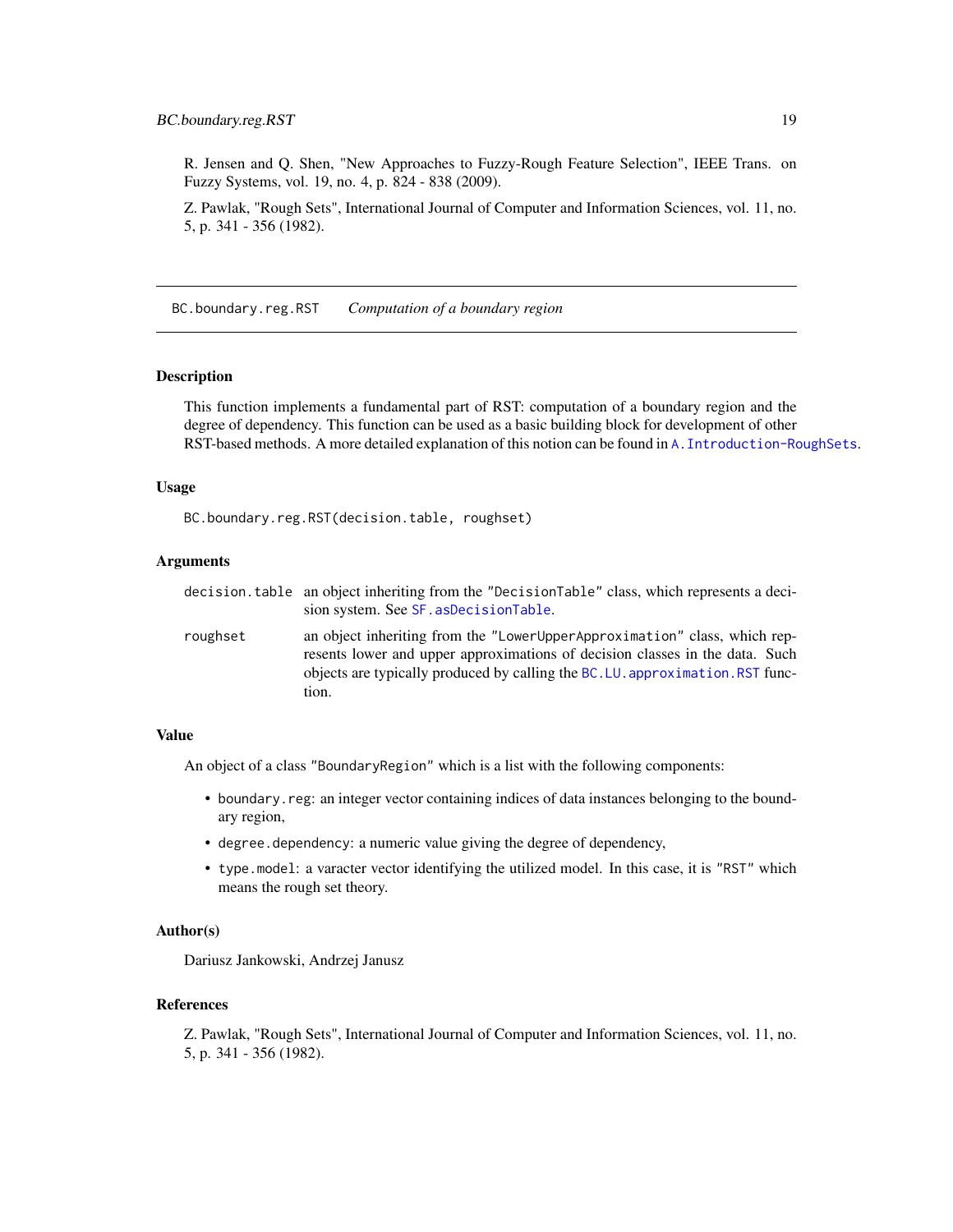# See Also

```
BC.IND.relation.RST, BC.LU.approximation.RST, BC.LU.approximation.FRST
```
#### Examples

```
########################################################
data(RoughSetData)
hiring.data <- RoughSetData$hiring.dt
## We select a single attribute for computation of indiscernibility classes:
A \leq -c(2)## compute the indiscernibility classes:
IND.A <- BC.IND.relation.RST(hiring.data, feature.set = A)
## compute the lower and upper approximation:
roughset <- BC.LU.approximation.RST(hiring.data, IND.A)
## get the boundary region:
pos.boundary = BC.boundary.reg.RST(hiring.data, roughset)
pos.boundary
```

```
BC.discernibility.mat.FRST
```
*The decision-relative discernibility matrix based on fuzzy rough set theory*

# Description

This is a function that is used to build the decision-relative discernibility matrix based on FRST. It is a matrix whose elements contain discernible attributes among pairs of objects. By means of this matrix, we are able to produce all decision reducts of the given decision system.

# Usage

```
BC.discernibility.mat.FRST(decision.table,
  type.discernibility = "standard.read", control = list())
```
# Arguments

|                     | decision.table a "DecisionTable" class representing the decision table. See SF. asDecisionTable. |
|---------------------|--------------------------------------------------------------------------------------------------|
|                     | It should be noted that this case only supports the nominal/symbolic decision at-                |
|                     | tribute.                                                                                         |
| type.discernibility |                                                                                                  |
|                     | a string representing a type of discernibility. See in Section Details.                          |
| control             | a list of other parameters.                                                                      |

<span id="page-19-0"></span>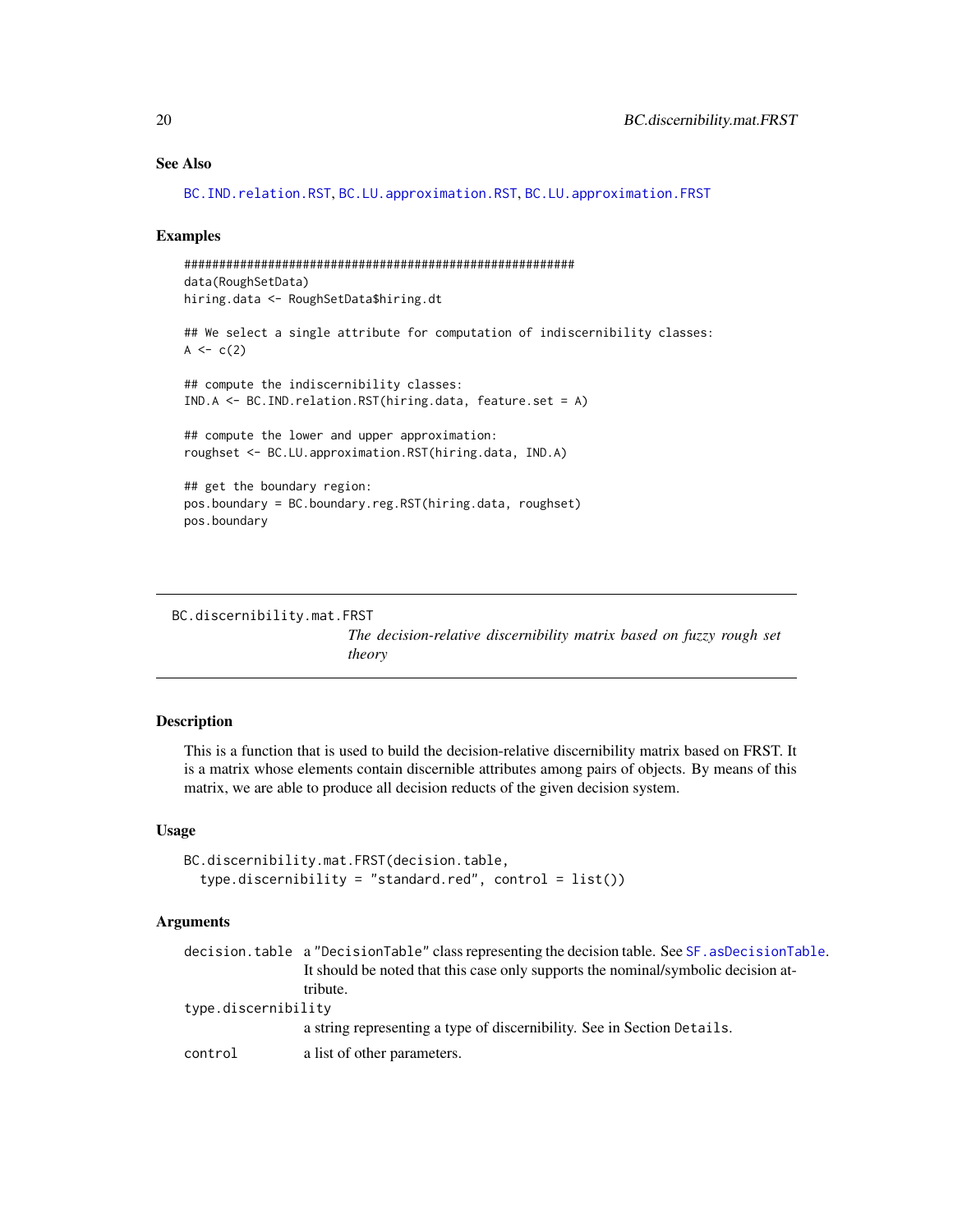- type.relation: a type of fuzzy indiscernibility relation. The default value is type.relation =  $c("tolerance", "eq.1").$ See [BC.IND.relation.FRST](#page-25-1).
- type.aggregation: a type of aggregation operator. The default value is type.aggregation = c("t.tnorm","lukasiewicz"). See [BC.IND.relation.FRST](#page-25-1).
- t.implicator: a type of implicator operator. The default value is "lukasiewicz". See [BC.LU.approximation.FRST](#page-32-1).
- type.LU: a type of method of lower and upper approximations. The default value is "implicator.tnorm". See [BC.LU.approximation.FRST](#page-32-1).
- alpha.precision: a numeric value representing a precision variable. It is used when using "alpha.red" as type.discernibility. The default value is 0.05.

See [BC.LU.approximation.FRST](#page-32-1).

- show.discernibilityMatrix: a boolean value determining whether the discernibility matrix will be shown or not (NULL). The default value is FALSE.
- epsilon: a numeric between 0 and 1 representing the  $\epsilon$  value on type.discernibility = "gaussian.red". It should be noted that when having nominal values on all attributes then  $\epsilon$  should be 0. The default value is 0.
- delta: a numeric representing the  $\delta$  value on "gaussian" equations (see [BC.IND.relation.FRST](#page-25-1)). The default value is 2.
- range.object: a vector representing considered objects to construct the k-relative discernibility matrix. The default value is NULL which means that we are using all objects in the decision table.

# Details

In this function, we provide several approaches in order to generate the decision-relative discernibility matrix. Theoretically, all reducts are found by constructing the matrix that contains elements showing discernible attributes among objects. The discernible attributes are determined by a specific condition which depends on the selected algorithm. A particular approach can be executed by selecting a value of the parameter type.discernibility. The following shows the different values of the parameter type.discernibility corresponding approaches considered in this function.

• "standard.red": It is adopted from (Tsang et al, 2008)'s approach. The concept has been explained briefly in [B.Introduction-FuzzyRoughSets](#page-16-1). In order to use this algorithm, we assign the control parameter with the following components:

control = list(type.aggregation,type.relation,type.LU,t.implicator)

The detailed description of the components can be seen in BC. IND. relation. FRST and

BC.LU. approximation. FRST. Furthermore, in this case the authors suggest to use the "min" tnorm (i.e., type.aggregation = c("t.tnorm","min")) and the implicator operator "kleene\_dienes" (i.e., t.implicator = "kleene\_dienes").

• "alpha.red": It is based on (Zhao et al, 2009)'s approach where all reductions will be found by building an  $\alpha$ -discernibility matrix. This matrix contains elements which are defined by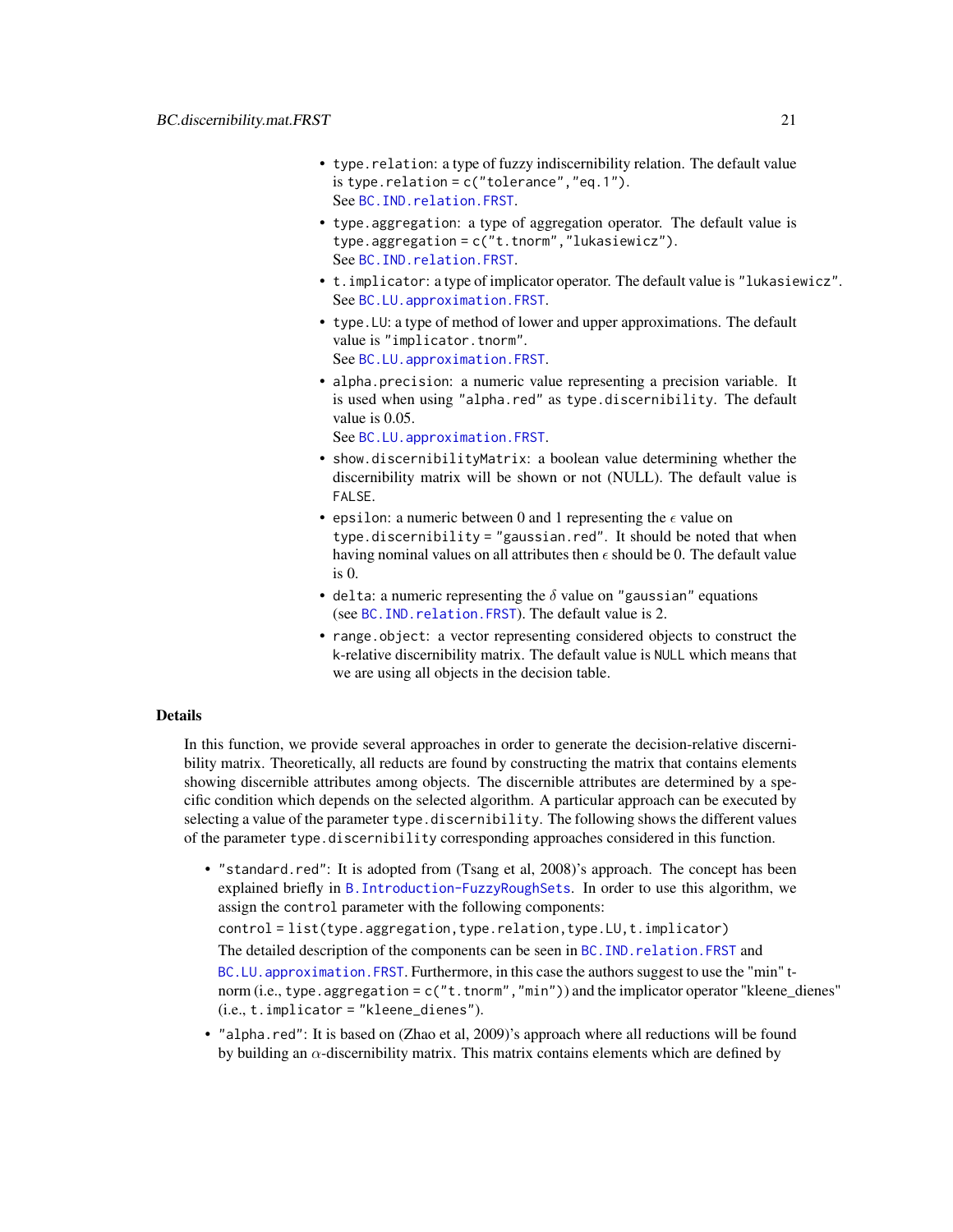1) if  $x_i$  and  $x_j$  belong to different decision concept,

 $c_{ij} = \{R : \mathcal{T}(R(x_i, x_j), \lambda) \leq \alpha\},\$ 

where  $\lambda = (R_{\alpha} \downarrow A)(u)$  which is lower approximation of FVPRS (See BC.LU. approximation. FRST). 2)  $c_{ij} = \emptyset$ , otherwise.

To generate the discernibility matrix based on this approach, we use the control parameter with the following components:

control = list(type.aggregation,type.relation,t.implicator,alpha.precision) where the lower approximation  $\lambda$  is fixed to type. LU = "fvprs". The detailed description of the components can be seen in [BC.IND.relation.FRST](#page-25-1) and [BC.LU.approximation.FRST](#page-32-1). Furthermore, in this case the authors suggest to use  $\mathcal T$ -similarity relation

e.g., type.relation = c("transitive.closure","eq.3"),

the "lukasiewicz" t-norm (i.e., type.aggregation = c("t.tnorm","lukasiewicz")), and alpha.precision from 0 to 0.5.

• "gaussian.red": It is based on (Chen et al, 2011)'s approach. The discernibility matrix contains elements which are defined by:

1) if  $x_i$  and  $x_j$  belong to different decision concept,

 $c_{ij} = \{R: R(x_i, x_j) \leq \sqrt{1 - \lambda^2(x_i)}\},\$ 

where  $\lambda = inf_{u \in U} \mathcal{I}_{cos}(R(x_i, u), A(u)) - \epsilon$ . To generate fuzzy relation R, we use the fixed parameters as follows:

t.tnorm = "t.cos" and type.relation = c("transitive.kernel","gaussian").

2)  $c_{ij} = \oslash$ , otherwise.

In this case, we need to define control parameter as follows.

control <-list(epsilon)

It should be noted that when having nominal values on all attributes then epsilon  $(\epsilon)$  should be 0.

• "min.element": It is based on (Chen et al, 2012)'s approach where we only consider finding the minimal element of the discernibility matrix by introducing the binary relation  $DIS(R)$ the relative discernibility relation of conditional attribute  $R$  with respect to decision attribute d, which is computed as

 $DIS(R) = \{(x_i, x_j) \in U \times U : 1 - R(x_i, x_j) > \lambda_i, x_j \notin [x_i]_d\},\$ 

where  $\lambda_i = (Sim(R) \downarrow [x_i]_d)(x_i)$  with  $Sim(R)$  a fuzzy equivalence relation. In other words, this algorithm does not need to build the discernibility matrix. To generate the fuzzy relation R and lower approximation  $\lambda$ , we use the control parameter with the following components:

control = list(type.aggregation,type.relation,type.LU,t.implicator).

The detailed description of the components can be seen in BC. IND. relation. FRST and [BC.LU.approximation.FRST](#page-32-1).

# Value

A class "DiscernibilityMatrix" containing the following components:

- disc.mat: a matrix showing the decision-relative discernibility matrix  $M(A)$  which contains  $n \times n$  where *n* is the number of objects. It will be printed when choosing show.discernibilityMatrix = TRUE.
- disc.list: the decision-relative discernibility represented in a list.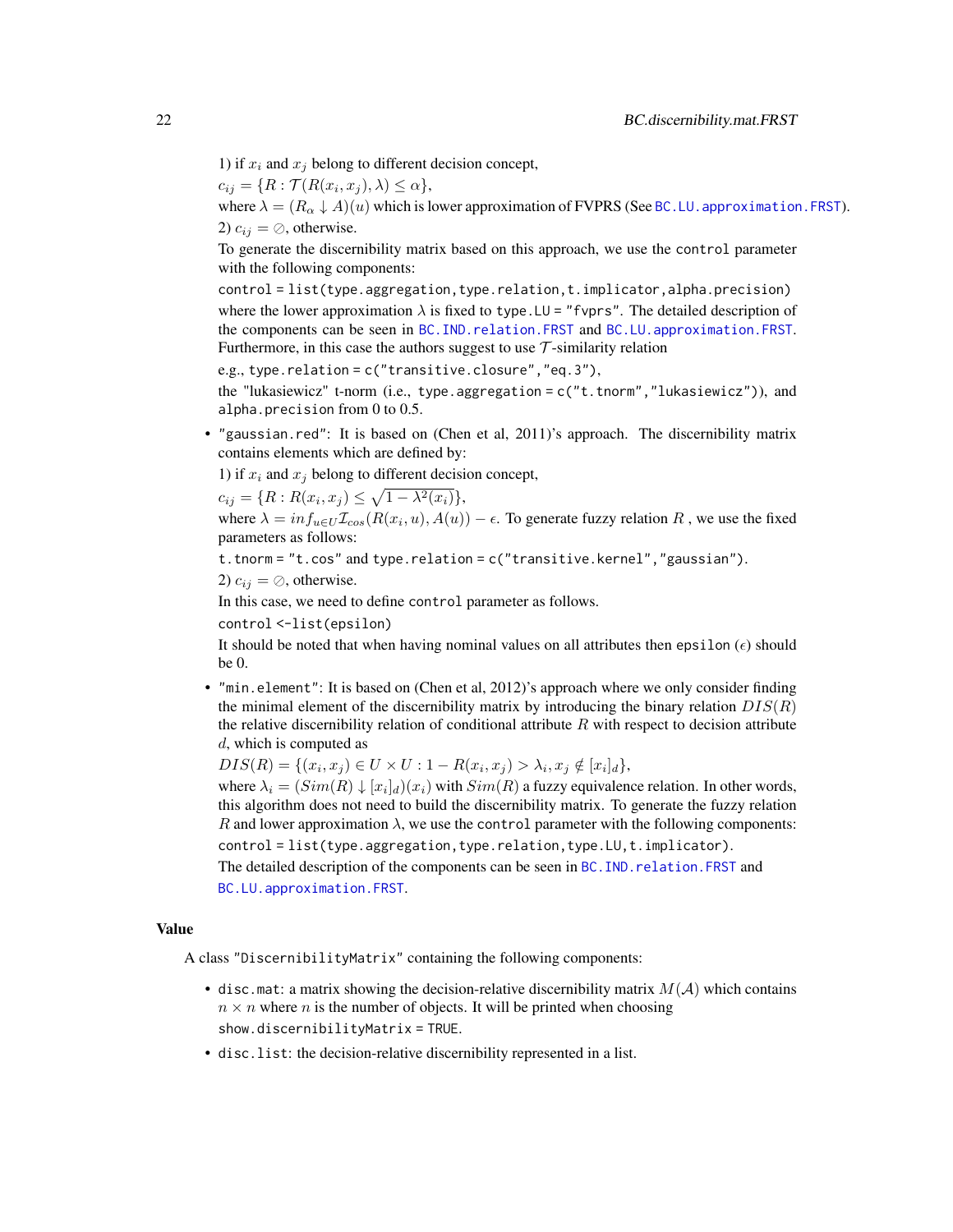- discernibility.type: a string showing the chosen type of discernibility methods.
- type.model: in this case, it is "FRST".

# Author(s)

Lala Septem Riza

# References

D. Chen, L. Zhang, S. Zhao, Q. Hu, and P. Zhu, "A Novel Algorithm for Finding Reducts with Fuzzy Rough Sets", IEEE Trans. on Fuzzy Systems, vol. 20, no. 2, p. 385 - 389 (2012).

D. G. Chen, Q. H. Hu, and Y. P. Yang, "Parameterized Attribute Reduction with Gaussian Kernel Based Fuzzy Rough Sets", Information Sciences, vol. 181, no. 23, p. 5169 - 5179 (2011).

E. C. C. Tsang, D. G. Chen, D. S. Yeung, X. Z. Wang, and J. W. T. Lee, "Attributes Reduction Using Fuzzy Rough Sets", IEEE Trans. Fuzzy Syst., vol. 16, no. 5, p. 1130 - 1141 (2008).

S. Zhao, E. C. C. Tsang, and D. Chen, "The Model of Fuzzy Variable Precision Rough Sets", IEEE Trans. on Fuzzy Systems, vol. 17, no. 2, p. 451 - 467 (2009).

# See Also

[BC.discernibility.mat.RST](#page-23-1), [BC.LU.approximation.RST](#page-39-1), and [BC.LU.approximation.FRST](#page-32-1)

# Examples

```
#######################################################################
## Example 1: Constructing the decision-relative discernibility matrix
## In this case, we are using The simple Pima dataset containing 7 rows.
#######################################################################
data(RoughSetData)
decision.table <- RoughSetData$pima7.dt
## using "standard.red"
control.1 <- list(type.relation = c("tolerance", "eq.1"),
                type.aggregation = c("t.tnorm", "min"),
                t.implicator = "kleene_dienes", type.LU = "implicator.tnorm")
res.1 <- BC.discernibility.mat.FRST(decision.table, type.discernibility = "standard.red",
                                    control = control.1)## using "gaussian.red"
control.2 \leq 1ist(epsilon = 0)
res.2 <- BC.discernibility.mat.FRST(decision.table, type.discernibility = "gaussian.red",
                                    control = control.2)
## using "alpha.red"
control.3 <- list(type.relation = c("tolerance", "eq.1"),type.aggregation = c("t.tnorm", "min"),
                t.implicator = "lukasiewicz", alpha.precision = 0.05)
res.3 <- BC.discernibility.mat.FRST(decision.table, type.discernibility = "alpha.red",
                                    control = control.3)
```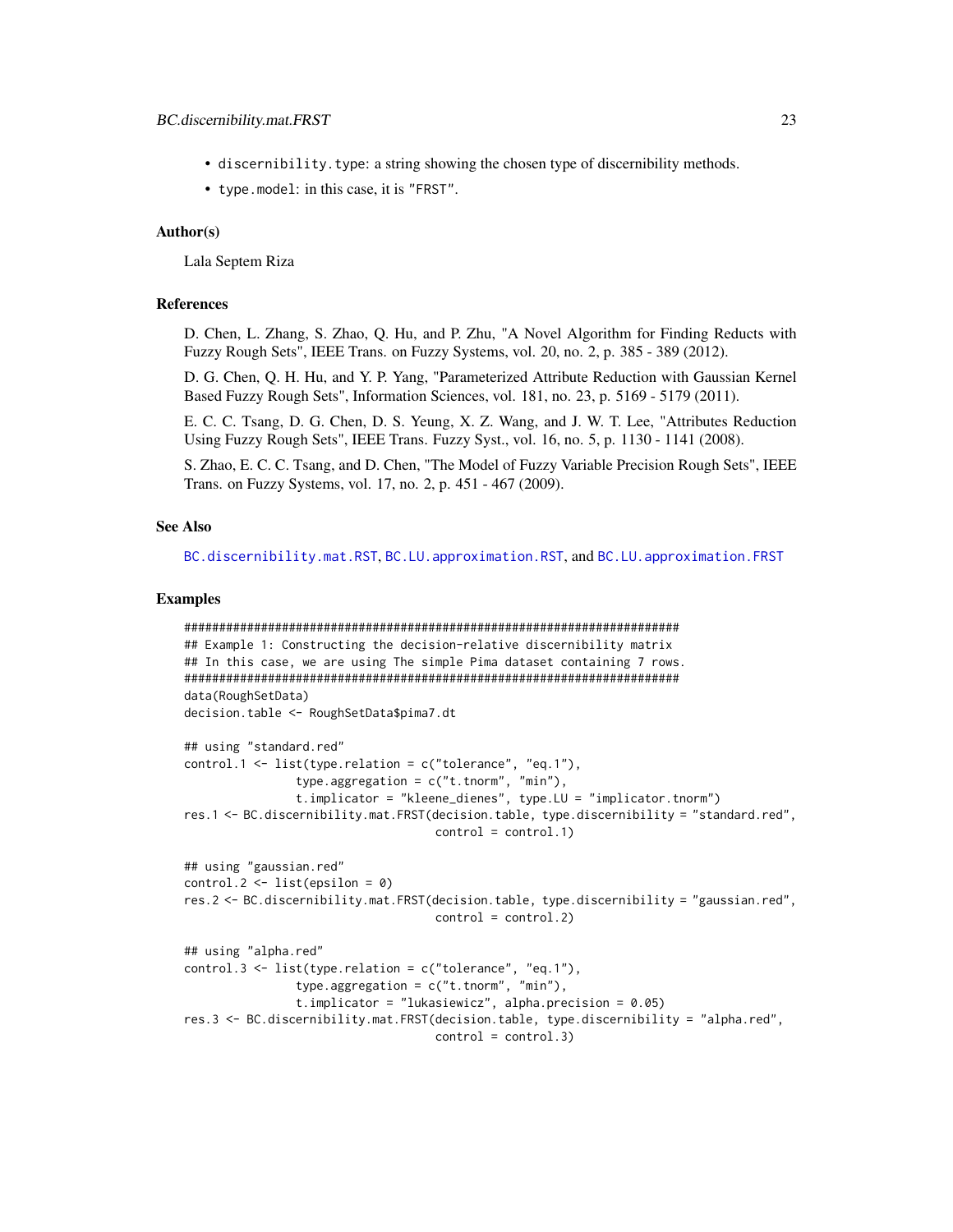```
## using "min.element"
control.4 <- list(type.relation = c("tolerance", "eq.1"),
                type.aggregation = c("t.tnorm", "lukasiewicz"),
                t.implicator = "lukasiewicz", type.LU = "implicator.tnorm")
res.4 <- BC.discernibility.mat.FRST(decision.table, type.discernibility = "min.element",
                                    control = control.4)#######################################################################
## Example 2: Constructing the decision-relative discernibility matrix
## In this case, we are using the Hiring dataset containing nominal values
#######################################################################
## Not run: data(RoughSetData)
decision.table <- RoughSetData$hiring.dt
control.1 <- list(type.relation = c("crisp"),
                type.aggregation = c("crisp"),
                t.implicator = "lukasiewicz", type.LU = "implicator.tnorm")
res.1 <- BC.discernibility.mat.FRST(decision.table, type.discernibility = "standard.red",
                                    control = control.1)control.2 \leftarrow list(epsilon = 0)res.2 <- BC.discernibility.mat.FRST(decision.table, type.discernibility = "gaussian.red",
                                    control = control.2)
## End(Not run)
```

```
BC.discernibility.mat.RST
```
*Computation of a decision-relative discernibility matrix based on the rough set theory*

#### Description

This function implements a fundamental part of RST: a decision-relative discernibility matrix. This notion was proposed by (Skowron and Rauszer, 1992) as a middle-step in many RST algorithms for computaion of reducts, discretization and rule induction. A more detailed explanation of this notion can be found in [A.Introduction-RoughSets](#page-12-1).

# Usage

```
BC.discernibility.mat.RST(decision.table, range.object = NULL,
  return.matrix = FALSE, attach.data = FALSE)
```
#### Arguments

|              | decision, table an object inheriting from the DecisionTable class, which represents a decision                                                                             |
|--------------|----------------------------------------------------------------------------------------------------------------------------------------------------------------------------|
|              | system. See SF. asDecisionTable.                                                                                                                                           |
| range.object | an integer vector indicating objects for construction of the k-relative discernibil-<br>ity matrix. The default value is NULL which means that all objects in the decision |
|              | table are used.                                                                                                                                                            |

<span id="page-23-0"></span>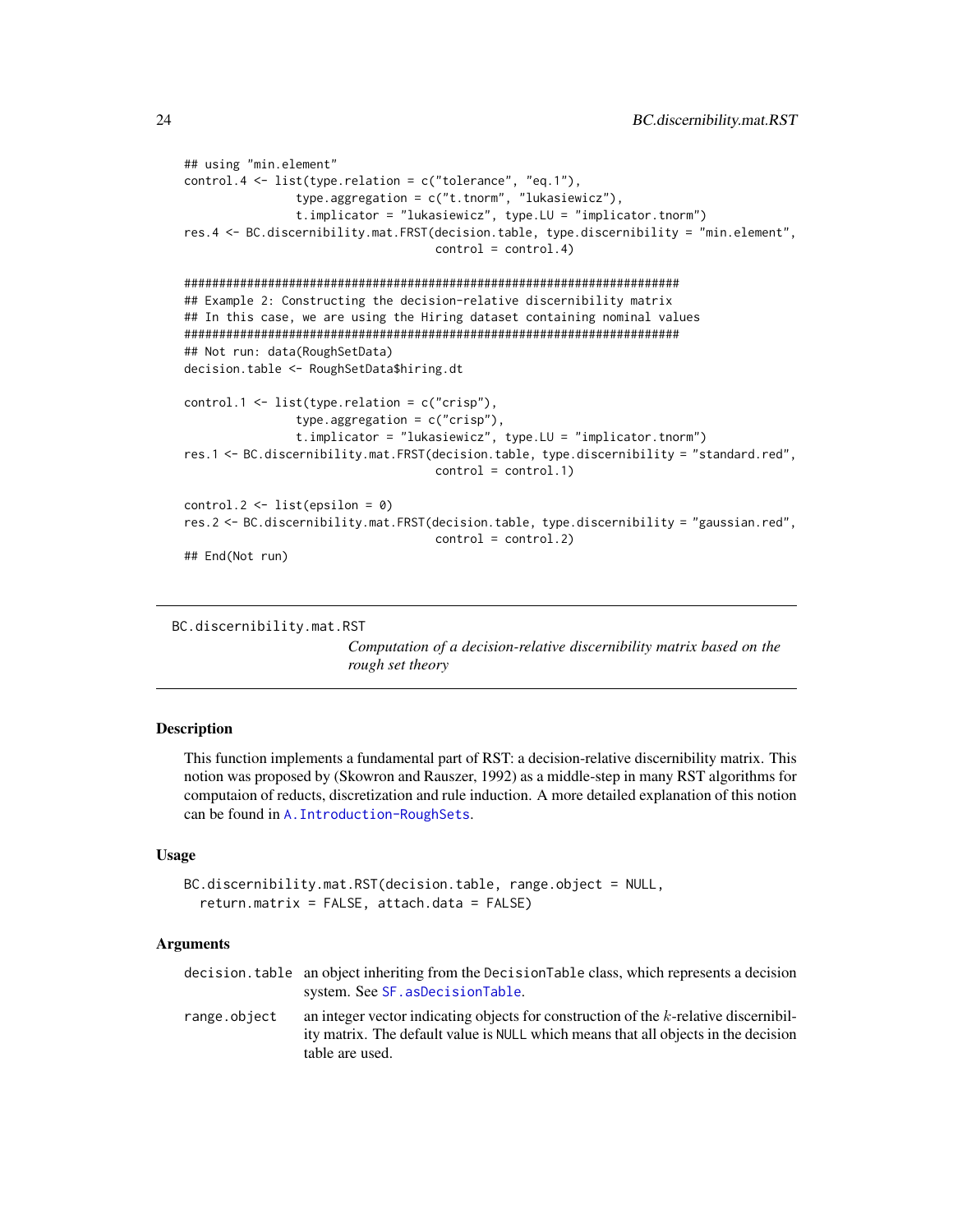| return.matrix | a logical value determining whether the discernibility matrix should be retunred                                                                   |
|---------------|----------------------------------------------------------------------------------------------------------------------------------------------------|
|               | in the output. If it is set to FALSE (the default) only a list containing unique                                                                   |
|               | clauses from the CNF representation of the discernibility function is returned.                                                                    |
| attach.data   | a logical indicating whether the original decision table should be attached as an<br>additional element of the resulting list named as dec. table. |

# Value

An object of a class DiscernibilityMatrix which has the following components:

- disc.mat: the decision-relative discernibility matrix which for pairs of objects from different decision classes stores names of attributes which can be used to discern between them. Only pairs of objects from different decision classes are considered. For other pairs the disc.mat contains NA values. Moreover, since the classical discernibility matrix is symmetric only the pairs from the lower triangular part are considered.
- disc.list: a list containing unique clauses from the CNF representation of the discernibility function,
- dec.table: an object of a class DecisionTable, which was used to compute the discernibility matrix,
- discernibility.type: a type of discernibility relation used in the computations,
- type.model: a character vector identifying the type of model which was used. In this case, it is "RST" which means the rough set theory.

#### Author(s)

Lala Septem Riza and Andrzej Janusz

#### References

A. Skowron and C. Rauszer, "The Discernibility Matrices and Functions in Information Systems", in: R. Słowinski (Ed.), Intelligent Decision Support: Handbook of Applications and Advances of Rough Sets Theory, Kluwer Academic Publishers, Dordrecht, Netherland, p. 331 - 362 (1992).

# See Also

[BC.IND.relation.RST](#page-30-1), [BC.LU.approximation.RST](#page-39-1), [BC.LU.approximation.FRST](#page-32-1) and [BC.discernibility.mat.FRST](#page-19-1)

#### Examples

```
#######################################################################
## Example 1: Constructing the decision-relative discernibility matrix
#######################################################################
data(RoughSetData)
hiring.data <- RoughSetData$hiring.dt
```

```
## building the decision-relation discernibility matrix
disc.matrix <- BC.discernibility.mat.RST(hiring.data, return.matrix = TRUE)
disc.matrix
```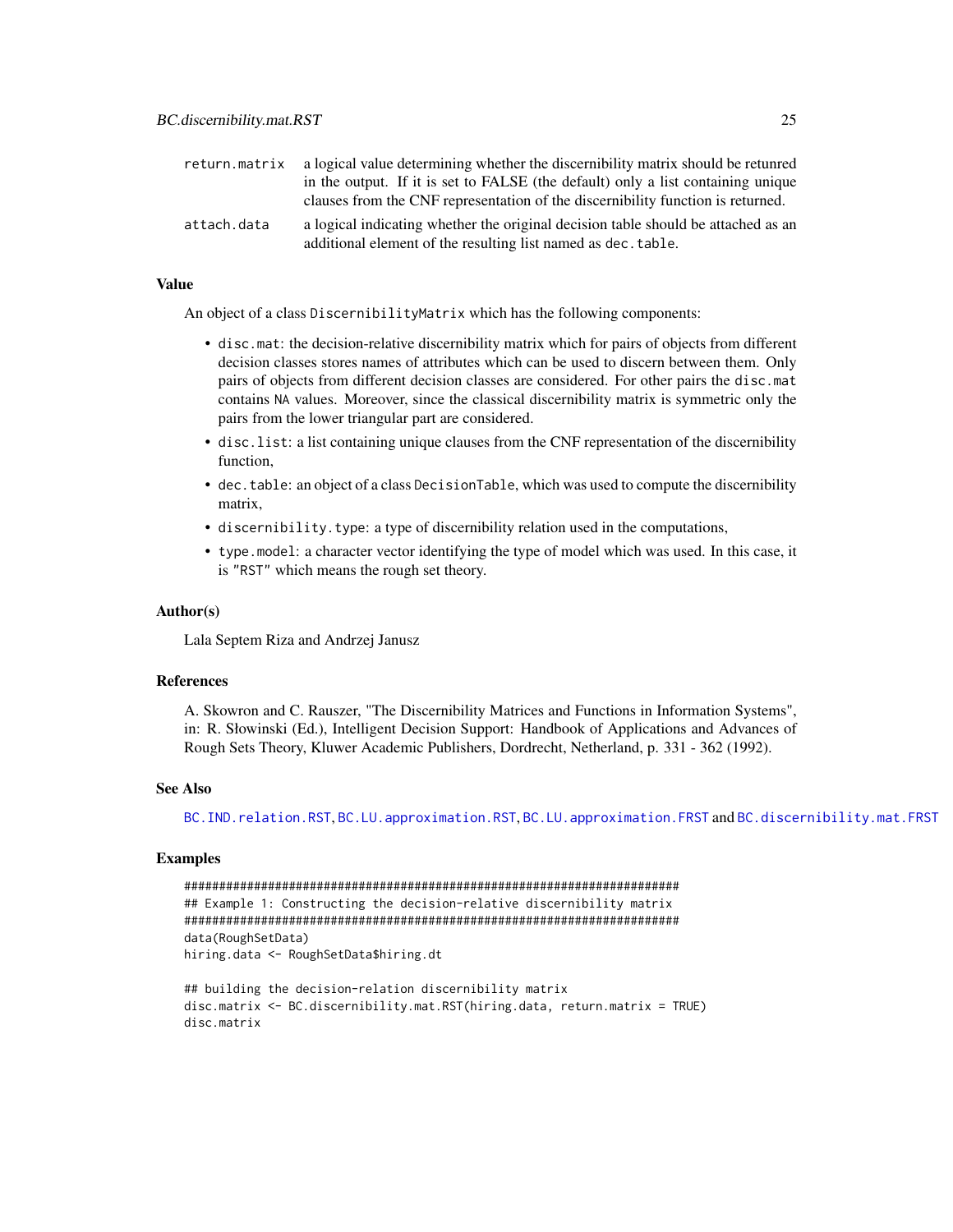<span id="page-25-1"></span><span id="page-25-0"></span>BC.IND.relation.FRST *The indiscernibility relation based on fuzzy rough set theory*

#### Description

This is a function used to implement a fundamental concept of FRST which is fuzzy indiscernibility relations. It is used for any fuzzy relations that determine the degree to which two objects are indiscernibility. The detailed description about basic concepts of FRST can be found in [B.Introduction-FuzzyRoughSets](#page-16-1).

# Usage

```
BC.IND.relation.FRST(decision.table, attributes = NULL,
  control = list()
```
Section Details.

## Arguments

|            | decision.table a "DecisionTable" class representing a decision table. See SF. asDecisionTable.                                                                                                                  |
|------------|-----------------------------------------------------------------------------------------------------------------------------------------------------------------------------------------------------------------|
| attributes | a numerical vector expressing indexes of subset of attributes to be considered.<br>The default value is NULL which means that all conditional attributes will be<br>considered.                                 |
| control    | a list of other parameters consisting of the following parameters:                                                                                                                                              |
|            | • type. relation: a list containing string values that express the type of<br>the fuzzy relation and its equation. The default value is type. relation =<br>c("tolerance", "eq.1"). See in the Section Details. |
|            | • type aggregation: a list expressing type of aggregation. The default<br>value is type. aggregation = $c("t.tnorm", "lukasiewicz").$ See in the                                                                |

#### Details

Briefly, the indiscernibility relation is a relation that shows a degree of similarity among the objects. For example,  $R(x_i, x_j) = 0$  means the object  $x_i$  is completely different from  $x_j$ , and otherwise if  $R(x_i, x_j) = 1$ , while between those values we consider a degree of similarity. To calculate this relation, several methods have been implemented in this function which are approaches based on fuzzy tolerance, equivalence and  $T$ -equivalence relations. The fuzzy tolerance relations proposed by (Jensen and Shen, 2009) include three equations while (Hu, 2004) proposed five  $T_{cos}$ -transitive kernel functions as fuzzy T-equivalence relations. The simple algorithm of fuzzy equivalence relation is implemented as well. Furthermore, we facilitate users to define their own equation for similarity relation.

To calculate a particular relation, we should pay attention to several components in the parameter control. The main component in the control parameter is type. relation that defines what kind of approach we are going to use. The detailed explanation about the parameters and their equations is as follows: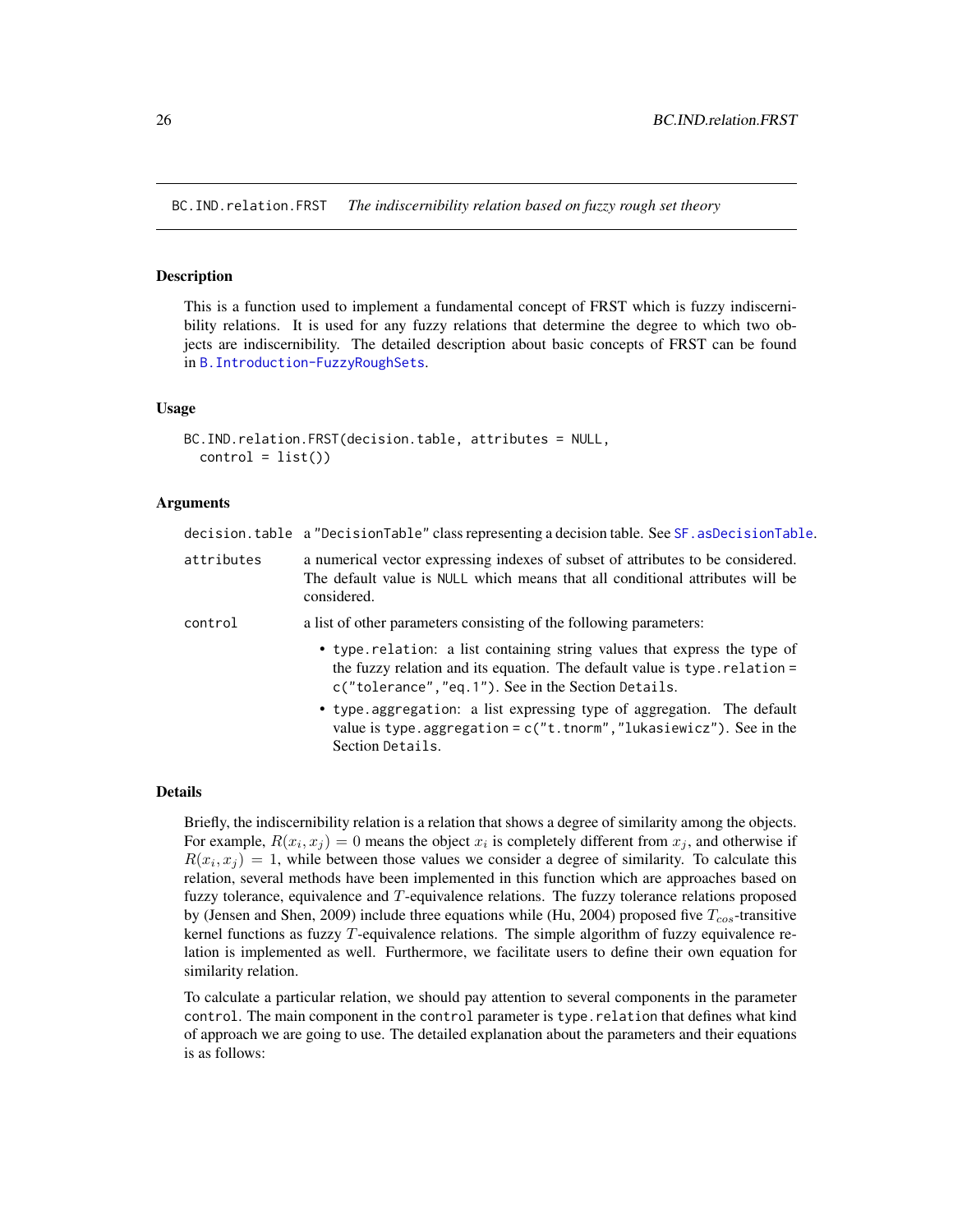• "tolerance": It refers to fuzzy tolerance relations proposed by (Jensen and Shen, 2009). In order to represent the "tolerance" relation, we must set type.relation as follows: type.relation = c("tolerance",<chosen equation>) where the chosen equation called as t. similarity is one of the "eq.1", "eq.2", and "eq.3"

equations which have been explained in [B.Introduction-FuzzyRoughSets](#page-16-1).

- "transitive.kernel": It refers to the relations employing kernel functions (Genton, 2001). In order to represent the relation, we must set the type. relation parameter as follows. type.relation = c("transitive.kernel",<chosen equation>,<delta>) where the chosen equation is one of five following equations (called t. similarity):
	- "gaussian": It means Gaussian kernel which is  $R_G(x,y) = \exp(-\frac{|x-y|^2}{\delta})$  $\frac{-y_{\|}}{\delta})$
	- "exponential": It means exponential kernel which is  $R_E(x,y) = \exp(-\frac{|x-y|}{\delta})$  $\frac{-y_1}{\delta})$
	- "rational": It means rational quadratic kernel which is  $R_R(x,y) = 1 \frac{|x-y|^2}{|x-y|^2+1}$  $|x-y|^2+\delta$
	- "circular": It means circular kernel which is if  $|x-y| < δ$ ,  $R_C(x,y) = \frac{2}{\pi} \arccos(\frac{|x-y|}{δ})$   $\frac{2}{\pi}$  $|x-y|$  $\frac{-y|}{\delta}\sqrt{1-(\frac{|x-y|}{\delta}}$  $\frac{-y|}{\delta}$ )<sup>2</sup>
	- "spherical": It means spherical kernel which is if  $|x-y| < δ$ ,  $R_S(x, y) = 1-\frac{3}{2}$  $\frac{|x-y|}{\delta} +$  $rac{1}{2}(\frac{|x-y|}{\delta})$  $\frac{-y|}{\delta})^3$

and delta is a specified value. For example: let us assume we are going to use "transitive.kernel" as the fuzzy relation, "gaussian" as its equation and the delta is 0.2. So, we assign the type.relation parameter as follows:

type.relation = c("transitive.kernel","gaussian",0.2) If we omit the delta parameter then we are using "gaussian" defined as  $R_E(x,y) = \exp(-\frac{|x-y|}{2\sigma^2})$ , where  $\sigma$  is the variance. Furthermore, when using this relation, usually we set type.aggregation =  $c("t.tnorm", "t.cos")$ .

• "kernel.frst": It refers to T-equivalence relation proposed by (Hu, 2004). In order to represent the relation, we must set type.relation parameter as follows.

type.relation = c("kernel.frst",<chosen equation>,<delta>)

where the chosen equation is one of the kernel functions, but they have different names corresponding to previous ones: "gaussian.kernel", "exponential.kernel", "rational.kernel", "circular.kernel", and "spherical.kernel". And delta is a specified value. For example: let us assume we are going to use "gaussian.kernel" as its equation and the delta is 0.2. So, we assign the type.relation parameter as follows:

type.relation = c("kernel.frst","gaussian.kernel",0.2)

In this case, we do not need to define type of aggregation. Furthemore, regarding the distance used in the equations if objects  $x$  and  $y$  contains mixed values (nominal and continuous) then we use the Gower distance and we use the euclidean distance for continuous only.

• "transitive.closure": It refers to similarity relation (also called fuzzy equivalence relation). We consider a simple algorithm to calculate this relation as follows:

Input: a fuzzy relation R

Output: a min-transitive fuzzy relation  $R^m$ 

Algorithm:

1. For every x, y: compute

 $R'(x, y) = max(R(x, y), max_{z \in U} min(R(x, z), R(z, y)))$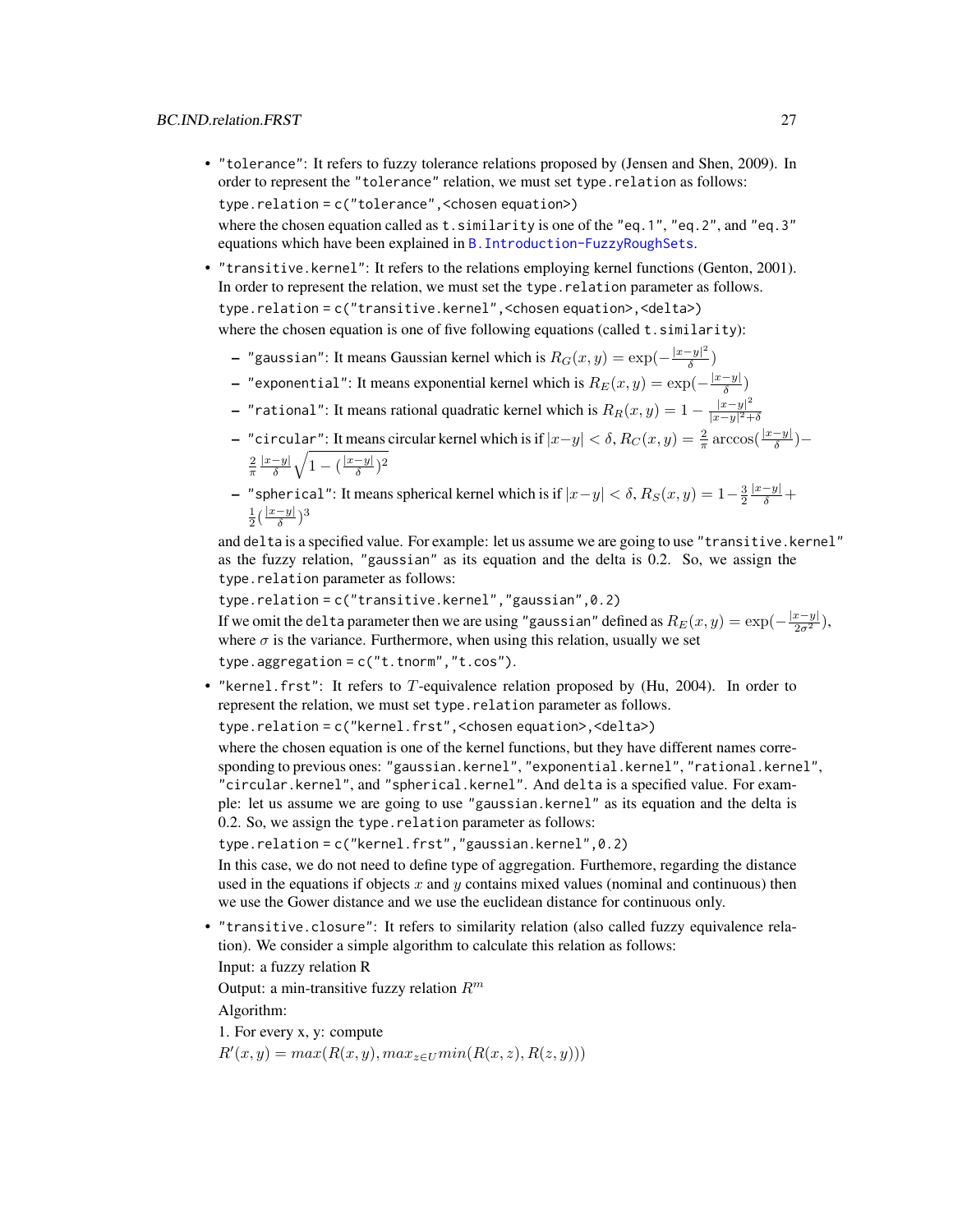2. If  $R' \neq R$ , then  $R \leftarrow R'$  and go to 1, else  $R^m \leftarrow R'$ 

For interested readers, other algorithms can be seen in (Naessens et al, 2002). Let "eq.1" be the  $R$  fuzzy relations, to define it as parameter is

type.relation = c("transitive.closure","eq.1"). We can also use other equations that have been explained in "tolerance" and "transitive.kernel".

- "crisp": It uses crisp equality for all attributes and we set the parameter type.relation = "crisp". In this case, we only have  $R(x_i, x_j) = 0$  which means the object  $x_i$  is completely different from  $x_j$ , and otherwise if  $R(x_i, x_j) = 1$ .
- "custom": this value means that we define our own equation for the indiscernibility relation. The equation should be defined in parameter FUN.relation.

type.relation = c("custom",<FUN.relation>)

The function FUN. relation should consist of three arguments which are decision. table, x, and y, where x and y represent two objects which we want to compare. It should be noted that the user must ensure that the values of this equation are always between 0 and 1. An example can be seen in Section Examples.

Beside the above type. relation, we provide several options of values for the type. aggregation parameter. The following is a description about it.

- type.aggregation = c("crisp"): It uses crisp equality for all attributes.
- type.aggregation = c("t.tnorm",<t.tnorm operator>): It means we are using "t.tnorm" aggregation which is a triangular norm operator with a specified operator t. tnorm as follows:
	- "min": standard t-norm i.e.,  $min(x_1, x_2)$ .
	- "hamacher": hamacher product i.e.,  $(x_1 * x_2)/(x_1 + x_2 x_1 * x_2)$ .
	- "yager": yager class i.e.,  $1 min(1, ((1 − x<sub>1</sub>) + (1 x<sub>2</sub>))).$
	- "product": product t-norm i.e.,  $(x_1 * x_2)$ .
	- "lukasiewicz": lukasiewicz's t-norm (default) i.e.,  $max(x_2 + x_1 1, 0)$ .
	- "t.cos":  $T_{cos}$ t-norm i.e.,  $max(x_1 * x_2 \sqrt{1-x_1^2}\sqrt{1-x_2^2}, 0)$ .
	- FUN.tnorm: It is a user-defined function for "t.tnorm". It has to have two arguments, for example:

```
FUN.tnorm <- function(left.side,right.side)
if ((left.side + right.side) > 1)
return(min(left.side,right.side))
else return(0)
```
The default value is type.aggregation =  $c("t.tnorm", "lukasiewicz").$ 

• type.aggregation = c("custom",<FUN.agg>): It is used to define our own function for a type of aggregations. <FUN.agg> is a function having one argument representing data that is produced by fuzzy similarity equation calculation. The data is a list of one or many matrices which depend on the number of considered attributes and has dimension: the number of object  $\times$  the number of object. For example:

FUN.agg <-function(data) return(Reduce("+",data)/length(data))

which is a function to calculate average along all attributes. Then, we can set type. aggregation as follows:

type.aggregation = c("general.custom",<FUN.agg>). An example can be seen in Section Examples.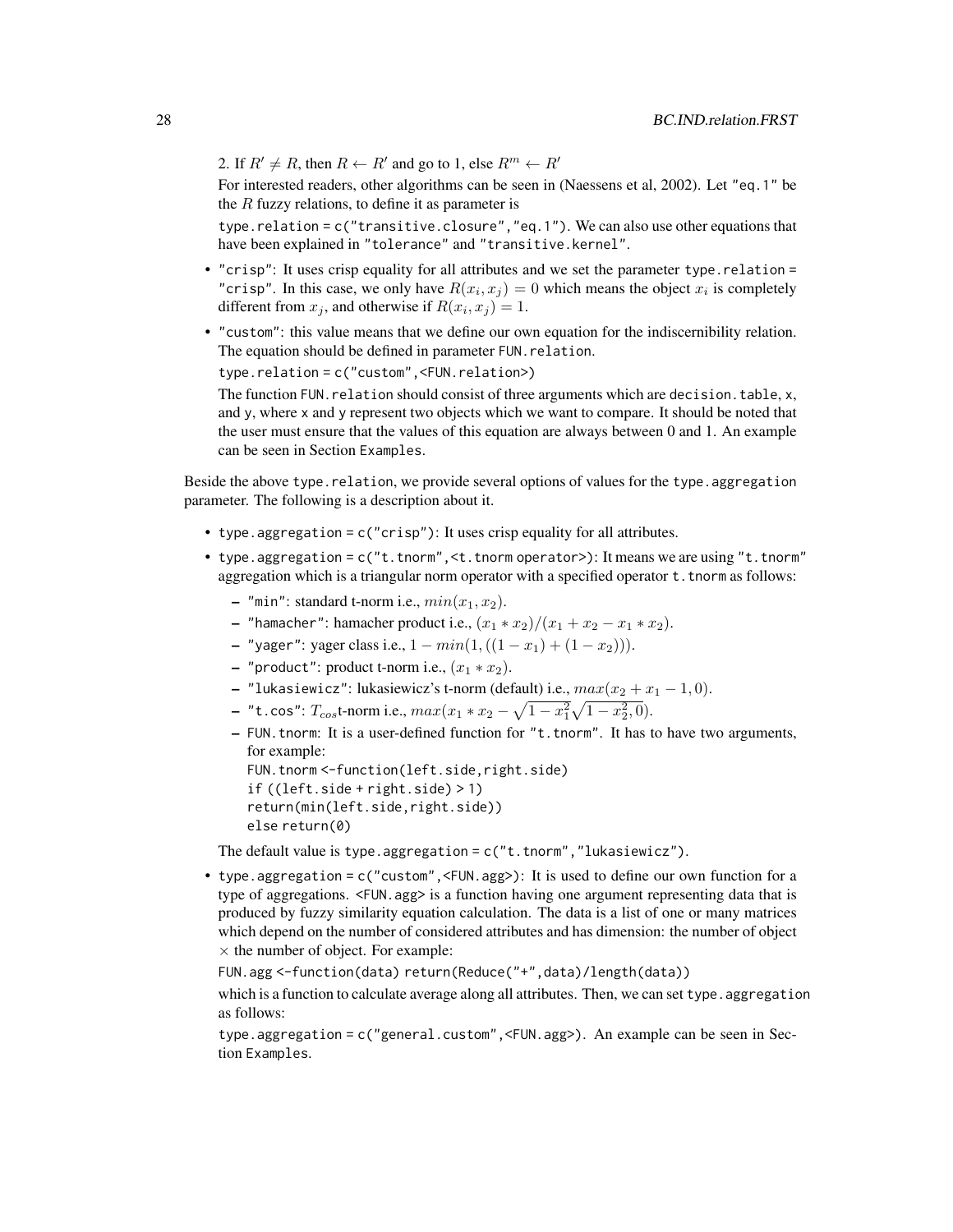Furthermore, the use of this function has been illustrated in Section Examples. Finally, this function is important since it is a basic function needed by other functions, such as BC.LU. approximation. FRST and [BC.positive.reg.FRST](#page-42-1) for calculating lower and upper approximation and determining positive regions.

#### Value

A class "IndiscernibilityRelation" which contains

- IND.relation: a matrix representing the indiscernibility relation over all objects.
- type.relation: a vector representing the type of relation.
- type.aggregation: a vector representing the type of aggregation operator.
- type.model: a string showing the type of model which is used. In this case it is "FRST" which means fuzzy rough set theory.

# Author(s)

Lala Septem Riza

# References

M. Genton, "Classes of Kernels for Machine Learning: a Statistics Perspective", J. Machine Learning Research, vol. 2, p. 299 - 312 (2001).

H. Naessens, H. De Meyer, and B. De Baets, "Algorithms for the Computation of T-Transitive Closures", IEEE Trans. on Fuzzy Systems, vol. 10, No. 4, p. 541 - 551 (2002).

R. Jensen and Q. Shen, "New Approaches to Fuzzy-Rough Feature Selection", IEEE Trans. on Fuzzy Systems, vol. 19, no. 4, p. 824 - 838 (2009).

Q. Hu, D. Yu, W. Pedrycz, and D. Chen, "Kernelized Fuzzy Rough Sets and Their Applications", IEEE Trans. Knowledge Data Eng., vol. 23, no. 11, p. 1649 - 1471 (2011).

# See Also

[BC.LU.approximation.FRST](#page-32-1), [BC.IND.relation.RST](#page-30-1), [BC.LU.approximation.RST](#page-39-1), and [BC.positive.reg.FRST](#page-42-1)

# Examples

```
###########################################################
## Example 1: Dataset containing nominal values for
## all attributes.
###########################################################
## Decision table is represented as data frame
dt.ex1 <- data.frame(c(1, 0, 2, 1, 1, 2, 2, 0), c(0, 1, 0, 1, 0, 2, 1, 1),
                        c(2,1,0,0,2,0,1,1), c(2,1,1,2,0,1,1,0), c(0,2,1,2,1,1,2,1))colnames(dt.ex1) <- c("aa", "bb", "cc", "dd", "ee")
decision.table <- SF.asDecisionTable(dataset = dt.ex1, decision.attr = 5,
      indx.nominal = c(1:5)
```
## In this case, we only consider the second and third attributes.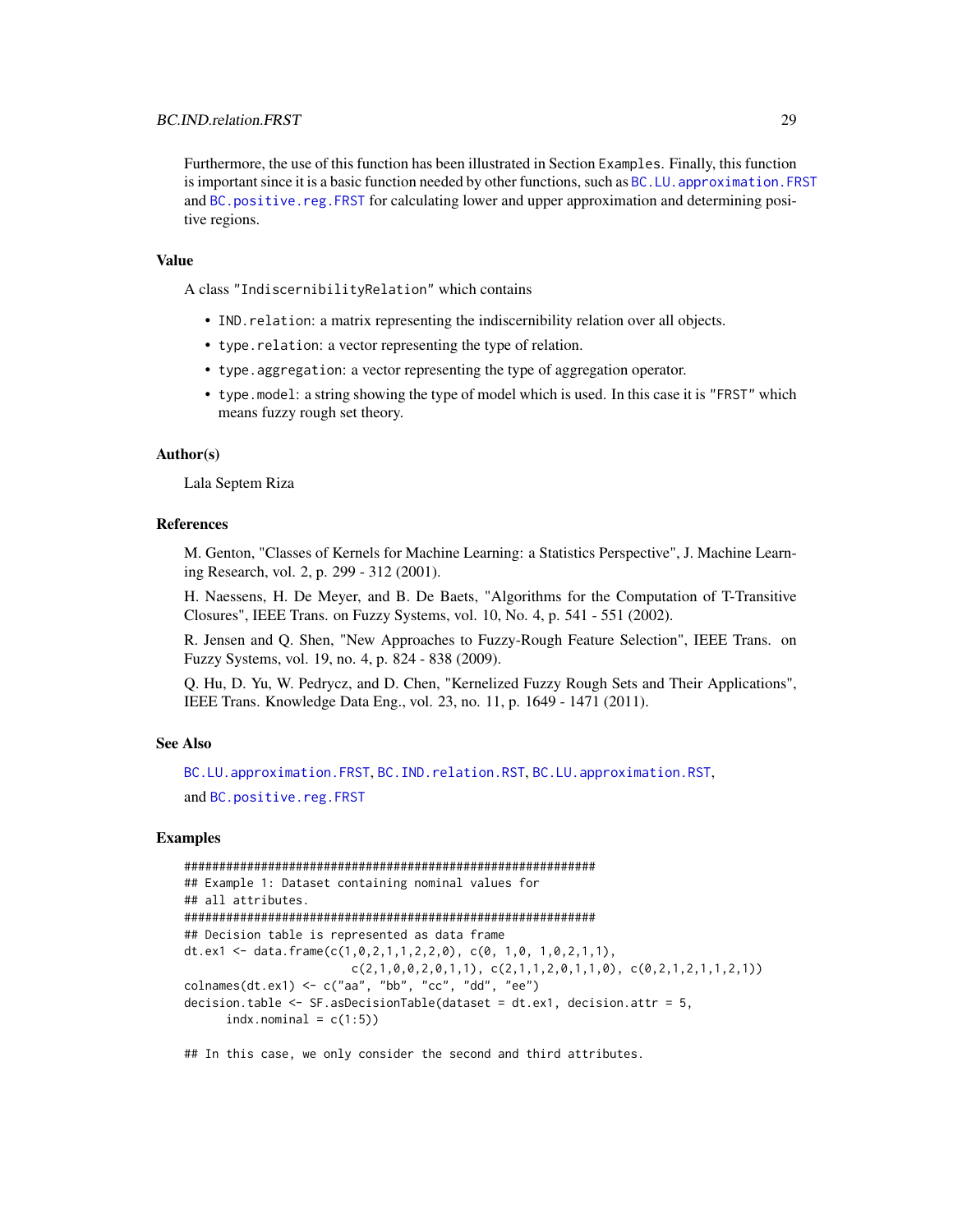```
attributes \leq c(2, 3)
```

```
## calculate fuzzy indiscernibility relation ##
## in this case, we are using "crisp" as a type of relation and type of aggregation
control.ind <- list(type.relation = c("crisp"), type.aggregation = c("crisp"))
IND <- BC.IND.relation.FRST(decision.table, attributes = attributes, control = control.ind)
###########################################################
## Example 2: Dataset containing real-valued attributes
###########################################################
dt.ex2 <- data.frame(c(-0.4, -0.4, -0.3, 0.3, 0.2, 0.2),
                    c(-0.3, 0.2, -0.4, -0.3, -0.3, 0),c(-0.5, -0.1, -0.3, 0, 0, 0),
       c("no", "yes", "no", "yes", "yes", "no"))
colnames(dt.ex2) <- c("a", "b", "c", "d")
decision.table \leq SF.asDecisionTable(dataset = dt.ex2, decision.attr = 4)
## in this case, we only consider the first and second attributes
attributes \leq c(1, 2)## Calculate fuzzy indiscernibility relation
## in this case, we choose "tolerance" relation and "eq.1" as similarity equation
## and "lukasiewicz" as t-norm of type of aggregation
control.1 <- list(type.aggregation = c("t.tnorm", "lukasiewicz"),
                    type.relation = c("tolerance", "eq.1"))
IND.1 <- BC.IND.relation.FRST(decision.table, attributes = attributes,
                              control = control.1)## Calculate fuzzy indiscernibility relation: transitive.kernel
control.2 <- list(type.aggregation = c("t.tnorm", "t.cos"),
                    type.relation = c("transitive.kernel", "gaussian", 0.2))
IND.2 <- BC.IND.relation.FRST(decision.table, attributes = attributes,
                             control = control.2)
## Calculate fuzzy indiscernibility relation: kernel.frst
control.3 <- list(type.relation = c("kernel.frst", "gaussian.kernel", 0.2))
IND.3 <- BC.IND.relation.FRST(decision.table, attributes = attributes,
                             control = control.3)## calculate fuzzy transitive closure
control.4 <- list(type.aggregation = c("t.tnorm", "lukasiewicz"),
                    type.relation = c("transitive.closure", "eq.1"))
IND.4 <- BC.IND.relation.FRST(decision.table, attributes = attributes,
                              control = control.4)## Calculate fuzzy indiscernibility relation: using user-defined relation
## The customized function should have three arguments which are : decision.table
## and object x, and y.
## This following example shows that we have an equation for similarity equation:
## 1 - abs(x - y) where x and y are two objects that will be compared.
## In this case, we do not consider decision.table in calculation.
FUN.relation <- function(decision.table, x, y) {
          return(1 - (abs(x - y)))
```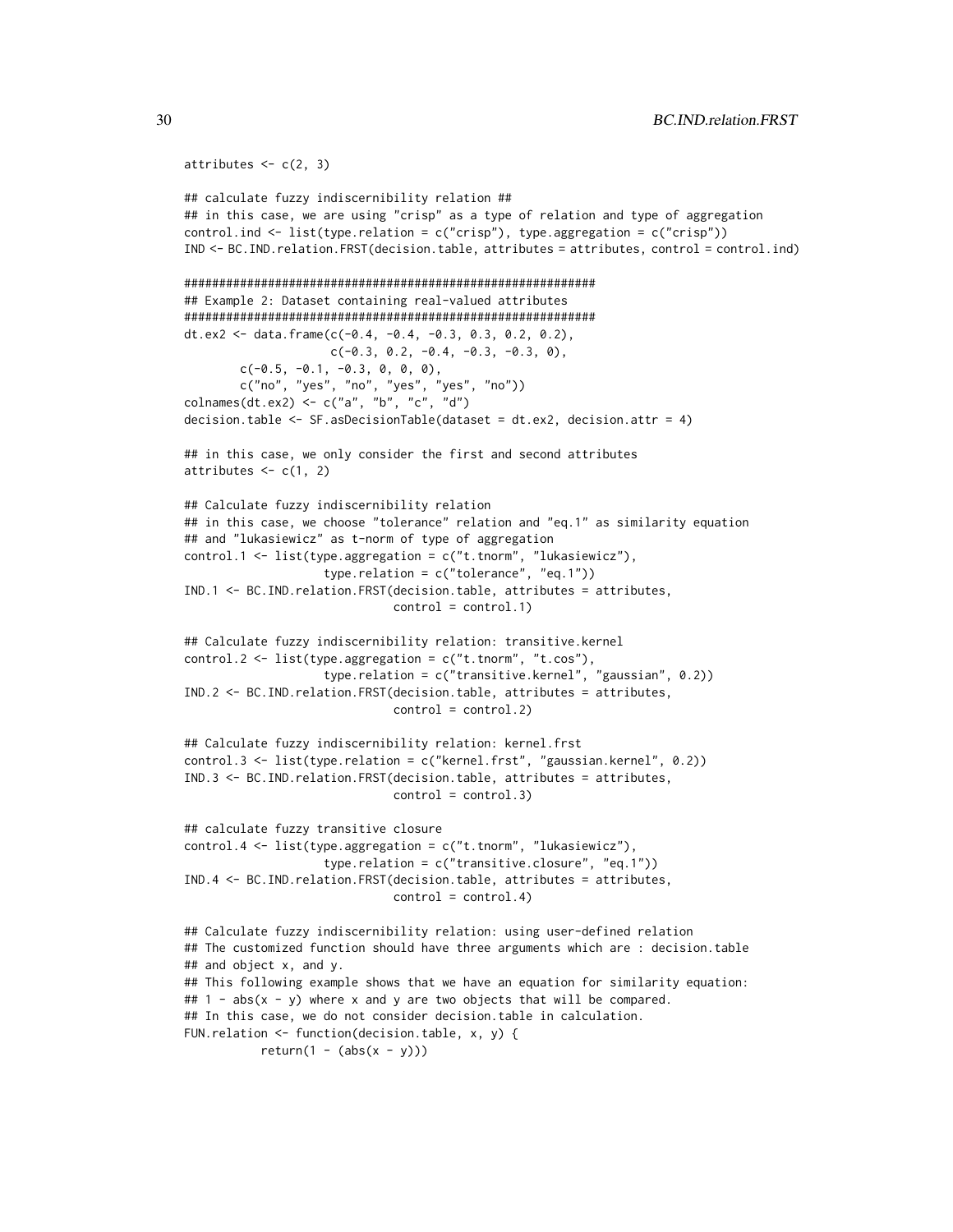```
}
control.5 <- list(type.aggregation = c("t.tnorm", "lukasiewicz"),
                     type.relation = c("custom", FUN.relation))
IND.5 <- BC.IND.relation.FRST(decision.table, attributes = attributes,
                              control = control.5)## In this case, we calculate aggregation as average of all objects
## by executing the Reduce function
FUN.average <- function(data){
    return(Reduce("+", data)/length(data))
}
control.6 <- list(type.aggregation = c("custom", FUN.average),
                     type.relation = c("tolerance", "eq.1"))
IND.6 <- BC.IND.relation.FRST(decision.table, attributes = attributes,
                              control = control.6)## using user-defined tnorms
FUN.tnorm <- function(left.side, right.side) {
               if ((left.size + right.size) > 1)return(min(left.side, right.side))
               else return(0)}
control.7 <- list(type.aggregation = c("t.tnorm", FUN.tnorm),
                    type.relation = c("tolerance", "eq.1"))
IND.7 <- BC.IND.relation.FRST(decision.table, attributes = attributes,
                              control = control.7)## Calculate fuzzy indiscernibility relation: kernel fuzzy rough set
control.8 <- list(type.relation = c("kernel.frst", "gaussian.kernel", 0.2))
IND.8 <- BC.IND.relation.FRST(decision.table, attributes = attributes,
                              control = control.8)##################################################################
## Example 3: Dataset containing continuous and nominal attributes
## Note. we only consider type.relation = c("tolerance", "eq.1")
## but other approaches have the same way.
##################################################################
data(RoughSetData)
decision.table <- RoughSetData$housing7.dt
## in this case, we only consider the attribute: 1, 2, 3, 4
attributes \leq c(1,2,3,4)## Calculate fuzzy indiscernibility relation
control.9 <- list(type.aggregation = c("t.tnorm", "lukasiewicz"),
                    type.relation = c("tolerance", "eq.1"))
IND.9 <- BC.IND.relation.FRST(decision.table, attributes = attributes, control = control.9)
```
#### <span id="page-30-1"></span>BC.IND.relation.RST *Computation of indiscernibility classes based on the rough set theory*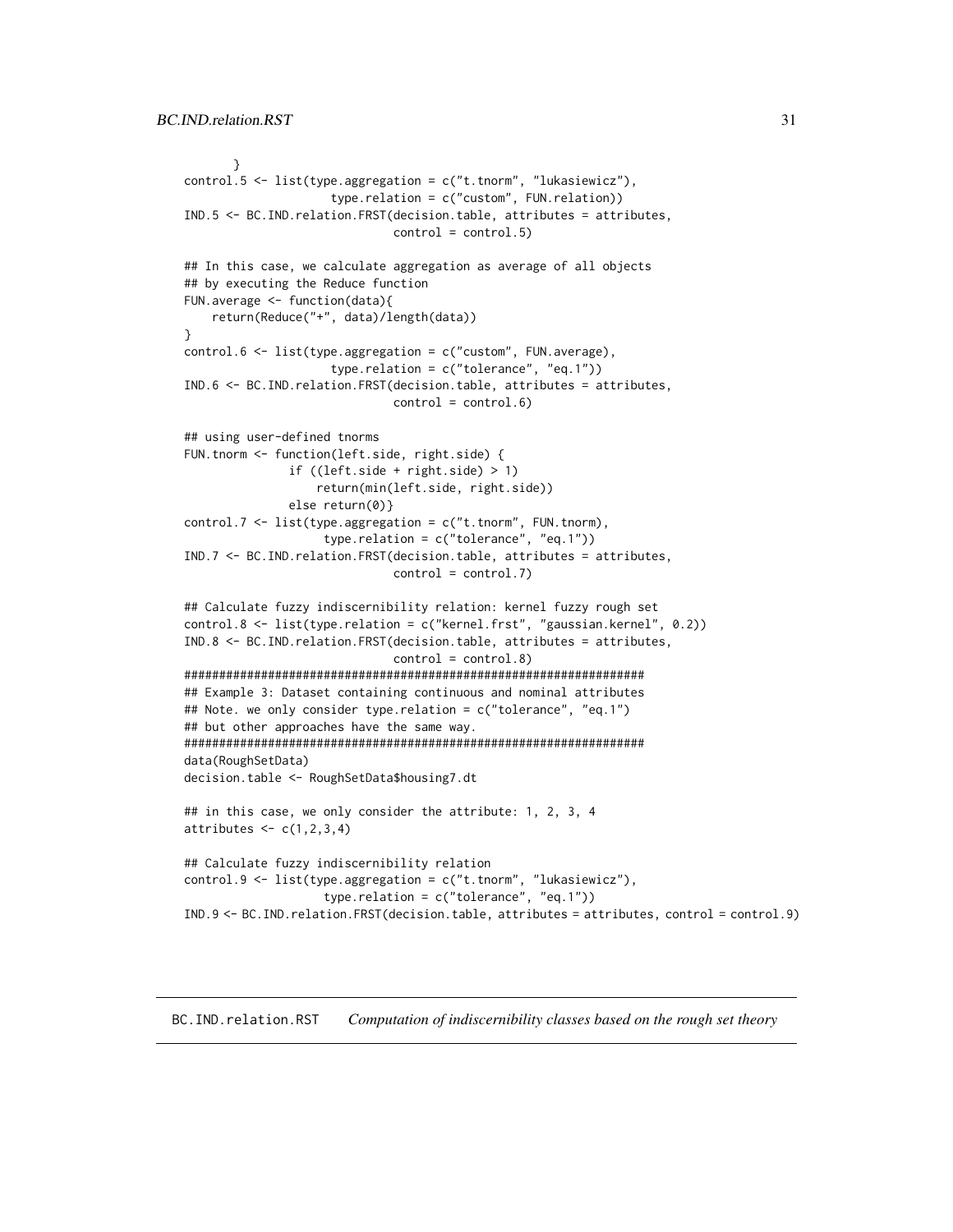# Description

This function implements a fundamental part of RST: the indiscernibility relation. This binary relation indicates whether it is possible to discriminate any given pair of objects from an information system.

This function can be used as a basic building block for development of other RST-based methods. A more detailed explanation of the notion of indiscernibility relation can be found in [A.Introduction-RoughSets](#page-12-1).

#### Usage

```
BC.IND.relation.RST(decision.table, feature.set = NULL)
```
# Arguments

|             | decision. table an object inheriting from the "DecisionTable" class, which represents a deci-<br>sion system. See SF. as Decision Table.                                                                                                                                                                                                                                                                                                  |
|-------------|-------------------------------------------------------------------------------------------------------------------------------------------------------------------------------------------------------------------------------------------------------------------------------------------------------------------------------------------------------------------------------------------------------------------------------------------|
| feature.set | an integer vector indicating indexes of attributes which should be used or an<br>object inheriting from the Feature Subset class. The computed indiscernibil-<br>ity classes will be relative to this attribute set. The default value is NULL which<br>means that all conditional attributes should be considered. It is usually reason-<br>able to discretize numeric attributes before the computation of indiscernibility<br>classes. |

# Value

An object of a class "IndiscernibilityRelation" which is a list with the following components:

- IND.relation: a list of indiscernibility classes in the data. Each class is represented by indices of data instances which belong to that class
- type.relation: a character vector representing a type of relation used in computations. Currently, only "equivalence" is provided.
- type.model: a character vector identifying the type of model which is used. In this case, it is "RST" which means the rough set theory.

#### Author(s)

Andrzej Janusz

# References

Z. Pawlak, "Rough Sets", International Journal of Computer and Information Sciences, vol. 11, no. 5, p. 341 - 356 (1982).

# See Also

[BC.LU.approximation.RST](#page-39-1), [FS.reduct.computation](#page-81-1), [FS.feature.subset.computation](#page-63-1)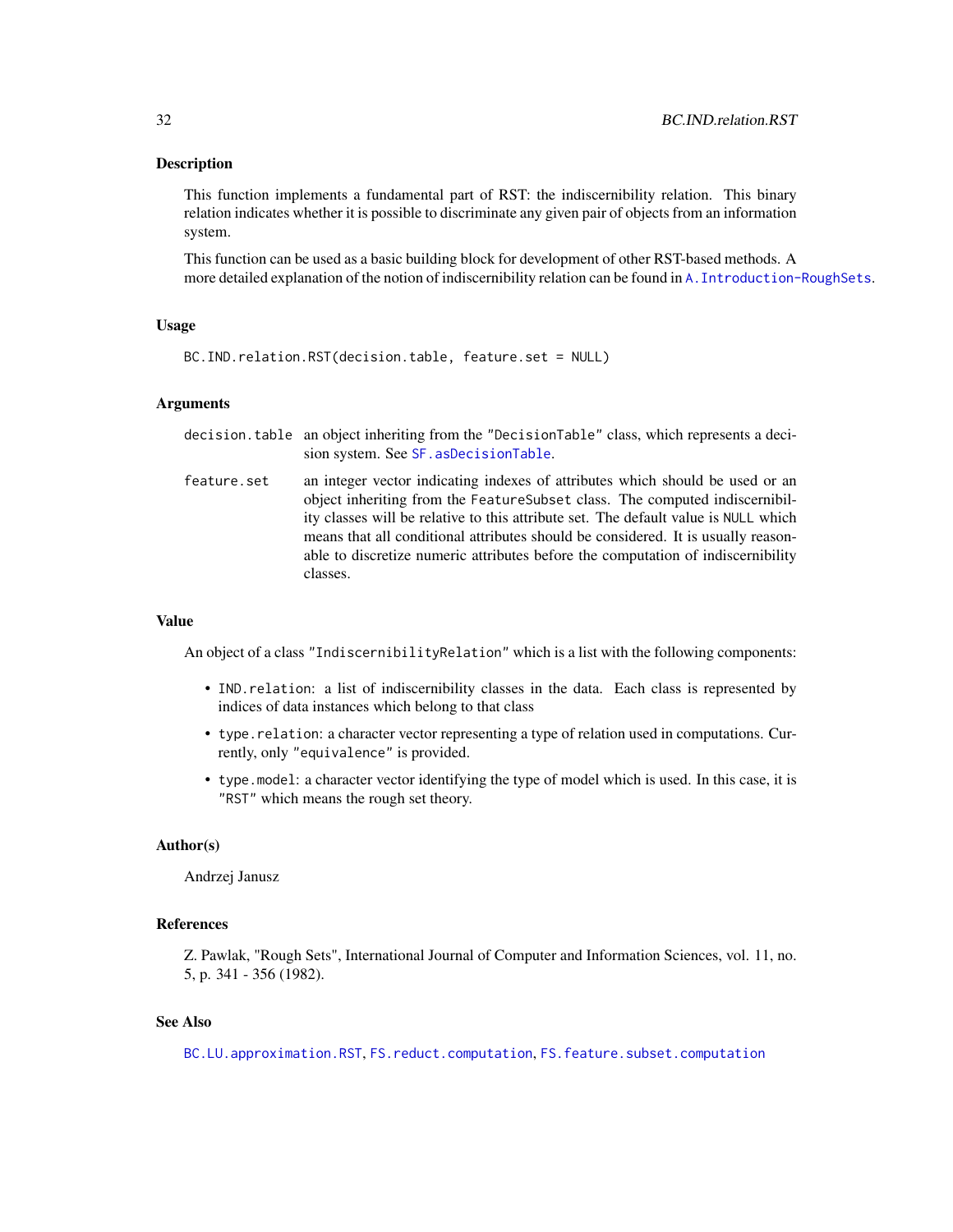# <span id="page-32-0"></span>BC.LU.approximation.FRST 33

# Examples

```
#############################################
data(RoughSetData)
hiring.data <- RoughSetData$hiring.dt
## In this case, we only consider the second and third attribute:
A \leftarrow c(2,3)## We can also compute a decision reduct:
B <- FS.reduct.computation(hiring.data)
## Compute the indiscernibility classes:
IND.A <- BC.IND.relation.RST(hiring.data, feature.set = A)
IND.A
IND.B <- BC.IND.relation.RST(hiring.data, feature.set = B)
IND.B
```
<span id="page-32-1"></span>BC.LU.approximation.FRST

*The fuzzy lower and upper approximations based on fuzzy rough set theory*

#### Description

This is a function implementing a fundamental concept of FRST: fuzzy lower and upper approximations. Many options have been considered for determining lower and upper approximations, such as techniques based on implicator and t-norm functions proposed by (Radzikowska and Kerre, 2002).

# Usage

```
BC.LU.approximation.FRST(decision.table, IND.condAttr, IND.decAttr,
  type.LU = "implicitOr.tnorm", control = list()
```
# Arguments

|              | decision.table a "DecisionTable" class representing the decision table. See SF. asDecisionTable.                                                                                                            |
|--------------|-------------------------------------------------------------------------------------------------------------------------------------------------------------------------------------------------------------|
| IND.condAttr | a "Indiscernibility Relation" class of the conditional attributes which is<br>produced by BC. IND. relation. FRST.                                                                                          |
| IND.decAttr  | a "Indiscernibility Relation" class of the decision attribute which is pro-<br>duced by BC. IND. relation. FRST.                                                                                            |
| type.LU      | a string representing a chosen method to calculate lower and upper approxima-<br>tions. See the explanation in Section Details.                                                                             |
| control      | a list of other parameters. In order to understand how to express the control<br>parameter, see the explanation in Section Details. The descriptions of those<br>components and their values is as follows. |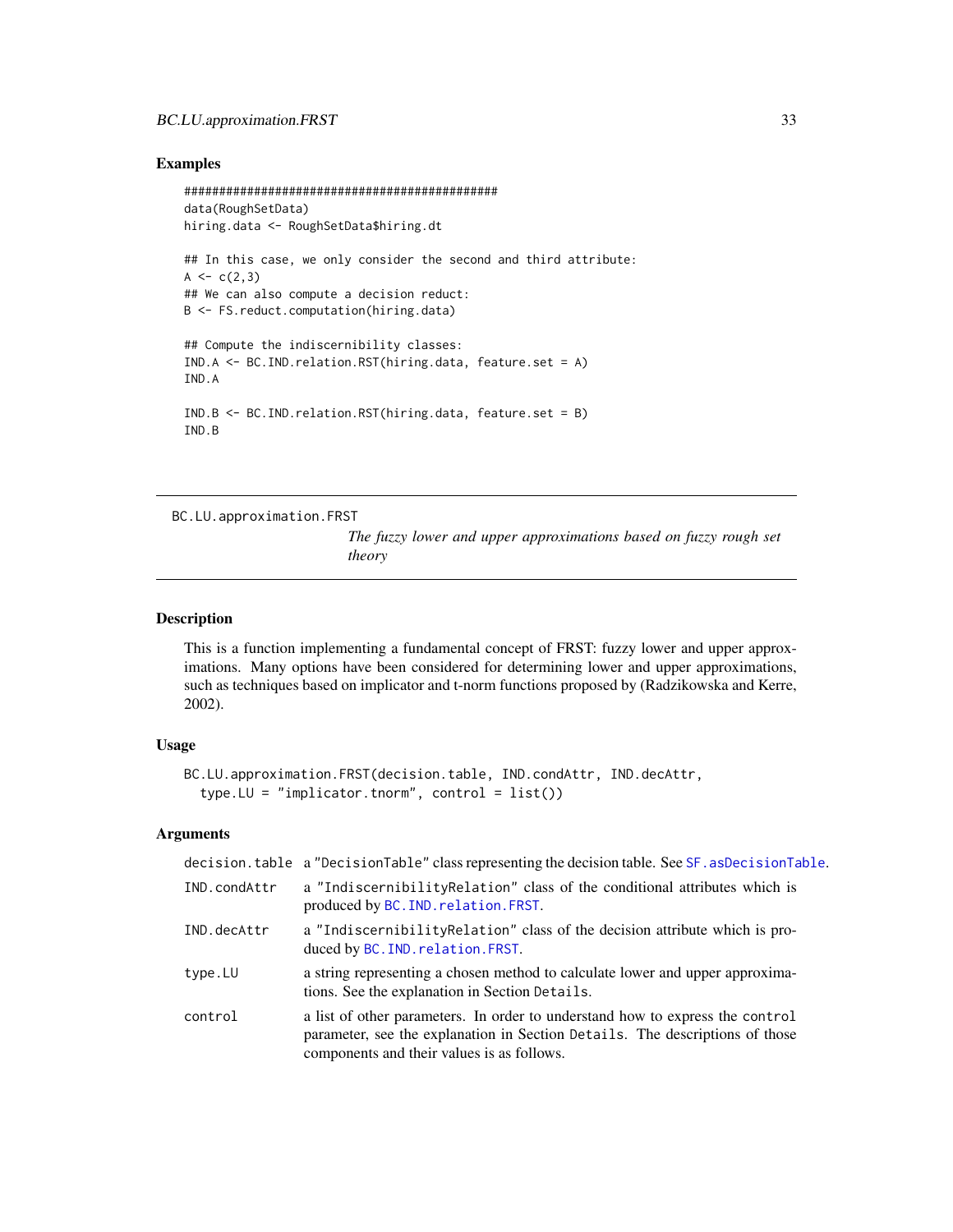- t.tnorm: a type of triangular functions which have been explained in [BC.IND.relation.FRST](#page-25-1).
- t.implicator: a type of implicator functions. The following are values of this parameter:
	- "kleene\_dienes" means  $max(1 x_1, x_2)$ .
	- "lukasiewicz" means  $min(1 x_1 + x_2, 1)$ . It is the default value.
	- "zadeh" means  $max(1 x_1, min(x_1, x_2))$ .
	- "gaines" means  $(x_1 \le x_2$ ?1 :  $x_2/x_1$ ).
	- "godel" means  $(x_1 \le x_2$ ?1 :  $x_2$ ).
	- "kleene\_dienes\_lukasiewicz" means  $1 x_1 + x_1 * x_2$ .
	- "mizumoto" means  $(1 x_1 + x_1 * x_2)$ .
	- "dubois\_prade" means  $(x_2 == 0.1 x_1 : (x_1 == 1.2x_2 : 1)).$

Where we consider the following rule:  $x_1 - > x_2$ .

- q.some: a vector of alpha and beta parameters of vaguely quantified rough set for quantifier some. The default value is q. some =  $c(0.1, 0.6)$ .
- q.most: a vector of alpha and beta parameters of vaguely quantified rough set for quantifier most. The default value is q.most =  $c(0.2,1)$ .
- alpha: a numeric between 0 and 1 representing the threshold parameter of the fuzzy variable precision rough sets (FVPRS) (see Section Details). The default value is 0.05.
- m.owa: an integer number  $(m)$  which is used in the OWA fuzzy rough sets (see Section Details).
	- The default value is  $m.$  owa = round(0.5  $*$  ncol(decision.table)).
- w.owa: a vector representing the weight vector in the OWA fuzzy rough sets (see Section Details). The default value is NULL, which means we use the m.owa type.
- type.rfrs: a type of robust fuzzy rough sets which is one of the following methods: "k.trimmed.min", "k.mean.min", "k.median.min", "k.trimmed.max", "k.mean.max", and "k.median.max" (see Section Details). The default value is "k.trimmed.min".
- k.rfrs: a number between 0 and the number of data which is used to define considered data on robust fuzzy rough sets (RFRS) (see Section Details). The default value is  $k.rfrs = round(0.5*nrow(decision_table)).$
- beta.quasi: a number between 0 and 1 representing  $\beta$ -precision t-norms and t-conorms in  $\beta$ -PFRS. The default value is 0.05.

# Details

Fuzzy lower and upper approximations as explained in [B.Introduction-FuzzyRoughSets](#page-16-1) are used to define to what extent the set of elements can be classified into a certain class strongly or weakly. We can perform various methods by choosing the parameter type.LU. The following is a list of all type.LU values:

• "implicator.tnorm": It means implicator/t-norm based model proposed by (Radzikowska and Kerre, 2002). The explanation has been given in [B.Introduction-FuzzyRoughSets](#page-16-1). Other parameters in control related with this approach are t.tnorm and t.implicator.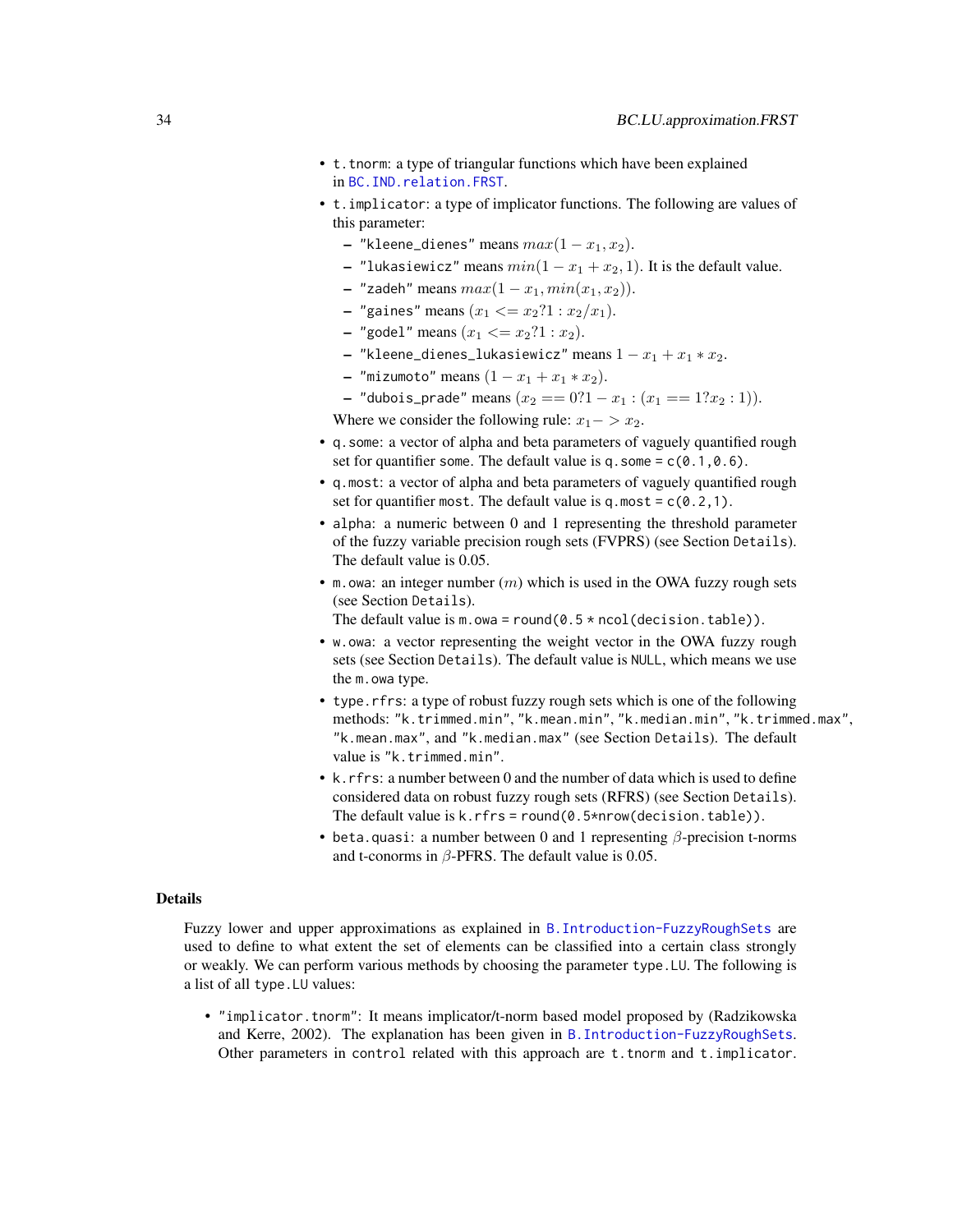In other words, when we are using "implicator.tnorm" as type.LU, we should consider parameters t.tnorm and t.implicator. The possible values of these parameters can be seen in the description of parameters.

• "vqrs": It means vaguely quantified rough sets proposed by (Cornelis et al, 2007). Basically, this concept proposed to replace fuzzy lower and upper approximations based on Radzikowska and Kerre's technique (see [B.Introduction-FuzzyRoughSets](#page-16-1)) with the following equations, respectively.

$$
(R_{Q_u} \downarrow A)(y) = Q_u(\frac{|R_y \cap A|}{|R_y|})
$$

$$
(R_{Q_l} \uparrow A)(y) = Q_l(\frac{|R_y \cap A|}{|R_y|})
$$

where the quantifier  $Q_u$  and  $Q_l$  represent the terms most and some.

• "owa": It refers to ordered weighted average based fuzzy rough sets. This method was introduced by (Cornelis et al, 2010) and computes the approximations by an aggregation process proposed by (Yager, 1988). The OWA-based lower and upper approximations of  $A$  under  $R$ with weight vectors  $W_l$  and  $W_u$  are defined as

$$
(R \downarrow W_l A)(y) = OWA_{W_l} \langle I(R(x, y), A(y)) \rangle
$$

$$
(R \uparrow W_u A)(y) = OWA_{W_u} \langle T(R(x, y), A(y)) \rangle
$$

We provide two ways to define the weight vectors as follows:

- m.owa: Let  $m.owa$  be  $m$  and  $m \leq n$ , this model is defined by  $W_l = \langle w_i^l \rangle = w_{n+1-i}^l = \frac{2^{m-i}}{2^m-1}$  for  $i = 1, \ldots, m$  and 0 for  $i = m+1, \ldots, n$  $W_u = \langle w_i^u \rangle = w_i^u = \frac{2^{m-i}}{2^m-1}$  for  $i = 1, \dots, m$  and 0 for  $i = m + 1, \dots, n$ where  $n$  is the number of data.
- custom: In this case, users define the own weight vector. It should be noted that the weight vectors  $\langle w_i \rangle$  should satisfy  $w_i \in [0, 1]$  and their summation is 1.
- "fvprs": It refers to fuzzy variable precision rough sets (FVPRS) introduced by (Zhao et al, 2009). It is a combination between variable precision rough sets (VPRS) and FRST. This function implements the construction of lower and upper approximations as follows.

$$
(R_{\alpha} \downarrow A)(y) = \inf_{A(y) \leq \alpha} \mathcal{I}(R(x, y), \alpha) \wedge \inf_{A(y) > \alpha} \mathcal{I}(R(x, y), A(y))
$$

 $(R_{\alpha} \uparrow A)(y) = \sup_{A(y) \geq N(\alpha)} \mathcal{T}(R(x, y), N(\alpha)) \vee \sup_{A(y) < N(\alpha)} \mathcal{T}(R(x, y), A(y))$ 

where  $\alpha$ ,  $\mathcal I$  and  $\mathcal T$  are the variable precision parameter, implicator and t-norm operators, respectively.

- "rfrs": It refers to robust fuzzy rough sets (RFRS) proposed by (Hu et al, 2012). This package provides six types of RFRS which are k-trimmed minimum, k-mean minimum, k-median minimum, k-trimmed maximum, k-mean maximum, and k-median maximum. Basically, these methods are a special case of ordered weighted average (OWA) where they consider the weight vectors as follows.
	- "k.trimmed.min":  $w_i^l = 1$  for  $i = n k$  and  $w_i^l = 0$  otherwise.
	- "k.mean.min":  $w_i^l = 1/k$  for  $i > n k$  and  $w_i^l = 0$  otherwise.
	- "k.median.min":  $w_i^l = 1$  if k odd,  $i = n (k-1)/2$  and  $w_i^l = 1/2$  if k even,  $i = n k/2$ and  $w_i^l = 0$  otherwise.
	- "k.trimmed.max":  $w_i^u = 1$  for  $i = k + 1$  and  $w_i^u = 0$  otherwise.
	- "k.mean.max":  $w_i^u = 1/k$  for  $i < k+1$  and  $w_i^u = 0$  otherwise.
	- $-$  "k.median.max":  $w_i^u = 1$  if k odd,  $i = (k+1)/2$  and  $w_i^u = 1/2$  if k even,  $i = k/2 + 1$ or  $w_i^u = 0$  otherwise.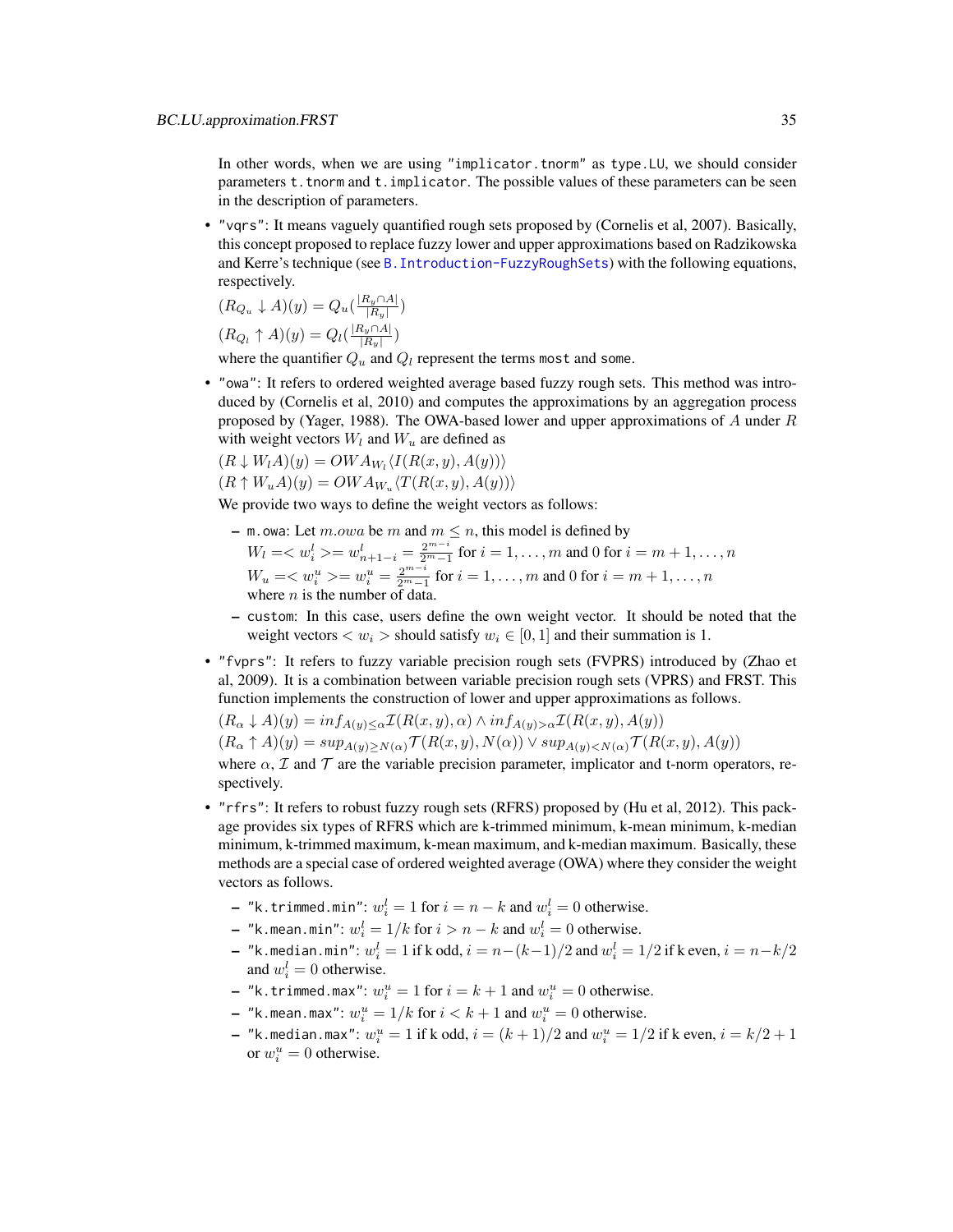• "beta.pfrs": It refers to β-precision fuzzy rough sets (β-PFRS) proposed by (Salido and Murakami, 2003). This algorithm uses β-precision quasi- $\tau$ -norm and β-precision quasi- $\tau$ conorm. The following are the  $\beta$ -precision versions of fuzzy lower and upper approximations of a fuzzy set  $A$  in  $U$ 

$$
(R_B \downarrow A)(y) = T_{\beta_{x \in U}} \mathcal{I}(R_B(x, y), A(x))
$$
  
\n
$$
(R_B \uparrow A)(y) = S_{\beta_{x \in U}} \mathcal{T}(R_B(x, y), A(x))
$$

where  $T_\beta$  and  $S_\beta$  are  $\beta$ -precision quasi- $\mathcal T$ -norm and  $\beta$ -precision quasi- $\mathcal T$ -conorm. Given a t-norm T, a t-conorm  $S, \beta \in [0, 1]$  and  $n \in N \setminus \{0, 1\}$ , the corresponding  $\beta$ -precision quasit-norm  $T_\beta$  and  $\beta$ -precision- $\mathcal T$ -conorm  $S_\beta$  of order n are  $[0,1]^n \to [0,1]$  mappings such that for all  $x = (x_1, ..., x_n)$  in  $[0, 1]^n$ ,

$$
T_{\beta}(x) = \mathcal{T}(y_1, ..., y_{n-m}),
$$

$$
S_{\beta}(x) = I(z_1, ..., z_{n-p}),
$$

where  $y_i$  is the  $i^{th}$  greatest element of x and  $z_i$  is the  $i^{th}$  smallest element of x, and

$$
m = max(i \in \{0, ..., n\} | i \le (1 - \beta) \sum_{j=1}^{n} x_j),
$$

$$
p = max(i \in \{0, ..., n\} | i \le (1 - \beta) \sum_{j=1}^{n} (a - x_j)).
$$

In this package we use min and max for  $\mathcal T$ -norm and  $\mathcal T$ -conorm, respectively.

• "custom": It refers to user-defined lower and upper approximations. An example can be seen in Section Examples.

The parameter type.LU, which is explained above, is related with parameter control. In other words, when choosing a specific value of type.LU, we should take into account to set values of related components in control. The components that are considered depend on what kind of lower and upper approximations are used. So, we do not need to assign all components for a particular approach but only components related with type.LU. The following is a list showing the components of each approaches.

- type.LU = "implicator.tnorm": control <-list(t.implicator,t.tnorm)  $\bullet$  type. LU = "vgrs": control <-list(q.some,q.most,type.aggregation,t.tnorm) • type.  $LU = "owa":$ control <-list(t.implicator,t.tnorm,m.owa) or control <-list(t.implicator,t.tnorm,w.owa) • type.LU = "fvprs": control <-list(t.implicator,t.tnorm,alpha) • type.LU = "beta.pfrs": control <-list(t.implicator,t.tnorm, beta.quasi)
- type.LU =  $"rfrs":$ control <-list(t.implicator,t.tnorm,type.rfrs,k.rfrs)
- type.LU = "custom": control <-list(t.implicator,t.tnorm,FUN.lower,FUN.upper)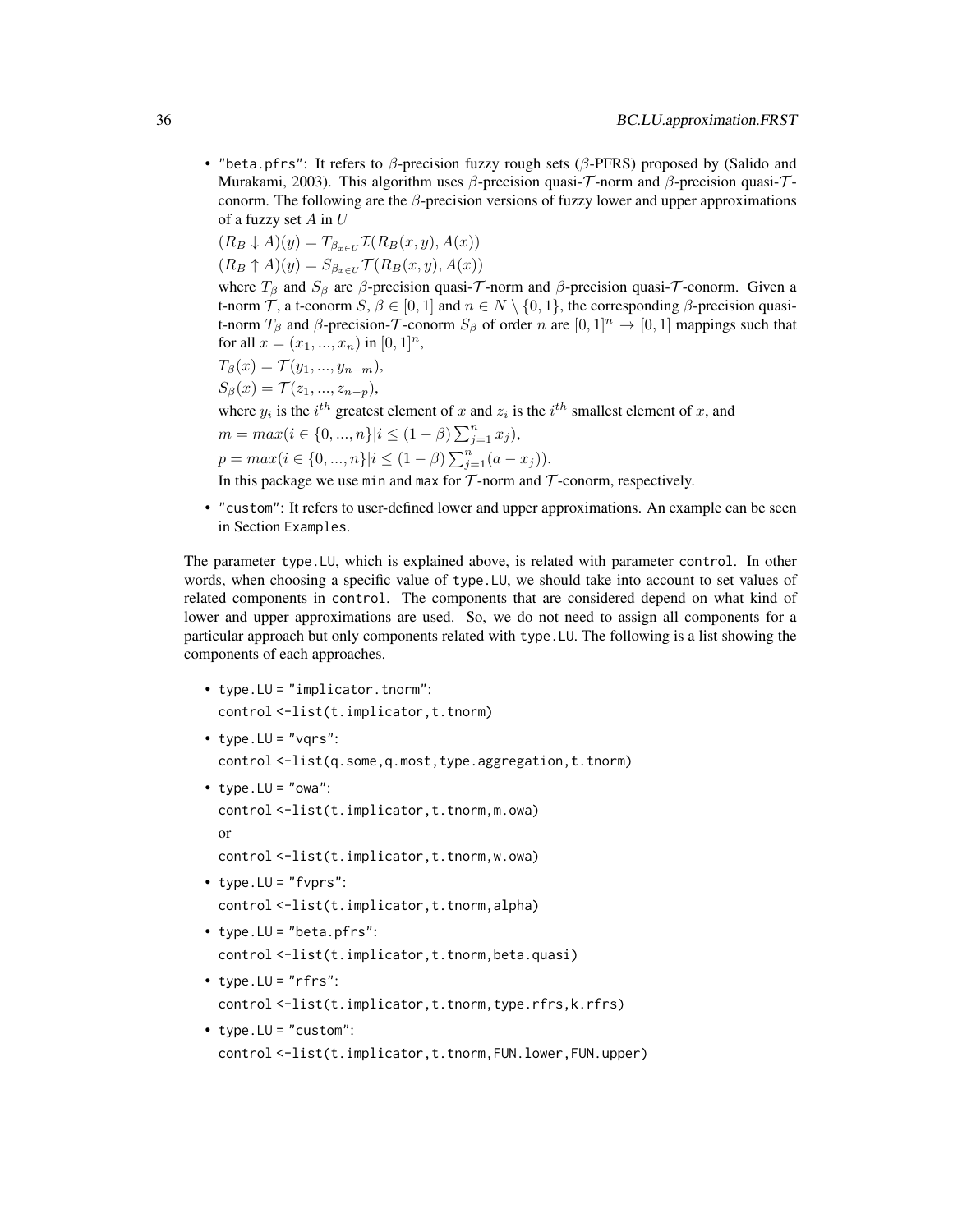The description of the components can be seen in the control parameter. In Section Examples, we provide two examples showing different cases which are when we have to handle a nominal decision attribute and a continuous one.

It should be noted that this function depends on [BC.IND.relation.FRST](#page-25-0) which is a function used to calculate the fuzzy indiscernibility relation as input data. So, it is obvious that before performing this function, users must execute [BC.IND.relation.FRST](#page-25-0) first.

#### Value

A class "LowerUpperApproximation" representing fuzzy rough set (fuzzy lower and upper approximations). It contains the following components:

- fuzzy.lower: a list showing the lower approximation classified based on decision concepts for each index of objects. The value refers to the degree of objects included in the lower approximation. In case the decision attribute is continuous, the result is in a data frame with dimension (number of objects x number of objects) and the value on position  $(i, j)$  shows the membership of object i to the lower approximation of the similarity class of object i.
- fuzzy.upper: a list showing the upper approximation classified based on decision concepts for each index of objects. The value refers to the degree of objects included in the upper approximation. In case the decision attribute is continuous values, the result is in data frame with dimension (number of objects x number of objects) and the value on position  $(i, j)$  shows the membership of object  $i$  to the upper approximation of the similarity class of object  $j$ .
- type.LU: a string representing the type of lower and upper approximation approaches.
- type.model: a string showing the type of model which is used. In this case, it is "FRST" which means fuzzy rough set theory.

#### Author(s)

Lala Septem Riza

#### References

A. M. Radzikowska and E. E. Kerre, "A Comparative Study of Fuzzy Rough Sets", Fuzzy Sets and Systems, vol. 126, p. 137 - 156 (2002).

C. Cornelis, M. De Cock, and A. Radzikowska, "Vaguely Quantified Rough Sets", Proceedings of 11th International Conference on Rough Sets, Fuzzy Sets, Data Mining and Granular Computing (RSFDGrC2007), Lecture Notes in Artificial Intelligence 4482, p. 87 - 94 (2007).

C. Cornelis, N. Verbiest, and R. Jensen, "Ordered Weighted Average Based Fuzzy Rough Sets", Proceedings of the 5th International Conference on Rough Sets and Knowledge Technology (RSKT 2010), p. 78 - 85 (2010).

J. M. F. Salido and S. Murakami, "Rough Set Analysis of a General Type of Fuzzy Data Using Transitive Aggregations of Fuzzy Similarity Relations", Fuzzy Sets Syst., vol. 139, p. 635 - 660 (2003).

Q. Hu, L. Zhang, S. An, D. Zhang, and D. Yu, "On Robust Fuzzy Rough Set Models", IEEE Trans. on Fuzzy Systems, vol. 20, no. 4, p. 636 - 651 (2012).

R. Jensen and Q. Shen, "New Approaches to Fuzzy-Rough Feature Selection", IEEE Trans. on Fuzzy Systems, vol. 19, no. 4, p. 824 - 838 (2009).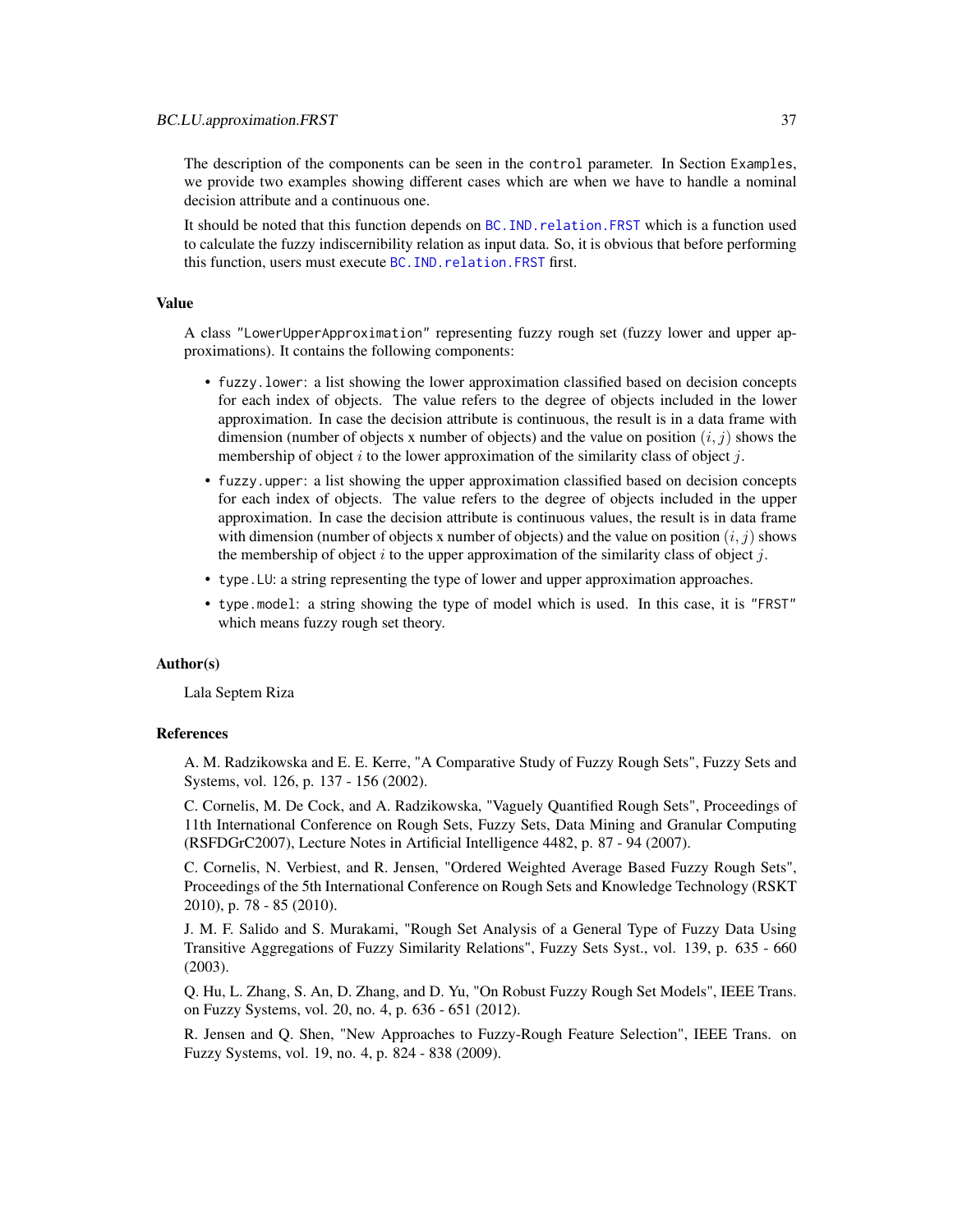R. R. Yager, "On Ordered Weighted Averaging Aggregation Operators in Multicriteria Decision Making", IEEE Transactions on Systems, Man, and Cybernetics, vol. 18, p. 183 - 190 (1988).

S. Y. Zhao, E. C. C. Tsang, and D. G. Chen, "The Model of Fuzzy Variable Precision Rough Sets", IEEE Trans. Fuzzy Systems, vol. 17, no. 2, p. 451 - 467 (2009).

#### See Also

[BC.IND.relation.RST](#page-30-0), [BC.LU.approximation.RST](#page-39-0), and [BC.positive.reg.FRST](#page-42-0)

```
###########################################################
## 1. Example: Decision table contains nominal decision attribute
## we are using the same dataset and indiscernibility
## relation along this example.
###########################################################
dt.ex1 <- data.frame(c(-0.4, -0.4, -0.3, 0.3, 0.2, 0.2),
                     c(-0.3, 0.2, -0.4, -0.3, -0.3, 0),c(-0.5, -0.1, -0.3, 0, 0, 0),
        c("no", "yes", "no", "yes", "yes", "no"))
colnames(dt.ex1) <- c("a", "b", "c", "d")
decision.table <- SF.asDecisionTable(dataset = dt.ex1, decision.attr = 4)
## let us consider the first and second attributes
## only as conditional attributes
condAttr \leftarrow c(1, 2)## let us consider the fourth attribute as decision attribute
decAttr < -c(4)#### calculate fuzzy indiscernibility relation ####
control.ind \leq list(type.aggregation = c("t.tnorm", "lukasiewicz"),type.relation = c("tolerance", "eq.1"))
control.dec \leq list(type.aggregation = c("crisp"), type.relation = "crisp")
## fuzzy indiscernibility relation of conditional attribute
IND.condAttr <- BC.IND.relation.FRST(decision.table, attributes = condAttr,
                                     control = control.ind)## fuzzy indiscernibility relation of decision attribute
IND.decAttr <- BC.IND.relation.FRST(decision.table, attributes = decAttr,
                                     control = control.dec)
#### Calculate fuzzy lower and upper approximation using type.LU : "implicator.tnorm" ####
control <- list(t.implicator = "lukasiewicz", t.tnorm = "lukasiewicz")
FRST.LU <- BC.LU.approximation.FRST(decision.table, IND.condAttr, IND.decAttr,
              type.LU = "implicator.tnorm", control = control)
#### Calculate fuzzy lower and upper approximation using type.LU : "vqrs" ####
control \le list(q.some = c(0.1, 0.6), q.most = c(0.2, 1), t.tnorm = "lukasiewicz")
FRST.VQRS <- BC.LU.approximation.FRST(decision.table, IND.condAttr, IND.decAttr,
```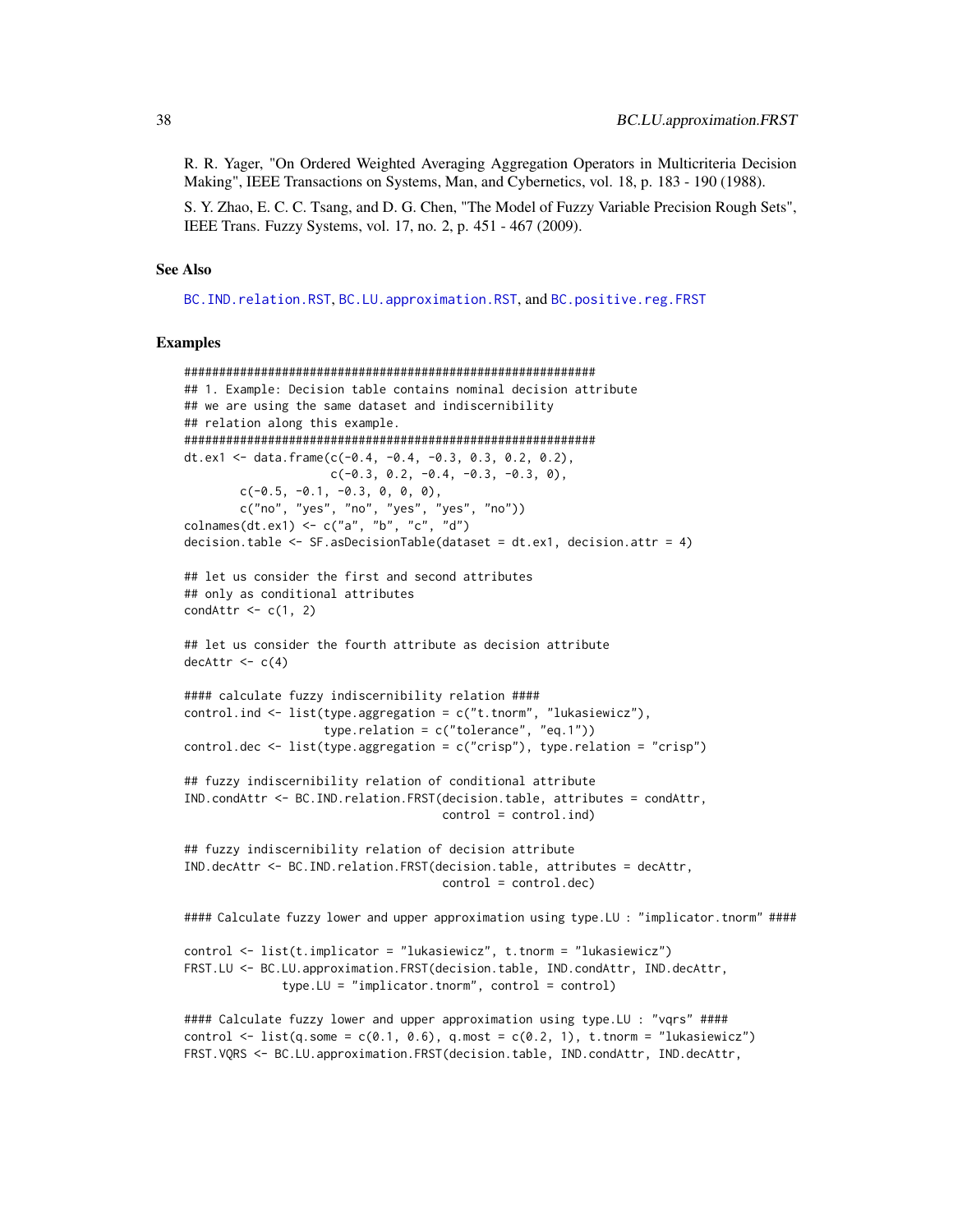```
type.LU = "vqrs", control = control)
```

```
#### Calculate fuzzy lower and upper approximation using type.LU : "owa" ####
control \le list(t.implicator = "lukasiewicz", t.tnorm = "lukasiewicz", m.owa = 3)
FRST.OWA.1 <- BC.LU.approximation.FRST(decision.table, IND.condAttr, IND.decAttr,
              type.LU = "owa", control = control)#### Calculate fuzzy lower and upper approximation using type.LU :
#### "owa" with customized function
#### In this case, we are using the same weight vector as
#### previous one with m.owa = 3
control <- list(t.implicator = "lukasiewicz", t.tnorm = "lukasiewicz",
               w.owa = c(0, 0, 0, 0.14, 0.29, 0.57))
FRST.OWA.2 <- BC.LU.approximation.FRST(decision.table, IND.condAttr, IND.decAttr,
              type.LU = "owa", control = control)#### Calculate fuzzy lower and upper approximation using type.LU : "fvprs" ####
control <- list(t.implicator = "lukasiewicz", t.tnorm = "lukasiewicz", alpha = 0.05)
FRST.fvprs <- BC.LU.approximation.FRST(decision.table, IND.condAttr, IND.decAttr,
              type.LU = "fvprs", control = control)
#### Calculate fuzzy lower and upper approximation using type.LU : "rfrs" ####
control <- list(t.implicator = "lukasiewicz", t.tnorm = "lukasiewicz",
                type.rfrs = "k.trimmed.min", k.rfrs = 0)
FRST.rfrs <- BC.LU.approximation.FRST(decision.table, IND.condAttr, IND.decAttr,
              type.LU = "rfrs", control = control)#### Calculate fuzzy lower and upper approximation using type.LU : "beta.pfrs" ####
control <- list(t.implicator = "lukasiewicz", t.tnorm = "lukasiewicz", beta.quasi = 0.05)
FRST.beta.pfrs <- BC.LU.approximation.FRST(decision.table, IND.condAttr, IND.decAttr,
              type.LU = "beta.pfrs", control = control)#### Calculate fuzzy lower and upper approximation using type.LU : "custom" ####
## In this case, we calculate approximations randomly.
f.lower \leq function(x){
       return(min(runif(1, min = 0, max = 1) * x))
}
f.upper <- function(x){
        return(max(runif(1, min = 0, max = 1) * x))
}
control <- list(t.implicator = "lukasiewicz", t.tnorm = "lukasiewicz", FUN.lower = f.lower,
                FUN.upper = f.upper)
FRST.custom <- BC.LU.approximation.FRST(decision.table, IND.condAttr, IND.decAttr,
              type.LU = "custom", control = control)#### In this case, we use custom function for triangular norm and implicator operator
## For example, let us define our implicator and t-norm operator as follows.
imp.lower <- function(antecedent, consequent){
                 return(max(1 - antecedent, consequent))
             }
tnorm.upper \leq function(x, y){
                return (x * y)
```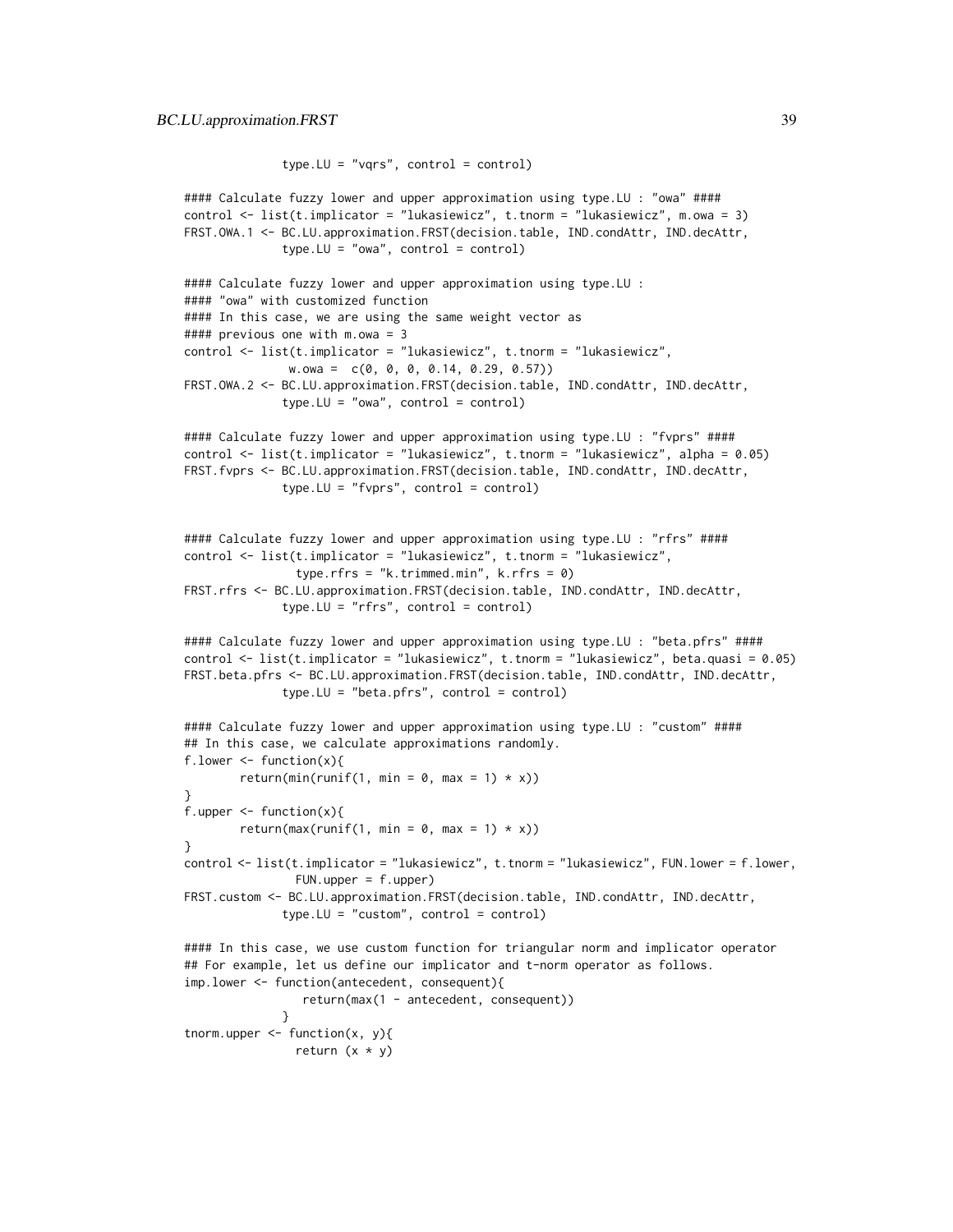```
}
control.custom <- list(t.implicator = imp.lower, t.tnorm = tnorm.upper)
FRST.LU.custom <- BC.LU.approximation.FRST(decision.table, IND.condAttr, IND.decAttr,
              type.LU = "implicitator.tnorm", control = control.custom)###########################################################
## 2. Example: Decision table contains a continuous decision attribute.
## It should be noted that in this example, we are using
## the same dataset and indiscernibility relation.
## We only show one method but for other approaches
## the procedure is analogous to the previous example
###########################################################
## In this case, we are using housing dataset containing 7 objects
data(RoughSetData)
decision.table <- RoughSetData$housing7.dt
## let us consider the first and second conditional attributes only,
## and the decision attribute at 14.
cond.attributes \leq c(1, 2)dec.attributes <- c(14)
control.ind <- list(type.aggregation = c("t.tnorm", "lukasiewicz"),
               type.relation = c("tolerance", "eq.1"))
IND.condAttr <- BC.IND.relation.FRST(decision.table, attributes = cond.attributes,
                                     control = control.ind)
IND.decAttr <- BC.IND.relation.FRST(decision.table, attributes = dec.attributes,
                                    control = control.ind)
#### Calculate fuzzy lower and upper approximation using type.LU : "implicator.tnorm" ####
control <- list(t.implicator = "lukasiewicz", t.tnorm = "lukasiewicz")
FRST.LU <- BC.LU.approximation.FRST(decision.table, IND.condAttr, IND.decAttr,
              type.LU = "implicator.tnorm", control = control)
```
<span id="page-39-0"></span>BC.LU.approximation.RST

*Computation of lower and upper approximations of decision classes*

# Description

This function implements a fundamental part of RST: computation of lower and upper approximations. The lower and upper approximations determine whether the objects can be certainty or possibly classified to a particular decision class on the basis of available knowledge.

#### Usage

BC.LU.approximation.RST(decision.table, IND)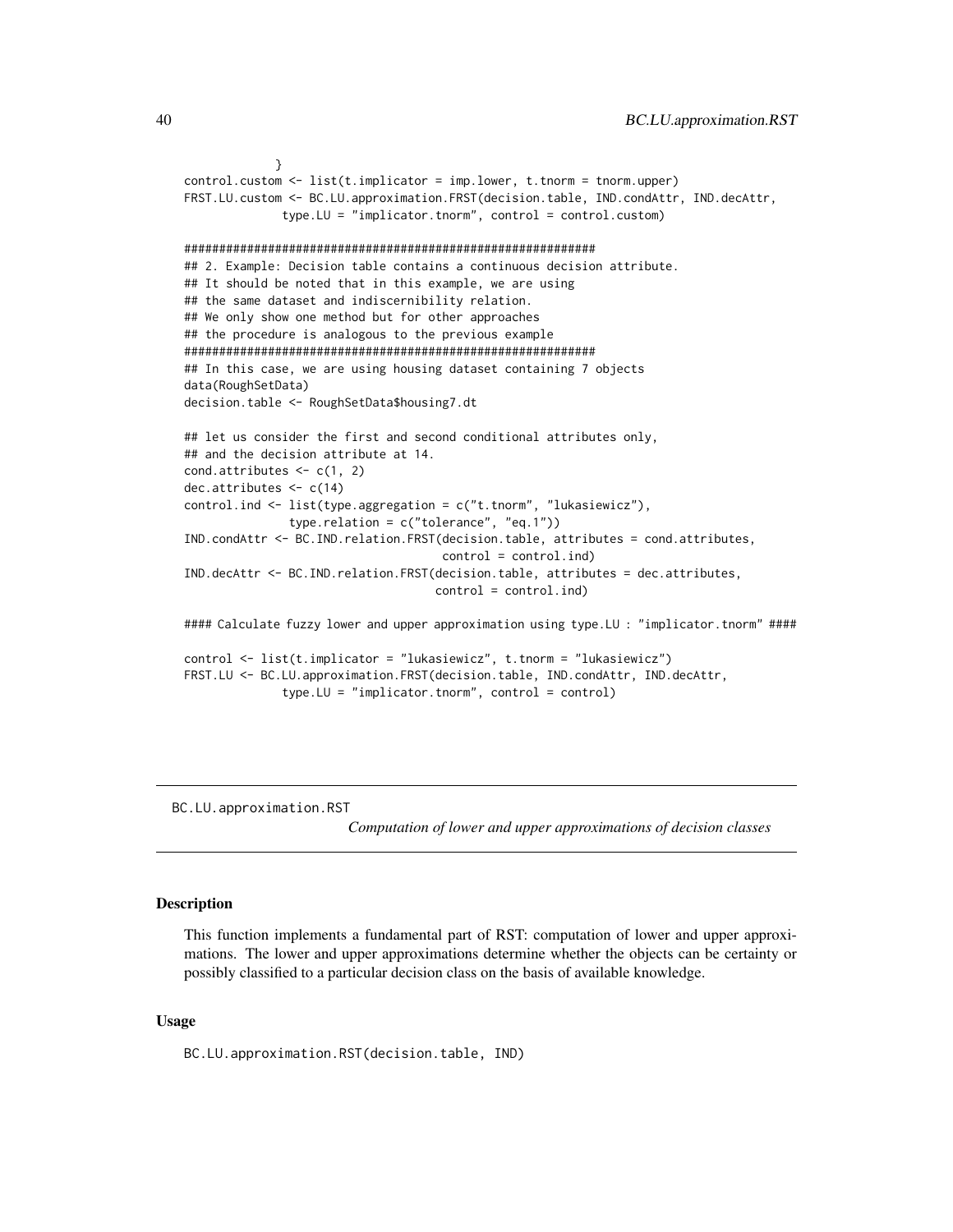## **Arguments**

|     | decision.table an object inheriting from the "DecisionTable" class, which represents a deci-<br>sion system. See SF. asDecisionTable. |
|-----|---------------------------------------------------------------------------------------------------------------------------------------|
| IND | an object inheriting from the "Indiscernibility Relation" class, which rep-<br>resents indiscernibility clasees in the data.          |

#### Details

This function can be used as a basic building block for development of other RST-based methods. A more detailed explanation of this notion can be found in [A.Introduction-RoughSets](#page-12-0).

# Value

An object of a class "LowerUpperApproximation" which is a list with the following components:

- lower.approximation: a list with indices of data instances included in lower approximations of decision classes.
- upper.approximation: a list with indices of data instances included in upper approximations of decision classes.
- type.model: a character vector identifying the type of model which was used. In this case, it is "RST" which means the rough set theory.

#### Author(s)

Andrzej Janusz

## References

Z. Pawlak, "Rough Sets", International Journal of Computer and Information Sciences, vol. 11, no. 5, p. 341 - 356 (1982).

## See Also

[BC.IND.relation.RST](#page-30-0), [BC.LU.approximation.FRST](#page-32-0)

```
#######################################
data(RoughSetData)
hiring.data <- RoughSetData$hiring.dt
```

```
## We select a single attribute for computation of indiscernibility classes:
A \leq -c(2)
```

```
## Compute the indiscernibility classes:
IND.A <- BC.IND.relation.RST(hiring.data, feature.set = A)
```

```
## Compute the lower and upper approximations:
roughset <- BC.LU.approximation.RST(hiring.data, IND.A)
roughset
```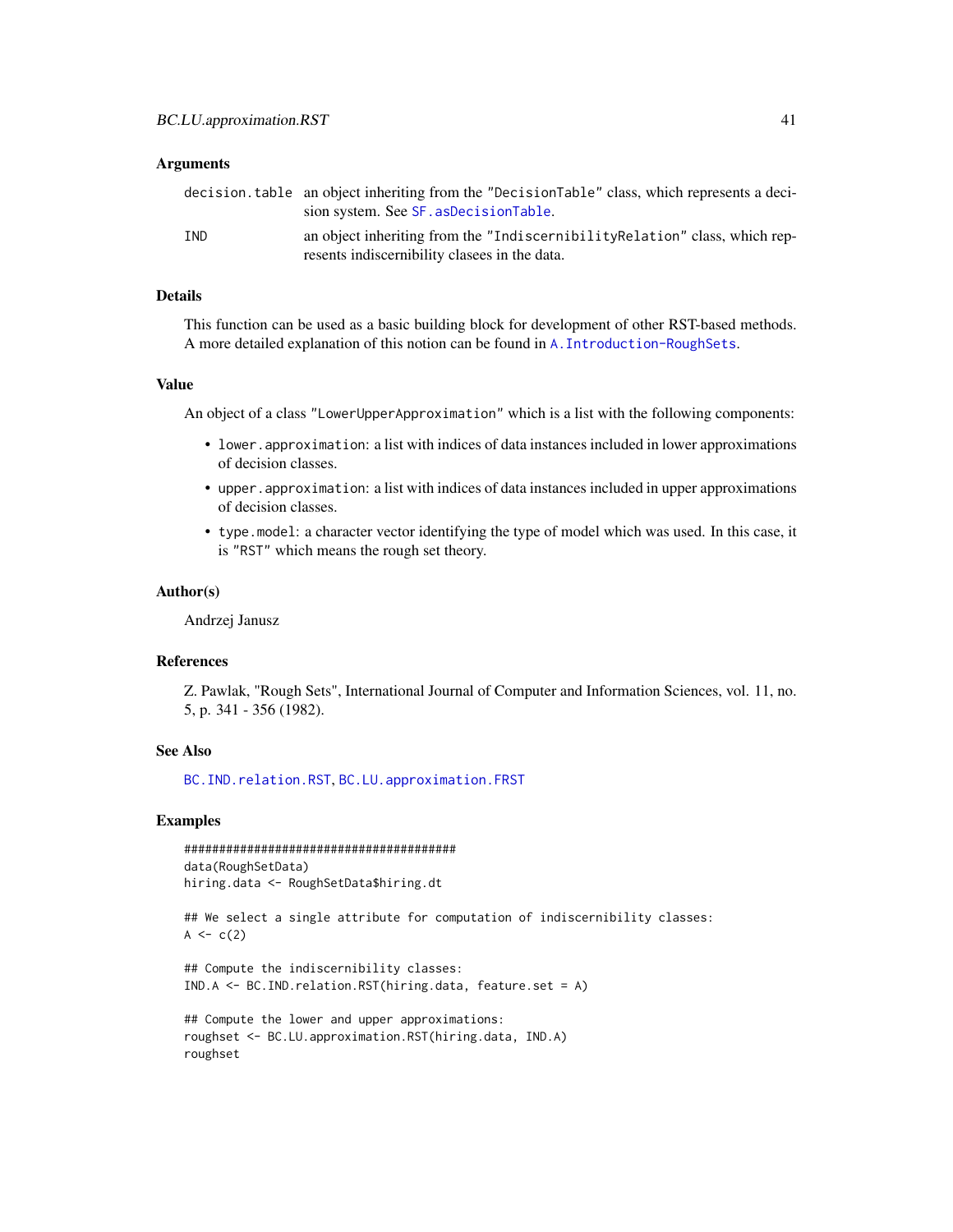BC.negative.reg.RST *Computation of a negative region*

# Description

This function implements a fundamental part of RST: computation of a negative region and the degree of dependency. This function can be used as a basic building block for development of other RST-based methods. A more detailed explanation of this notion can be found in [A.Introduction-RoughSets](#page-12-0).

#### Usage

```
BC.negative.reg.RST(decision.table, roughset)
```
# Arguments

- decision.table an object inheriting from the "DecisionTable" class, which represents a decision system. See [SF.asDecisionTable](#page-113-0).
- roughset an object inheriting from the "LowerUpperApproximation" class, which represents lower and upper approximations of decision classes in the data. Such objects are typically produced by calling the [BC.LU.approximation.RST](#page-39-0) function.

# Value

An object of a class "NegativeRegion" which is a list with the following components:

- negative.reg: an integer vector containing indices of data instances belonging to the boundary region,
- degree.dependency: a numeric value giving the degree of dependency,
- type.model: a varacter vector identifying the utilized model. In this case, it is "RST" which means the rough set theory.

#### Author(s)

Dariusz Jankowski, Andrzej Janusz

# References

Z. Pawlak, "Rough Sets", International Journal of Computer and Information Sciences, vol. 11, no. 5, p. 341 - 356 (1982).

# See Also

[BC.IND.relation.RST](#page-30-0), [BC.LU.approximation.RST](#page-39-0), [BC.LU.approximation.FRST](#page-32-0)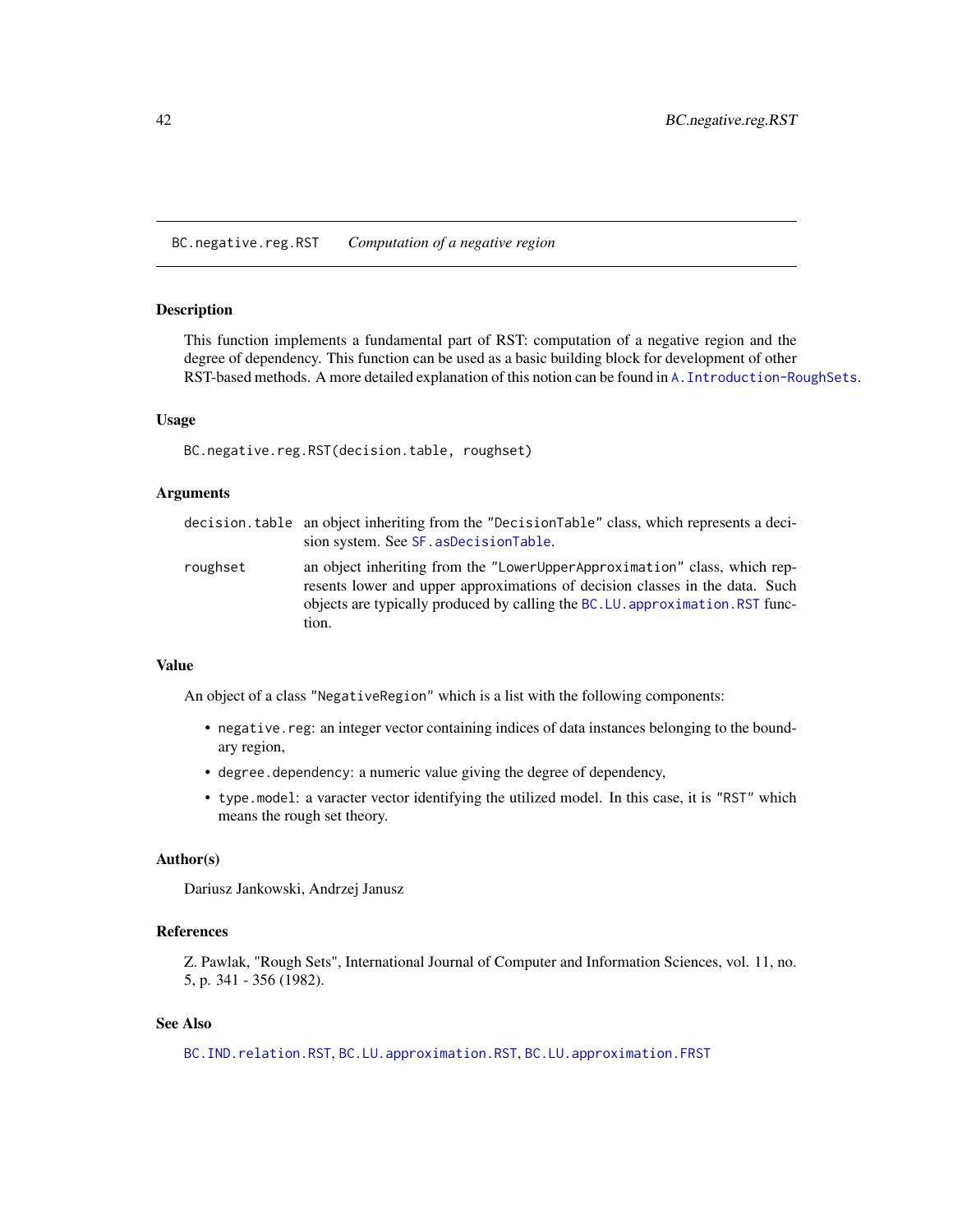# BC.positive.reg.FRST 43

## Examples

```
########################################################
data(RoughSetData)
hiring.data <- RoughSetData$hiring.dt
## We select a single attribute for computation of indiscernibility classes:
A \leftarrow c(2)## compute the indiscernibility classes:
IND.A <- BC.IND.relation.RST(hiring.data, feature.set = A)
## compute the lower and upper approximation:
roughset <- BC.LU.approximation.RST(hiring.data, IND.A)
## get the boundary region:
pos.negative = BC.negative.reg.RST(hiring.data, roughset)
pos.negative
```
<span id="page-42-0"></span>BC.positive.reg.FRST *Positive region based on fuzzy rough set*

# Description

This is a function that implements a fundamental concept of fuzzy rough set theory which is the positive region and the corresponding degree of dependency. The explanation about this concept can be seen in [B.Introduction-FuzzyRoughSets](#page-16-0).

#### Usage

BC.positive.reg.FRST(decision.table, fuzzyroughset)

## **Arguments**

decision.table a "DecisionTable" class representing the decision table. See [SF.asDecisionTable](#page-113-0).

fuzzyroughset a "LowerUpperApproximation" class representing a fuzzy rough set that is produced by [BC.LU.approximation.FRST](#page-32-0).

# Details

In order to compute the function, we need to calculate the indiscernibility relation by executing BC. IND. relation. FRST and the lower and upper approximations by calling BC. LU. approximation. FRST.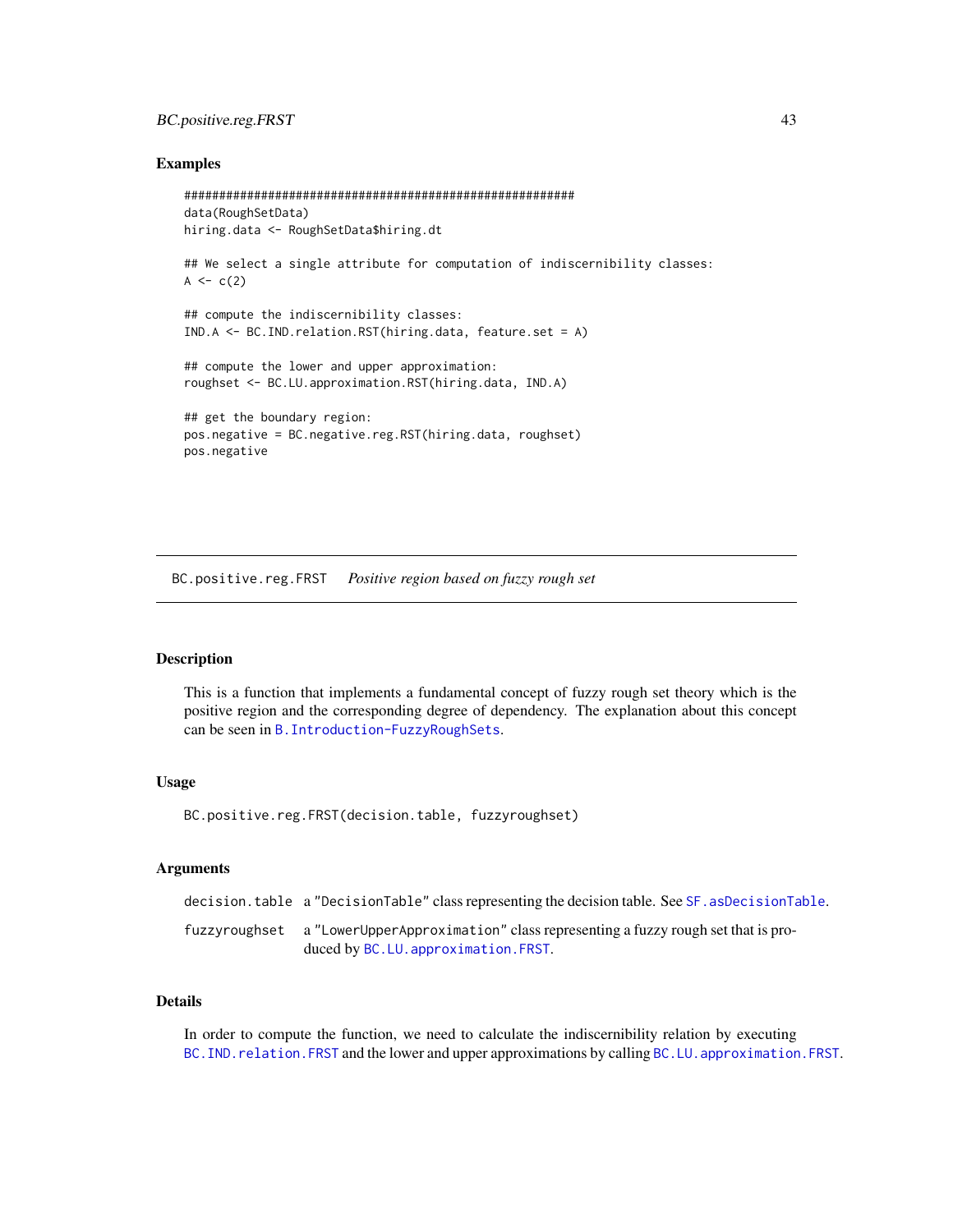A class "PositiveRegion" containing the following components:

- positive.freg: a vector representing membership degrees to the fuzzy positive region for each index of objects.
- degree.dependency: a value expressing the degree of dependency.
- type.model: a string representing type of models. In this case, it is "FRST" which means fuzzy rough set theory.

#### Author(s)

Lala Septem Riza

# References

R. Jensen and Q. Shen, "New Approaches to Fuzzy-Rough Feature Selection", IEEE Trans. on Fuzzy Systems, vol. 19, no. 4, p. 824 - 838 (2009).

### See Also

[BC.LU.approximation.FRST](#page-32-0), [BC.IND.relation.FRST](#page-25-0), [BC.IND.relation.RST](#page-30-0), [BC.LU.approximation.RST](#page-39-0), and [BC.positive.reg.FRST](#page-42-0).

```
###########################################################
##### 1. Example: Using a simple decision table containing
##### nominal values for the decision attribute
###########################################################
dt.ex1 <- data.frame(c(-0.4, -0.4, -0.3, 0.3, 0.2, 0.2),
                    c(-0.3, 0.2, -0.4, -0.3, -0.3, 0),c(-0.5, -0.1, -0.3, 0, 0, 0),
       c("no", "yes", "no", "yes", "yes", "no"))
colnames(dt.ex1) <- c("a", "b", "c", "d")decision.table <- SF.asDecisionTable(dataset = dt.ex1, decision.attr = 4)
## let us consider the first and second attributes only as conditional attribute
condAttr \leftarrow c(1, 2)## let us consider the fourth attribute as decision attribute
dechtr < -c(4)#### Calculate fuzzy indiscernibility relation ####
control.ind <- list(type.aggregation = c("t.tnorm", "lukasiewicz"),
                    type.relation = c("tolerance", "eq.1"))
control.dec \leq list(type.aggregation = c("crisp"), type.relation = "crisp")
IND.condAttr <- BC.IND.relation.FRST(decision.table, attributes = condAttr,
                                    control = control.ind)
IND.decAttr <- BC.IND.relation.FRST(decision.table, attributes = decAttr,
```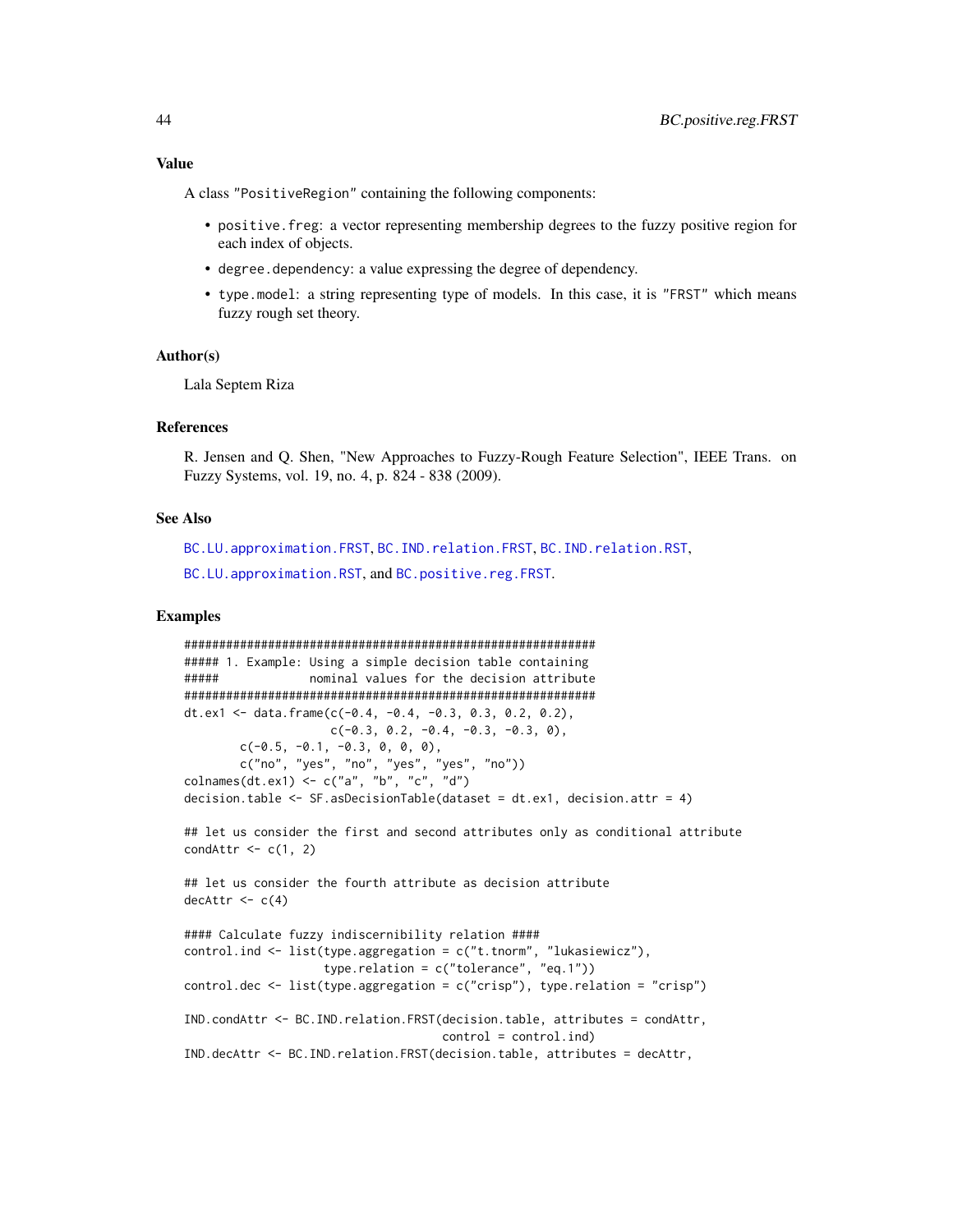```
control = control.dec)
#### Calculate fuzzy lower and upper approximation using type.LU :
#### "implicator.tnorm"
control <- list(t.implicator = "lukasiewicz")
FRST.LU <- BC.LU.approximation.FRST(decision.table, IND.condAttr, IND.decAttr,
              type.LU = "implicator.tnorm", control = control)
#### Determine positive regions ####
res.1 <- BC.positive.reg.FRST(decision.table, FRST.LU)
###########################################################
##### 2. Example: Using the housing decision table containing
##### continuous values for the decision attribute
###########################################################
## In this case, we are using the housing dataset containing 7 objects
data(RoughSetData)
decision.table <- RoughSetData$housing7.dt
conditional.attr \leq c(1, 2)
decision.attr = c(14)control.ind <- list(type.aggregation = c("t.tnorm", "lukasiewicz"),
                     type.relation = c("tolerance", "eq.1"))
#### Calculate fuzzy indiscernibility relation ####
IND.condAttr <- BC.IND.relation.FRST(decision.table, attributes = conditional.attr,
                                     control = control.ind)
IND.decAttr <- BC.IND.relation.FRST(decision.table, attributes = decision.attr,
                                    control = control.ind)
#### Calculate fuzzy lower and upper approximation using type.LU :
#### "implicator.tnorm"
control <- list(t.implicator = "lukasiewicz", t.tnorm = "lukasiewicz")
FRST.LU <- BC.LU.approximation.FRST(decision.table, IND.condAttr, IND.decAttr,
              type.LU = "implicator.tnorm", control = control)
#### Determine fuzzy regions ####
res.2 <- BC.positive.reg.FRST(decision.table, FRST.LU)
```
BC.positive.reg.RST *Computation of a positive region*

#### Description

This function implements a fundamental part of RST: computation of a positive region and the degree of dependency. This function can be used as a basic building block for development of other RST-based methods. A more detailed explanation of this notion can be found in [A.Introduction-RoughSets](#page-12-0).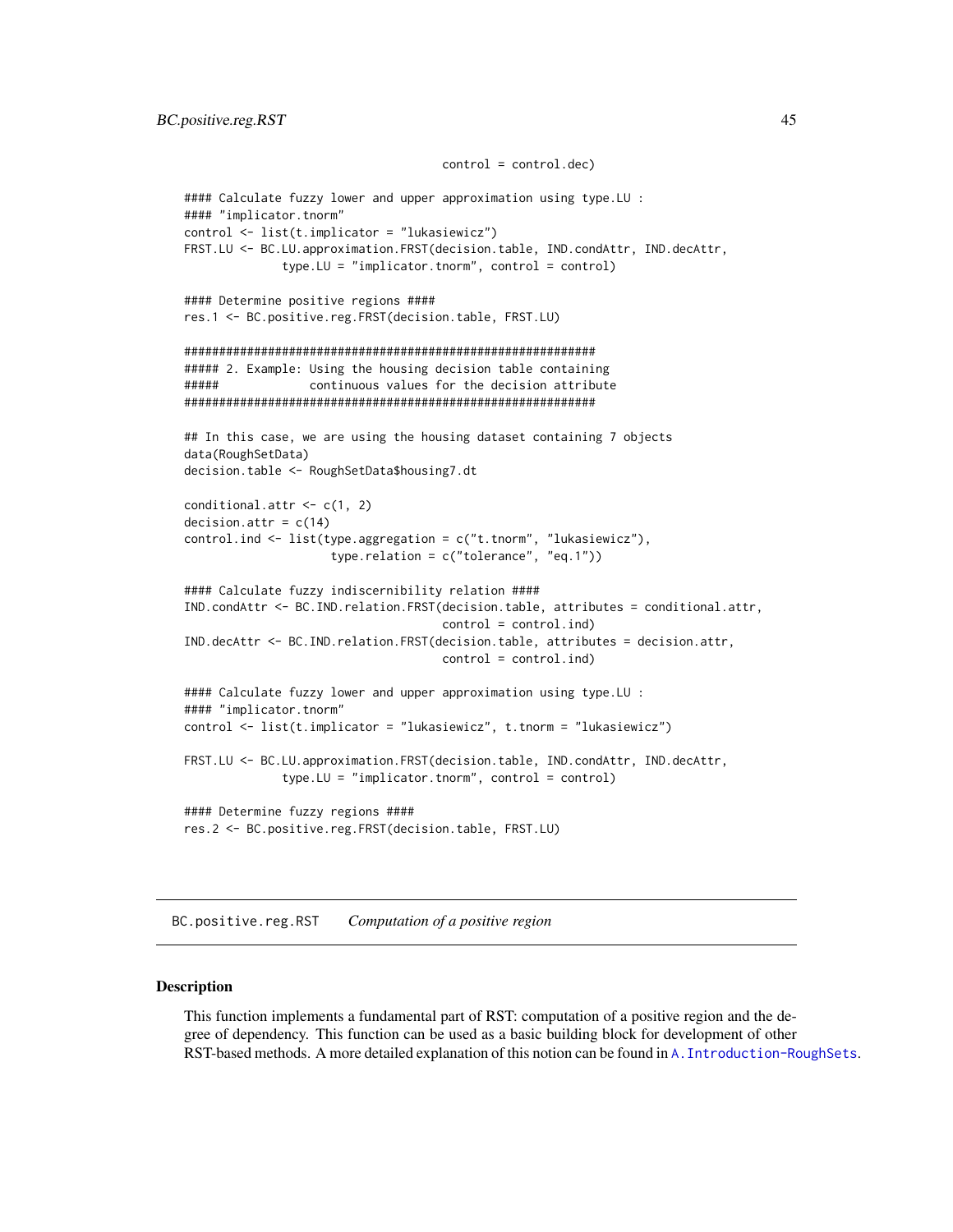# Usage

```
BC.positive.reg.RST(decision.table, roughset)
```
#### Arguments

|          | decision.table an object inheriting from the "DecisionTable" class, which represents a deci-<br>sion system. See SF. as Decision Table.                                                                                                             |
|----------|-----------------------------------------------------------------------------------------------------------------------------------------------------------------------------------------------------------------------------------------------------|
| roughset | an object inheriting from the "LowerUpperApproximation" class, which rep-<br>resents lower and upper approximations of decision classes in the data. Such<br>objects are typically produced by calling the BC.LU. approximation. RST func-<br>tion. |

# Value

An object of a class "PositiveRegion" which is a list with the following components:

- positive.reg: an integer vector containing indices of data instances belonging to the positive region,
- degree.dependency: a numeric value giving the degree of dependency,
- type.model: a varacter vector identifying the utilized model. In this case, it is "RST" which means the rough set theory.

#### Author(s)

Andrzej Janusz

# References

Z. Pawlak, "Rough Sets", International Journal of Computer and Information Sciences, vol. 11, no. 5, p. 341 - 356 (1982).

## See Also

[BC.IND.relation.RST](#page-30-0), [BC.LU.approximation.RST](#page-39-0), [BC.LU.approximation.FRST](#page-32-0)

```
########################################################
data(RoughSetData)
hiring.data <- RoughSetData$hiring.dt
```

```
## We select a single attribute for computation of indiscernibility classes:
A \leq -c(2)
```

```
## compute the indiscernibility classes:
IND.A <- BC.IND.relation.RST(hiring.data, feature.set = A)
```

```
## compute the lower and upper approximation:
roughset <- BC.LU.approximation.RST(hiring.data, IND.A)
```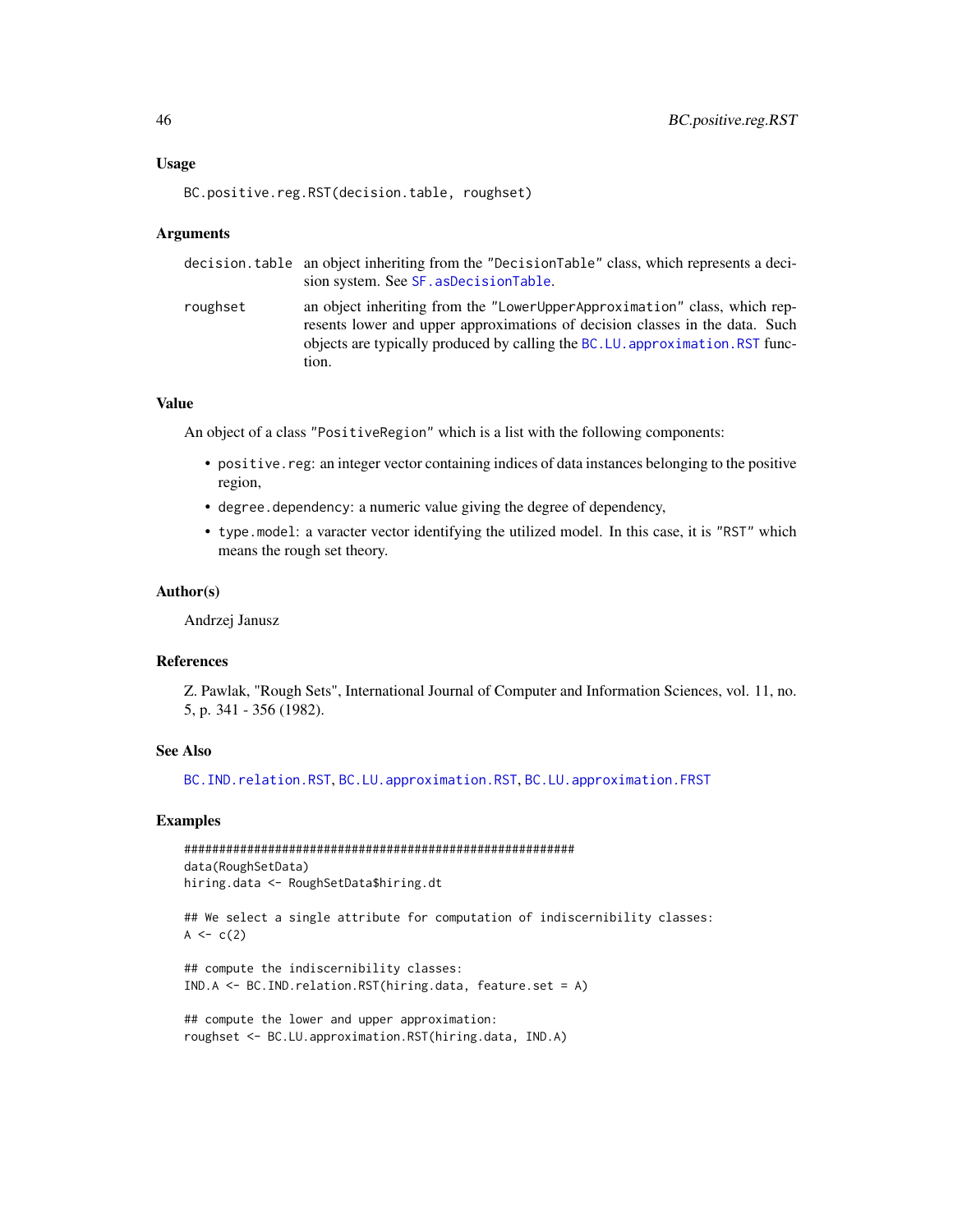```
## get the positive region:
pos.region = BC.positive.reg.RST(hiring.data, roughset)
pos.region
```
<span id="page-46-0"></span>C.FRNN.FRST *The fuzzy-rough nearest neighbor algorithm*

# Description

It is used to predict new datasets/patterns based on the fuzzy-rough nearest neighbor algorithm (FRNN) proposed by (Jensen and Cornelis, 2011).

# Usage

```
C.FRNN.FRST(decision.table, newdata, control = list())
```
# Arguments

|         | decision.table a "DecisionTable" class representing the decision table. See SF. asDecisionTable.<br>It should be noted that the data must be numeric values instead of string/char. |
|---------|-------------------------------------------------------------------------------------------------------------------------------------------------------------------------------------|
| newdata | a "DecisionTable" class representing data for the test process.                                                                                                                     |
|         | See SF. asDecisionTable.                                                                                                                                                            |
| control | a list of other parameters as follows.                                                                                                                                              |
|         | • type. LU: a type of lower and upper approximations. See Section Details.                                                                                                          |
|         | • k: the number of neighbors. It should be taken into account that this value<br>could affect the accuracy. The default value is 5.                                                 |
|         | • type.aggregation: the type of the aggregation operator. See BC. IND. relation. FRST.<br>The default value is type. aggregation = $c("t.tnorm", "lukasiewicz").$                   |
|         | • type.relation: the type of relation. See BC.LU. approximation. FRST.<br>The default value is $c$ ("tolerance", "eq. 1").                                                          |
|         | • type.implicator: the type of implicator operator.<br>See BC.LU. approximation. FRST. The default value is "lukasiewicz".                                                          |
|         | • q. some: a vector of values of alpha and beta parameters of VQRS.<br>See BC.LU. approximation. FRST. The default value is $c(0.1, 0.6)$ .                                         |
|         | • q.most: a vector of values of alpha and beta parameter of VQRS.<br>See BC. LU. approximation. FRST. The default value is $c(0.2, 1)$ .                                            |

#### Details

This method uses the fuzzy lower and upper approximations to improve the fuzzy nearest neighbor (FNN) algorithm. This algorithm assigns a class to a target instance  $t$  as follows.

• Determine k nearest neighbors considering their similarity to new patterns.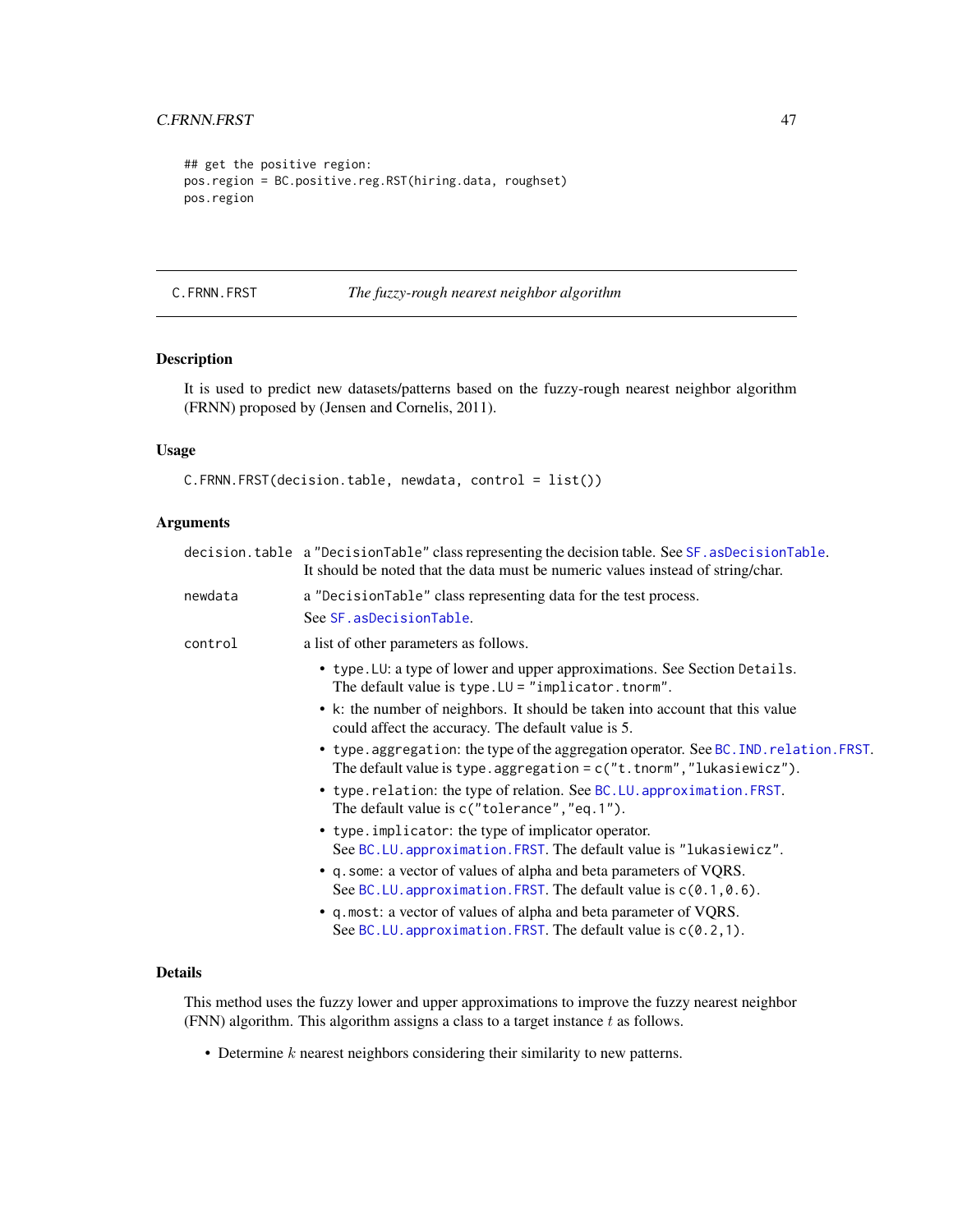• Assign new patterns to the class based on maximal value of fuzzy lower and upper approximations. If a value of fuzzy lower approximation is high, it shows that neighbors of newdata belong to a particular class, e.g. C. On the other hand, a high value of fuzzy upper approximation means that at least one neighbor belongs to that class.

In this function, we provide two approaches based on types of fuzzy lower and upper approximations. The following is a list of the considered approximations:

• "implicator.tnorm": It refers to lower and upper approximations based on implicator/tnorm approach. For more detail, it can be seen in BC.LU. approximation. FRST. When using this approach, we need to assign the control parameter as follows:

```
control <-list(type.LU = "implicator.tnorm",k,
```

```
type.aggregation,type.relation,t.implicator)
```
The detailed description of the components in the control parameter can be seen in [BC.LU.approximation.FRST](#page-32-0).

• "vqrs": It refers to lower and upper approximations based on vaguely quantified rough sets. For more detail, it can be seen in BC.LU. approximation. FRST. When using this approach, we need to assign the control parameter as follows:

control <-list(type.LU = "vqrs",k,q.some,q.most,

type.relation,type.aggregation)

The detailed description of the components in the control parameter can be seen in [BC.LU.approximation.FRST](#page-32-0).

# Value

A matrix of predicted classes of newdata.

#### Author(s)

Lala Septem Riza

# References

R. Jensen and C. Cornelis, "Fuzzy-rough Nearest Neighbour Classification and Prediction", Theoretical Computer Science, vol. 412, p. 5871 - 5884 (2011).

## See Also

[C.FRNN.O.FRST](#page-48-0), [C.POSNN.FRST](#page-50-0)

#### Examples

############################################################# ## In this example, we are using Iris dataset. ## It should be noted that since the values of the decision attribute are strings, ## they should be transformed into numeric values using unclass() ############################################################# data(iris) ## shuffle the data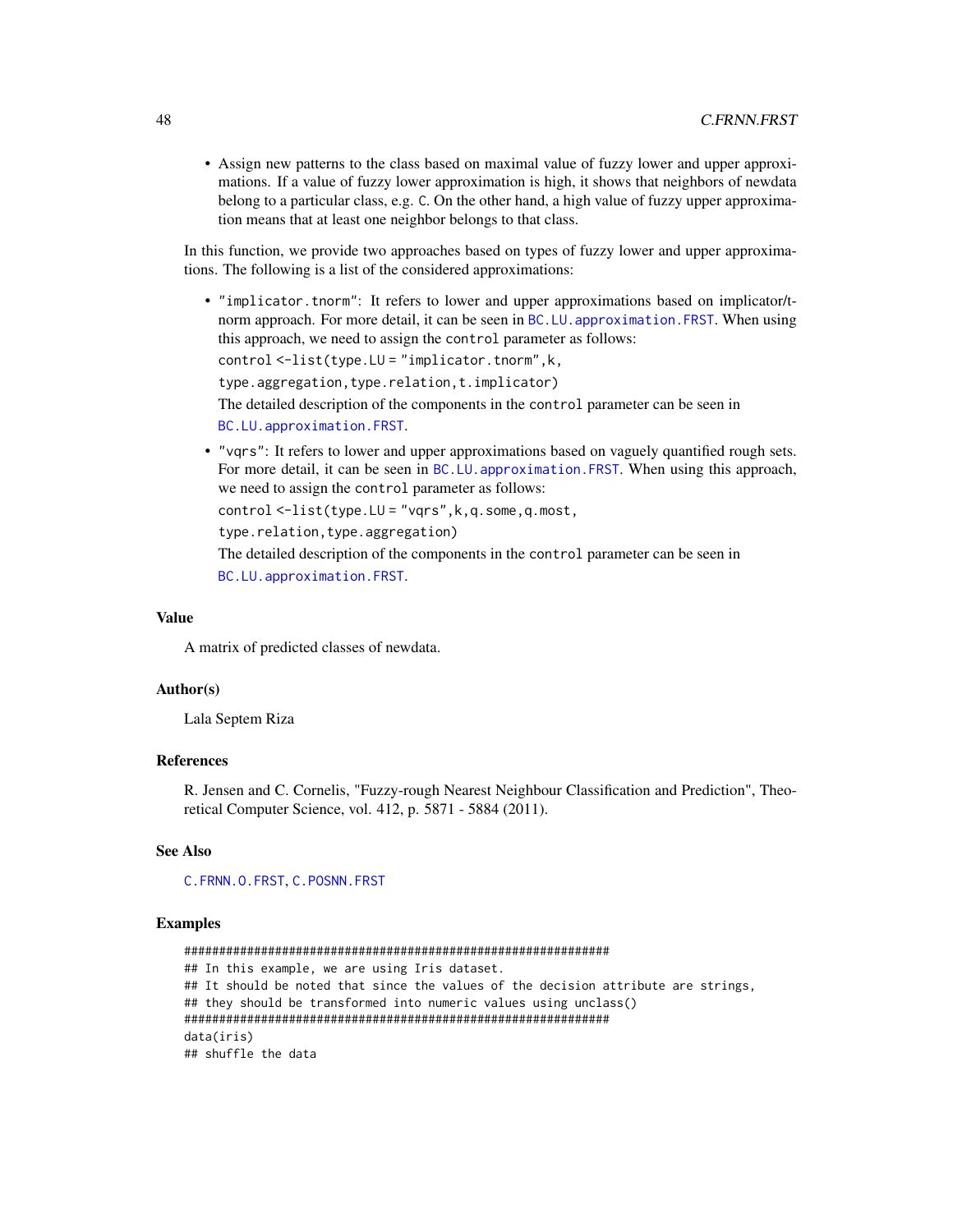# C.FRNN.O.FRST 49

```
set.seed(2)
irisShuffled <- iris[sample(nrow(iris)),]
## transform values of the decision attribute into numerics
irisShuffled[,5] <- unclass(irisShuffled[,5])
## split the data into training and testing data
iris.training <- irisShuffled[1:105,]
iris.testing <- irisShuffled[106:nrow(irisShuffled),1:4]
colnames(iris.training) <- c("Sepal.Length", "Sepal.Width", "Petal.Length",
                       "Petal.Width", "Species")
## convert into a standard decision table
decision.table <- SF.asDecisionTable(dataset = iris.training, decision.attr = 5,
                                     indx.nominal = c(5)tst.iris <- SF.asDecisionTable(dataset = iris.testing)
###### FRNN algorithm using lower/upper approximation:
###### Implicator/tnorm based approach
control \le list(type.LU = "implicator.tnorm", k = 20,
                type.aggregation = c("t.tnorm", "lukasiewicz"),
                type.relation = c("tolerance", "eq.1"), t.implicator = "lukasiewicz")
## Not run: res.1 <- C.FRNN.FRST(decision.table = decision.table, newdata = tst.iris,
                            control = control)
## End(Not run)
###### FRNN algorithm using VQRS
control <- list(type.LU = "vqrs", k = 20, q.some = c(0.1, 0.6), q.most = c(0.2, 1),
                 type.relation = c("tolerance", "eq.1"),
                 type.aggregation = c("t.tnorm","lukasiewicz"))
## Not run: res.2 <- C.FRNN.FRST(decision.table = decision.table, newdata = tst.iris,
                            control = control)
## End(Not run)
```
<span id="page-48-0"></span>

| C.FRNN.O.FRST | The fuzzy-rough ownership nearest neighbor algorithm |
|---------------|------------------------------------------------------|
|               |                                                      |

#### Description

It is used to predict classes of new datasets/patterns based on the fuzzy-rough ownership nearest neighbor algorithm (FRNN.O) proposed by (Sarkar, 2007).

#### Usage

```
C.FRNN.O.FRST(decision.table, newdata, control = list())
```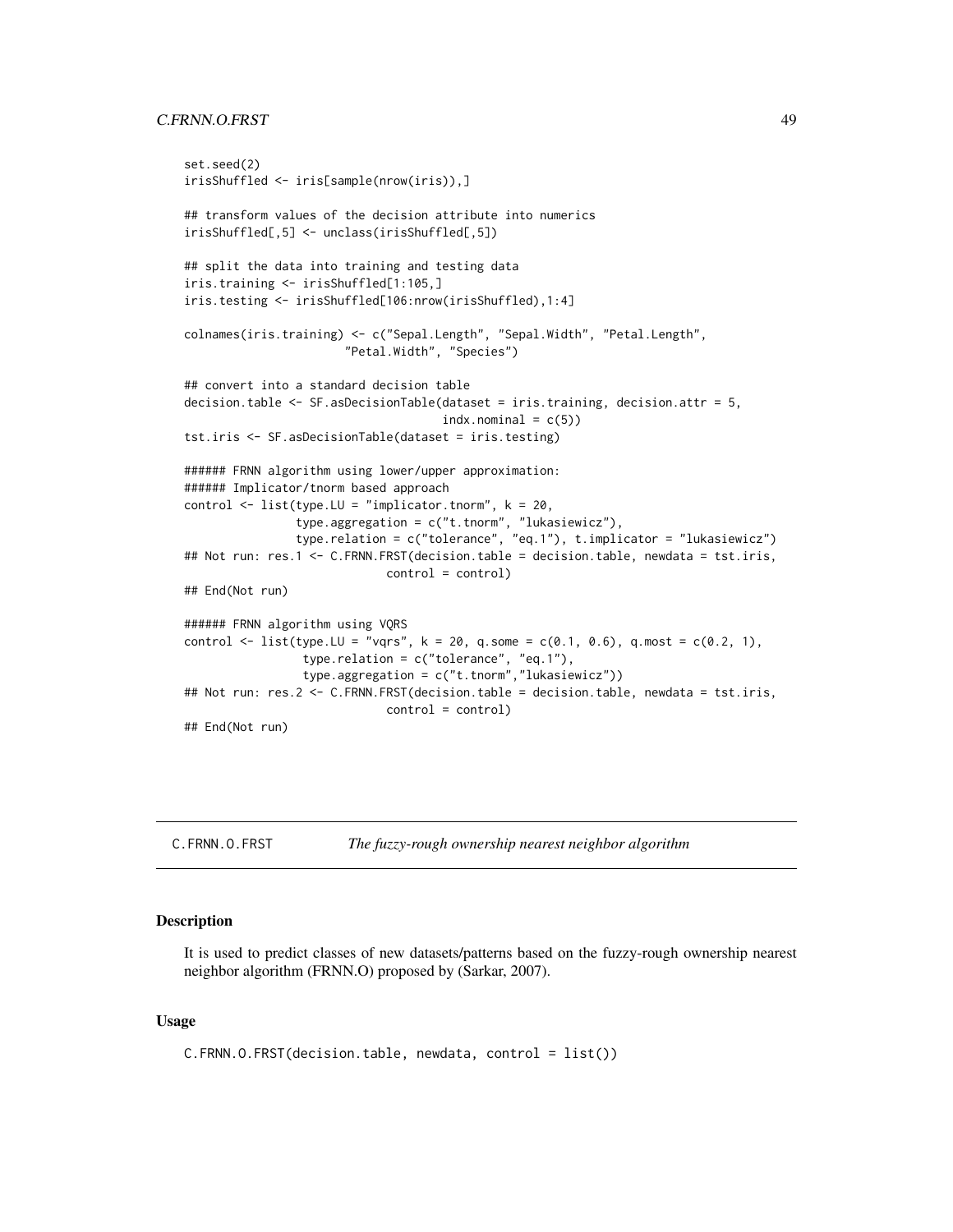# Arguments

|         | decision.table a "DecisionTable" class representing the decision table. See SF. asDecisionTable. |
|---------|--------------------------------------------------------------------------------------------------|
|         | It should be noted that the data must be numeric values instead of strings/characters.           |
| newdata | a "DecisionTable" class representing data for the test process.                                  |
|         | See SF. asDecisionTable.                                                                         |
| control | a list of other parameters.                                                                      |
|         | • m: the weight of distance. The default value is 2.                                             |

#### Details

This method improves fuzzy k-nearest neighbors (FNN) by introducing rough sets into it. To avoid determining  $k$  by trial and error procedure, this method uses all training data. Uncertainties in data are accommodated by introducing the rough ownership function. It is the following equation  $o_c$  of each class expressing a squared weighted distance between a test pattern and all training data d and constrained fuzzy membership  $\mu_{C_c}$ .

 $o_c(y) = \frac{1}{|X|} \mu_{C_c}(x) \exp(-d^{1/(q-1)})$ 

where  $d = \sum_{j=1}^{N} K_j (y_j - x_{ij})^2$ 

The predicted value of y is obtained by selecting class c where  $o_c(y)$  is maximum.

# Value

A matrix of predicted classes of newdata.

## Author(s)

Lala Septem Riza

#### References

M. Sarkar, "Fuzzy-Rough Nearest-Neighbor Algorithm in Classification" Fuzzy Sets and Systems, vol. 158, no. 19, p. 2123 - 2152 (2007).

#### See Also

[C.FRNN.FRST](#page-46-0), [C.POSNN.FRST](#page-50-0)

```
#############################################################
## In this example, we are using Iris dataset.
## It should be noted that since the values of the decision attribute are strings,
## they should be transformed into numeric values using unclass()
#############################################################
data(iris)
## shuffle the data
set.seed(2)
irisShuffled <- iris[sample(nrow(iris)),]
```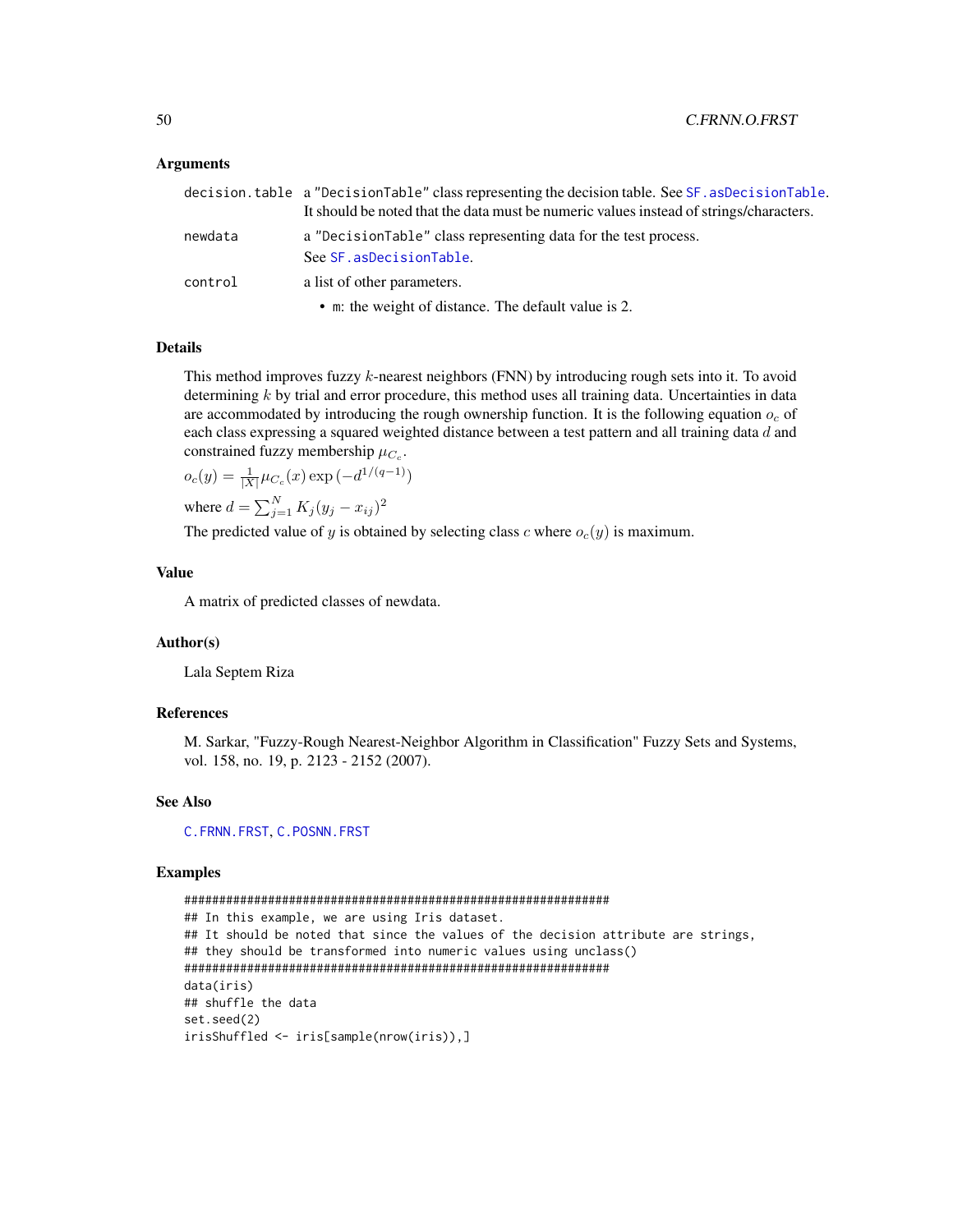# C.POSNN.FRST 51

```
## transform values of the decision attribute into numerics
irisShuffled[,5] <- unclass(irisShuffled[,5])
## split the data into training and testing data
iris.training <- irisShuffled[1:105,]
iris.testing <- irisShuffled[106:nrow(irisShuffled),1:4]
## convert into the standard decision table
colnames(iris.training) <- c("Sepal.Length", "Sepal.Width", "Petal.Length",
                             "Petal.Width", "Species")
decision.table <- SF.asDecisionTable(dataset = iris.training, decision.attr = 5,
                                    indx.nominal = c(5)tst.iris <- SF.asDecisionTable(dataset = iris.testing)
## in this case, we are using "gradual" for type of membership
control \leftarrow list(m = 2)## Not run: res.test.FRNN.O <- C.FRNN.O.FRST(decision.table = decision.table, newdata = tst.iris,
                                 control = control)
## End(Not run)
```
C.POSNN.FRST *The positive region based fuzzy-rough nearest neighbor algorithm*

## Description

It is a function used to implement the positive region based fuzzy-rough nearest neighbor algorithm (POSNN) which was proposed by (Verbiest et al, 2012) for predicting classes of new data.

# Usage

C.POSNN.FRST(decision.table, newdata, control = list())

# Arguments

|         | decision.table a "DecisionTable" class representing the decision table. See SF. asDecisionTable. |
|---------|--------------------------------------------------------------------------------------------------|
|         | It should be noted that the data must be numeric values instead of string/char.                  |
| newdata | a "DecisionTable" class representing data for the test process.                                  |
|         | See SF.asDecisionTable.                                                                          |
| control | a list of other parameters which is the same as $C$ . FRNN, FRST.                                |

# Details

This method is aimed to improve the fuzzy-rough nearest neighbor algorithm ([C.FRNN.FRST](#page-46-0)) algorithm by considering the fuzzy positive region. Basically the following steps are used to classify an instance t:

• determine the set of  $k$ -nearest neighbor of  $t$ ,  $NN$ .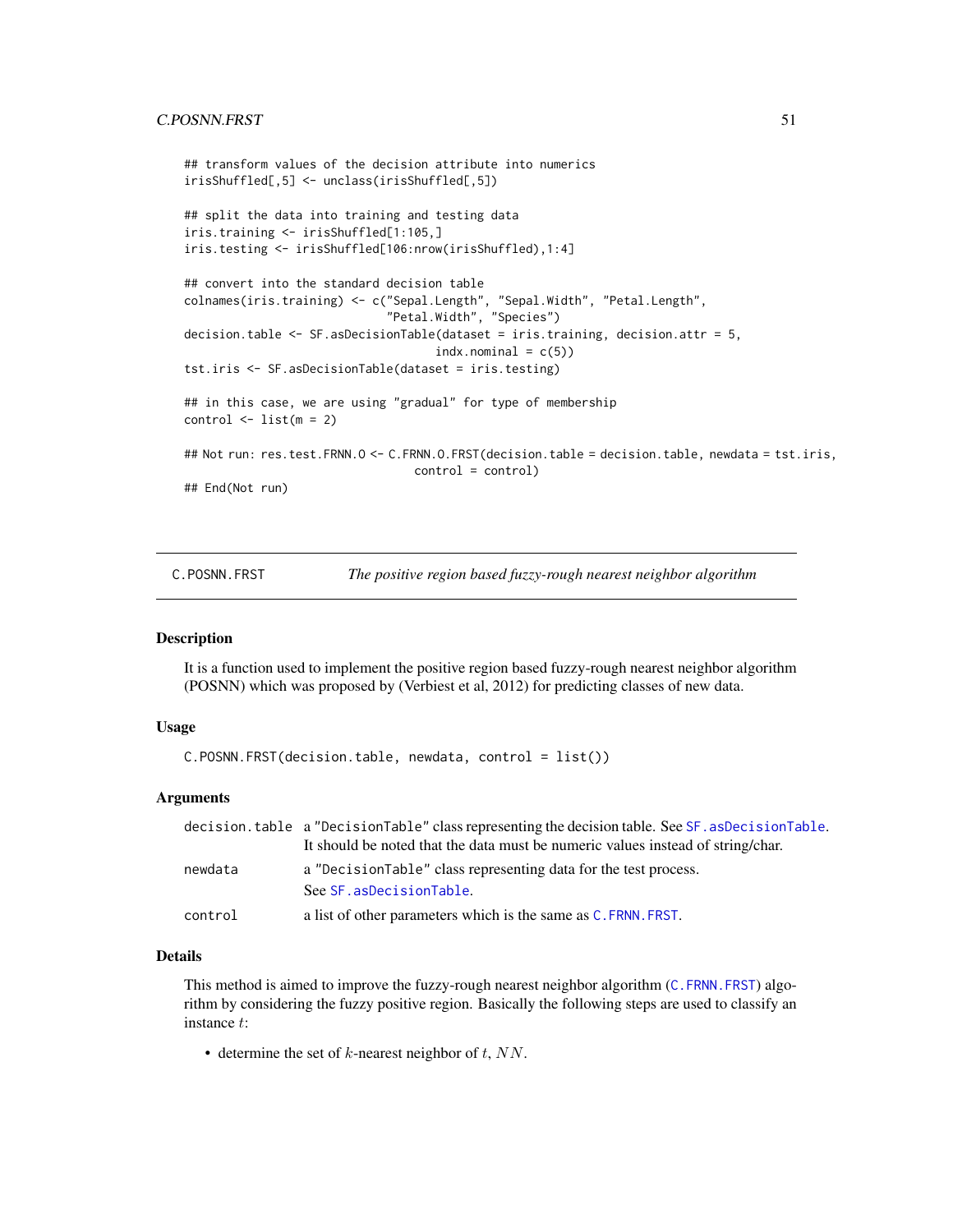• assign  $t$  to the class  $C$  for which

$$
\frac{\sum_{x \in NN} R(x, t)C(x)POS(x)}{\sum_{x \in NN} R(x, t)}
$$
  
is maximal.

#### Value

A matrix of predicted classes of newdata.

#### Author(s)

Lala Septem Riza

# References

N. Verbiest, C. Cornelis and R. Jensen, "Fuzzy-rough Positive Region Based Nearest Neighbour Classification", In Proceedings of the 20th International Conference on Fuzzy Systems (FUZZ-IEEE 2012), p. 1961 - 1967 (2012).

# See Also

[C.FRNN.FRST](#page-46-0), [C.FRNN.O.FRST](#page-48-0)

```
#############################################################
## In this example, we are using Iris dataset.
## It should be noted that since the values of the decision attribute are strings,
## they should be transformed into numeric values using unclass()
#############################################################
data(iris)
## shuffle the data
set.seed(2)
irisShuffled <- iris[sample(nrow(iris)),]
## transform values of the decision attribute into numerics
irisShuffled[,5] <- unclass(irisShuffled[,5])
## split the data into training and testing data
iris.training <- irisShuffled[1:105,]
iris.testing <- irisShuffled[106:nrow(irisShuffled),1:4]
colnames(iris.training) <- c("Sepal.Length", "Sepal.Width", "Petal.Length",
                       "Petal.Width", "Species")
## convert into the standard decision table
decision.table <- SF.asDecisionTable(dataset = iris.training, decision.attr = 5,
                                     indx.nominal = c(5)tst.iris <- SF.asDecisionTable(dataset = iris.testing)
```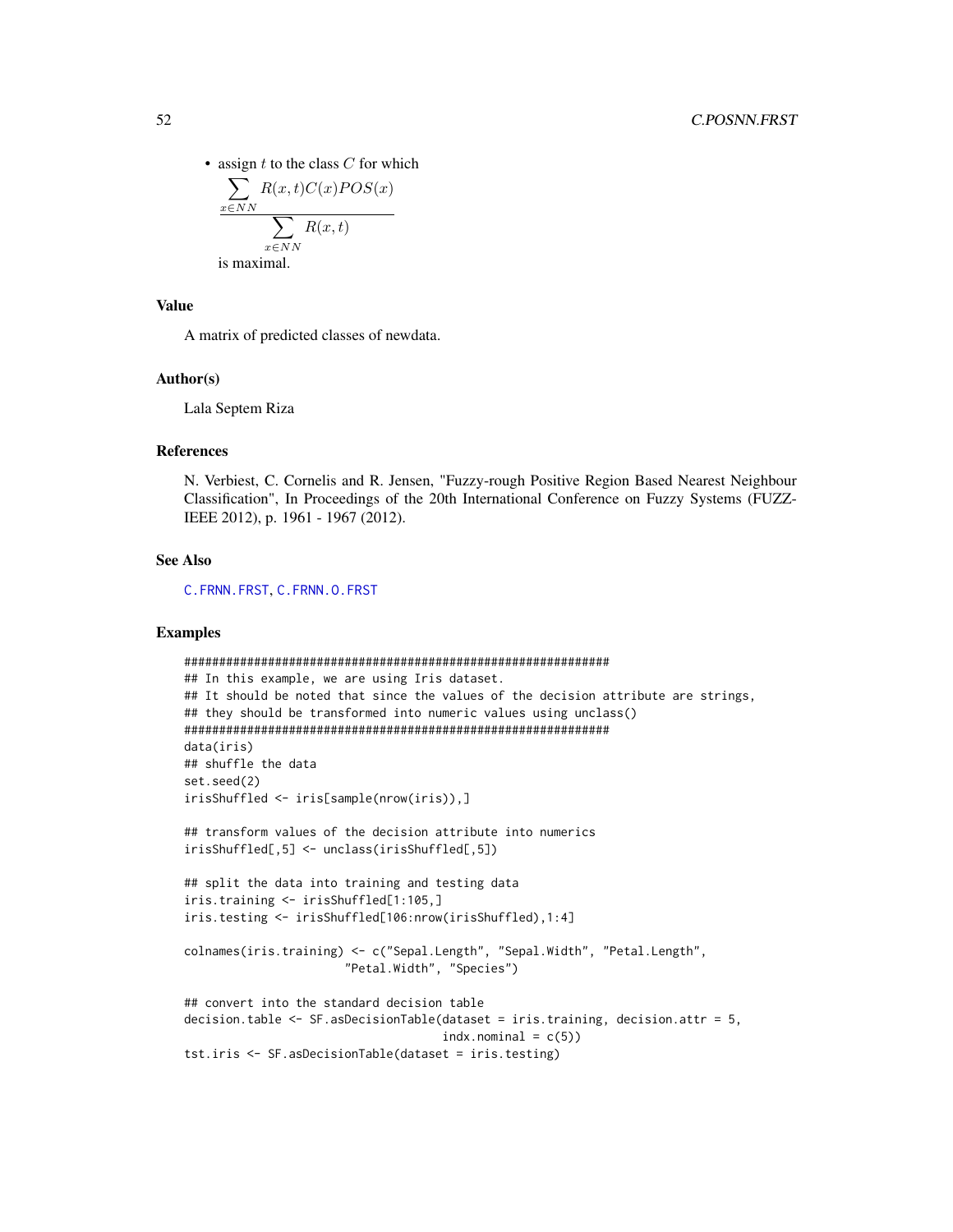```
## FRNN algorithm using lower/upper approximation: Implicator/tnorm based approach
control <- list(type.LU = "implicator.tnorm", k = 20, t.tnorm = "lukasiewicz",
                type.relation = c("tolerance", "eq.1"), t.implicator = "lukasiewicz")
## Not run: res.test.POSNN <- C.POSNN.FRST(decision.table = decision.table,
                             newdata = tst.iris, control = control)
## End(Not run)
```
<span id="page-52-0"></span>D.discretization.RST *The wrapper function for discretization methods*

#### Description

It is a wrapper function for all discretization methods based on RST. It provides an interface that allows users to use the discretization methods easily.

# Usage

```
D.discretization.RST(decision.table,
  type.method = "unsupervised.quantiles", ...)
```
#### **Arguments**

|             | decision. table an object inheriting from the "DecisionTable" class, which represents a deci-<br>sion system. See SF. asDecisionTable. |
|-------------|----------------------------------------------------------------------------------------------------------------------------------------|
| type.method | a character representing a discretization method to be used in the computations.<br>Currently it can be one of the following methods:  |
|             | • "global.discernibility": See D.global.discernibility.heuristic.RST.                                                                  |
|             | • "local.discernibility": See D.local.discernibility.heuristic.RST.                                                                    |
|             | • "unsupervised.intervals": See D.discretize.equal.intervals.RST.                                                                      |
|             | • "unsupervised.quantiles": See D.discretize.quantiles.RST.                                                                            |
| .           | parameters that are passed to the discretization methods. See the manual of<br>particular functions.                                   |

#### Details

The discretization is used to convert numeric attributes into nominal ones in an information system. It is usually a preliminary step for the most of methods based on the rough set theory, which need nominal attributes, for exemple, to compute the indiscernibility relation.

Output of this function is an object of a class Discretization which contains cut values. The function [SF.applyDecTable](#page-111-0) can be used to generate a new (discretized) decision table from the computed cuts. Type of all attributes in the resulting table will be changed into nominal (i.e. ordered factors).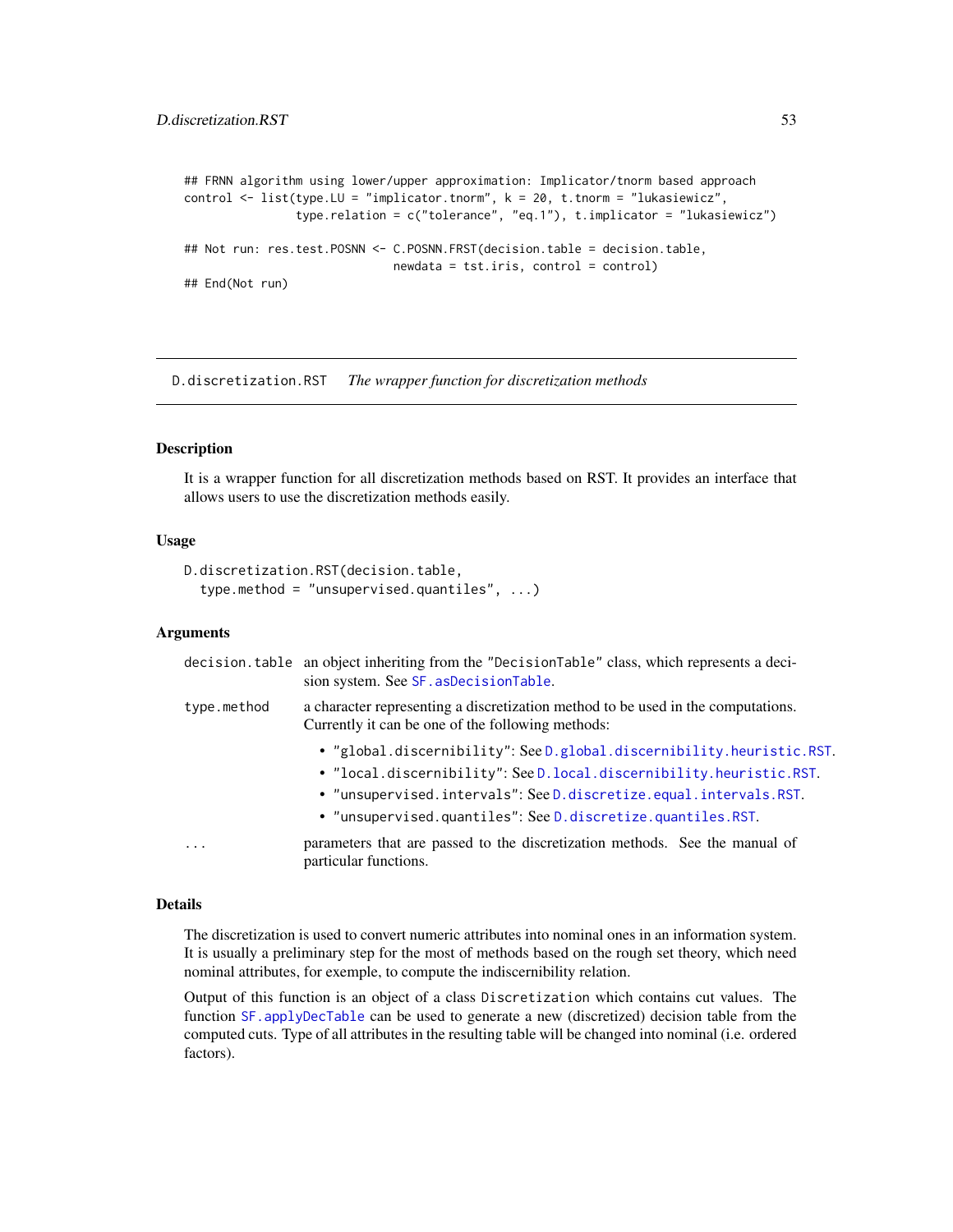All implemented supervised discretization methods need a nominal decision attribute. Furthermore, especially for the method type "global.discernibility", all conditional attributes must be numeric. A different method needs to be chosen in a case when a data set contains attributes of mixed types (numeric and nominal).

# Value

An object of a class "Discretization" which stores cuts for each conditional attribute. It contains the following components:

- cut.values: a list representing cut values for each of numeric attributes. NULL value means that no cut was selected for a given attribute.
- type.method: the type of method which is used to define cut values.
- type.task: the type of task which is "discretization".
- model: the type of model which is "RST".

## Author(s)

Andrzej Janusz

## See Also

[BC.LU.approximation.RST](#page-39-0), [FS.reduct.computation](#page-81-0), [SF.applyDecTable](#page-111-0).

```
#################################################################
## Example: Determine cut values and generate new decision table
#################################################################
data(RoughSetData)
wine.data <- RoughSetData$wine.dt
cut.values1 <- D.discretization.RST(wine.data,
                                   type.method = "unsupervised.quantiles",
                                   nOfIntervals = 3)
```

```
## generate a new decision table
wine.discretized1 <- SF.applyDecTable(wine.data, cut.values1)
dim(wine.discretized1)
lapply(wine.discretized1, unique)
```

```
cut.values2 <- D.discretization.RST(wine.data,
                                    type.method = "global.discernibility")
```

```
wine.discretized2 <- SF.applyDecTable(wine.data, cut.values2)
dim(wine.discretized2)
lapply(wine.discretized2, unique)
```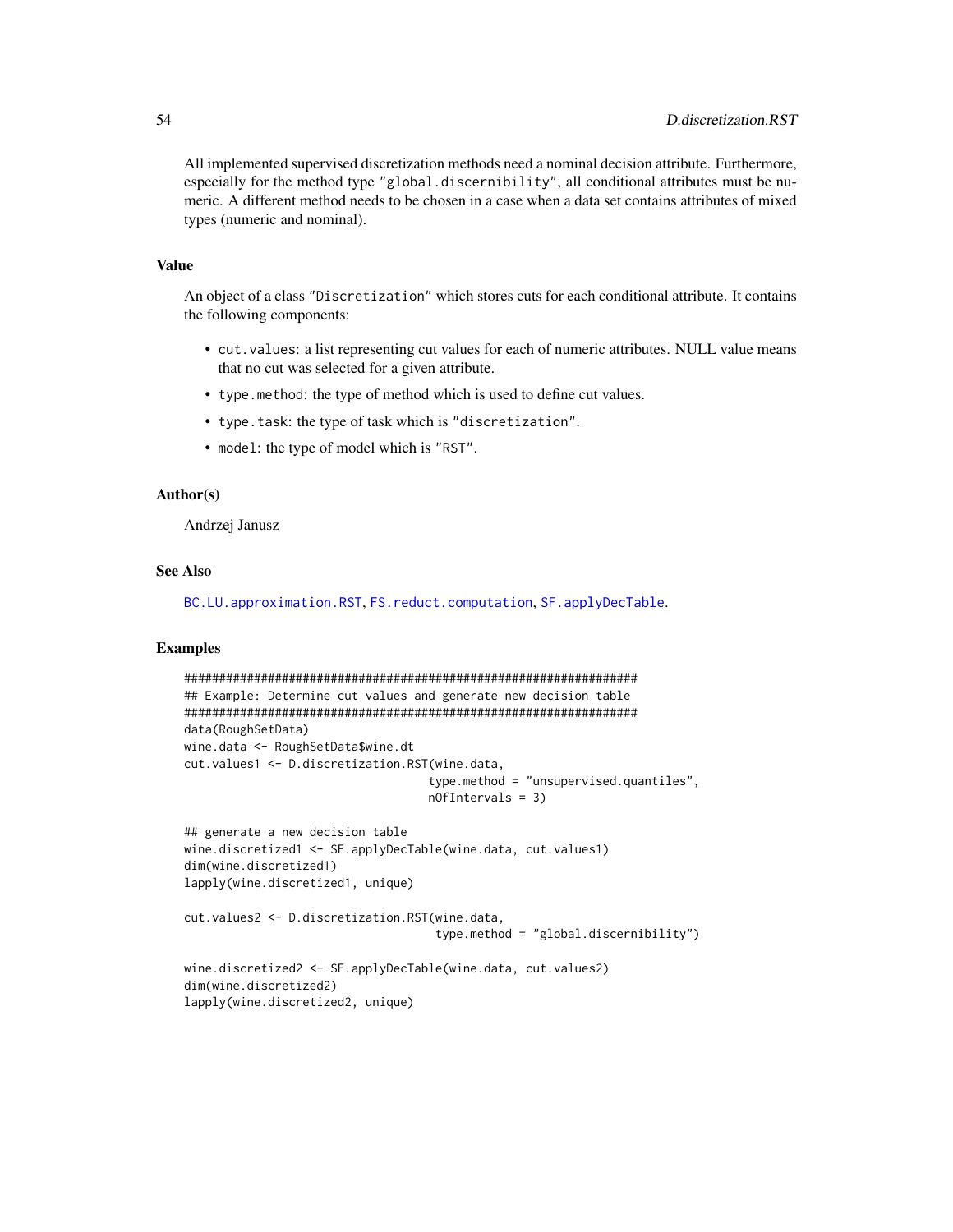<span id="page-54-0"></span>D.discretize.equal.intervals.RST

*Unsupervised discretization into intervals of equal length.*

## Description

This function implements unsupervised discretization into intervals of equal size.

## Usage

```
D.discretize.equal.intervals.RST(decision.table, nOfIntervals = 4)
```
## Arguments

|              | decision.table an object inheriting from the "DecisionTable" class, which represents a deci- |
|--------------|----------------------------------------------------------------------------------------------|
|              | sion system. See SF. asDecisionTable.                                                        |
| nOfIntervals | a positive integer giving the number of intervals.                                           |

# Details

This approach belongs to a class of unsupervised discretization methods since it does not consider the class labels. Each numeric attribute is divided in k intervals of equal length. Detailed information regarding this method can be found in (Dougherty et al, 1995).

It should be noted that the output of this function is an object of a class "Discretization" which contains the cut values. The function [SF.applyDecTable](#page-111-0) has to be used in order to generate the new (discretized) decision table.

# Value

An object of a class "Discretization" which stores cuts for each conditional attribute. See [D.discretization.RST](#page-52-0).

## Author(s)

Andrzej Janusz

#### References

J. Dougherty, R. Kohavi, and M. Sahami, "Supervised and Unsupervised Discretization of Continuous Features", In A. Prieditis & S. J. Russell, eds. Work. Morgan Kaufmann, p. 194-202 (1995).

#### See Also

[D.discretize.quantiles.RST](#page-55-0), [D.global.discernibility.heuristic.RST](#page-56-0), D.local.discernibility.heuristic.R [SF.applyDecTable](#page-111-0). A wrapper function for all available discretization methods: [D.discretization.RST](#page-52-0)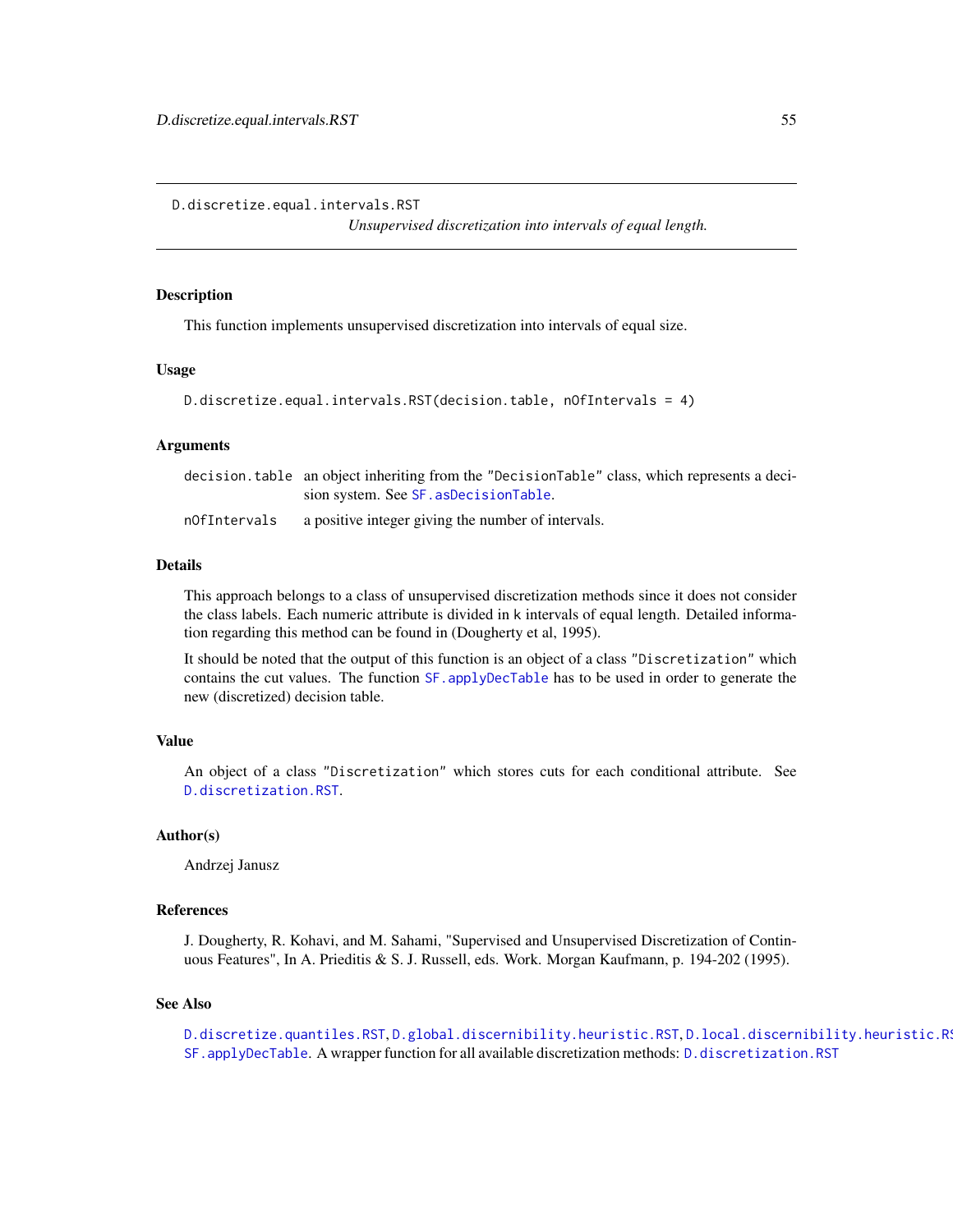# Examples

```
#################################################################
## Example: Determine cut values and generate new decision table
#################################################################
data(RoughSetData)
wine.data <- RoughSetData$wine.dt
cut.values <- D.discretize.equal.intervals.RST(wine.data, nOfIntervals = 3)
## generate a new decision table
wine.discretized <- SF.applyDecTable(wine.data, cut.values)
dim(wine.discretized)
lapply(wine.discretized, unique)
```
<span id="page-55-0"></span>D.discretize.quantiles.RST *The quantile-based discretization*

# **Description**

This function implements unsupervised discretization into intervals containing similar number of instances ("quantile-based").

#### Usage

```
D.discretize.quantiles.RST(decision.table, nOfIntervals = 4)
```
# Arguments

decision.table an object inheriting from the "DecisionTable" class, which represents a decision system. See [SF.asDecisionTable](#page-113-0).

nOfIntervals a positive integer giving the number of intervals.

#### Details

This approach belongs to a class of unsupervised discretization methods since it does not consider the class labels. Each numeric attribute is divided in k intervals which contain approximately the same number of data instances (objects). Detailed information regarding this method can be found in (Dougherty et al, 1995).

It should be noted that the output of this function is an object of a class "Discretization" which contains the cut values. The function SF. applyDecTable has to be used in order to generate the new (discretized) decision table.

#### Value

An object of a class "Discretization" which stores cuts for each conditional attribute. See [D.discretization.RST](#page-52-0).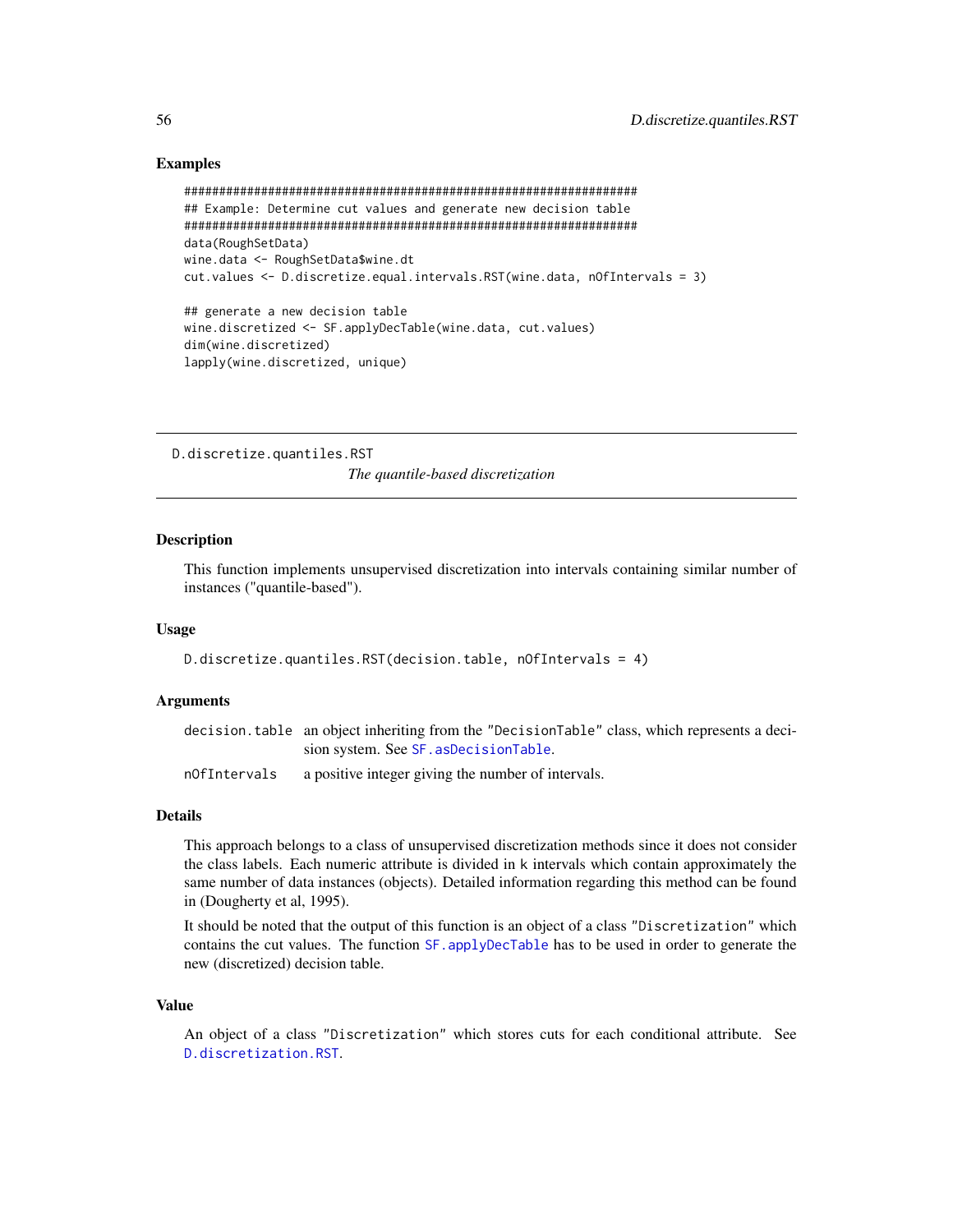## Author(s)

Andrzej Janusz

## References

J. Dougherty, R. Kohavi, and M. Sahami, "Supervised and Unsupervised Discretization of Continuous Features", In A. Prieditis & S. J. Russell, eds. Work. Morgan Kaufmann, p. 194-202 (1995).

# See Also

[D.discretize.equal.intervals.RST](#page-54-0), [D.global.discernibility.heuristic.RST](#page-56-0), [D.local.discernibility.heuristic.RST](#page-58-0), [SF.applyDecTable](#page-111-0). A wrapper function for all available discretization methods: [D.discretization.RST](#page-52-0)

# Examples

```
#################################################################
## Example: Determine cut values and generate new decision table
#################################################################
data(RoughSetData)
wine.data <- RoughSetData$wine.dt
cut.values <- D.discretize.quantiles.RST(wine.data, nOfIntervals = 5)
## generate a new decision table
wine.discretized <- SF.applyDecTable(wine.data, cut.values)
dim(wine.discretized)
lapply(wine.discretized, unique)
```
<span id="page-56-0"></span>D.global.discernibility.heuristic.RST *Supervised discretization based on the maximum discernibility heuristic*

#### **Description**

It is a function used for computing globally semi-optimal cuts using the maximum discernibility heuristic.

## Usage

```
D.global.discernibility.heuristic.RST(decision.table, maxNOfCuts = 2 *ncol(decision.table), attrSampleSize = ncol(decision.table) - 1,
  cutCandidatesList = NULL, discFunction = global.discernibility, ...)
```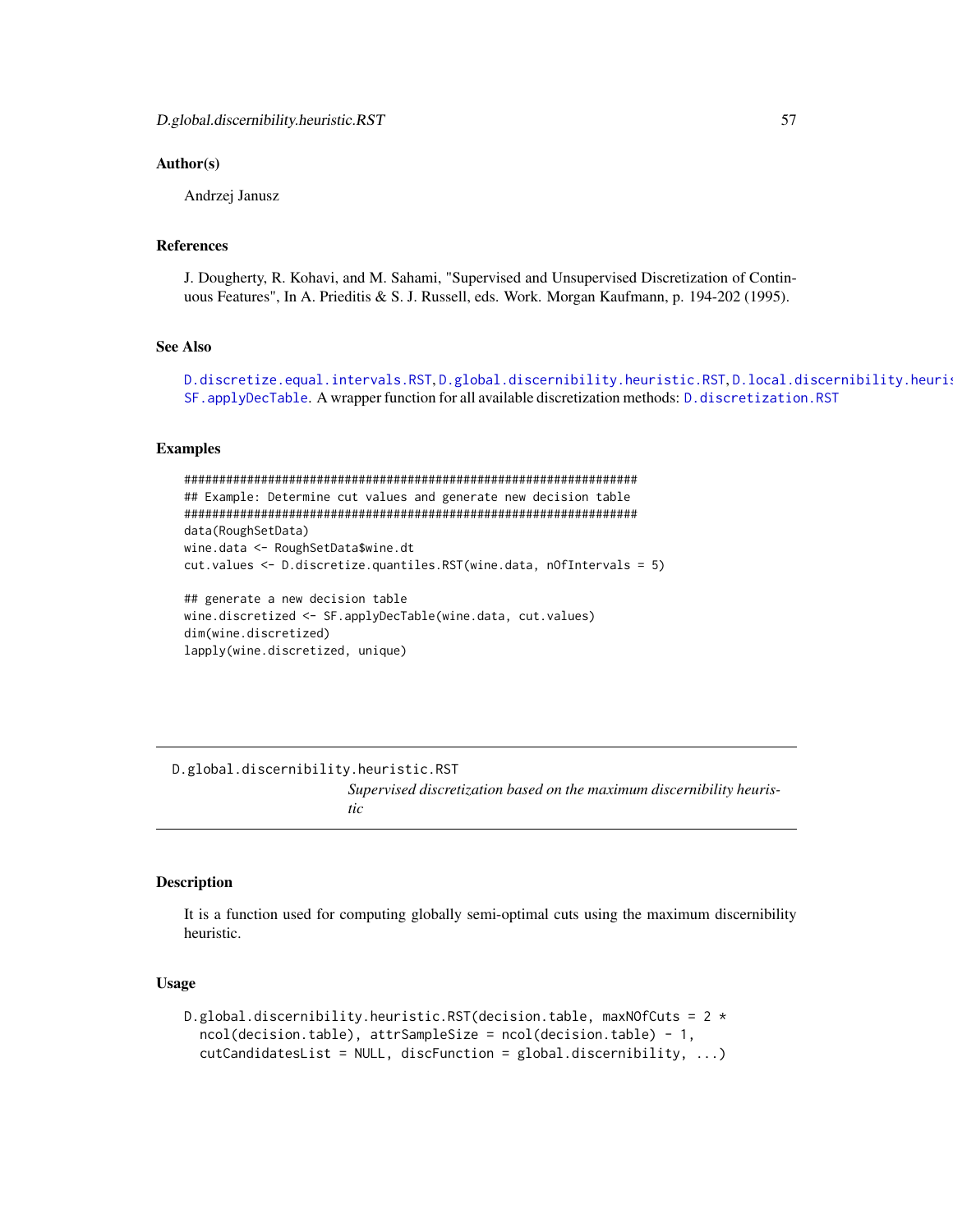## Arguments

| decision.table    | an object inheriting from the "DecisionTable" class, which represents a deci-<br>sion system. See SF. asDecisionTable. It should be noted that for this partic-<br>ular method all conditional attributes must be numeric.                                                            |  |
|-------------------|---------------------------------------------------------------------------------------------------------------------------------------------------------------------------------------------------------------------------------------------------------------------------------------|--|
| maxNOfCuts        | a positive integer indicating the maximum number of allowed cuts.                                                                                                                                                                                                                     |  |
| attrSampleSize    | an integer between 1 and the number of conditional attributes (the default). It<br>indicates the attribute sample size for the Monte Carlo selection of candidating<br>cuts.                                                                                                          |  |
| cutCandidatesList |                                                                                                                                                                                                                                                                                       |  |
|                   | an optional list containing candidates for optimal cut values. By default the<br>candidating cuts are determined automatically.                                                                                                                                                       |  |
| discFunction      | a function used for computation of cuts. Currently only one implementation of<br>maximu discernibility heuristic is available (the default). However, this param-<br>eter can be used to integrate custom implementations of discretization functions<br>with the Rough Sets package. |  |
| $\ddots$ .        | additional parameters to the discFunction (currently unsupported).                                                                                                                                                                                                                    |  |

# Details

A complete description of the implemented algorithm can be found in (Nguyen, 2001).

It should be noted that the output of this function is an object of a class "Discretization" which contains the cut values. The function [SF.applyDecTable](#page-111-0) has to be used in order to generate the new (discretized) decision table.

#### Value

An object of a class "Discretization" which stores cuts for each conditional attribute. See [D.discretization.RST](#page-52-0).

# Author(s)

Andrzej Janusz

# References

S. H. Nguyen, "On Efficient Handling of Continuous Attributes in Large Data Bases", Fundamenta Informaticae, vol. 48, p. 61 - 81 (2001).

Jan G. Bazan, Hung Son Nguyen, Sinh Hoa Nguyen, Piotr Synak, and Jakub Wroblewski, "Rough Set Algorithms in Classification Problem", Chapter 2 In: L. Polkowski, S. Tsumoto and T.Y. Lin (eds.): Rough Set Methods and Applications Physica-Verlag, Heidelberg, New York, p. 49 - 88 ( 2000).

## See Also

```
D.discretize.quantiles.RST, D.discretize.equal.intervals.RST, D.local.discernibility.heuristic.RST
and SF.applyDecTable. A wrapper function for all available discretization methods: D.discretization.RST
```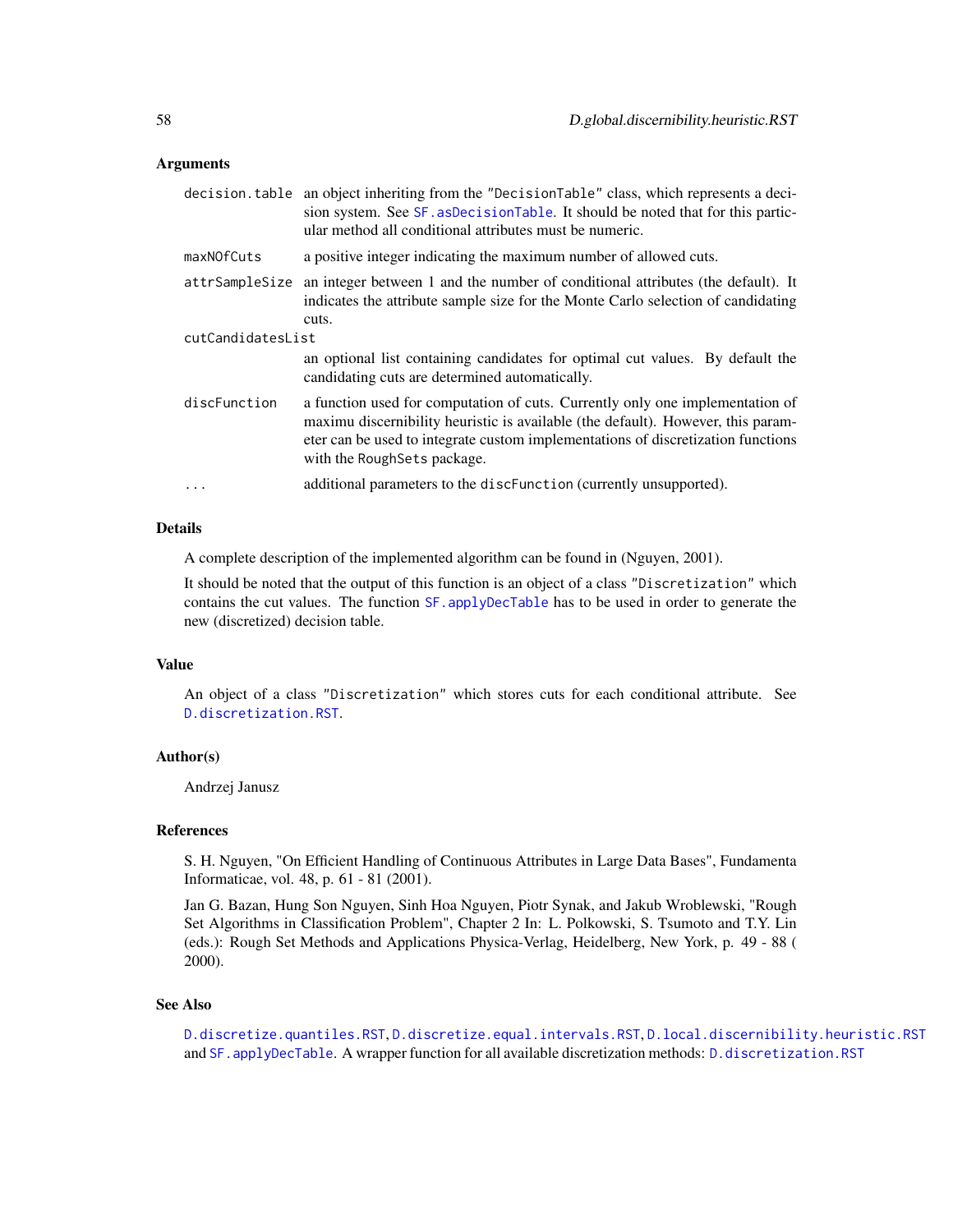# Examples

```
#################################################################
## Example: Determine cut values and generate new decision table
#################################################################
data(RoughSetData)
wine.data <- RoughSetData$wine.dt
cut.values <- D.global.discernibility.heuristic.RST(wine.data)
## generate a new decision table:
wine.discretized <- SF.applyDecTable(wine.data, cut.values)
dim(wine.discretized)
lapply(wine.discretized, unique)
## remove attributes with only one possible value:
to.rm.idx <- which(sapply(lapply(wine.discretized, unique), function(x) length(x) == 1))
to.rm.idx
wine.discretized.reduced <- wine.discretized[-to.rm.idx]
dim(wine.discretized.reduced)
## check whether the attributes in the reduced data are a super-reduct of the original data:
colnames(wine.discretized.reduced)
class.idx <- which(colnames(wine.discretized.reduced) == "class")
sum(duplicated(wine.discretized.reduced)) == sum(duplicated(wine.discretized.reduced[-class.idx]))
## yes it is
```
<span id="page-58-0"></span>D.local.discernibility.heuristic.RST *Supervised discretization based on the local discernibility heuristic*

# Description

It is a function used for computing locally semi-optimal cuts using the local discernibility heuristic.

#### Usage

```
D.local.discernibility.heuristic.RST(decision.table, maxNOfCuts = 2,
  cutCandidatesList = NULL, discFunction = local.discernibility)
```
# Arguments

|                   | decision.table an object inheriting from the "DecisionTable" class, which represents a deci-                                    |  |
|-------------------|---------------------------------------------------------------------------------------------------------------------------------|--|
|                   | sion system. See SF. asDecisionTable. It should be noted that for this partic-                                                  |  |
|                   | ular method all conditional attributes must be numeric.                                                                         |  |
| maxNOfCuts        | a positive integer indicating the maximum number of allowed cuts on a single<br>attribute.                                      |  |
| cutCandidatesList |                                                                                                                                 |  |
|                   | an optional list containing candidates for optimal cut values. By default the<br>candidating cuts are determined automatically. |  |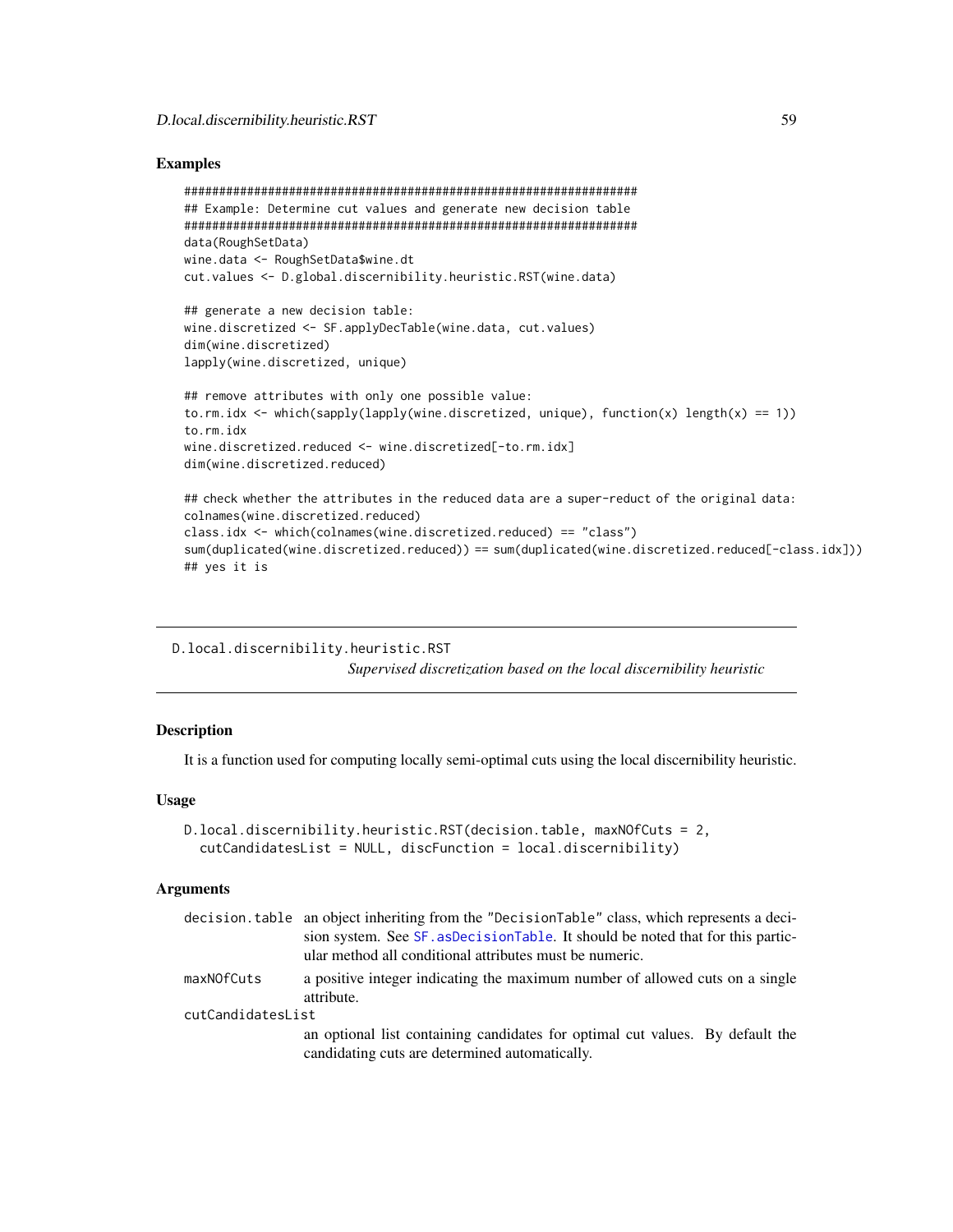discFunction a function used for computation of cuts. Currently only one implementation of the local discernibility heuristic is available (the default). However, this parameter can be used to integrate custom implementations of discretization functions with the RoughSets package.

# **Details**

A local (univariate) version of the algorithm described in (Nguyen, 2001) and (Bazan et al., 2000).

The output of this function is an object of a class "Discretization" which contains cut values. The function SF. applyDecTable has to be used in order to generate the new (discretized) decision table.

#### Value

An object of a class "Discretization" which stores cuts for each conditional attribute. See [D.discretization.RST](#page-52-0).

#### Author(s)

Andrzej Janusz

# References

S. H. Nguyen, "On Efficient Handling of Continuous Attributes in Large Data Bases", Fundamenta Informaticae, vol. 48, p. 61 - 81 (2001).

Jan G. Bazan, Hung Son Nguyen, Sinh Hoa Nguyen, Piotr Synak, and Jakub Wroblewski, "Rough Set Algorithms in Classification Problem", Chapter 2 In: L. Polkowski, S. Tsumoto and T.Y. Lin (eds.): Rough Set Methods and Applications Physica-Verlag, Heidelberg, New York, p. 49 - 88 ( 2000).

# See Also

[D.discretize.quantiles.RST](#page-55-0), [D.discretize.equal.intervals.RST](#page-54-0), [D.global.discernibility.heuristic.RST](#page-56-0) and [SF.applyDecTable](#page-111-0). A wrapper function for all available discretization methods: [D.discretization.RST](#page-52-0)

```
#################################################################
## Example: Determine cut values and generate new decision table
#################################################################
data(RoughSetData)
wine.data <- RoughSetData$wine.dt
cut.values <- D.local.discernibility.heuristic.RST(wine.data)
```

```
## generate a new decision table:
wine.discretized <- SF.applyDecTable(wine.data, cut.values)
dim(wine.discretized)
lapply(wine.discretized, unique)
```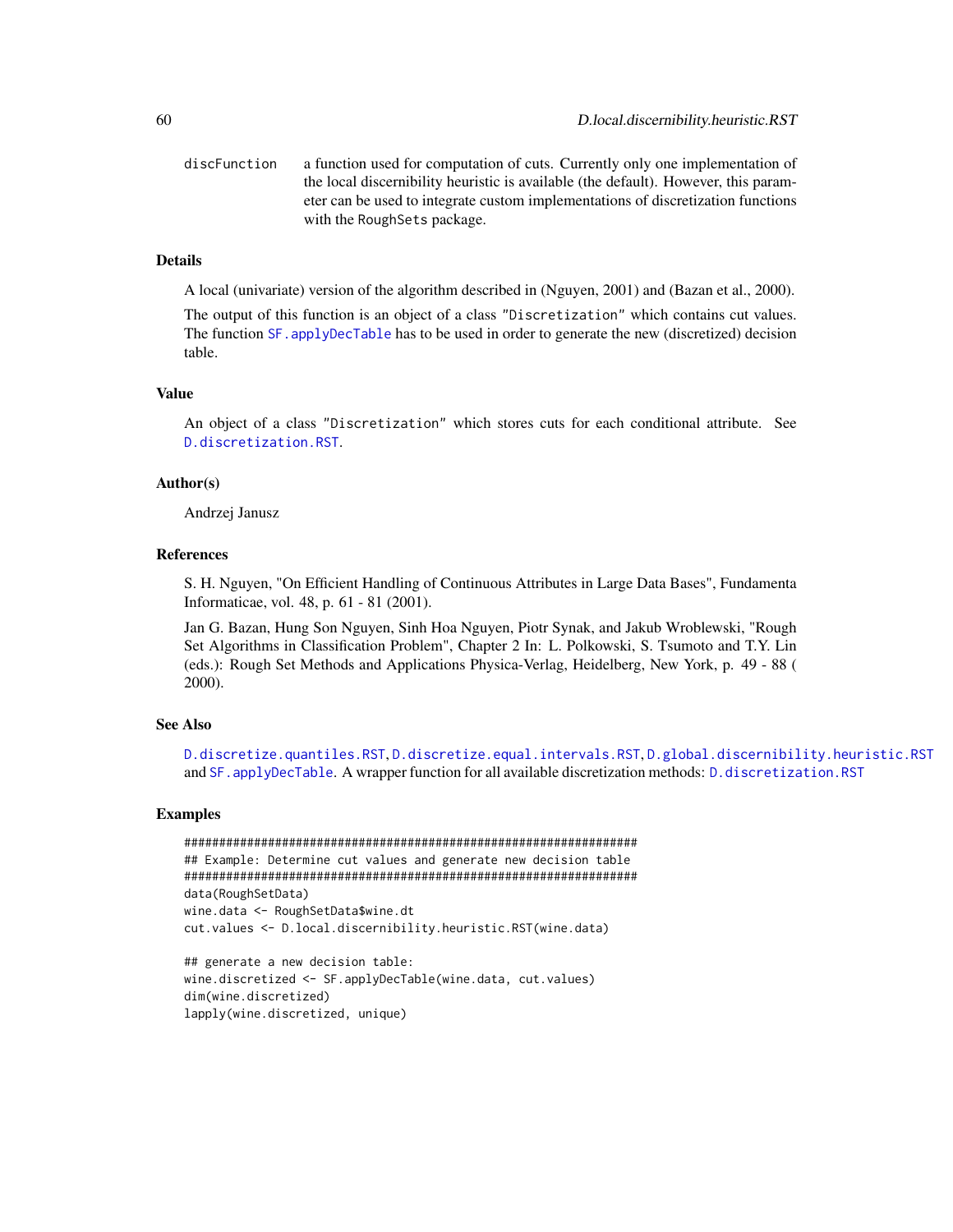```
FS.all.reducts.computation
```
*A function for computing all decision reducts of a decision system*

# Description

A wrapper function used for generating all decision reducts of a decision system. The reducts are obtained from a discernibility matrix which can be computed using methods based on RST and FRST. Therefore, it should be noted that before calling the function, we need to compute a discernibility matrix using [BC.discernibility.mat.RST](#page-23-0) or [BC.discernibility.mat.FRST](#page-19-0).

#### Usage

FS.all.reducts.computation(discernibilityMatrix)

#### Arguments

```
discernibilityMatrix
```
an "DiscernibilityMatrix" object representing a discernibility matrix of a decision system.

## Value

An object of a class "ReductSet".

# Author(s)

Andrzej Janusz

# See Also

[BC.discernibility.mat.RST](#page-23-0), [BC.discernibility.mat.FRST](#page-19-0).

#### Examples

```
########################################################
## Example 1: Generate all reducts and
## a new decision table using RST
########################################################
data(RoughSetData)
decision.table <- RoughSetData$hiring.dt
## build the decision-relation discernibility matrix
res.2 <- BC.discernibility.mat.RST(decision.table, range.object = NULL)
```
## generate all reducts reduct <- FS.all.reducts.computation(res.2)

## generate new decision table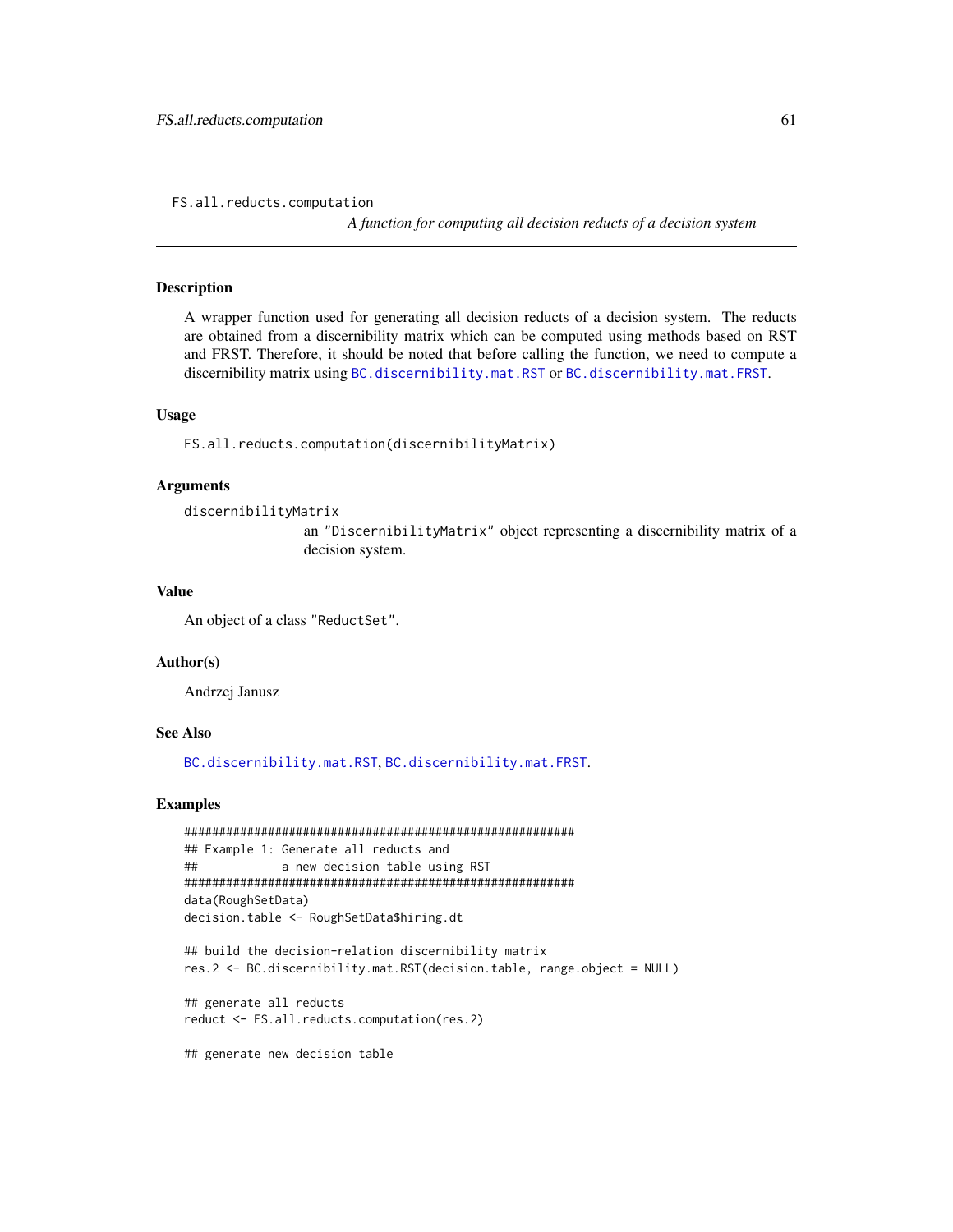```
new.decTable <- SF.applyDecTable(decision.table, reduct, control = list(indx.reduct = 1))
##############################################################
## Example 2: Generate all reducts and
## a new decision table using FRST
##############################################################
## Not run: data(RoughSetData)
decision.table <- RoughSetData$hiring.dt
## build the decision-relation discernibility matrix
control.1 <- list(type.relation = c("crisp"),
                type.aggregation = c("crisp"),
                t.implicator = "lukasiewicz", type.LU = "implicator.tnorm")
res.1 <- BC.discernibility.mat.FRST(decision.table, type.discernibility = "standard.red",
                                   control = control.1)## generate single reduct
reduct <- FS.all.reducts.computation(res.1)
## generate new decision table
new.decTable <- SF.applyDecTable(decision.table, reduct, control = list(indx.reduct = 1))
## End(Not run)
```
<span id="page-61-0"></span>FS.DAAR.heuristic.RST *The DAAR heuristic for computation of decision reducts*

#### Description

This function implements the Dynamically Adjusted Approximate Reducts heuristic (DAAR) for feature selection based on RST. The algorithm modifies the greedy approach to selecting attributes by introducing an additional stop condition. The algorithm stops when a random probe (permutation) test fails to reject a hypothesis that the selected attribute introduces illusionary dependency in data (in a context of previously selected attributes).

# Usage

```
FS.DAAR.heuristic.RST(decision.table,
  attrDescriptions = attr(decision.table, "desc.attrs"),
  decisionIdx = attr(decision.table, "decision.attr"),
  qualityF = X.gini, nAttrs = NULL,
  allowedRandomness = 1/ncol(decision.table),
  nOfProbes = max(ncol(decision.table), 100),
  permsWithinINDclasses = FALSE, semigreedy = FALSE,
  inconsistentDecisionTable = NULL)
```
# Arguments

decision.table an object of a "DecisionTable" class representing a decision table. See SF. asDecisionTable.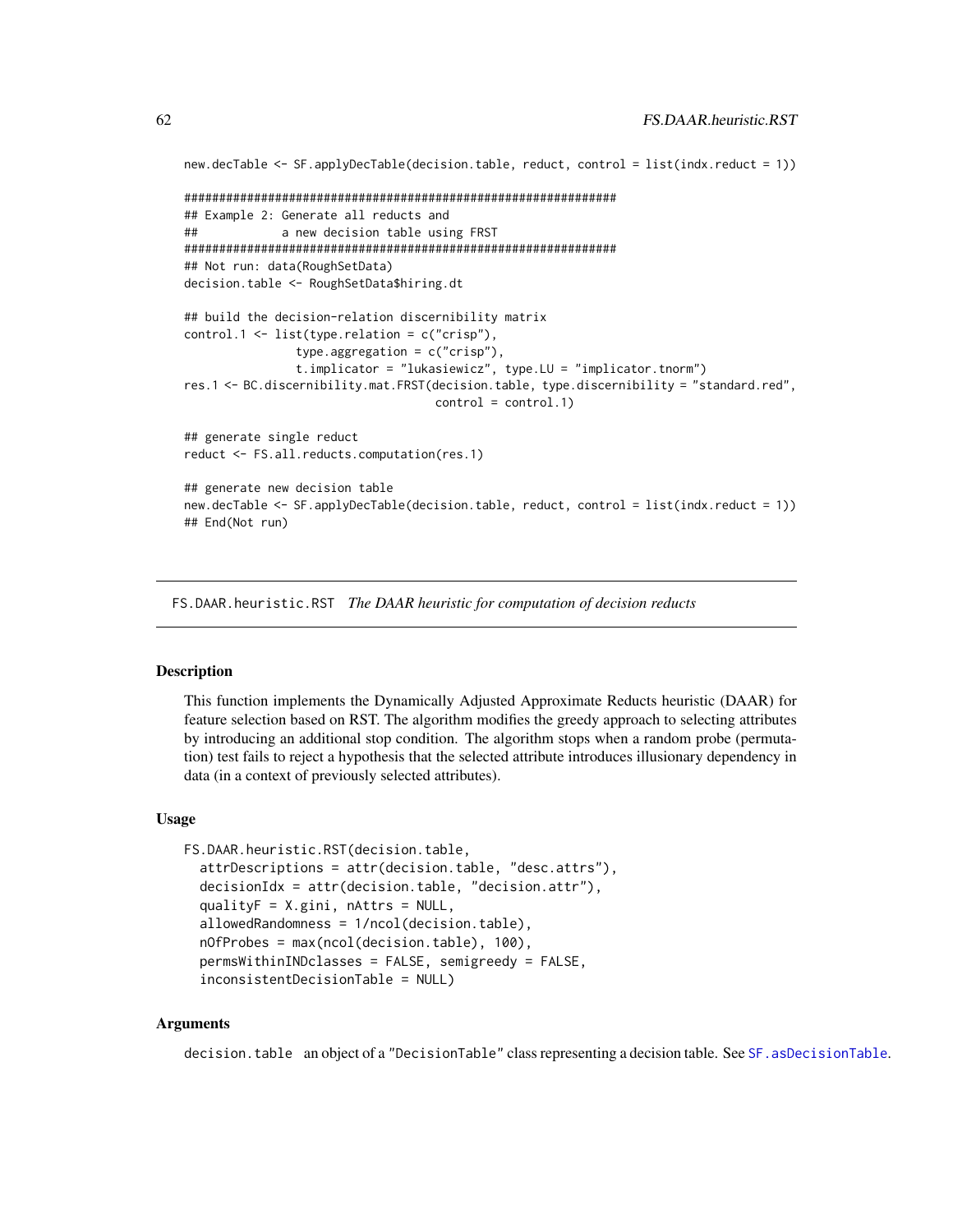| attrDescriptions          |                                                                                                                                                                                                                                                                                                                     |  |
|---------------------------|---------------------------------------------------------------------------------------------------------------------------------------------------------------------------------------------------------------------------------------------------------------------------------------------------------------------|--|
|                           | a list containing possible values of attributes (columns) in $\setminus$ codedecision.table.<br>It usually corresponds to attr(decision.table,"desc.attrs").                                                                                                                                                        |  |
| decisionIdx               | an integer value representing an index of the decision attribute.                                                                                                                                                                                                                                                   |  |
| qualityF                  | a function used for computation of the quality of attribute subsets. Currently,<br>the following functions are included:                                                                                                                                                                                            |  |
|                           | • X. entropy: See X. entropy.<br>$\bullet$ X.gini: See X.gini.<br>• X.nOfConflicts: See X.nOfConflicts.                                                                                                                                                                                                             |  |
| nAttrs                    | an integer between 1 and the number of conditional attributes. It indicates the<br>attribute sample size for the Monte Carlo selection of candidating attributes.<br>If set to NULL (default) all attributes are used and the algorithm changes to a<br>standard greedy method for computation of decision reducts. |  |
| allowedRandomness         |                                                                                                                                                                                                                                                                                                                     |  |
|                           | a threshold for attribute relevance. Computations will be terminated when the<br>relevance of a selected attribute fall below this threshold.                                                                                                                                                                       |  |
| n0fProbes                 | a number of random probes used for estimating the attribute relevance (see the<br>references).                                                                                                                                                                                                                      |  |
| permsWithinINDclasses     |                                                                                                                                                                                                                                                                                                                     |  |
|                           | a logical value indicating whether the permutation test should be conducted<br>within indescernibility classes.                                                                                                                                                                                                     |  |
| semigreedy                | a logical indicating whether the semigreedy heuristic should be used for select-<br>ing the best attribute in each iteration of the algorithm                                                                                                                                                                       |  |
| inconsistentDecisionTable |                                                                                                                                                                                                                                                                                                                     |  |
|                           | a logical indicating whether the decision table is suspected to be inconsistent or<br>NULL (the default) which indicated that a test should be made to determine the<br>data consistency.                                                                                                                           |  |

# Details

As in the case of [FS.greedy.heuristic.reduct.RST](#page-65-0) the implementation can use different attribute subset quality functions (parameter qualityF) and Monte Carlo generation of candidating attributes (parameter nAttrs).

# Value

A class "FeatureSubset" that contains the following components:

- reduct: a list representing a single reduct. In this case, it could be a superreduct or just a subset of features.
- type.method: a string representing the type of method which is "greedy.heuristic".
- type.task: a string showing the type of task which is "feature selection".
- model: a string representing the type of model. In this case, it is "RST" which means rough set theory.
- relevanceProbabilities: an intiger vector with estimated relevances of selected attributes.
- epsilon: a value between 0 and 1 representing the estimated approximation threshold.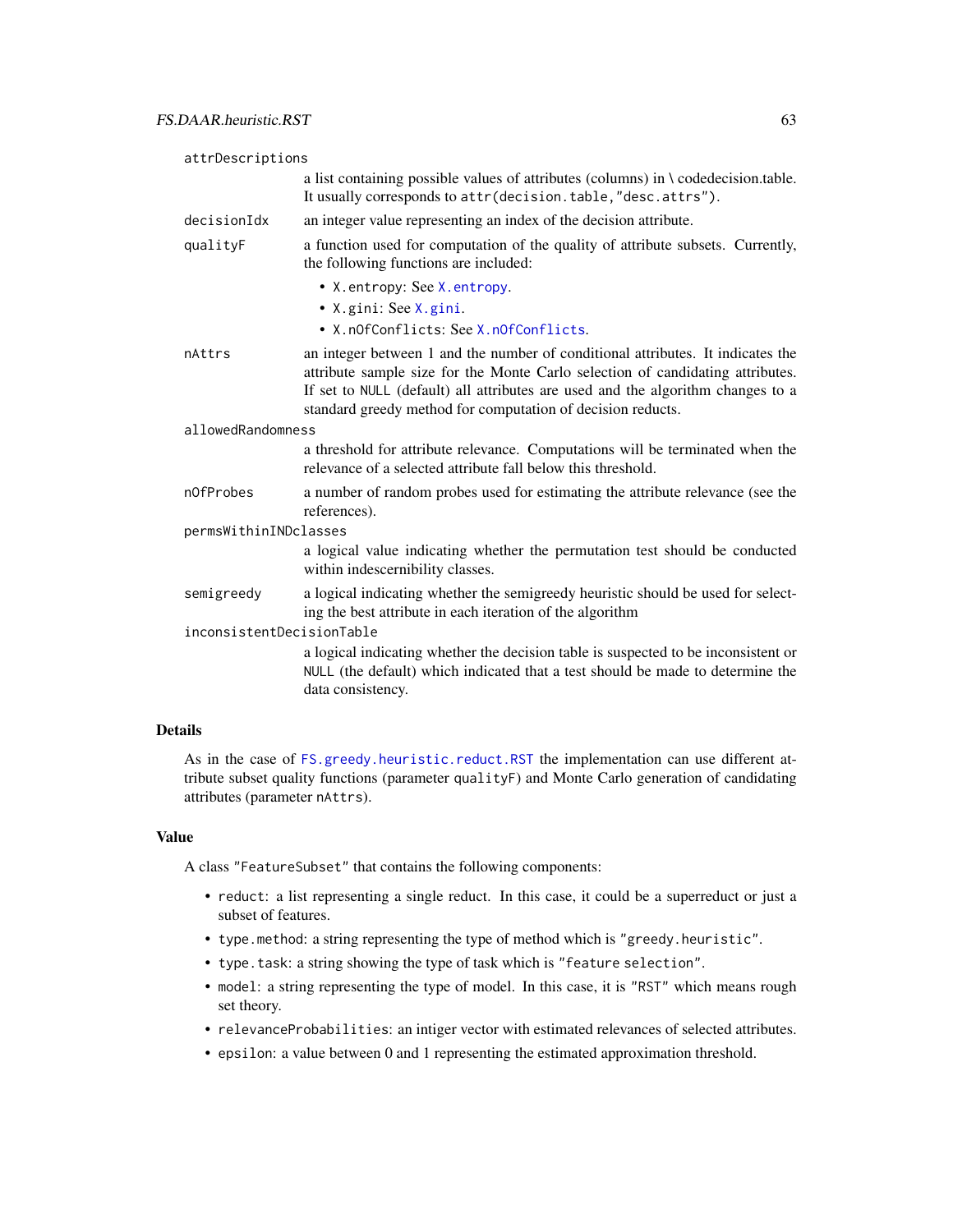#### Author(s)

Andrzej Janusz

# **References**

A. Janusz and D. Ślęzak, "Random Probes in Computation and Assessment of Approximate Reducts", Proceedings of RSEISP 2014, Springer, LNCS vol. 8537: p. 53 - 64 (2014).

Andrzej Janusz and Dominik Slezak. "Computation of approximate reducts with dynamically adjusted approximation threshold". In Proceedings of ISMIS 2015, LNCS volume 9384, pages 19–28. Springer, 2015.

A. Janusz and S. Stawicki, "Applications of Approximate Reducts to the Feature Selection Problem", Proceedings of International Conference on Rough Sets and Knowledge Technology (RSKT), vol. 6954, p. 45 - 50 (2011).

## See Also

[FS.greedy.heuristic.reduct.RST](#page-65-0) and [FS.reduct.computation](#page-81-0).

# Examples

```
###################################################
## Example 1: Evaluate reduct and generate
## new decision table
###################################################
data(RoughSetData)
decision.table <- RoughSetData$hiring.dt
```
## evaluate a single reduct res.1 <- FS.DAAR.heuristic.RST(decision.table)

## generate a new decision table corresponding to the reduct new.decTable <- SF.applyDecTable(decision.table, res.1)

<span id="page-63-0"></span>FS.feature.subset.computation

*The superreduct computation based on RST and FRST*

# Description

This function is a wrapper for computing different types of decision superreducts (i.e. attribute subsets which do not lose any information regarding the decisions but are not require to be irreducable).

#### Usage

```
FS.feature.subset.computation(decision.table,
 method = "greedy.heuristic.superreduct", ...)
```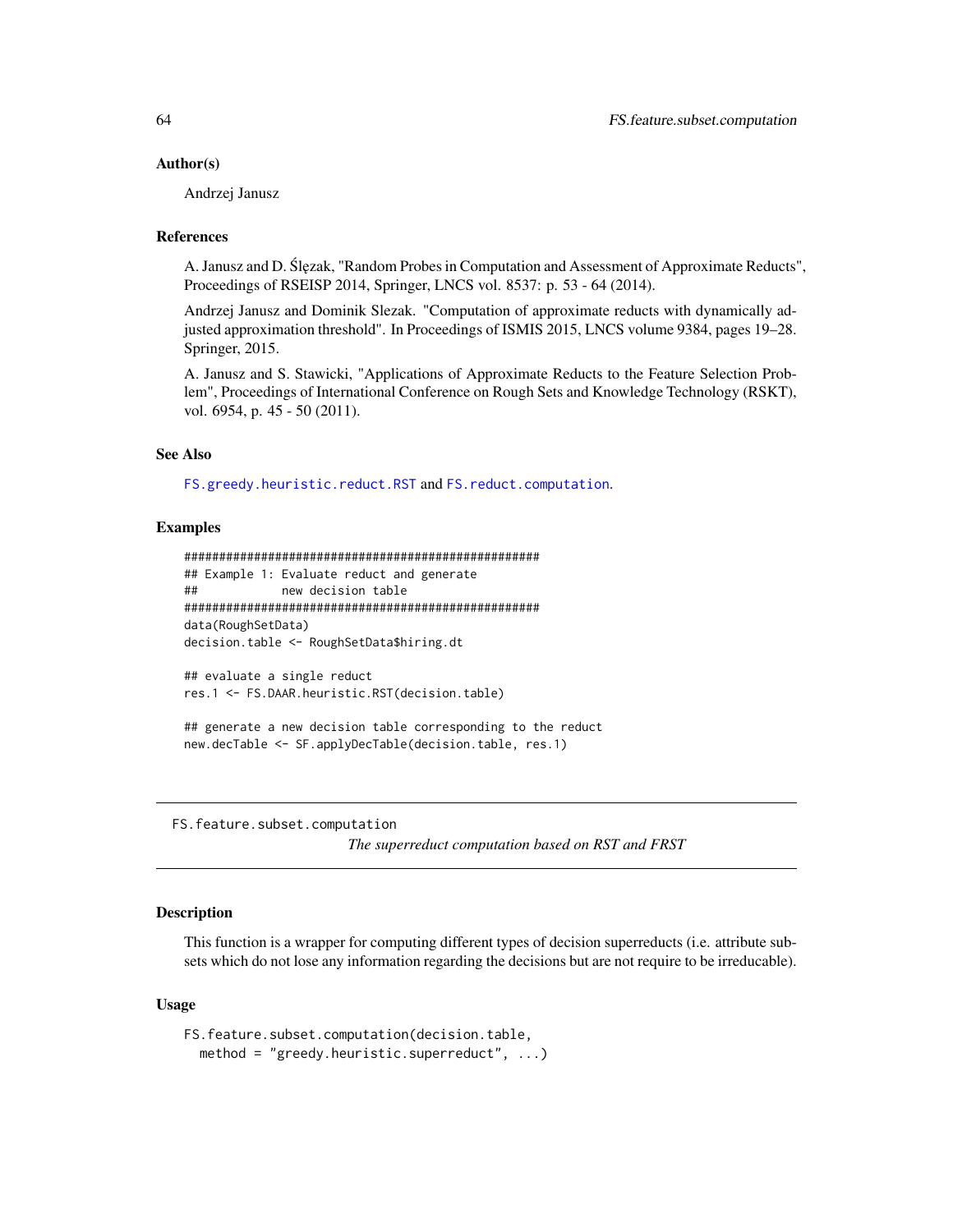#### **Arguments**

|                         | decision.table an object of a "DecisionTable" class representing a decision table. See SF. asDecisionTable. |
|-------------------------|-------------------------------------------------------------------------------------------------------------|
| method                  | a character representing the type of a method to use for computations. See in<br>Section Details.           |
| $\cdot$ $\cdot$ $\cdot$ | other parameters corresponding to the chosen method.                                                        |

# Details

Currently, there are implemented three methods that can be used with this function:

- "greedy.heuristic.superreduct": it is a greedy heuristic method which employs several quality measures from RST. See [FS.greedy.heuristic.superreduct.RST](#page-67-0).
- "quickreduct.frst": it is a feature selection function based on the fuzzy QuickReduct algorithm on FRST. See [FS.quickreduct.FRST](#page-74-0).
- "quickreduct.rst": it is a feature selection function based on the RST QuickReduct algorithm. See [FS.quickreduct.RST](#page-79-0).

These methods can be selected by assigning an appropriate value of the parameter method. Additionally, SF. applyDecTable is provided to generate the new decision table.

#### Value

A class "FeatureSubset".

#### Author(s)

Andrzej Janusz

#### See Also

[FS.greedy.heuristic.superreduct.RST](#page-67-0), [FS.quickreduct.RST](#page-79-0), [FS.quickreduct.FRST](#page-74-0).

# Examples

```
###############################################################
## Example 1: generate reduct and new decision table using RST
###############################################################
data(RoughSetData)
decision.table <- RoughSetData$hiring.dt
## generate single superreduct
res.1 <- FS.feature.subset.computation(decision.table,
                                       method = "quickreduct.rst")
## generate new decision table according to the reduct
```

```
new.decTable <- SF.applyDecTable(decision.table, res.1)
```
############################################################### ## Example 2: generate reduct and new decision table using FRST ###############################################################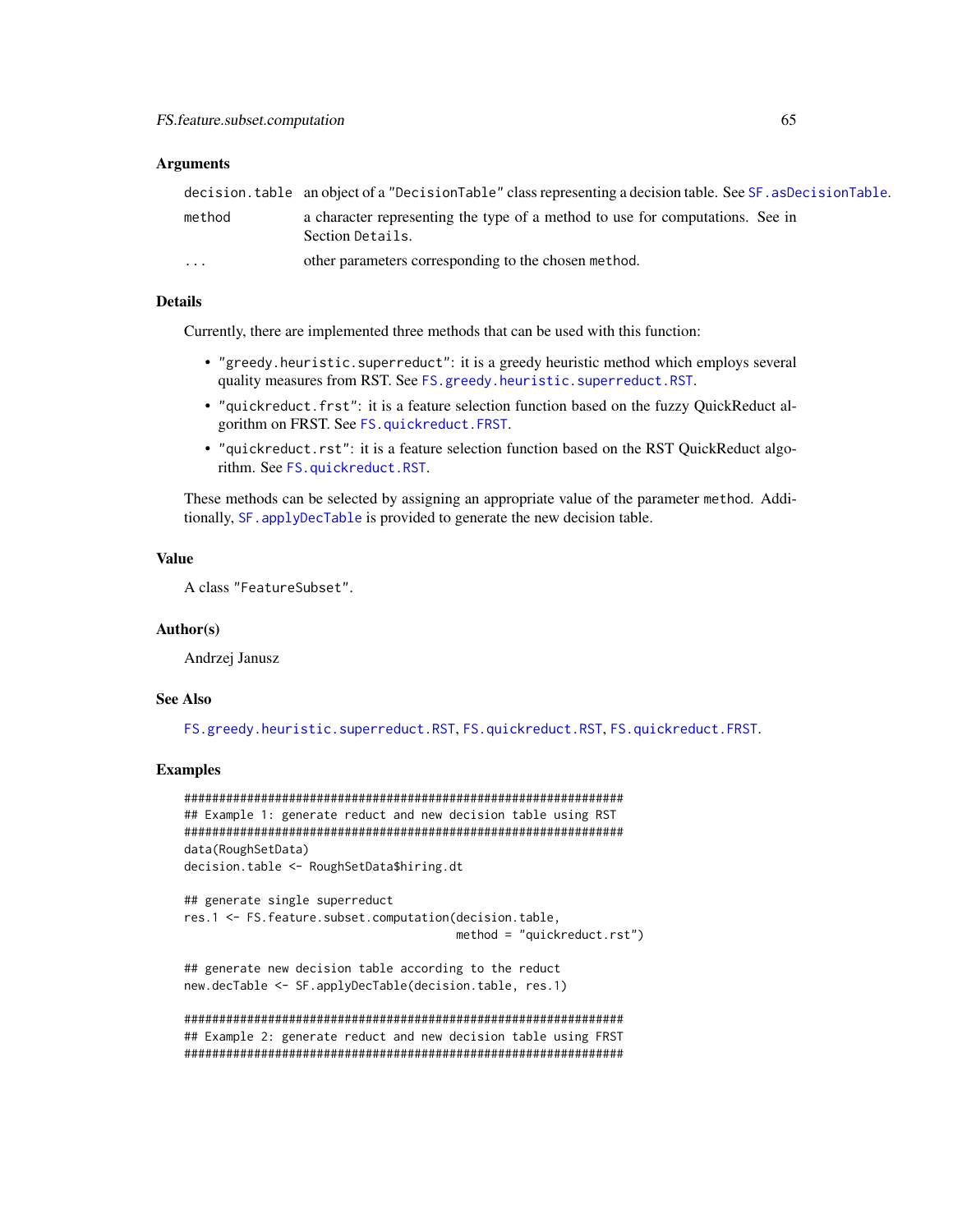```
data(RoughSetData)
decision.table <- RoughSetData$housing7.dt
## generate single superreduct
res.2 <- FS.feature.subset.computation(decision.table,
                                       method = "quickreduct.frst")
## generate new decision table according to the reduct
new.decTable <- SF.applyDecTable(decision.table, res.2)
```
<span id="page-65-0"></span>FS.greedy.heuristic.reduct.RST

*The greedy heuristic algorithm for computing decision reducts and approximate decision reducts*

#### Description

This function implements a greedy heuristic algorithm for computing decision reducts (or approximate decision reducts) based on RST.

#### Usage

```
FS.greedy.heuristic.reduct.RST(decision.table,
  attrDescriptions = attr(decision.table, "desc.attrs"),
  decisionIdx = attr(decision.table, "decision.attr"),
  qualityF = X.gini, nAttrs = NULL, epsilon = 0,
  inconsistentDecisionTable = NULL)
```
## Arguments

decision.table an object of a "DecisionTable" class representing a decision table. See [SF.asDecisionTable](#page-113-0). attrDescriptions

|             | a list containing possible values of attributes (columns) in decision. table. It<br>usually corresponds to attr(decision.table,"desc.attrs").                                                                                                                                                                       |
|-------------|---------------------------------------------------------------------------------------------------------------------------------------------------------------------------------------------------------------------------------------------------------------------------------------------------------------------|
| decisionIdx | an integer value representing an index of the decision attribute.                                                                                                                                                                                                                                                   |
| qualityF    | a function used for computation of the quality of attribute subsets. Currently,<br>the following functions are included:                                                                                                                                                                                            |
|             | • X. entropy: See X. entropy.<br>• X. gini: See $X$ . gini.<br>• X.nOfConflicts: See X.nOfConflicts.                                                                                                                                                                                                                |
| nAttrs      | an integer between 1 and the number of conditional attributes. It indicates the<br>attribute sample size for the Monte Carlo selection of candidating attributes.<br>If set to NULL (default) all attributes are used and the algorithm changes to a<br>standard greedy method for computation of decision reducts. |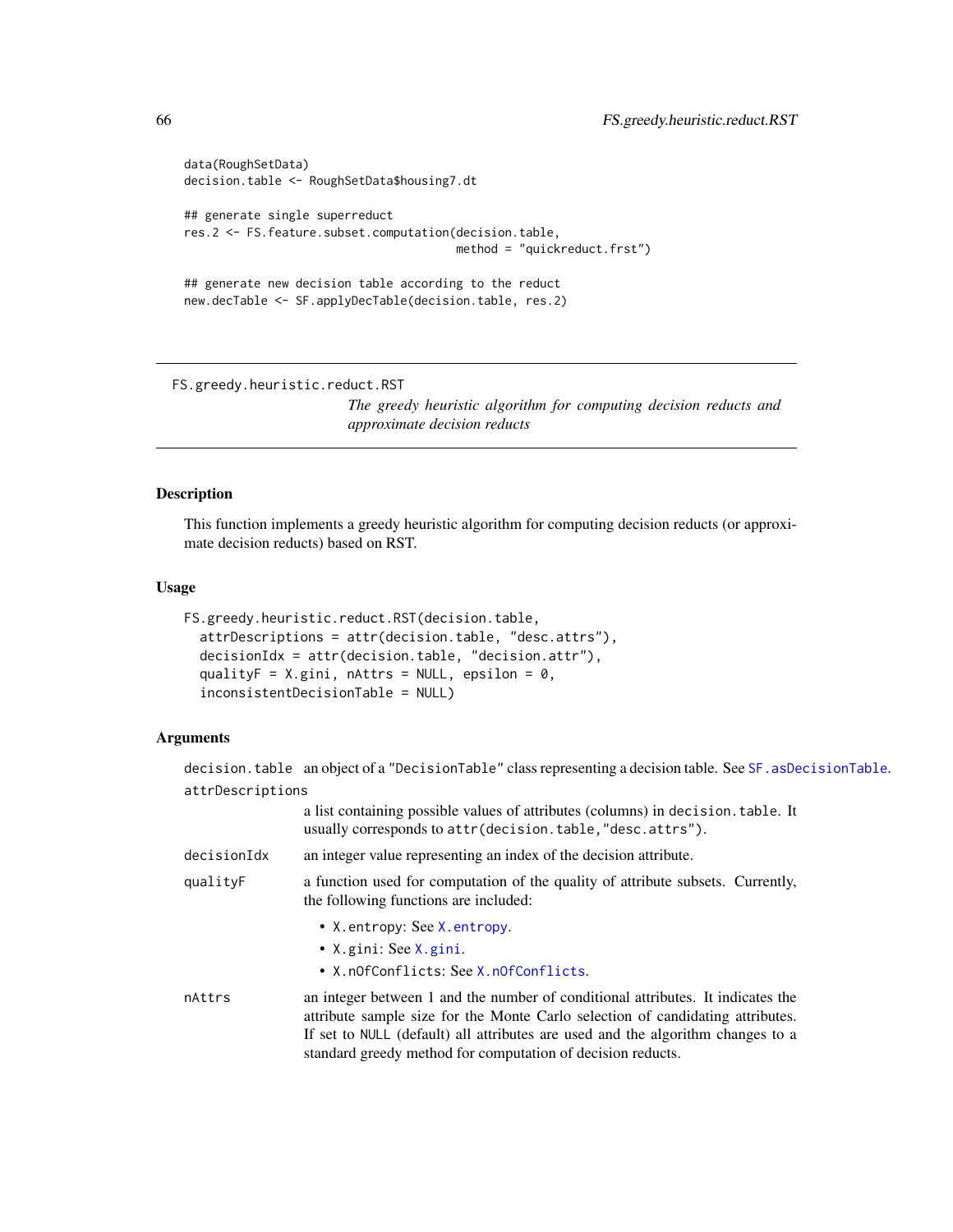| epsilon | a numeric value between $[0, 1)$ representing an approximate threshold. It indi-  |
|---------|-----------------------------------------------------------------------------------|
|         | cates whether to compute approximate reducts or not. If it equals 0 (the default) |
|         | a standard decision reduct is computed.                                           |

inconsistentDecisionTable

logical indicating whether the decision table is suspected to be inconsistent or NULL (the default) which indicated that a test should be made to determine the data consistency.

#### Details

In this implementation, we provided some attribute subset quality measures which can be passed to the algorithm by the parameter qualityF. Those measures guide the computations in the search for a decision/approximated reduct. They are used to assess amount of information gained after addition of an attribute. For example, X.entropy corresponds to the information gain measure.

Additionally, this function can use the value of epsilon parameter in order to compute  $\epsilon$ -approximate reducts. The  $\epsilon$ -approximate can be defined as an irreducable subset of attributes B, such that:

 $Quality_{\mathcal{A}}(B) \geq (1 - \epsilon) Quality_{\mathcal{A}}(A),$ 

where  $Quality_{\mathcal{A}}(B)$  is the value of a quality measure (see possible values of the parameter qualityF) for an attribute subset B in decision table A and  $\epsilon$  is a numeric value between 0 and 1 expressing the approximation threshold. A lot of monographs provide comprehensive explanations about this topics, for example (Janusz and Stawicki, 2011; Slezak, 2002; Wroblewski, 2001) which are used as the references of this function.

Finally, this implementation allows to restrain the computational complexity of greedy searching for decision reducts by setting the value of the parameter nAttrs. If this parameter is set to a positive integer, the Monte Carlo method of selecting candidating attributes will be used in each iteration of the algorithm.

#### Value

A class "FeatureSubset" that contains the following components:

- reduct: a list representing a single reduct. In this case, it could be a superreduct or just a subset of features.
- type.method: a string representing the type of method which is "greedy.heuristic".
- type.task: a string showing the type of task which is "feature selection".
- model: a string representing the type of model. In this case, it is "RST" which means rough set theory.
- epsilon: the approximation threshold.

## Author(s)

Andrzej Janusz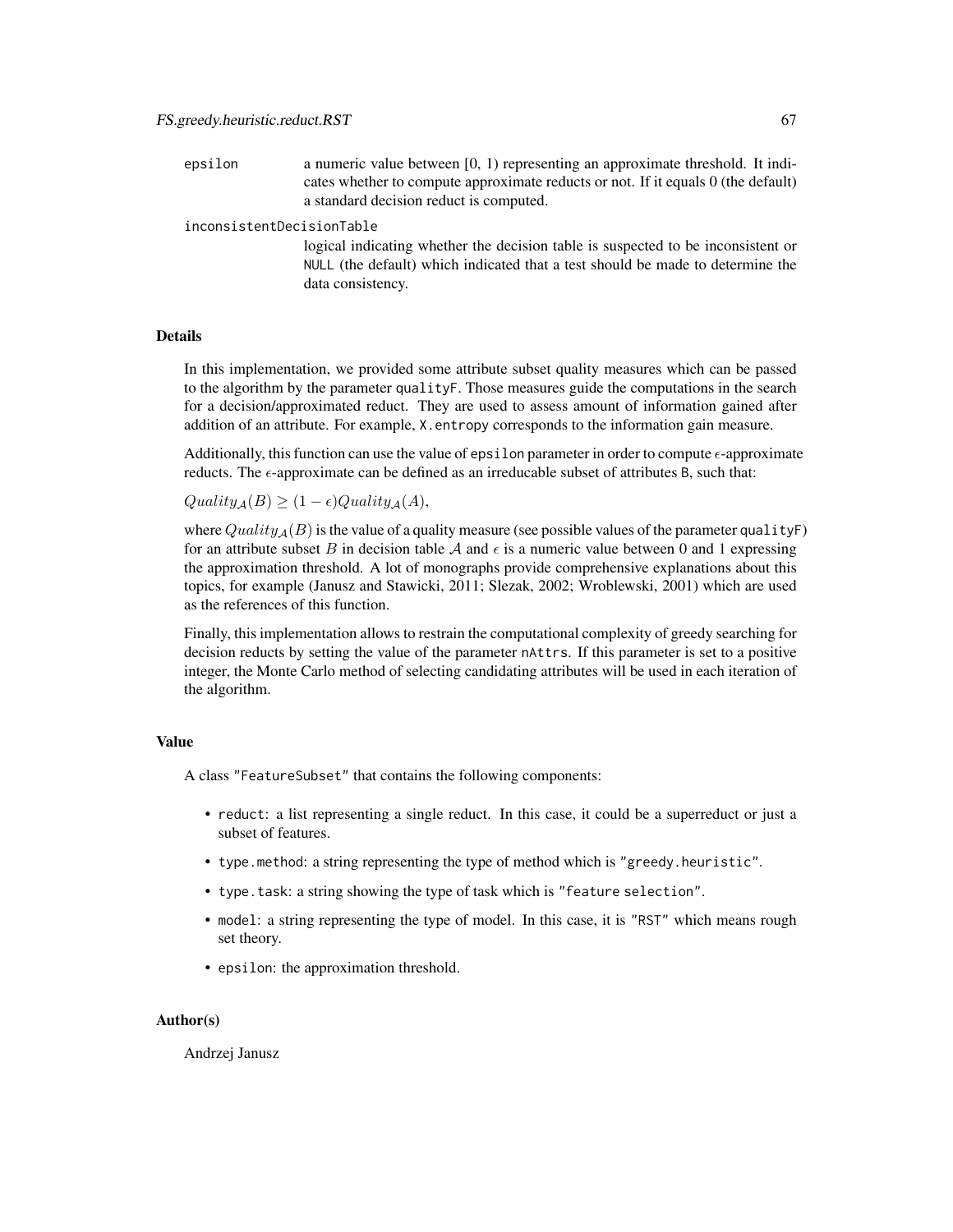## References

Andrzej Janusz and Dominik Slezak. "Rough Set Methods for Attribute Clustering and Selection". Applied Artificial Intelligence, 28(3):220–242, 2014.

A. Janusz and S. Stawicki, "Applications of Approximate Reducts to the Feature Selection Problem", Proceedings of International Conference on Rough Sets and Knowledge Technology (RSKT), vol. 6954, p. 45 - 50 (2011).

D. Slęzak, "Approximate Entropy Reducts", Fundamenta Informaticae, vol. 53, no. 3 - 4, p. 365 -390 (2002).

J. Wróblewski, "Ensembles of Classifiers Based on Approximate Reducts", Fundamenta Informaticae, vol. 47, no. 3 - 4, p. 351 - 360 (2001).

# See Also

[FS.DAAR.heuristic.RST](#page-61-0) and [FS.reduct.computation](#page-81-0).

#### Examples

```
###################################################
## Example 1: Evaluate reduct and generate
## new decision table
###################################################
data(RoughSetData)
decision.table <- RoughSetData$hiring.dt
## evaluate a single reduct
```

```
res.1 <- FS.greedy.heuristic.reduct.RST(decision.table, qualityF = X.entropy,
                                        epsilon = 0.0)
```

```
## generate a new decision table corresponding to the reduct
new.decTable <- SF.applyDecTable(decision.table, res.1)
```
<span id="page-67-0"></span>FS.greedy.heuristic.superreduct.RST

*The greedy heuristic method for determining superreduct based on RST*

#### Description

It is used to get a feature subset (superreduct) based on the greedy heuristic algorithm employing some quality measurements. Regarding the quality measurements, the detailed description can be seen in [FS.greedy.heuristic.reduct.RST](#page-65-0).

## Usage

```
FS.greedy.heuristic.superreduct.RST(decision.table,
  attrDescriptions = attr(decision.table, "desc.attrs"),
  decisionIdx = attr(decision.table, "decision.attr"),
  qualityF = X.gini, nAttrs = NULL, inconsistentDecisionTable = NULL)
```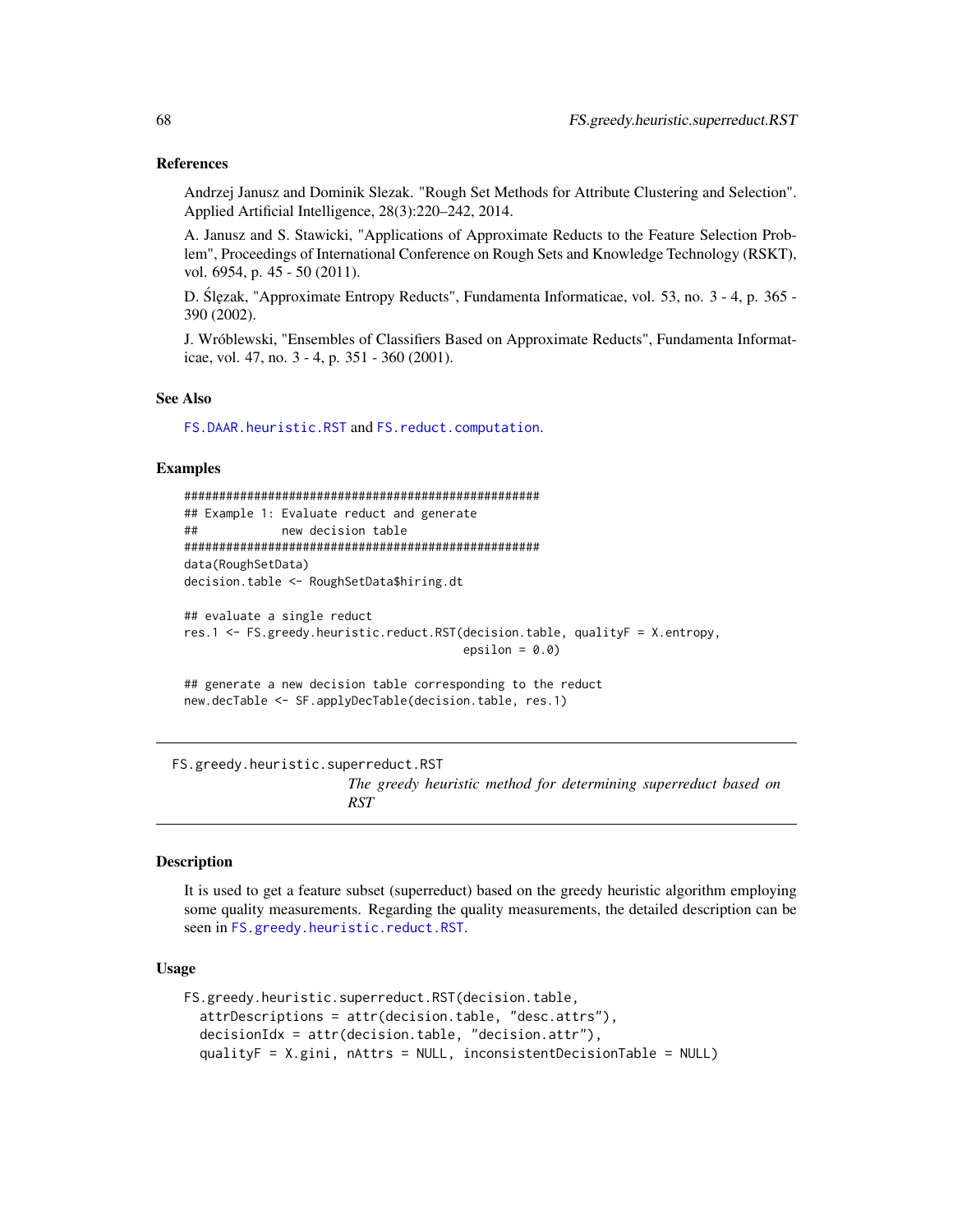## **Arguments**

decision.table an object of a "DecisionTable" class representing a decision table. See SF. asDecisionTable. attrDescriptions

|                           | a list containing possible values of attributes (columns) in decision. table. It<br>usually corresponds to attr(decision.table,"desc.attrs").                                                                                                                                                                       |
|---------------------------|---------------------------------------------------------------------------------------------------------------------------------------------------------------------------------------------------------------------------------------------------------------------------------------------------------------------|
| decisionIdx               | a integer value representing an index of decision attribute.                                                                                                                                                                                                                                                        |
| qualityF                  | a function for calculating a quality of an attribute subset. See FS. greedy. heuristic. reduct. RST.                                                                                                                                                                                                                |
| nAttrs                    | an integer between 1 and the number of conditional attributes. It indicates the<br>attribute sample size for the Monte Carlo selection of candidating attributes.<br>If set to NULL (default) all attributes are used and the algorithm changes to a<br>standard greedy method for computation of decision reducts. |
| inconsistentDecisionTable |                                                                                                                                                                                                                                                                                                                     |
|                           | logical indicating whether the decision table is suspected to be inconsistent or<br>NULL (the default) which indicated that a test should be made to determine the                                                                                                                                                  |

#### Value

A class "FeatureSubset" that contains the following components:

data consistency.

- reduct: a list representing a single reduct. In this case, it could be a superreduct or just a subset of features.
- type.method: a string representing the type of method which is "greedy.heuristic.superreduct".
- type.task: a string showing the type of task which is "feature selection".
- model: a string representing the type of model. In this case, it is "RST" which means rough set theory.

## Author(s)

Andrzej Janusz

#### References

Andrzej Janusz and Dominik Slezak. "Rough Set Methods for Attribute Clustering and Selection". Applied Artificial Intelligence, 28(3):220–242, 2014.

A. Janusz and S. Stawicki, "Applications of Approximate Reducts to the Feature Selection Problem", Proceedings of International Conference on Rough Sets and Knowledge Technology (RSKT), vol. 6954, p. 45 - 50 (2011).

D. Slęzak, "Approximate Entropy Reducts", Fundamenta Informaticae, vol. 53, no. 3 - 4, p. 365 -390 (2002).

J. Wroblewski, "Ensembles of Classifiers Based on Approximate Reducts", Fundamenta Informaticae, vol. 47, no. 3 - 4, p. 351 - 360 (2001).

# See Also

[FS.quickreduct.RST](#page-79-0) and [FS.feature.subset.computation](#page-63-0).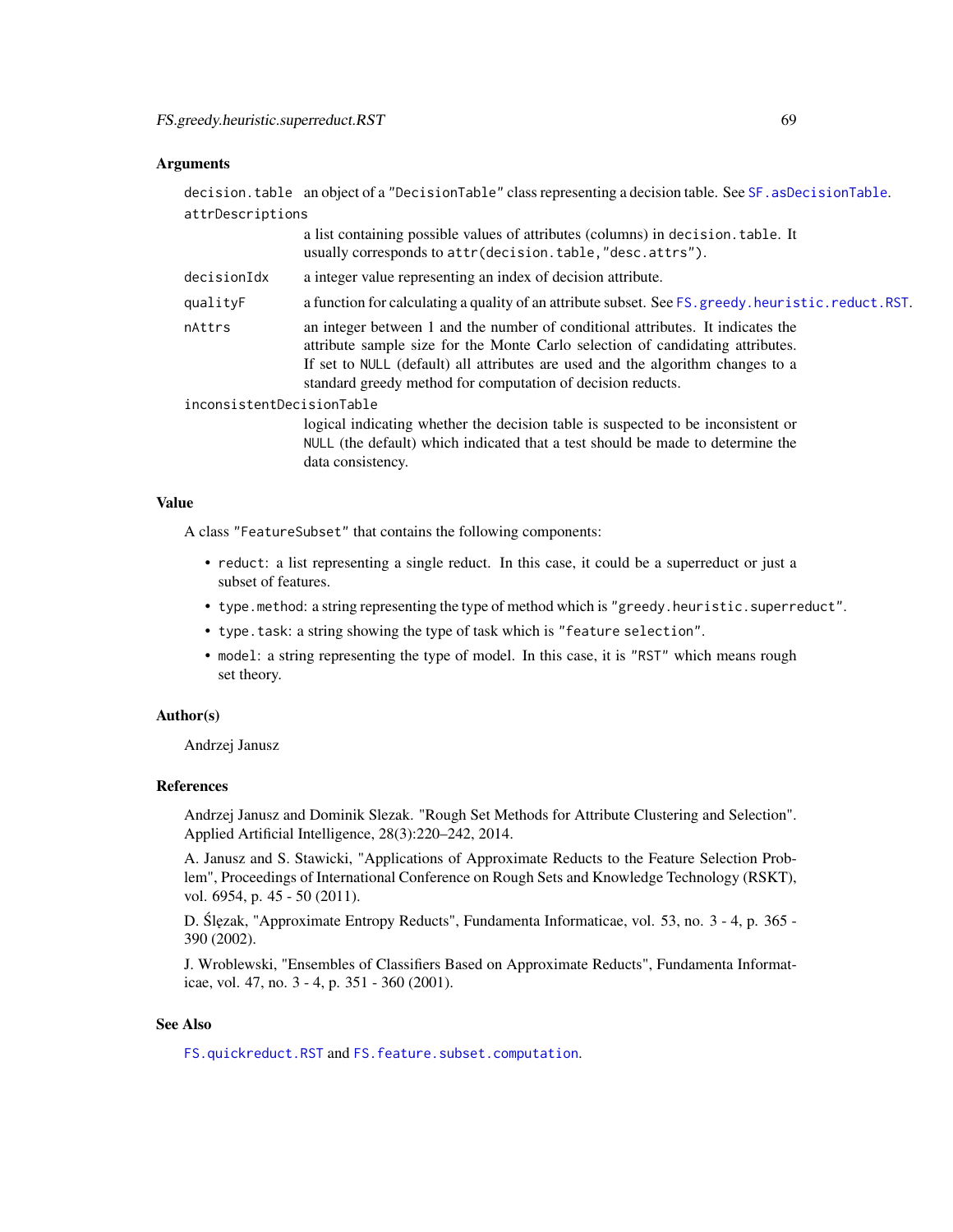# Examples

```
###################################################
## Example 1: Evaluate reduct and generate
## new decision table
###################################################
data(RoughSetData)
decision.table <- RoughSetData$hiring.dt
## evaluate single reduct
res.1 <- FS.greedy.heuristic.superreduct.RST(decision.table, qualityF = X.nOfConflicts)
print(res.1)
## generate new decision table according to the reduct
new.decTable <- SF.applyDecTable(decision.table, res.1)
```
FS.nearOpt.fvprs.FRST *The near-optimal reduction algorithm based on fuzzy rough set theory*

# **Description**

This is a function implementing the near-optimal reduction algorithm by employing fuzzy variable precision rough sets (FVPRS) for feature selection based on FRST proposed by (Zhao et al, 2009).

## Usage

FS.nearOpt.fvprs.FRST(decision.table, alpha.precision = 0.05)

# Arguments

decision.table an object of a "DecisionTable" class representing a decision table. See SF. asDecisionTable. In this case, the decision attribute must be nominal.

alpha.precision

a numeric value representing variable precision of FVPRS. See [BC.LU.approximation.FRST](#page-32-0).

#### Details

The near-optimal algorithm is an algorithm to find one reduct only rather than all reducts. It modifies the  $\alpha$ -reduction based on discernibility matrix by using a heuristic algorithm. To get basic knowledge about discernibility matrix, users can refers to the "alpha.red" discernibility type in [BC.discernibility.mat.FRST](#page-19-0) .

It should be noted that this function does not give the new decision table directly. The other additional function called [SF.applyDecTable](#page-111-0) is used to produce the new decision table based on information about the reduct from this function.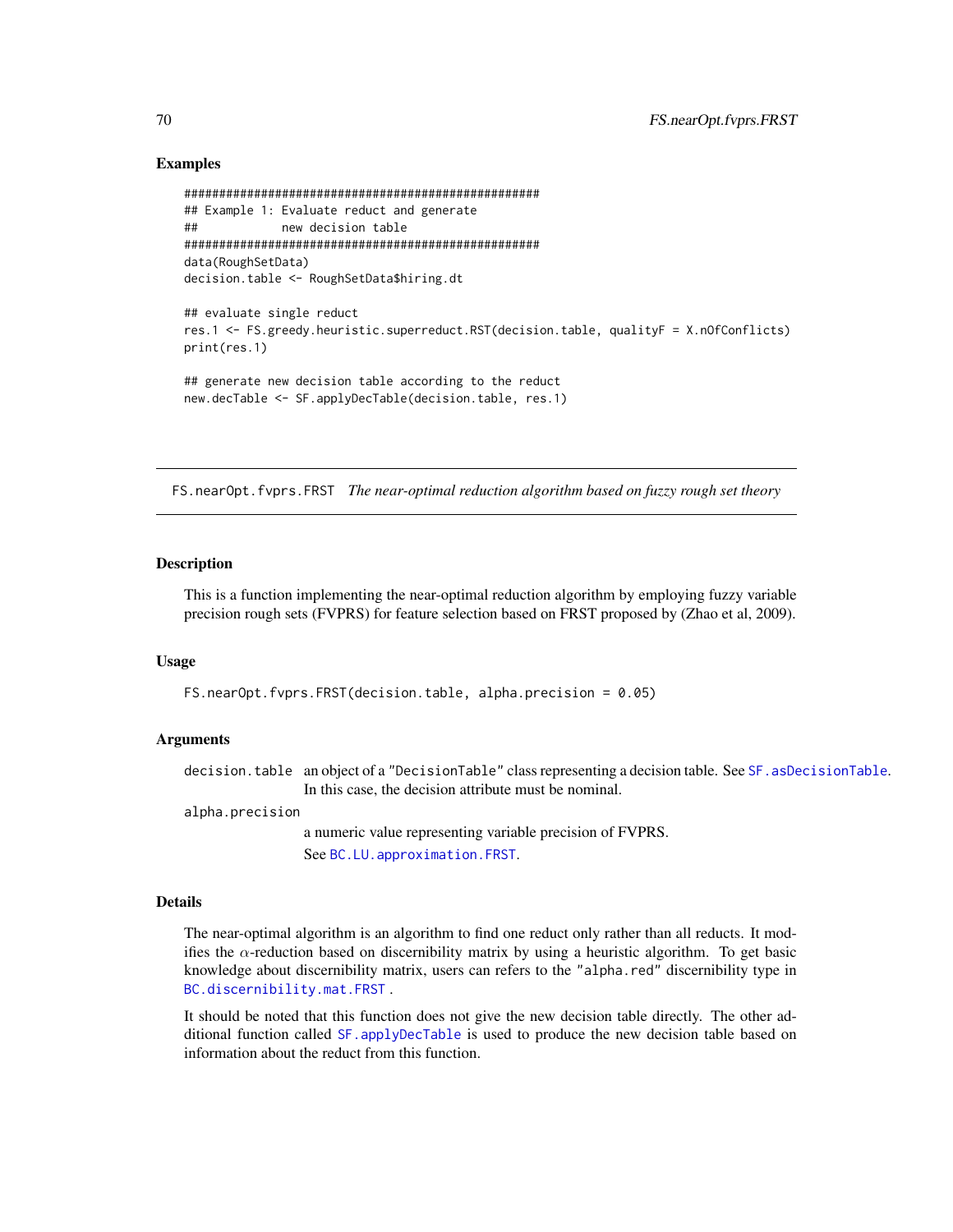# Value

A class "FeatureSubset" that contains the following components:

- reduct: a list representing a single reduct. In this case, it could be a superreduct or just a subset of features.
- type.method: a string representing the type of method which is "near.optimal.fvprs".
- type.task: a string showing the type of task which is "feature selection".
- model: a string representing the type of model. In this case, it is "FRST" which means fuzzy rough set theory.

#### Author(s)

Lala Septem Riza

# References

S. Zhao, E. C. C. Tsang, and D. Chen, "The Model of Fuzzy Variable Precision Rough Sets", IEEE Trans. on Fuzzy Systems, vol. 17, no. 2, p. 451 - 467 (2009).

# See Also

[BC.discernibility.mat.FRST](#page-19-0)

#### Examples

```
#########################################################
## Example 1: Hiring dataset containing 8 objects with 5 attributes
#########################################################
## Not run: data(RoughSetData)
decision.table <- RoughSetData$hiring.dt
```

```
## get reduct as FeatureSubset class
reduct.1 <- FS.nearOpt.fvprs.FRST(decision.table)
```

```
## get new decision table according to the reduct
new.decTable <- SF.applyDecTable(decision.table, reduct.1)
## End(Not run)
```

```
#########################################################
## Example 2: Pima dataset containing 7 objects with 9 attributes
#########################################################
data(RoughSetData)
decision.table <- RoughSetData$pima7.dt
```
## get reduct reduct.2 <- FS.nearOpt.fvprs.FRST(decision.table)

```
## get new decision table according to the reduct
new.decTable <- SF.applyDecTable(decision.table, reduct.2)
```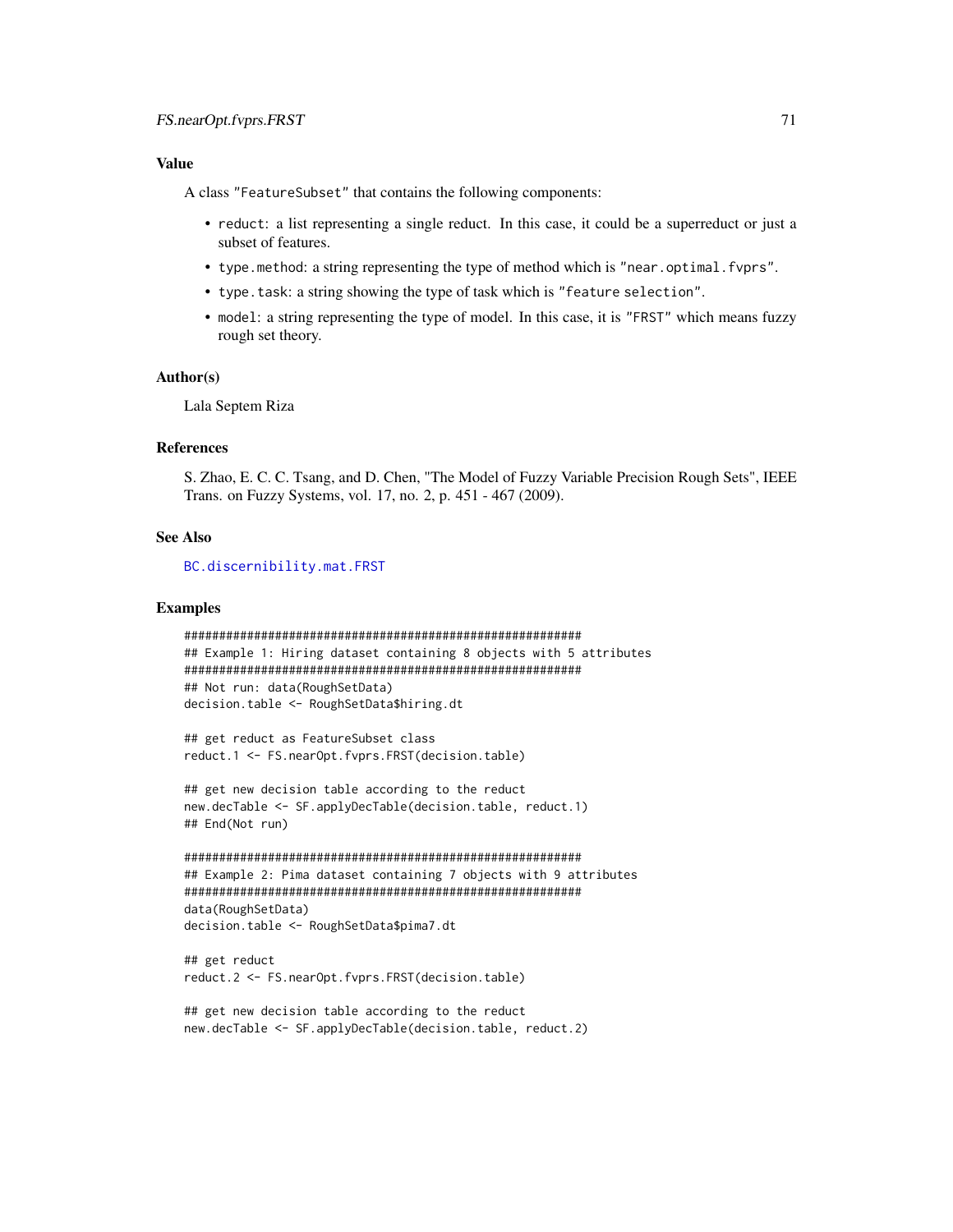```
FS.one.reduct.computation
```
*Computing one reduct from a discernibility matrix*

# Description

It is a function for computing one reduct from a discernibility matrix - it can use the greedy heuristic or a randomized (Monte Carlo) search.

# Usage

```
FS.one.reduct.computation(discernibilityMatrix, greedy = TRUE,
 power = 1)
```
# Arguments

| discernibilityMatrix |                                                                                                                   |
|----------------------|-------------------------------------------------------------------------------------------------------------------|
|                      | a "Discernibility Matrix" class representing the discernibility matrix of RST<br>and FRST.                        |
| greedy               | a boolean value indicating whether the greedy heuristic or a randomized search<br>should be used in computations. |
| power                | a numeric representing a parameter of the randomized search heuristic.                                            |

# Value

An object of a class "ReductSet".

# Author(s)

Andrzej Janusz

# References

Jan G. Bazan, Hung Son Nguyen, Sinh Hoa Nguyen, Piotr Synak, and Jakub Wroblewski, "Rough Set Algorithms in Classification Problem", Chapter 2 In: L. Polkowski, S. Tsumoto and T.Y. Lin (eds.): Rough Set Methods and Applications Physica-Verlag, Heidelberg, New York, p. 49 - 88 ( 2000).

# See Also

[BC.discernibility.mat.RST](#page-23-0) and [BC.discernibility.mat.FRST](#page-19-0).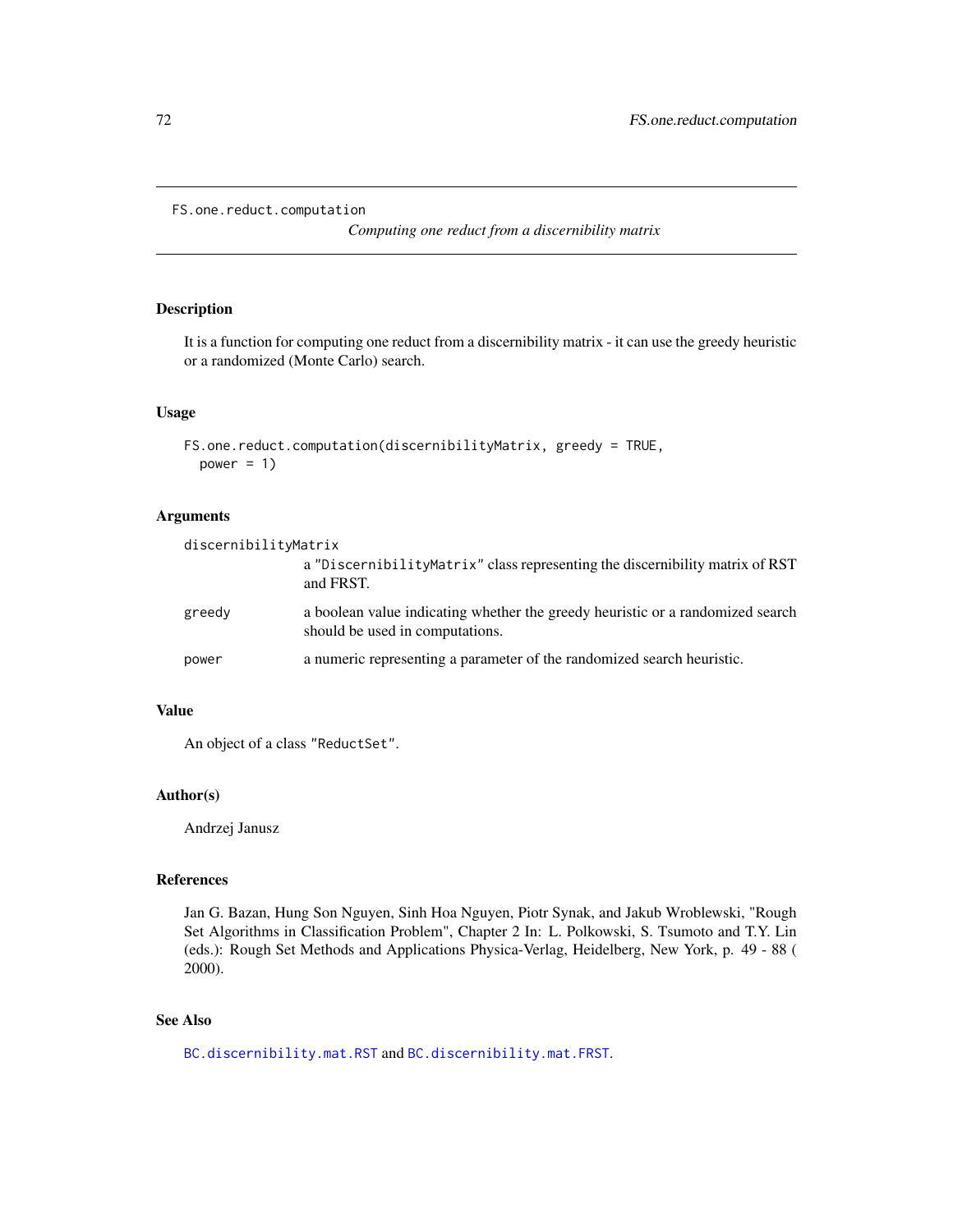## Examples

```
########################################################
## Example 1: Generate one reduct and
## a new decision table using RST
########################################################
data(RoughSetData)
decision.table <- RoughSetData$hiring.dt
## build the decision-relation discernibility matrix
res.1 <- BC.discernibility.mat.RST(decision.table)
## generate all reducts
reduct <- FS.one.reduct.computation(res.1)
## generate new decision table
new.decTable <- SF.applyDecTable(decision.table, reduct, control = list(indx.reduct = 1))
##############################################################
## Example 2: Generate one reduct and
## a new decision table using FRST
##############################################################
data(RoughSetData)
decision.table <- RoughSetData$hiring.dt
## build the decision-relative discernibility matrix
control <- list(type.relation = c("crisp"),
                type.aggregation = c("crisp"),
                t.implicator = "lukasiewicz", type.LU = "implicator.tnorm")
res.2 <- BC.discernibility.mat.FRST(decision.table, type.discernibility = "standard.red",
                                   control = control)
## generate a single reduct
reduct <- FS.one.reduct.computation(res.2)
## generate new decision table
new.decTable <- SF.applyDecTable(decision.table, reduct, control = list(indx.reduct = 1))
```
<span id="page-72-0"></span>FS.permutation.heuristic.reduct.RST

# *The permutation heuristic algorithm for computation of a decision reduct*

#### **Description**

It is a function implementing the permutation heuristic approach based on RST.

#### Usage

```
FS.permutation.heuristic.reduct.RST(decision.table, permutation = NULL,
  decisionIdx = ncol(decision.table))
```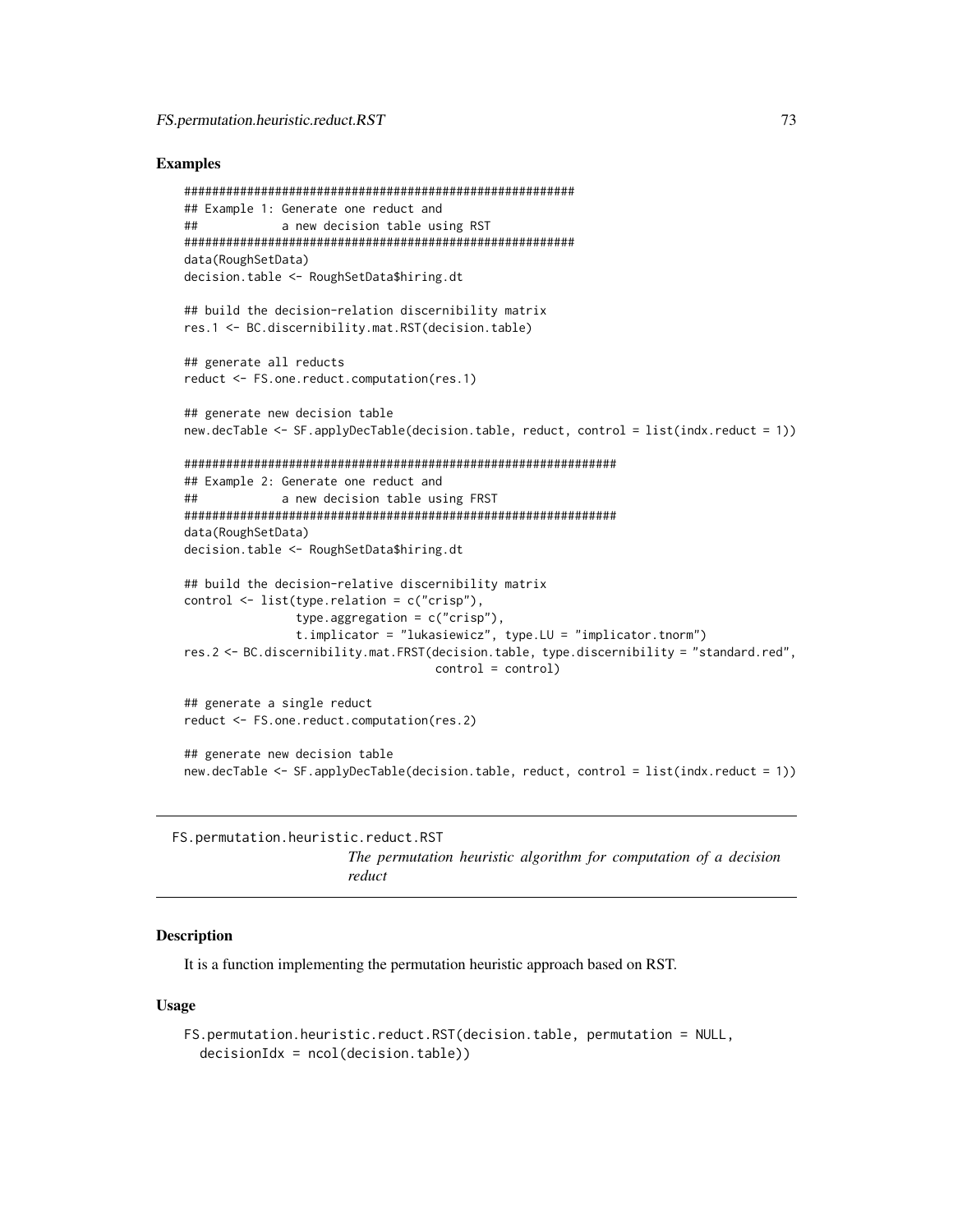## Arguments

|             | decision.table an object of a "DecisionTable" class representing a decision table. See SF. asDecisionTable.                                                                                                                                                                                                                                                                                                                                                                                                                    |
|-------------|--------------------------------------------------------------------------------------------------------------------------------------------------------------------------------------------------------------------------------------------------------------------------------------------------------------------------------------------------------------------------------------------------------------------------------------------------------------------------------------------------------------------------------|
| permutation | a logical value, an integer vector or NULL (the default). If an integer vector with a<br>length equal the cardinality of the conditional attribute set of the decision table is<br>given (it must contain a permutation of integers from 1: $(ncol(decision.table) - 1)$ )<br>), then it will define the elimination order. Otherwise, if permutation is NULL or<br>TRUE a random permutation will be generated. In the case when permutation<br>is FALSE, the elimination will be performed in the order of attributes in the |
|             | decision system.                                                                                                                                                                                                                                                                                                                                                                                                                                                                                                               |
| decisionIdx | an index of the decision attribute. The default value is the last column of a<br>decision table.                                                                                                                                                                                                                                                                                                                                                                                                                               |

## Details

Basically there are two steps in this algorithm which are

- generating feature subset as a superreduct: In this step, we choose a subset of attributes that discern all object from different decision classes. It is done by adding consecutive attributes in an order defined by a permutation of attribute indices. The permutation can be random or it can be explicitly given (by the parameter permutation).
- iterative elimination of attributes from the set obtained in the previous step. It is done in the reverse order to that, defined by the permutation.

More details regarding this algorithm can be found in (Janusz and Slezak, 2012).

Additionally, [SF.applyDecTable](#page-111-0) has been provided to generate new decision table.

## Value

A class "FeatureSubset" that contains the following components:

- reduct: a list representing a single reduct. In this case, it could be a superreduct or just a subset of features.
- type.method: a string representing the type of method which is "permutation.heuristic".
- type.task: a string showing the type of task which is "feature selection".
- model: a string representing the type of model. In this case, it is "RST" which means rough set theory.
- epsilon: the approximation threshold.

#### Author(s)

Andrzej Janusz

#### References

A. Janusz and D. Ślęzak, "Utilization of Attribute Clustering Methods for Scalable Computation of Reducts from High-Dimensional Data". Proceedings of Federated Conference on Computer Science and Information Systems - FedCSIS, p. 295 - 302 (2012).

Andrzej Janusz and Dominik Slezak. "Rough Set Methods for Attribute Clustering and Selection". Applied Artificial Intelligence, 28(3):220–242, 2014.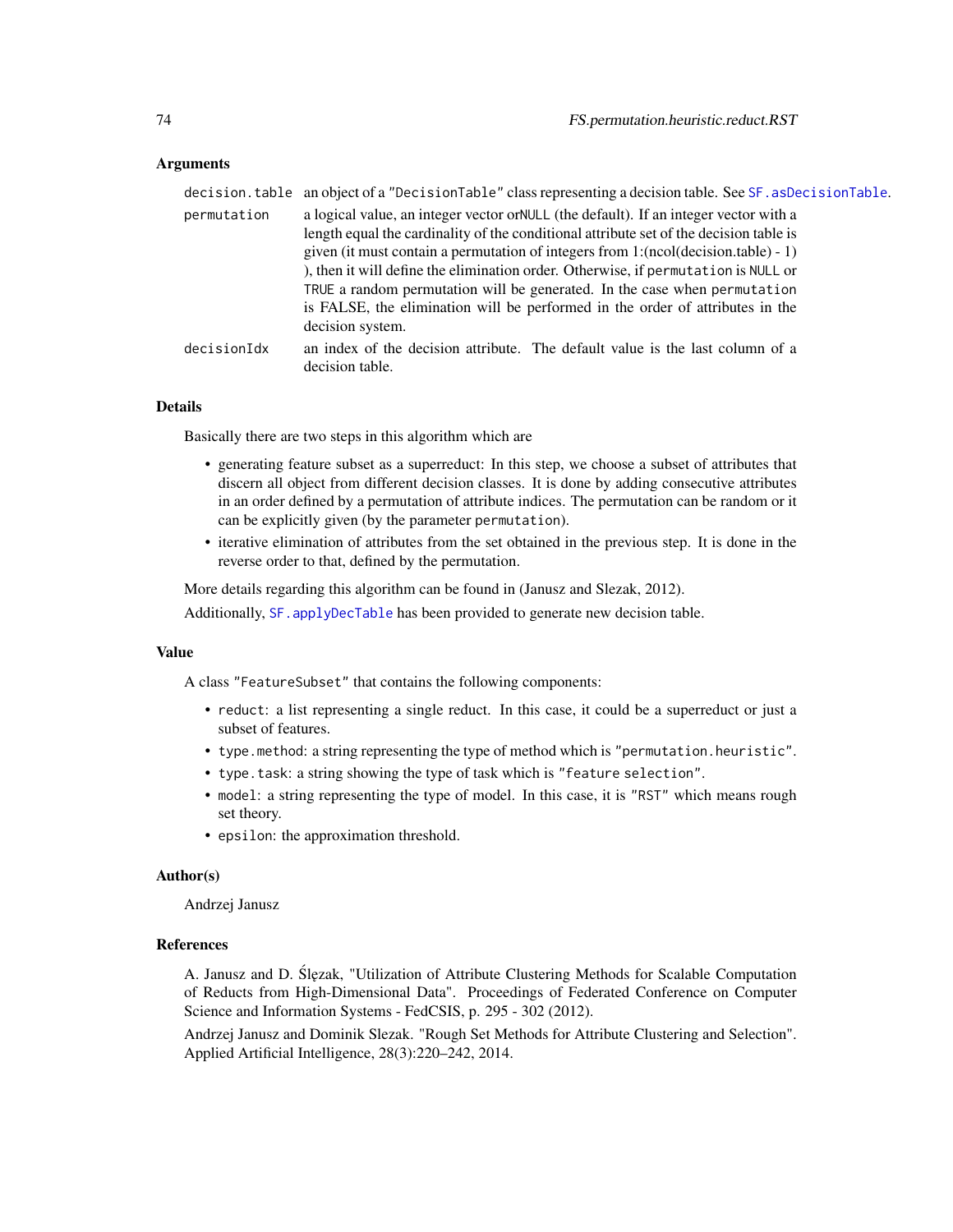# See Also

[FS.quickreduct.RST](#page-79-0) and [FS.reduct.computation](#page-81-0).

## Examples

```
###################################################
## Example 1: Generate reduct and new decision table
###################################################
data(RoughSetData)
decision.table <- RoughSetData$hiring.dt
## generate single reduct
res.1 <- FS.permutation.heuristic.reduct.RST(decision.table,
                                             permutation = NULL,
                                             decisionIdx = 5)print(res.1)
res.2 <- FS.permutation.heuristic.reduct.RST(decision.table,
                                             permutation = 4:1,
                                             decisionIdx = 5)
print(res.2)
## generate new decision table according to the reduct
new.decTable <- SF.applyDecTable(decision.table, res.1)
```
<span id="page-74-0"></span>FS.quickreduct.FRST *The fuzzy QuickReduct algorithm based on FRST*

## Description

It is a function implementing the fuzzy QuickReduct algorithm for feature selection based on FRST. The fuzzy QuickReduct is a modification of QuickReduct based on RST (see [FS.quickreduct.RST](#page-79-0)).

#### Usage

```
FS.quickreduct.FRST(decision.table, type.method = "fuzzy.dependency",
  type.QR = "fuzzy.QR", control = list()
```
#### Arguments

|             | decision.table an object of a "DecisionTable" class representing a decision table. See SF. asDecisionTable. |
|-------------|-------------------------------------------------------------------------------------------------------------|
| type.method | a string representing the type of methods. The complete description can be<br>found in Section Details.     |
| type.OR     | a string expressing the type of QuickReduct algorithm which is one of the two<br>following algorithms:      |
|             | • "fuzzy.QR": it is the original fuzzy rough QuickReduct algorithm based<br>on (Jensen and Shen, 2002).     |
|             |                                                                                                             |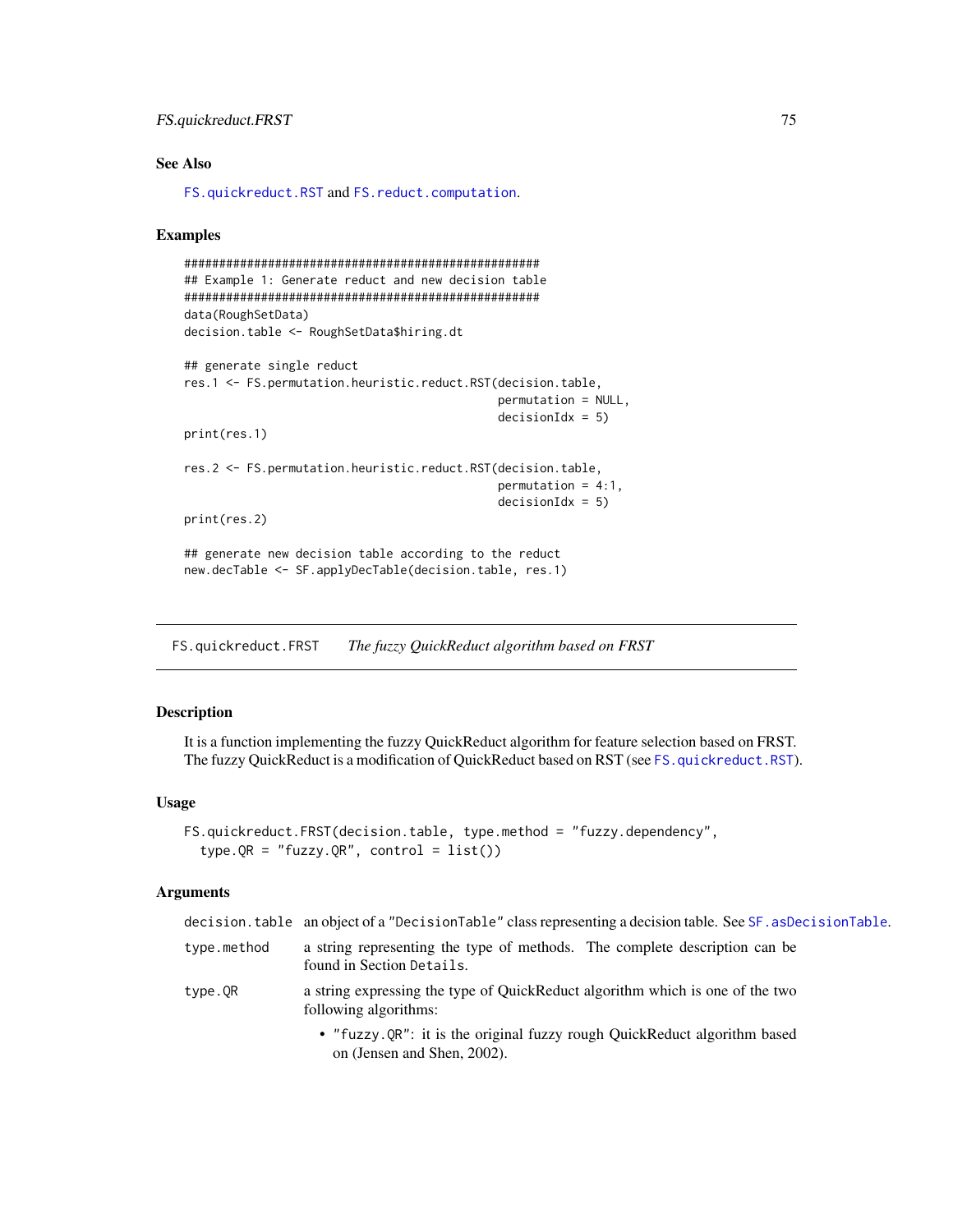• "modified.QR": it is the modified QuickReduct algorithm based on (Bhatt and Gopal, 2005).

control a list of other parameters as follows.

- type.aggregation: a type of aggregation operator. See [BC.IND.relation.FRST](#page-25-0).
- t.implicator: a type of implicator function. See [BC.LU.approximation.FRST](#page-32-0). The default value is "lukasiewicz".
- type.relation: a type of indiscernibility relation. See [BC.IND.relation.FRST](#page-25-0). The default value is type.relation =  $c("tolerance", "eq.3").$
- alpha: a real number between 0 and 1 expressing a threshold value or stopping criterion. The following methods use the parameter: "vqrs", "min.positive.reg", and "fuzzy.discernibility". The default value is 0.95.
- alpha.precision: a real number between 0 and 1 expressing variable precision  $(\alpha)$  for "fvprs". See [BC.LU.approximation.FRST](#page-32-0). The default value is 0.05.
- q.some: a pair of numeric values for the alpha and beta parameter of VQRS for the quantifier some. The default value is q.some =  $c(0.1, 0.6)$ . See [BC.LU.approximation.FRST](#page-32-0).
- q.most: a pair of numeric values for the alpha and beta parameter of VQRS for the quantifier most. The default value is q.most =  $c(0.2,1)$ . See [BC.LU.approximation.FRST](#page-32-0).
- m.owa: a numeric value to define the parameter in OWA. The default value is the mean number of objects.
- type.rfrs: a type of robust fuzzy rough sets. The default is type.rfrs = "k.trimmed.min"). See [BC.LU.approximation.FRST](#page-32-0).
- k.rfrs: a value between 0 and length of data representing index of considered data. The default is k.rfrs = round(0.5\*nrow(decision.table)). See [BC.LU.approximation.FRST](#page-32-0).
- beta.quasi: a number between 0 and 1 representing  $\beta$ -precision t-norms and t-conorms. The default value is 0.05.
- randomize: a boolean value to define whether selecting attributes randomly or not. For more detail, see in Section Details. The default value is FALSE.

It should be noted that instead of supplying all the above parameters, we only set those parameters needed by the considered method. See in Section Details. Also, we provide some examples to illustrate how the parameters are used.

## Details

In this function, we provide an algorithm proposed by (Jensen and Shen, 2002) which is fuzzy QuickReduct. Then, the algorithm has been modified by (Bhatt and Gopal, 2005) to improve stopping criteria. This function is aimed to implement both algorithms. These algorithms can be executed by assigning the parameter type.QR with "fuzzy.QR" and "modified.QR" for fuzzy quickreduct and modified fuzzy quickreduct algorithms, respectively. Additionally, in the control parameter, we provide one component which is randomize having boolean values: TRUE or FALSE. randomize = TRUE means that we evaluate some (or not all) attributes randomly along iteration. It will be useful if we have a large number of attributes in a decision table.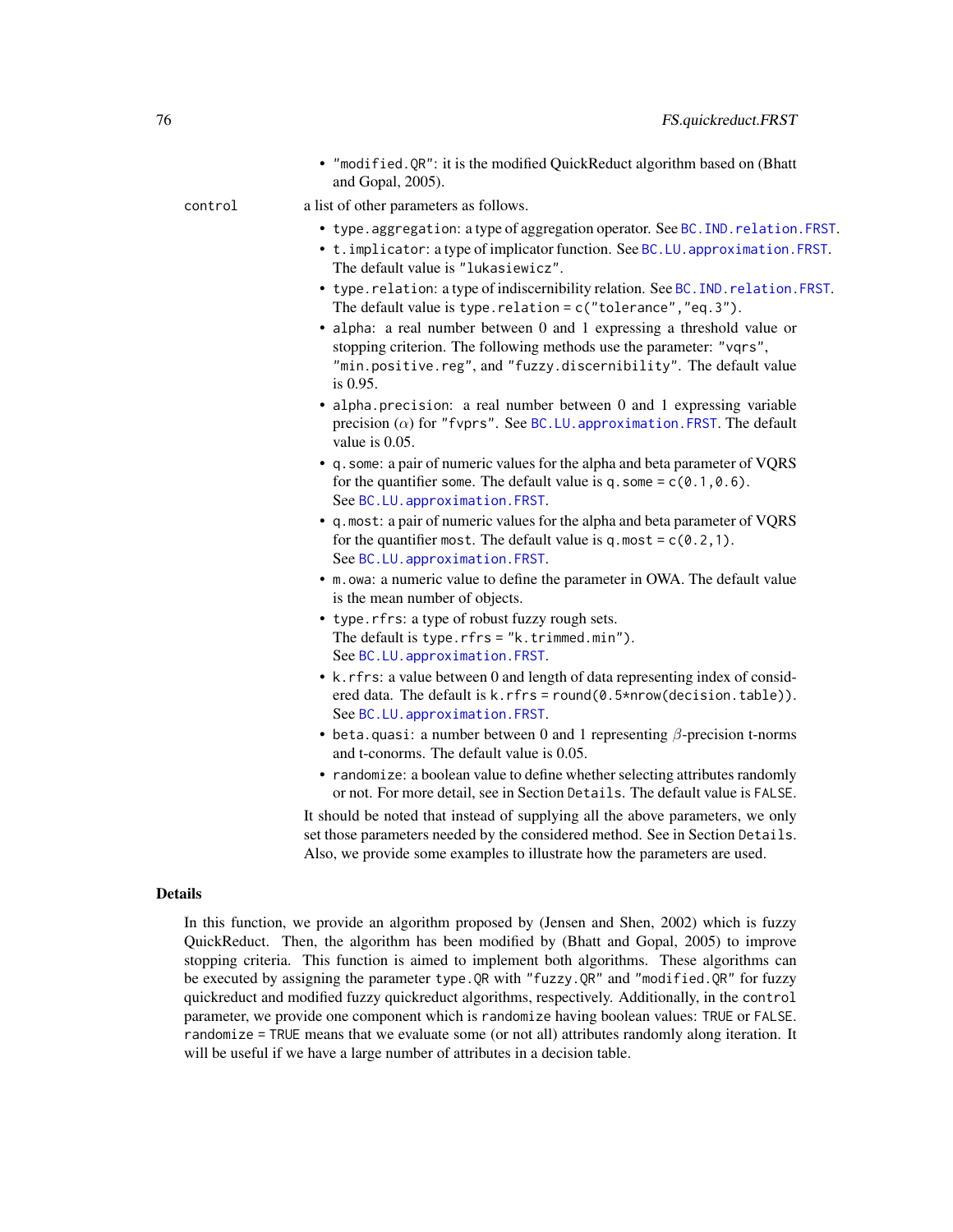In this function, we have considered many approaches of the lower and upper approximations. The following list shows considered methods and their descriptions. Additionally, those approaches can be executed by assigning the following value to the parameter type.method.

- "fuzzy.dependency": It is based on the degree of dependency using the implication/t-norm model approximation (Jensen and Shen, 2009). The detailed concepts about this approximation have been explained in [B.Introduction-FuzzyRoughSets](#page-16-0) and [BC.LU.approximation.FRST](#page-32-0).
- "fuzzy.boundary.reg": It is based on the fuzzy boundary region proposed by (Jensen and Shen, 2009). This algorithm introduced the usage of the total uncertainty degree  $\lambda_B(Q)$  for all concepts of feature subset  $B$  and decision attribute  $Q$ . The total uncertainty degree is used as a parameter to select appropriate features.
- "vqrs": It is based on vaquely quantified rough set (VQRS) proposed by (Cornelis and Jensen, 2008). See also [BC.LU.approximation.FRST](#page-32-0).
- "owa": Based on ordered weighted average (OWA) based fuzzy rough set, (Cornelis et al, 2010) proposed the degree of dependency as a parameter employed in the algorithm to select appropriate features. The explanation about lower and upper approximations based on OWA can be found in [BC.LU.approximation.FRST](#page-32-0).
- "rfrs": It is based on degree of dependency that is obtained by performing the robust fuzzy rough sets proposed by (Hu et al, 2012). The detailed concepts about this approximation have been explained in [BC.LU.approximation.FRST](#page-32-0).
- "min.positive.reg": Based on measure introduced in (Cornelis et al, 2010) which considers the most problematic element in the positive region, defined using the implicator/t-norm model.
- "fvprs": It is based on degree of dependency proposed by (Zhao et al, 2009). The degree is obtained by using fuzzy lower approximation based on fuzzy variable precision rough set model.
- "fuzzy.discernibility": This approach attempts to combine the the decision-relative discernibility matrix and the fuzzy QuickReduct algorithm. (Jensen and Shen, 2009) introduced a measurement which is the degree of satisfaction to select the attributes.
- "beta.pfrs": Based on  $\beta$ -precision fuzzy rough sets ( $\beta$ -PFRS) proposed by (Salido and Murakami, 2003), the degree of dependency as a parameter employed in the algorithm to select appropriate features. The explanation about lower and upper approximations based on  $\beta$ -PFRS can be found in BC.LU. approximation. FRST.

It should be noted that the parameter type.method is related to parameter control. In other words, we only set the components in the control parameter that related to the chosen type of method. The following is a list showing the components of control needed by each type of methods.

- type.method = "fuzzy.dependency": control <-list(t.implicator,type.relation,type.aggregation)
- type.method = "fuzzy.boundary.reg": control <-list(t.implicator,type.relation,type.aggregation)
- type.method = "vqrs": control <-list(alpha,q.some,q.most,type.aggregation)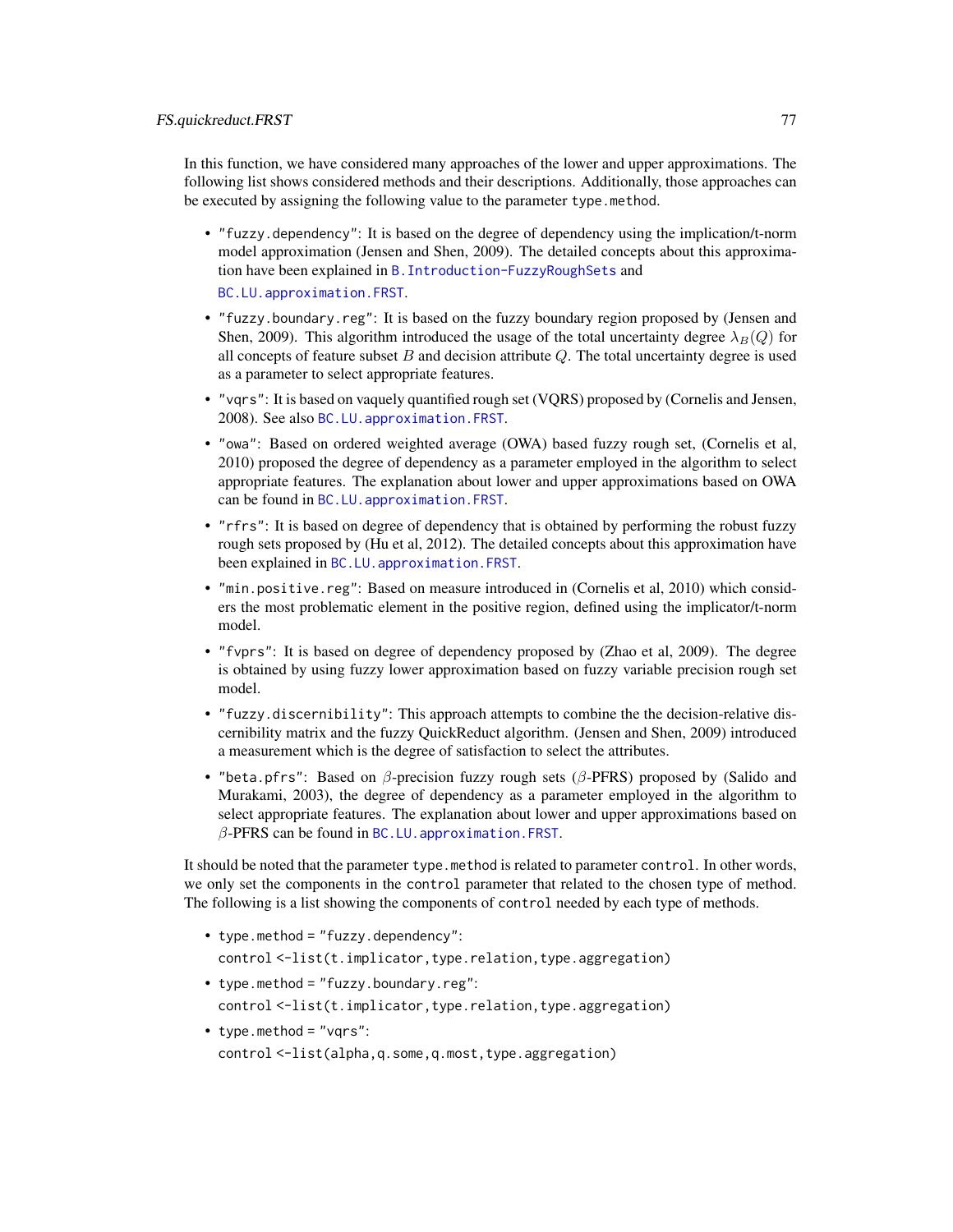- type.method = "owa": control <-list(t.implicator,type.relation,m.owa,type.aggregation)
- type.method = "rfrs": control <-list(t.implicator,type.relation,type.rfrs, k.rfrs,type.aggregation)
- type.method = "min.positive.reg": control <-list(alpha,t.implicator,type.relation,type.aggregation)
- type.method = "fuzzy.discernibility": control <-list(alpha,t.implicator,type.relation,type.aggregation)
- type.method = "fvprs": control <-list(alpha.precision,t.implicator,type.relation,type.aggregation)
- type.method = "beta.pfrs": control <-list(t.implicator,type.relation,beta.quasi,type.aggregation)

The descriptions of each component can be seen in the documentation of the control parameter.

It should be noted that this function does not give the new decision table directly. An additional function called [SF.applyDecTable](#page-111-0) is used to produce new decision table based on information about the reduct from this function. See Section Examples.

## Value

A class "FeatureSubset" that contains the following components:

- reduct: a list representing a single reduct. In this case, it could be a superreduct or just a subset of feature.
- type.method: a string representing the type of method.
- type.task: a string showing the type of task which is "feature selection".
- model: a string representing the type of model. In this case, it is "FRST" which means fuzzy rough set theory.

#### Author(s)

Lala Septem Riza

## References

C. Cornelis, G. Hurtado Martin, R. Jensen, and D. Slezak, "Feature Selection with Fuzzy Decision Reducts", Information Sciences, vol. 180, no. 2, p. 209 - 224 (2010).

C. Cornelis and R. Jensen, "A Noise-tolerant Approach to Fuzzy-rough Feature Selection", Proceedings of the 2008 IEEE International Conference on Fuzzy Systems (FUZZ-IEEE 2008), p. 1598 - 1605 (2008).

Q. Hu, L. Zhang, S. An, D. Zhang, and D. Yu, "On Robust Fuzzy Rough Set Models", IEEE Trans. on Fuzzy Systems, vol. 20, no. 4, p. 636 - 651 (2012).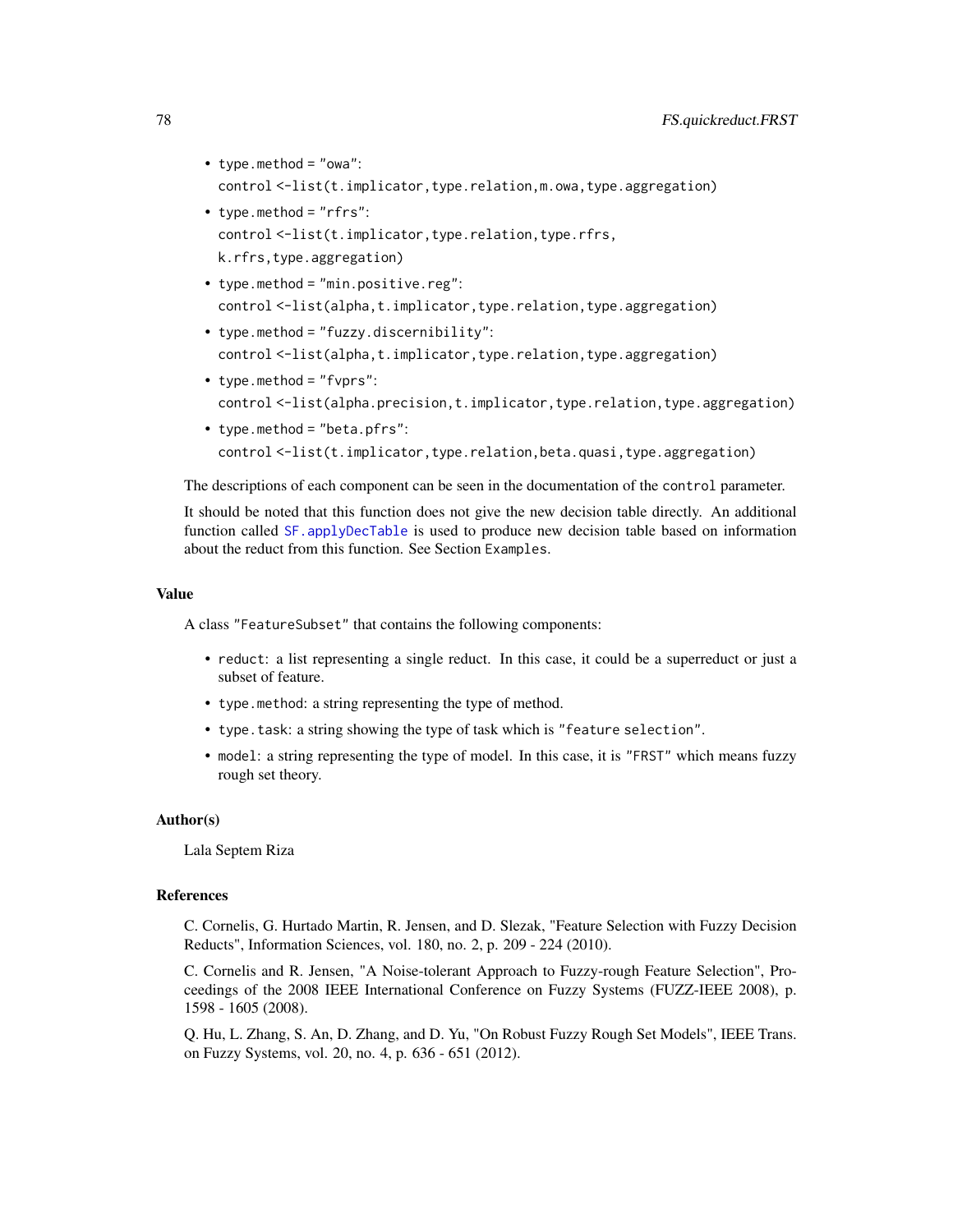# FS.quickreduct.FRST 79

## See Also

[FS.quickreduct.RST](#page-79-0) and [FS.feature.subset.computation](#page-63-0).

## Examples

```
##########################################################
## Example 1: Dataset containing nominal values on all attributes
##########################################################
data(RoughSetData)
decision.table <- RoughSetData$housing7.dt
########## using fuzzy lower approximation ##############
control <- list(t.implicator = "lukasiewicz", type.relation = c("tolerance", "eq.1"),
               type.aggregation = c("t.tnorm", "lukasiewicz"))
reduct.1 <- FS.quickreduct.FRST(decision.table, type.method = "fuzzy.dependency",
                            type.QR = "fuzzy.QR", control = control)
########## using fuzzy boundary region ##############
## Not run: control <- list(t.implicator = "lukasiewicz", type.relation = c("tolerance", "eq.1"),
                type.aggregation = c("t.tnorm", "lukasiewicz"))
reduct.2 <- FS.quickreduct.FRST(decision.table, type.method = "fuzzy.boundary.reg",
                            type.QR = "fuzzy.QR", control = control)########## using vaguely quantified rough sets (VQRS) #########
control \le list(alpha = 0.9, q.some = c(0.1, 0.6), q.most = c(0.2, 1),
                type.aggregation = c("t.tnorm", "lukasiewicz"))
reduct.3 <- FS.quickreduct.FRST(decision.table, type.method = "vqrs",
                            type.QR = "fuzzy.QR", control = control)########## ordered weighted average (OWA) #########
control \leq list(t.implicator = "lukasiewicz", type.relation = c("tolerance", "eq.1"),
                m.owa = 3, type.aggregation = c("t.tnorm","lukasiewicz"))
reduct.4 <- FS.quickreduct.FRST(decision.table, type.method = "owa",
                            type.QR = "fuzzy.QR", control = control)########## robust fuzzy rough sets (RFRS) #########
control <- list(t.implicator = "lukasiewicz", type.relation = c("tolerance", "eq.1"),
             type.rfrs = "k.trimmed.min", type.aggregation = c("t.tnorm", "lukasiewicz"),
               k.rfrs = 0reduct.5 <- FS.quickreduct.FRST(decision.table, type.method = "rfrs",
                            type.QR = "fuzzy.QR", control = control)########## using min positive region (delta) ###########
control <- list(alpha = 1, t.implicator = "lukasiewicz",
                type.relation = c("tolerance", "eq.1"), type.aggregation =
                                c("t.tnorm", "lukasiewicz"))
reduct.6 <- FS.quickreduct.FRST(decision.table, type.method = "min.positive.reg",
                            type.QR = "fuzzy.QR", control = control)########## using FVPRS approximation ##############
control <- list(alpha.precision = 0.05, t.implicator = "lukasiewicz",
```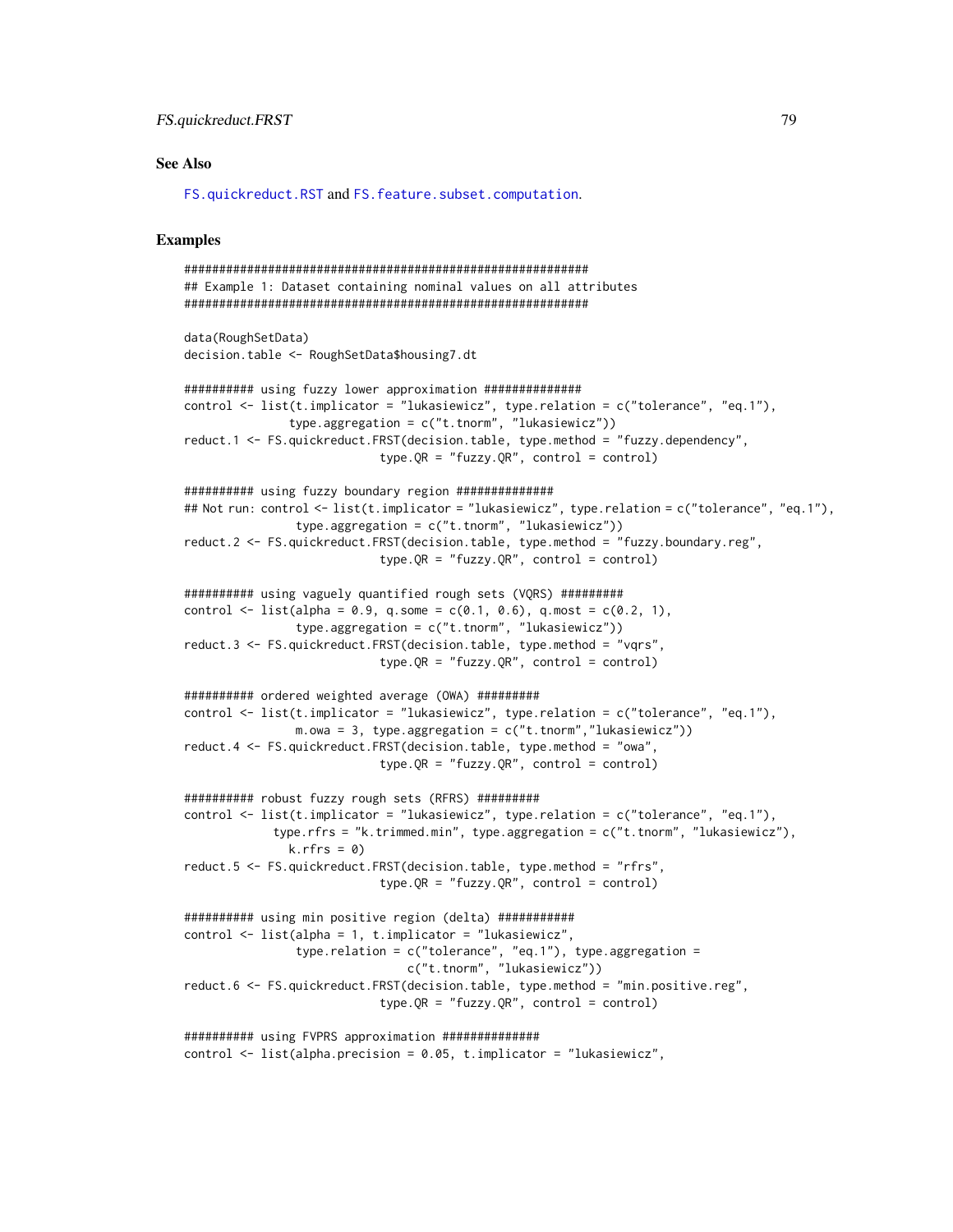```
type.aggregation = c("t.tnorm", "lukasiewicz"),
               type.relation = c("tolerance", "eq.1"))
reduct.7 <- FS.quickreduct.FRST(decision.table, type.method = "fvprs",
                            type.QR = "fuzzy.QR", control = control)########## using beta.PFRS approximation ##############
control <- list(t.implicator = "lukasiewicz", type.relation = c("tolerance", "eq.1"),
                beta.quasi = 0.05, type.aggregation = c("t.tnorm", "lukasiewicz"))
reduct.8 <- FS.quickreduct.FRST(decision.table, type.method = "beta.pfrs",
                            type.QR = "fuzzy.QR", control = control)########## using fuzzy discernibility matrix ##############
control \le list(alpha = 1, type. relation = c("tolerance", "eq.1"),
               type.aggregation = c("t.tnorm", "lukasiewicz"),
                t.implicator = "lukasiewicz")
reduct.9 <- FS.quickreduct.FRST(decision.table, type.method = "fuzzy.discernibility",
                            type.QR = "fuzzy.QR", control = control)
## End(Not run)
##########################################################
## Example 2: Dataset containing nominal and continuous values
## In this case, we only provide one method but others work in
## the same way.
## In this example, we will show how to get the
## new decision table as well
##########################################################
data(RoughSetData)
decision.table <- RoughSetData$hiring.dt
########## using fuzzy lower approximation ##############
control <- list(type.aggregation = c("t.tnorm", "lukasiewicz"),
               t.implicator = "lukasiewicz", type.relation = c("tolerance", "eq.1"))
reduct.1 <- FS.quickreduct.FRST(decision.table, type.method = "fuzzy.dependency",
                            type.QR = "fuzzy.QR", control = control)
## get new decision table based on reduct
new.decTable <- SF.applyDecTable(decision.table, reduct.1)
```
<span id="page-79-0"></span>FS.quickreduct.RST *QuickReduct algorithm based on RST*

#### **Description**

This is a function for implementing the QuickReduct algorithm for feature selection based on RST proposed by (Shen and Chouchoulas, 2000). The algorithm produces only one feature subset that could be a superreduct.

## Usage

```
FS.quickreduct.RST(decision.table, control = list())
```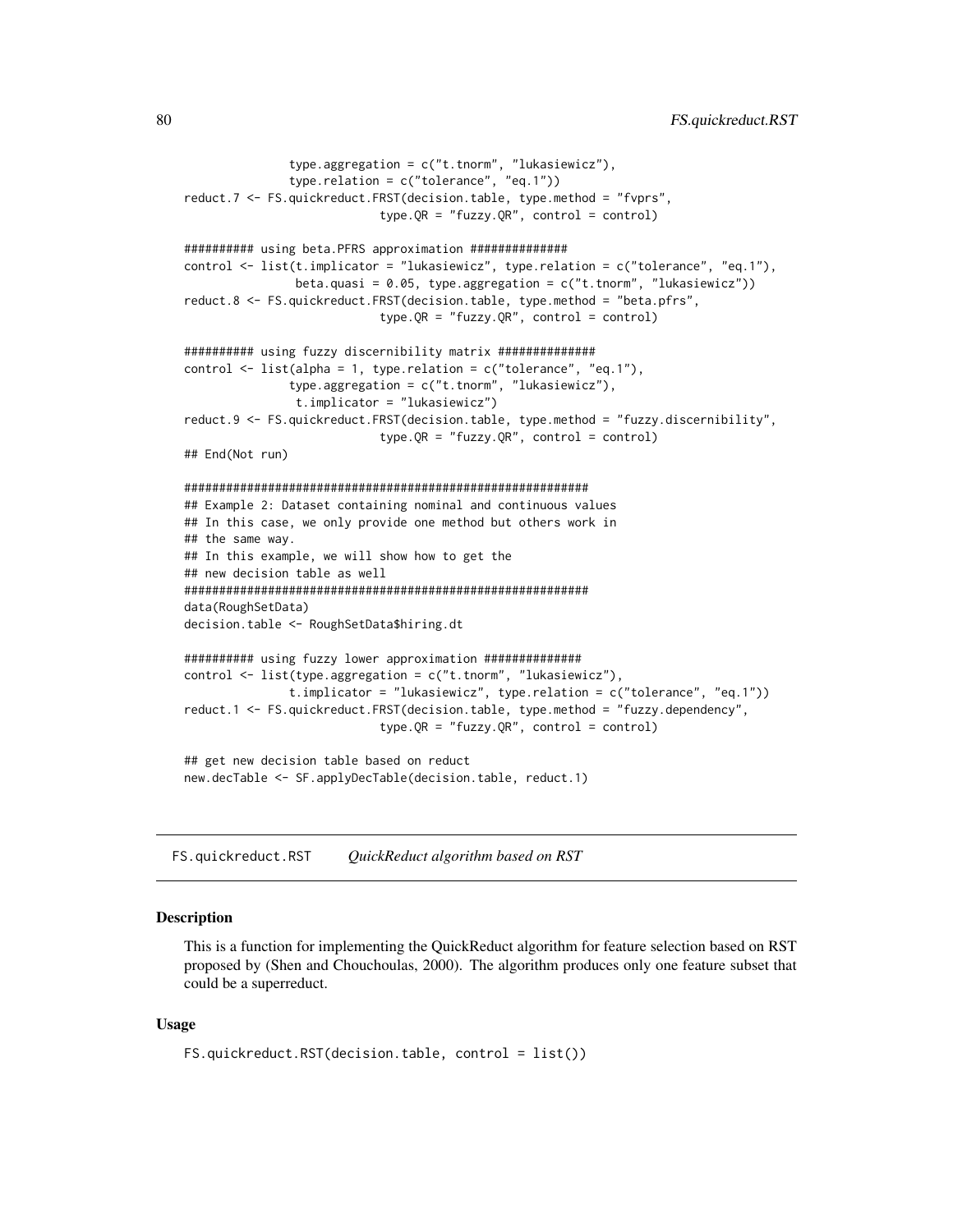## Arguments

|         | decision.table an object of a "DecisionTable" class representing a decision table. See SF. asDecisionTable. |
|---------|-------------------------------------------------------------------------------------------------------------|
| control | other parameters. It contains the following component:                                                      |
|         | • randomize: it has a boolean value. For the detailed description, see in                                   |

#### **Details**

This algorithm considers the dependency degree (see [A.Introduction-RoughSets](#page-12-0)) of the addition of each attribute to the current reduct candidate. Then the best candidate will be chosen. This process continues until the dependency of the subset equals to the dependency of the full dataset.

Section Details. The default value is FALSE.

Additionally, in control parameter, we provide one component which is randomize. It has a boolean value: TRUE or FALSE that means we want to perform quickreduct by evaluating attributes randomly or all attributes in decision table.

It should be noted that this function does not give the new decision table directly. The other additional function called SF. applyDecTable is used to produce new decision table based on information about the reduct from this function.

## Value

A class "FeatureSubset" that contains the following components:

- reduct: a list representing single reduct. In this case, it could be super reduct or just subset of feature.
- type.method: a string representing a type of method which is "quickreduct".
- type.task: a string showing type of task which is "feature selection".
- model: a string representing a type of model. In this case, it is "RST" which means rough set theory.

## Author(s)

Lala Septem Riza

## References

Q. Shen and A. Chouchoulas, "A Modular Approach to Generating Fuzzy Rules with Reduced Attributes for the Monitoring of Complex Systems", Engineering Applications of Artificial Intelligence, vol. 13, p. 263 - 278 (2000).

# See Also

[FS.quickreduct.FRST](#page-74-0)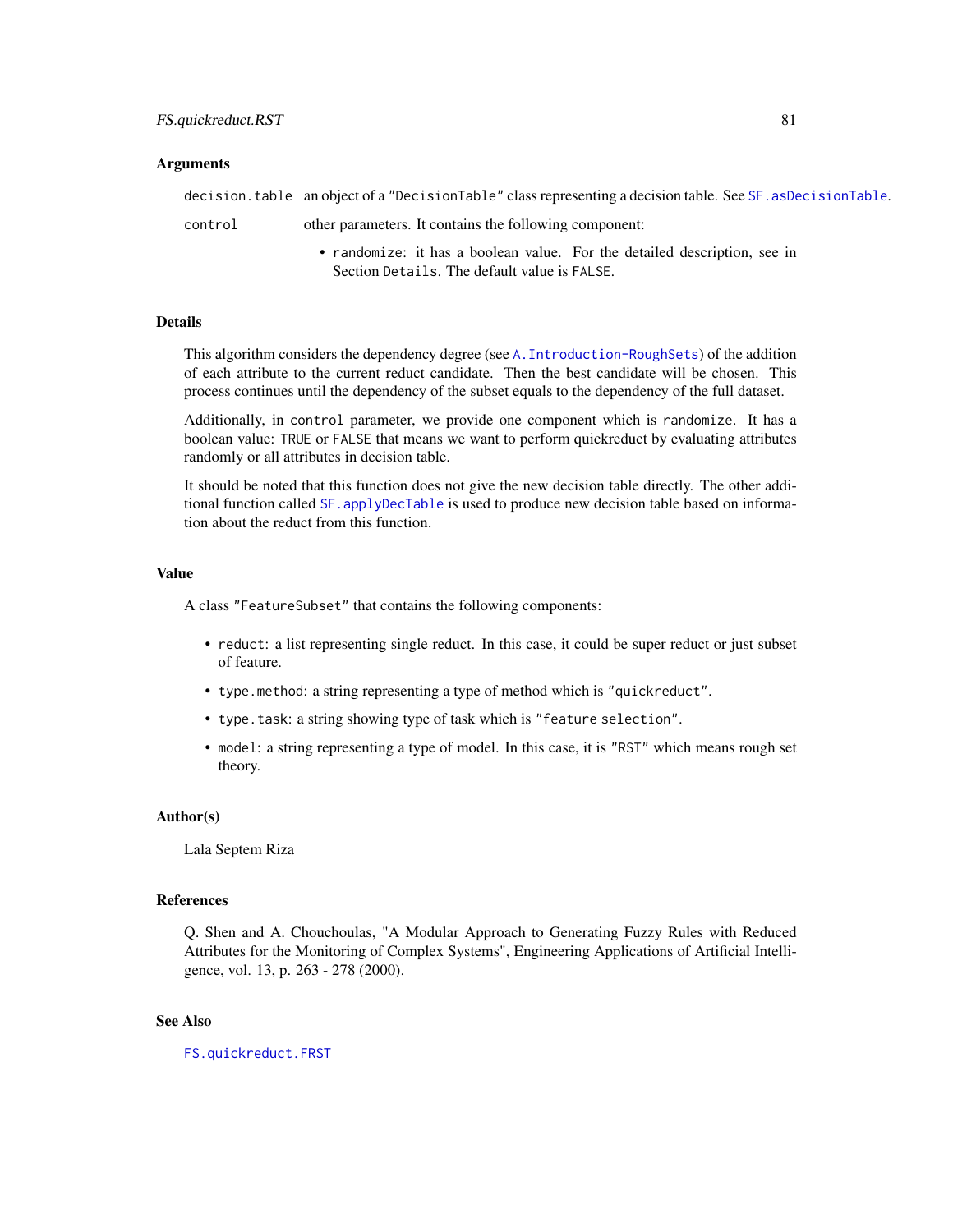## Examples

```
###################################################
## Example 1: Evaluate reduct and generate
## new decision table
###################################################
data(RoughSetData)
decision.table <- RoughSetData$hiring.dt
## evaluate single reduct
res.1 <- FS.quickreduct.RST(decision.table)
## generate new decision table according to the reduct
new.decTable <- SF.applyDecTable(decision.table, res.1)
```
<span id="page-81-0"></span>FS.reduct.computation *The reduct computation methods based on RST and FRST*

# Description

This function is a wrapper for computing different types of decision reducts and approximate decision reducts.

## Usage

```
FS.reduct.computation(decision.table, method = "greedy.heuristic", ...)
```
#### Arguments

|          | decision.table an object of a "DecisionTable" class representing a decision table. See SF. asDecisionTable.                                                     |
|----------|-----------------------------------------------------------------------------------------------------------------------------------------------------------------|
| method   | a character representing the type of computation method to use. See in Section<br>Details.                                                                      |
| $\cdots$ | other parameters. See the parameters of FS greedy heuristic reduct RST,<br>FS.DAAR.heuristic.RST,FS.nearOpt.fvprs.FRST and FS.permutation.heuristic.reduct.RST. |

#### Details

The implemented methods include the following approaches:

- "greedy.heuristic": a greedy heuristic method for computation of decision reducts (or approximate decision reducts) based on RST. See [FS.greedy.heuristic.reduct.RST](#page-65-0).
- "DAAR.heuristic": Dynamically Adapted Approximate Reduct heuristic, which is a modification of the greedy heuristic with a random probe test to avoid inclusion of irrelevant attributes to the reduct. See [FS.DAAR.heuristic.RST](#page-61-0).
- "nearOpt.fvprs": the near-optimal reduction algorithm based on FRST. See [FS.nearOpt.fvprs.FRST](#page-69-0).
- "permutation.heuristic": a permutation-based elimination heuristic for computation of decision reducts based on RST. See [FS.permutation.heuristic.reduct.RST](#page-72-0).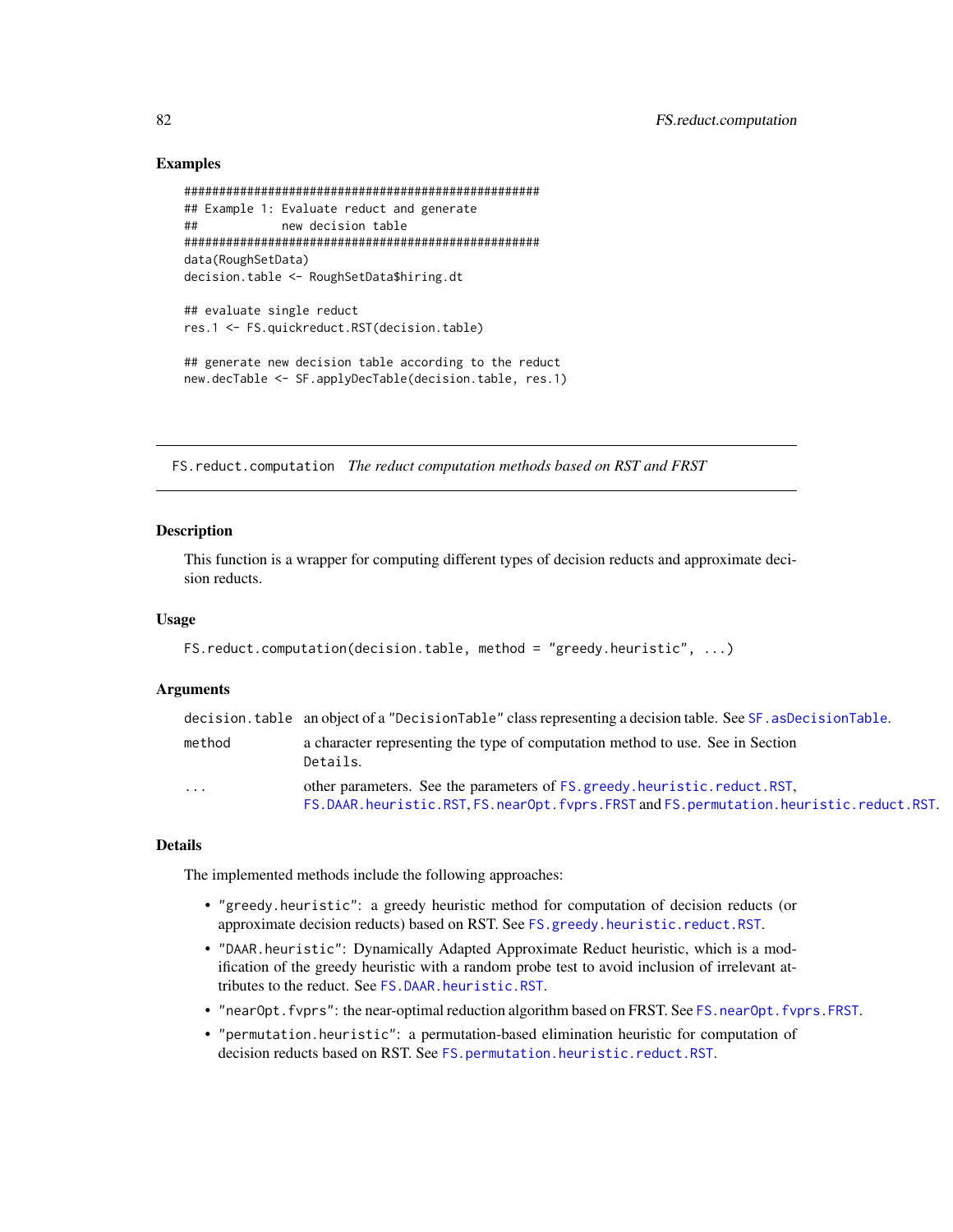# IS.FRIS.FRST 83

Those methods can be selected by setting the parameter method. Additionally, SF. applyDecTable has been provided to generate a new decision table.

## Value

An object of a class "FeatureSubset". See [FS.greedy.heuristic.reduct.RST](#page-65-0), [FS.DAAR.heuristic.RST](#page-61-0), [FS.permutation.heuristic.reduct.RST](#page-72-0) or [FS.nearOpt.fvprs.FRST](#page-69-0) for more details.

## Author(s)

Andrzej Janusz

## See Also

[D.discretization.RST](#page-52-0), [BC.LU.approximation.RST](#page-39-0)

## Examples

```
##############################################################
## Example 1: generate reduct and new decision table
## using RST and FRST
##############################################################
data(RoughSetData)
decision.table <- RoughSetData$hiring.dt
## generate a single reduct using RST
reduct.1 <- FS.reduct.computation(decision.table, method = "greedy.heuristic")
## generate a single reduct using FRST
reduct.2 <- FS.reduct.computation(decision.table, method = "nearOpt.fvprs")
## generate a new decision table using reduct.1
new.decTable.1 <- SF.applyDecTable(decision.table, reduct.1)
## generate new decision table using reduct.2
new.decTable.2 <- SF.applyDecTable(decision.table, reduct.2)
```
<span id="page-82-0"></span>IS.FRIS.FRST *The fuzzy rough instance selection algorithm*

## **Description**

This is a function that implements the fuzzy-rough instance selection (FRIS) proposed by (Jensen and Cornelis, 2010) which is used to perform instance selection.

## Usage

IS.FRIS.FRST(decision.table, control = list())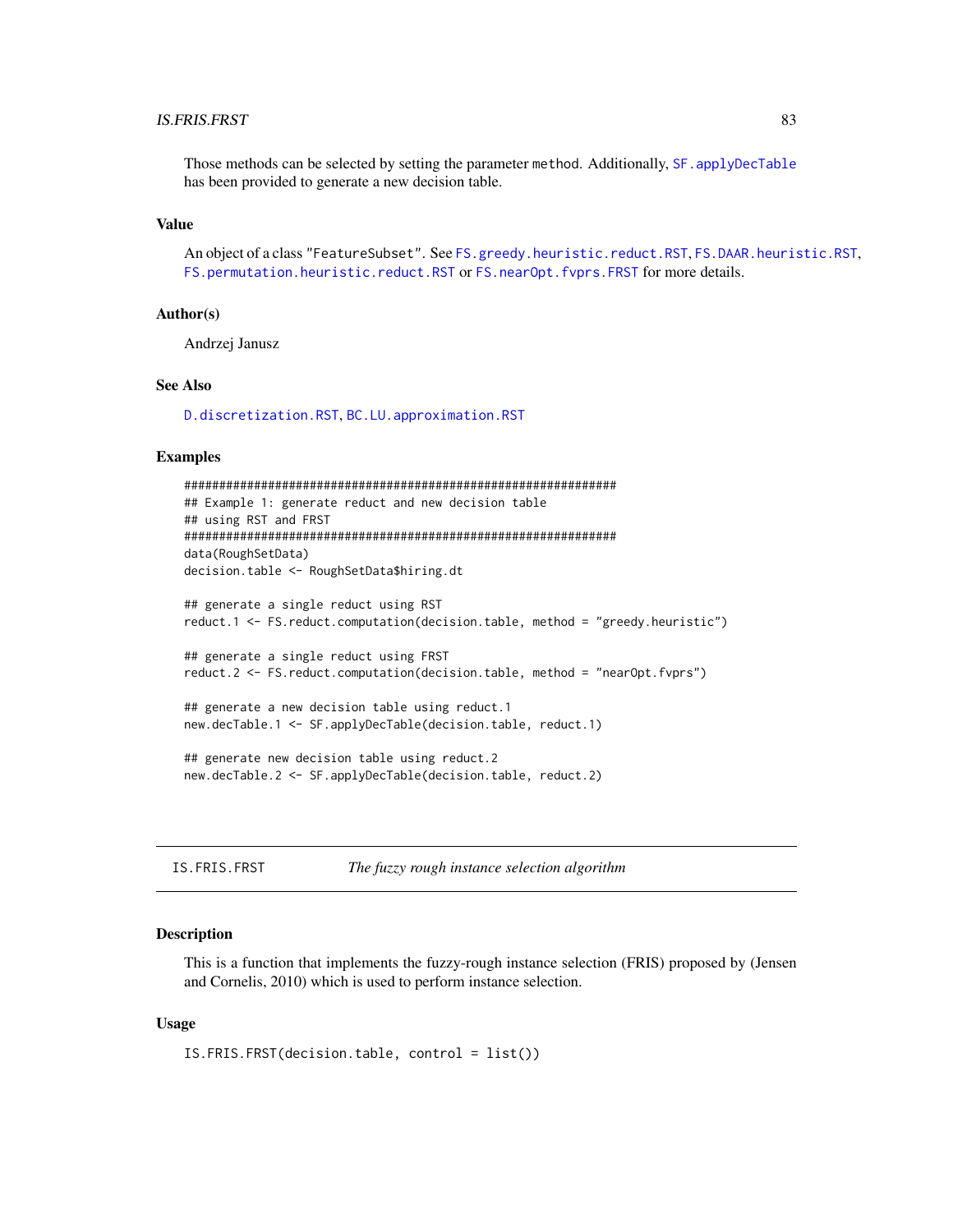## Arguments

|         | decision.table a "DecisionTable" class representing the decision table. See SF. asDecisionTable.                                                                                         |
|---------|------------------------------------------------------------------------------------------------------------------------------------------------------------------------------------------|
| control | a list of other parameters which are                                                                                                                                                     |
|         | • threshold. tau: a value determining whether an object can be removed or<br>not. The object can be removed if it is less than the threshold. The default<br>value is $0.95$ .           |
|         | • alpha: a parameter determining the granularity of the fuzzy similarity mea-<br>sure, which has positive values $(>= 0)$ . The default value is 1.                                      |
|         | • type aggregation: a list representing the type of aggregation and its<br>value. The default value is type.aggregation = $c("t.tnorm", "lukasiewicz").$<br>See BC. IND. relation. FRST. |
|         | • t. implicator: a string representing the value of implicator function. The<br>default value is "lukasiewicz". See BC.LU. approximation. FRST.                                          |

## Details

FRIS is used to remove training instances that cause conflicts with other instances as determined by the fuzzy positive region.

This algorithm evaluates the degree of membership of each instance to the fuzzy positive region. If there is a instance less than the threshold, then the instance can be removed. Additionally, it uses a fuzzy indiscernibility relation  $R_a$  to express the approximate equality between objects x and y on attribute  $a$  in the training set:

$$
R_a^{\alpha}(x, y) = max(0, 1 - \alpha \frac{|a(x) - a(y)|}{l(a)})
$$

where parameter  $\alpha$  ( $\alpha \ge 0$ ) determines the granularity of  $R_a^{\alpha}$ . Then, the fuzzy B-indiscernibility relation, fuzzy lower approximation, positive region and degree of dependency are calculated based on the concept in [B.Introduction-FuzzyRoughSets](#page-16-0).

It should be noted that this function does not give the new decision table directly. The other additional function called [SF.applyDecTable](#page-111-0) is used to produce the new decision table based on the output of this function.

# Value

A class "InstanceSelection" that contains the following components:

- indx.objects: it contains all indexes of objects that are selected.
- type.method: a string representing the type of method. In this case, it is "IS.FRIS".
- type.task: a string showing the type of task which is "instance selection".
- type.model: a string representing the type of model which is "FRST".

## Author(s)

Lala Septem Riza

#### References

R. Jensen and C. Cornelis, "Fuzzy-rough Instance Selection", Proceedings of the 19th International Conference on Fuzzy Systems (FUZZ-IEEE 2010), p. 1776 - 1782 (2010).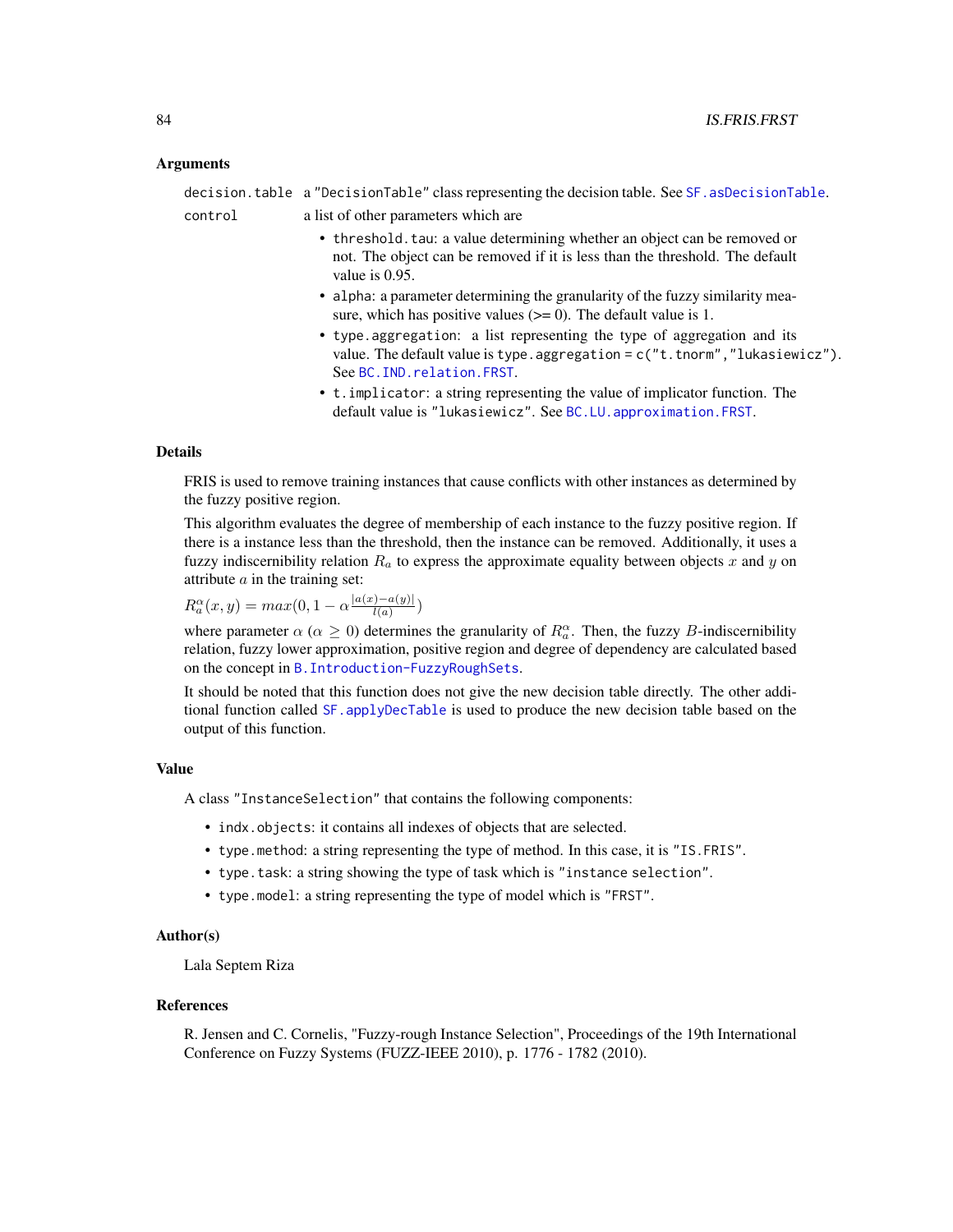## IS.FRPS.FRST 85

## See Also

[IS.FRPS.FRST](#page-84-0).

#### Examples

```
#############################################
## Example: Evaluate instances/objects and
## generate new decision table
#############################################
dt.ex1 <- data.frame(c(0.1, 0.5, 0.2, 0.3, 0.2, 0.2, 0.8),
                 c(0.1, 0.1, 0.4, 0.2, 0.4, 0.4, 0.5), c(0, 0, 0, 0, 1, 1, 1))colnames(dt.ex1) <- c("a1", "a2", "d")
decision.table \leq SF.asDecisionTable(dataset = dt.ex1, decision.attr = 3, indx.nominal = c(3))
## evaluate index of objects
res.1 <- IS.FRIS.FRST(decision.table = decision.table, control =
                        list(threshold.tau = 0.5, alpha = 0.8,
                        type.aggregation = c("t.tnorm", "lukasiewicz"),
                        t.implicator = "lukasiewicz"))
## generate new decision table
new.decTable <- SF.applyDecTable(decision.table, res.1)
```
<span id="page-84-0"></span>IS.FRPS.FRST *The fuzzy rough prototype selection method*

## **Description**

This is a function for implementing instance selection using prototype selection method (FRPS) proposed by (Verbiest et al, 2013).

#### Usage

IS.FRPS.FRST(decision.table, type.alpha = "FRPS.1")

## Arguments

|            | decision, table a "DecisionTable" class representing the decision table. See SF, asDecisionTable.          |
|------------|------------------------------------------------------------------------------------------------------------|
| type.alpha | type of FRPS expressing the equations of $\alpha$ . The default value is "FRPS.1". See<br>Section Details. |

## Details

This algorithm uses prototype selection (PS) to improve the accuracy of the k-nearest neighbour (kNN) method. It selects a subset of instances  $S \subseteq X$  and then classifies a new instance t using the kNN rule acting over  $S$  instead of over  $X$ . Based on fuzzy rough set theory,  $S$  is built. Basically, two steps are performed in the algorithm. First, the instances are ordered according to a measure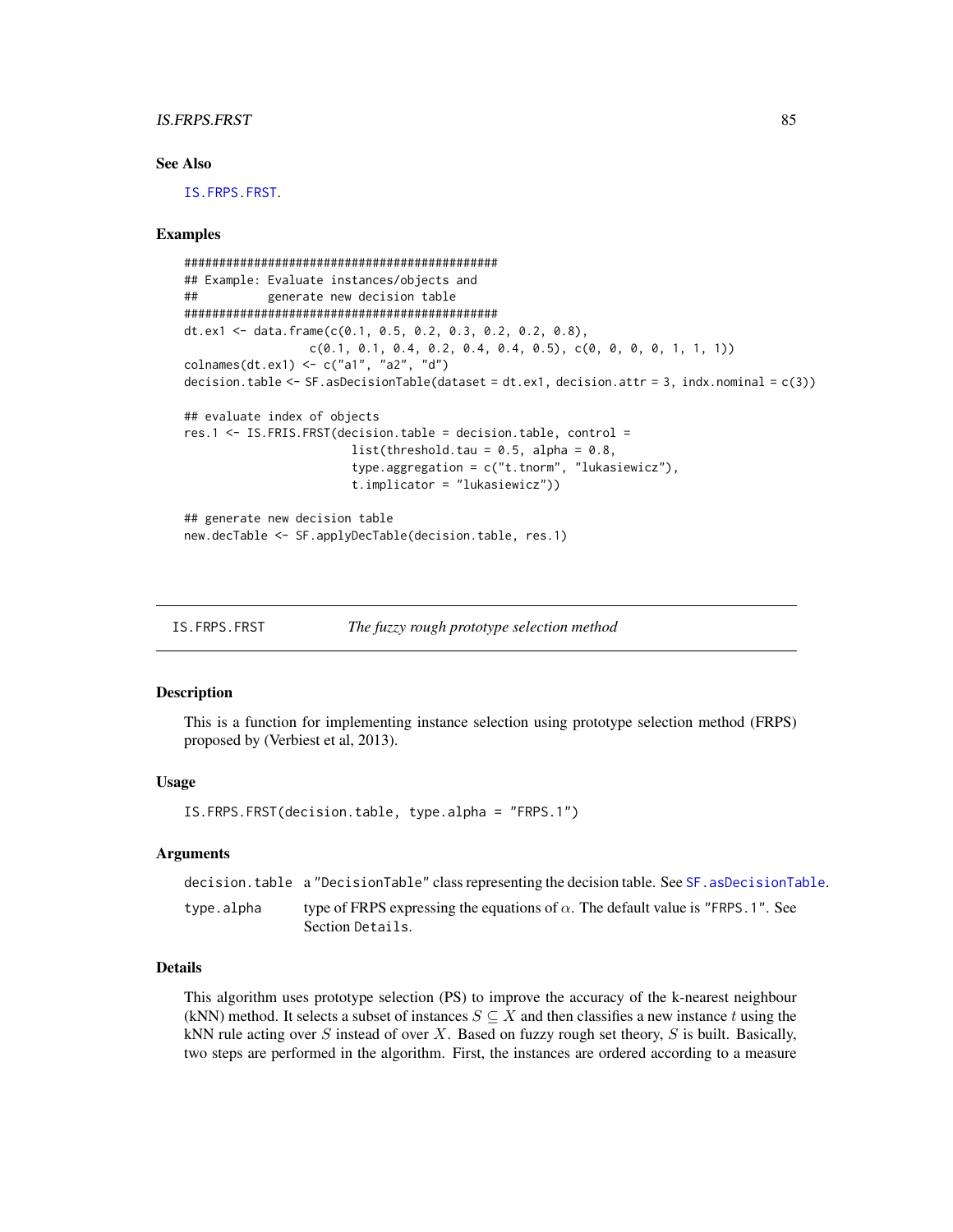called  $\alpha$  which is based on fuzzy rough set theory that evaluates the lack of predictive ability of the instances, and the instances for which the values exceeds a certain threshold are removed from training set. To determine this threshold, we consider several equations which are applied on all instances. These equations are constructed by considering fuzzy positive region membership degree on several implication and t-norm operators. The following is the equations of  $\alpha$ :

- "FRPS.1":  $max_{y \notin [x]_d} \frac{1}{max_{i=1}^m \delta_{a_i}(x,y)}$
- $\bullet$  "FRPS.2":  $OWA_w\left(\frac{1}{OWA_w\delta_{a_i}(x,y)}\right)$

\n- "FRPS.3": 
$$
max_{y \notin [x]_d} \frac{1}{\sum_{i=1}^{m} \delta_{a_i}(x, y)}
$$
\n- "FRPS.4":  $OWA_w$
\n- $$
\left(\frac{1}{\sum_{i=1}^{m} \delta_{a_i}(x, y)}\right)
$$
\n

where  $[x]_d$  and  $OWA_w$  are equivalence class on the decision attribute and ordered weighted average operator, respectively. And  $\delta_{a_i}(x, y)$  is a distance measure of the attribute  $a_i$  between x and y. After that, 1knn will be performed in order to select and get prototype  $S$  which produces the highest training accuracy.

It should be noted that this function does not give the new decision table directly. The other additional function called [SF.applyDecTable](#page-111-0) is used to produce new decision table based on the output of this function.

## Value

A class "InstanceSelection" that contains the following components:

- indx.objects: it contains all indexes of objects that are selected.
- type.method: a string representing a type of method. In this case, it is "IS.FRPS".
- type.task: a string showing the type of task which is "instance selection".
- type.model: a string representing the type of model which is "FRST". It means fuzzy rough set theory.

## Author(s)

Lala Septem Riza

# References

N. Verbiest, C. Cornelis, and F. Herrera, "A Fuzzy Rough Prototype Selection Method", Pattern Recognition, Vol. 46, no. 10, p. 2770 - 2782 (2013).

## See Also

[IS.FRIS.FRST](#page-82-0)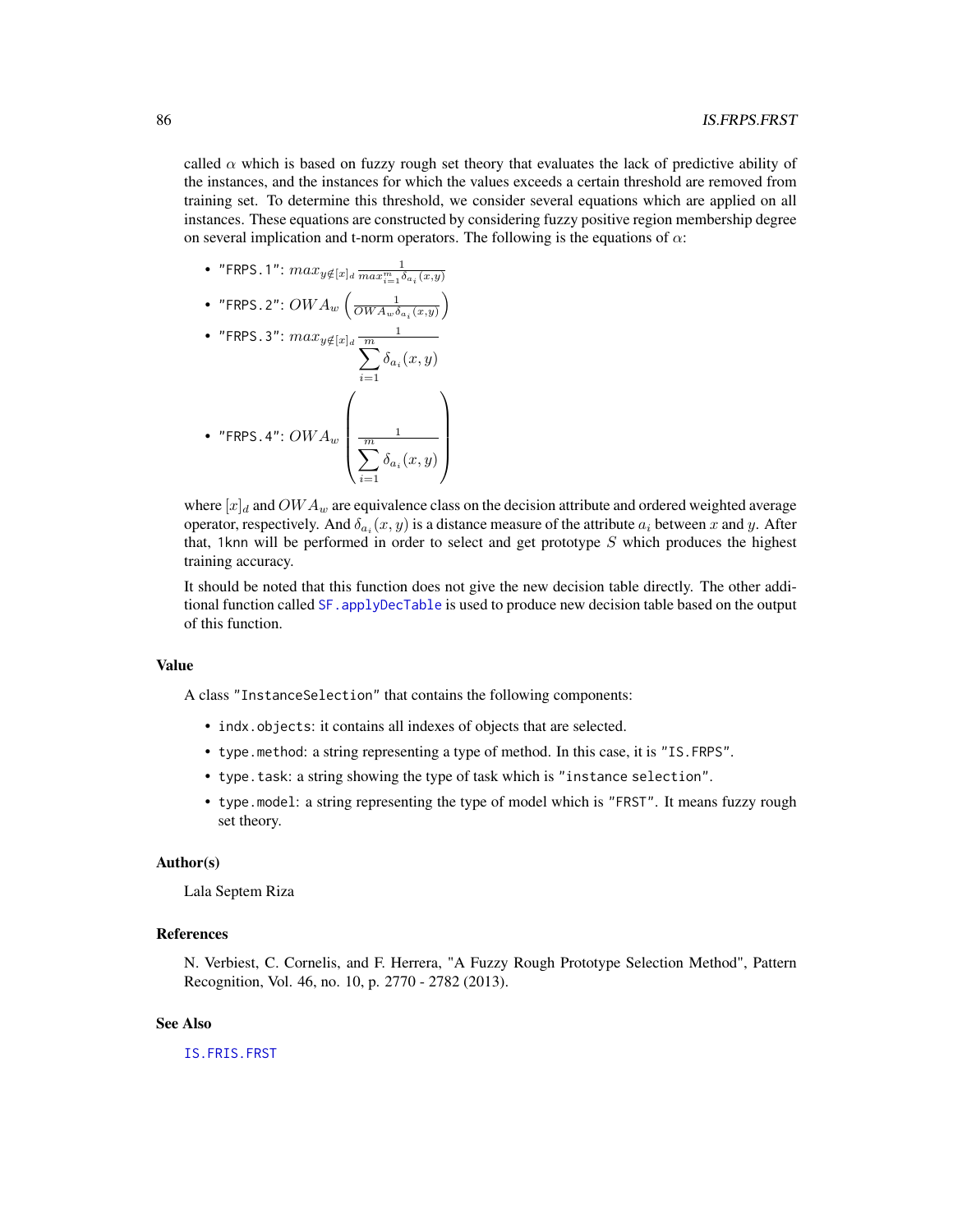# MV.conceptClosestFit 87

## Examples

```
#############################################
## Example: Evaluate instances/objects and
## generate new decision table
#############################################
dt.ex1 <- data.frame(c(0.5, 0.2, 0.3, 0.7, 0.2, 0.2), c(0.1, 0.4, 0.2, 0.8, 0.4, 0.4),
                      c(0, 0, 0, 1, 1, 1))
colnames(dt.ex1) <- c("a1", "a2", "d")
decision.table \leq SF.asDecisionTable(dataset = dt.ex1, decision.attr = 3, indx.nominal = c(3))
## evaluate instances
res.1 <- IS.FRPS.FRST(decision.table, type.alpha = "FRPS.3")
## generate new decision table
new.decTable <- SF.applyDecTable(decision.table, res.1)
```
<span id="page-86-0"></span>MV.conceptClosestFit *Concept Closest Fit*

#### Description

It is used for handling missing values based on the concept closest fit.

#### Usage

```
MV.conceptClosestFit(decision.table)
```
#### Arguments

decision.table a "DecisionTable" class representing a decision table. See [SF.asDecisionTable](#page-113-0). Note: missing values are recognized as NA.

## Details

This method is similar to the global closest fit method. The difference is that the original data set, containing missing attribute values, is first split into smaller data sets, each smaller data set corresponds to a concept from the original data set. More precisely, every smaller data set is constructed from one of the original concepts, by restricting cases to the concept.

## Value

A class "MissingValue". See [MV.missingValueCompletion](#page-89-0).

## Author(s)

Lala Septem Riza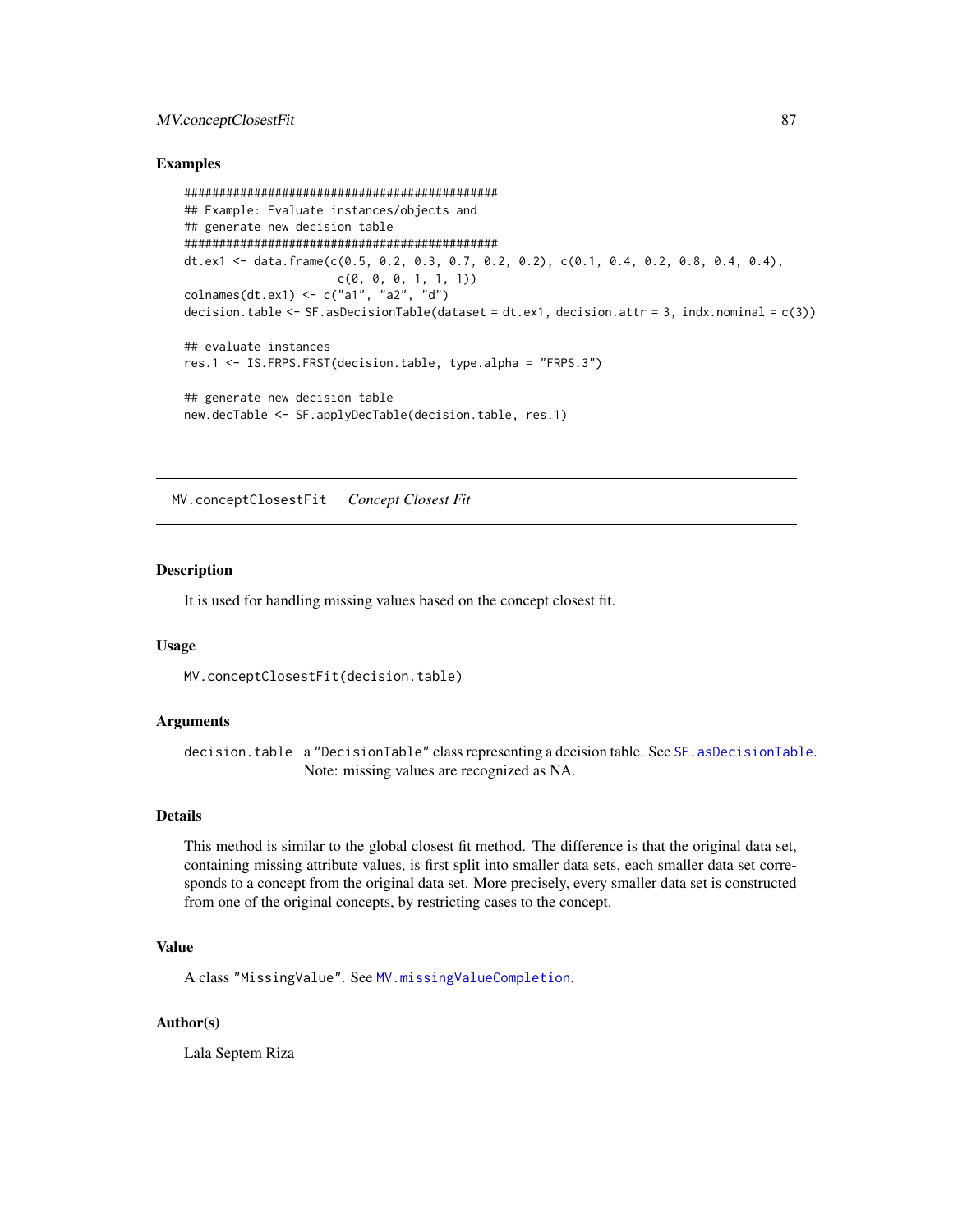## References

J. Grzymala-Busse and W. Grzymala-Busse, "Handling Missing Attribute Values," in Data Mining and Knowledge Discovery Handbook, O. Maimon and L. Rokach, Eds. New York : Springer, 2010, pp. 33-51

## See Also

[MV.missingValueCompletion](#page-89-0)

## Examples

```
#############################################
## Example: Concept Closest Fit
#############################################
dt.ex1 <- data.frame(
     c(100.2, 102.6, NA, 99.6, 99.8, 96.4, 96.6, NA),
     c(NA, "yes", "no", "yes", NA, "yes", "no", "yes"),
     c("no", "yes", "no", "yes", "yes", "no", "yes", NA),
     c("yes", "yes", "no", "yes", "no", "no", "no", "yes"))
colnames(dt.ex1) <- c("Temp", "Headache", "Nausea", "Flu")
decision.table <- SF.asDecisionTable(dataset = dt.ex1, decision.attr = 4,
                                    indx.nominal = c(2:4)indx = MV.conceptClosestFit(decision.table)
```
<span id="page-87-0"></span>MV.deletionCases *Missing value completion by deleting instances*

#### Description

It is used for handling missing values by deleting instances. It should be noted that the output of the function is val.NA which contains indices of missing values and their values (i.e., NA). Therefore, in order to generate a new decision table (dataset) the user need to execute SF. applyDecTable.

## Usage

MV.deletionCases(decision.table)

## Arguments

decision.table a "DecisionTable" class representing a decision table. See [SF.asDecisionTable](#page-113-0). Note: missing values are recognized as NA.

# Value

A class "MissingValue". See [MV.missingValueCompletion](#page-89-0).

## Author(s)

Lala Septem Riza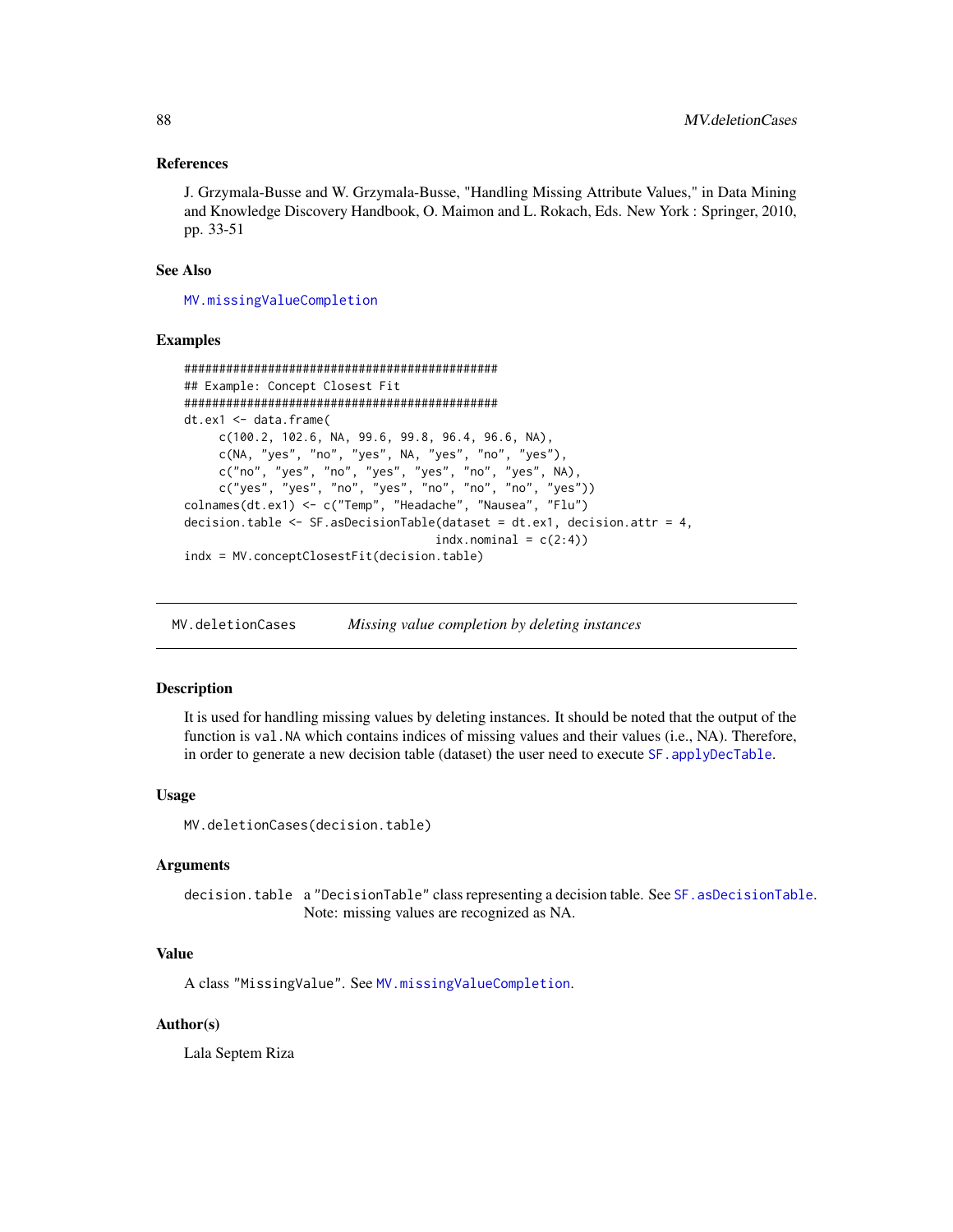## MV.globalClosestFit 89

## References

J. Grzymala-Busse and W. Grzymala-Busse, "Handling Missing Attribute Values," in Data Mining and Knowledge Discovery Handbook, O. Maimon and L. Rokach, Eds. New York : Springer, 2010, pp. 33-51

#### See Also

[MV.missingValueCompletion](#page-89-0)

## Examples

```
#############################################
## Example : Deletion Cases
#############################################
dt.ex1 <- data.frame(
    c("high", "very_high", NA, "high", "high", "normal", "normal", NA),
    c(NA, "yes", "no", "yes", NA, "yes", "no", "yes"),
    c("no", "yes", "no", "yes", "yes", "no", "yes", NA),
    c("yes", "yes", "no", "yes", "no", "no", "no", "yes"))
colnames(dt.ex1) <- c("Temp", "Headache", "Nausea", "Flu")
decision.table <- SF.asDecisionTable(dataset = dt.ex1, decision.attr = 4,
                                    indx.nominal = c(1:4)indx = MV.deletionCases(decision.table)
```
<span id="page-88-0"></span>MV.globalClosestFit *Global Closest Fit*

#### Description

It is used for handling missing values based on the global closest fit.

#### Usage

```
MV.globalClosestFit(decision.table)
```
#### Arguments

decision.table a "DecisionTable" class representing a decision table. See [SF.asDecisionTable](#page-113-0). Note: missing values are recognized as NA.

## Details

The global closes fit method is based on replacing a missing attribute value by the known value in another case that resembles as much as possible the case with the missing attribute value. In searching for the closest fit case we compare two vectors of attribute values, one vector corresponds to the case with a missing attribute value, the other vector is a candidate for the closest fit. The search is conducted for all cases, hence the name global closest fit. For each case a distance is computed, the case for which the distance is the smallest is the closest fitting case that is used to determine the missing attribute value.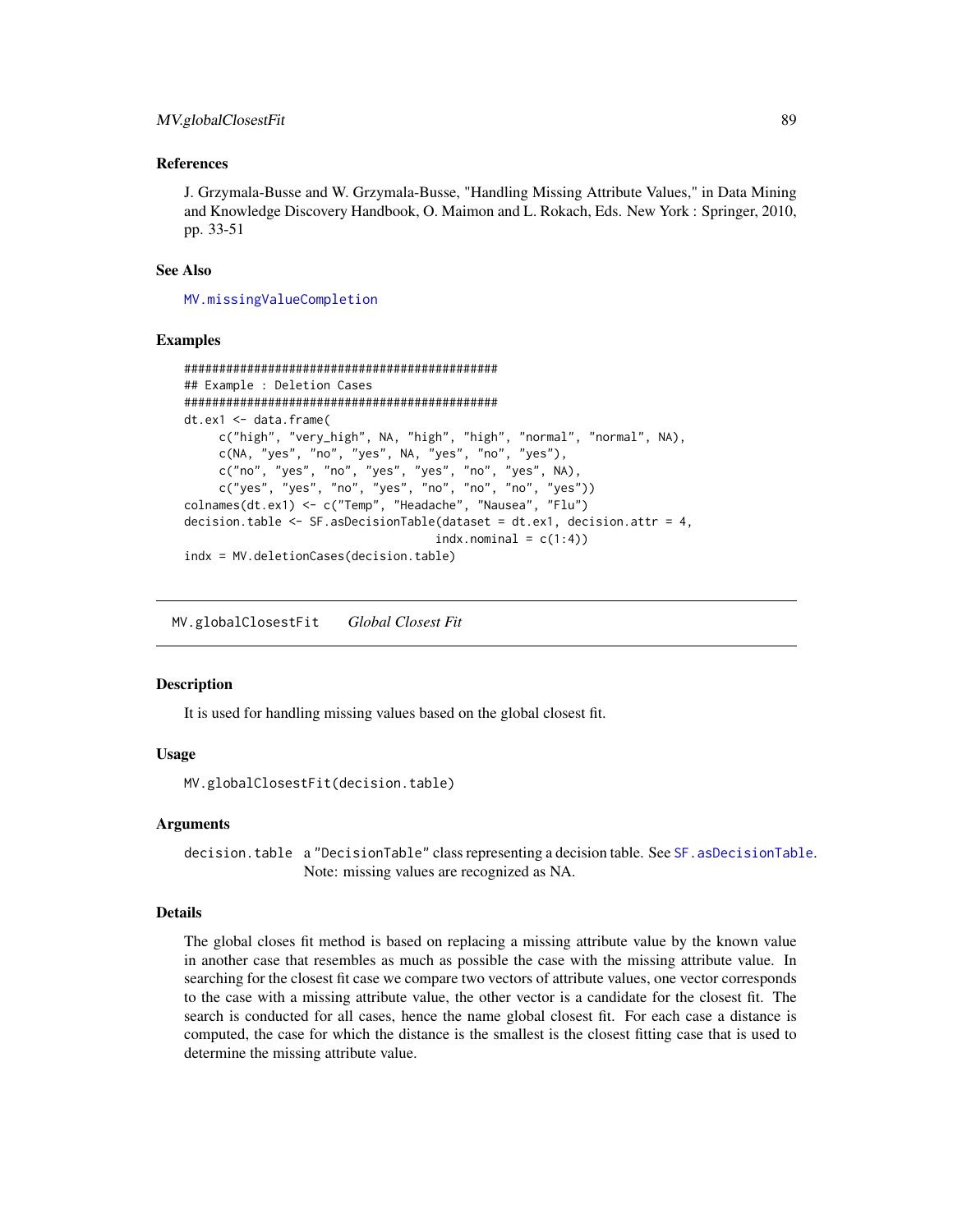# Value

A class "MissingValue". See [MV.missingValueCompletion](#page-89-0).

## Author(s)

Lala Septem Riza

# References

J. Grzymala-Busse and W. Grzymala-Busse, "Handling Missing Attribute Values," in Data Mining and Knowledge Discovery Handbook, O. Maimon and L. Rokach, Eds. New York : Springer, 2010, pp. 33-51

# See Also

[MV.missingValueCompletion](#page-89-0)

## Examples

```
#############################################
## Example: Global Closest Fit
#############################################
dt.ex1 <- data.frame(
    c(100.2, 102.6, NA, 99.6, 99.8, 96.4, 96.6, NA),
    c(NA, "yes", "no", "yes", NA, "yes", "no", "yes"),
    c("no", "yes", "no", "yes", "yes", "no", "yes", NA),
     c("yes", "yes", "no", "yes", "no", "no", "no", "yes"))
colnames(dt.ex1) <- c("Temp", "Headache", "Nausea", "Flu")
decision.table <- SF.asDecisionTable(dataset = dt.ex1, decision.attr = 4,
                                    indx.nominal = c(2:4)indx = MV.globalClosestFit(decision.table)
```
<span id="page-89-0"></span>MV.missingValueCompletion

*Wrapper function of missing value completion*

## Description

It is a wrapper function for missing value completion.

#### Usage

MV.missingValueCompletion(decision.table, type.method = "deletionCases")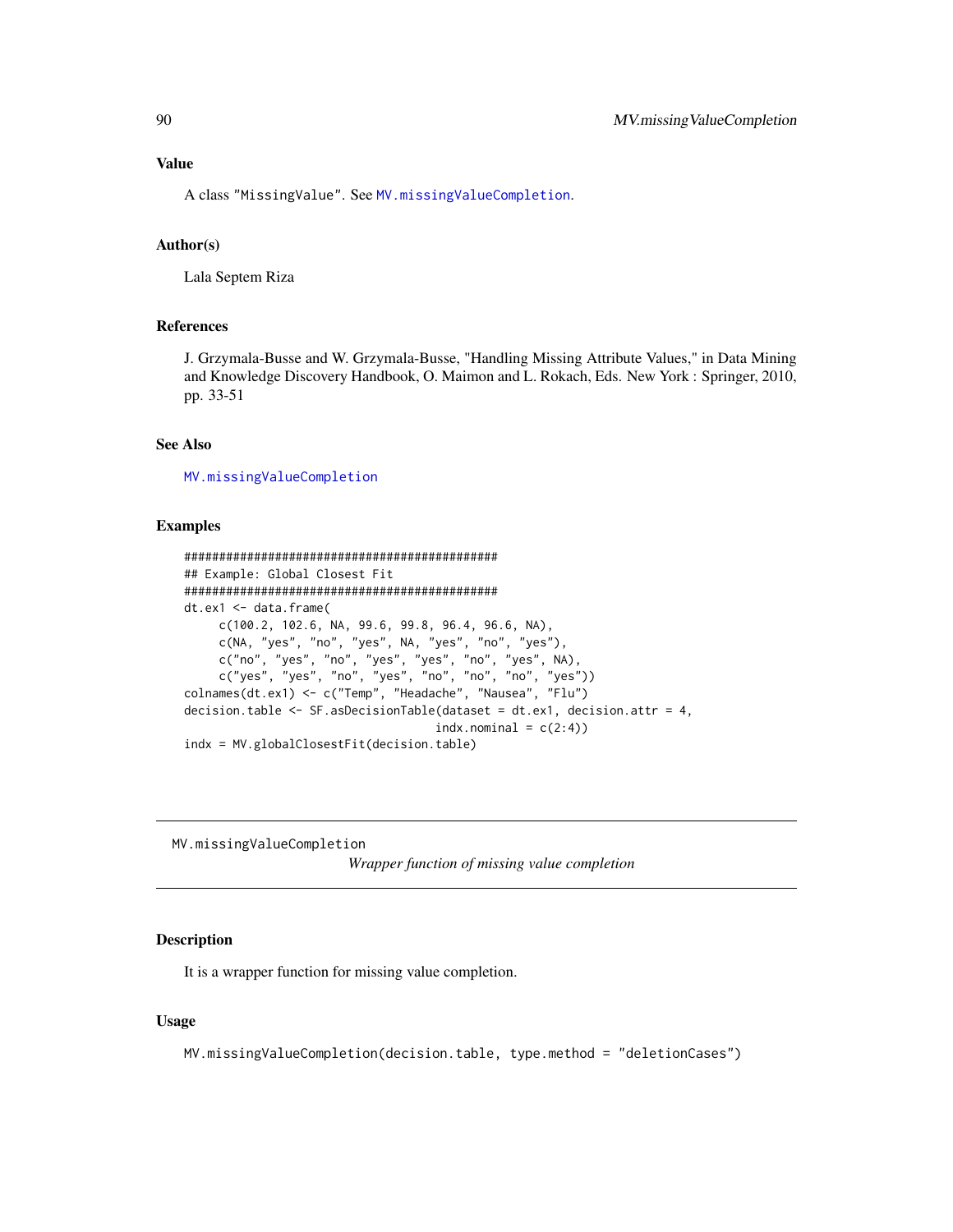## **Arguments**

|             | decision.table a "DecisionTable" class representing a decision table. See SF. asDecisionTable. |
|-------------|------------------------------------------------------------------------------------------------|
|             | Note: missing values are recognized as NA.                                                     |
| type.method | one of the following methods:                                                                  |
|             | • "deletionCases": See MV.deletionCases.                                                       |
|             | • "mostCommonValResConcept": See MV.mostCommonValResConcept.                                   |
|             | • "mostCommonVal": See MV.mostCommonVal.                                                       |
|             | • "globalClosestFit": See MV.globalClosestFit.                                                 |
|             | • "conceptClosestFit": See MV.conceptClosestFit.                                               |

## Value

A class "MissingValue" which contains

- val.NA: a matrix containing indices of missing value (i.e., unknown values) positions and their values.
- type.method: a string showing the type of used method. In this case, it is "deleteCases".

## Author(s)

Lala Septem Riza

#### References

J. Grzymala-Busse and W. Grzymala-Busse, "Handling Missing Attribute Values," in Data Mining and Knowledge Discovery Handbook, O. Maimon and L. Rokach, Eds. New York : Springer, 2010, pp. 33-51

## See Also

[MV.deletionCases](#page-87-0), [MV.mostCommonValResConcept](#page-92-0), [MV.mostCommonVal](#page-91-0), [MV.globalClosestFit](#page-88-0), and [MV.conceptClosestFit](#page-86-0).

## Examples

```
#############################################
## Example :
#############################################
dt.ex1 <- data.frame(
    c(100.2, 102.6, NA, 99.6, 99.8, 96.4, 96.6, NA),
     c(NA, "yes", "no", "yes", NA, "yes", "no", "yes"),
     c("no", "yes", "no", "yes", "yes", "no", "yes", NA),
     c("yes", "yes", "no", "yes", "no", "no", "no", "yes"))
colnames(dt.ex1) <- c("Temp", "Headache", "Nausea", "Flu")
decision.table <- SF.asDecisionTable(dataset = dt.ex1, decision.attr = 4,
                                    indx.nominal = c(2:4)indx = MV.missingValueCompletion(decision.table, type.method = "deletionCases")
## generate new decision table
```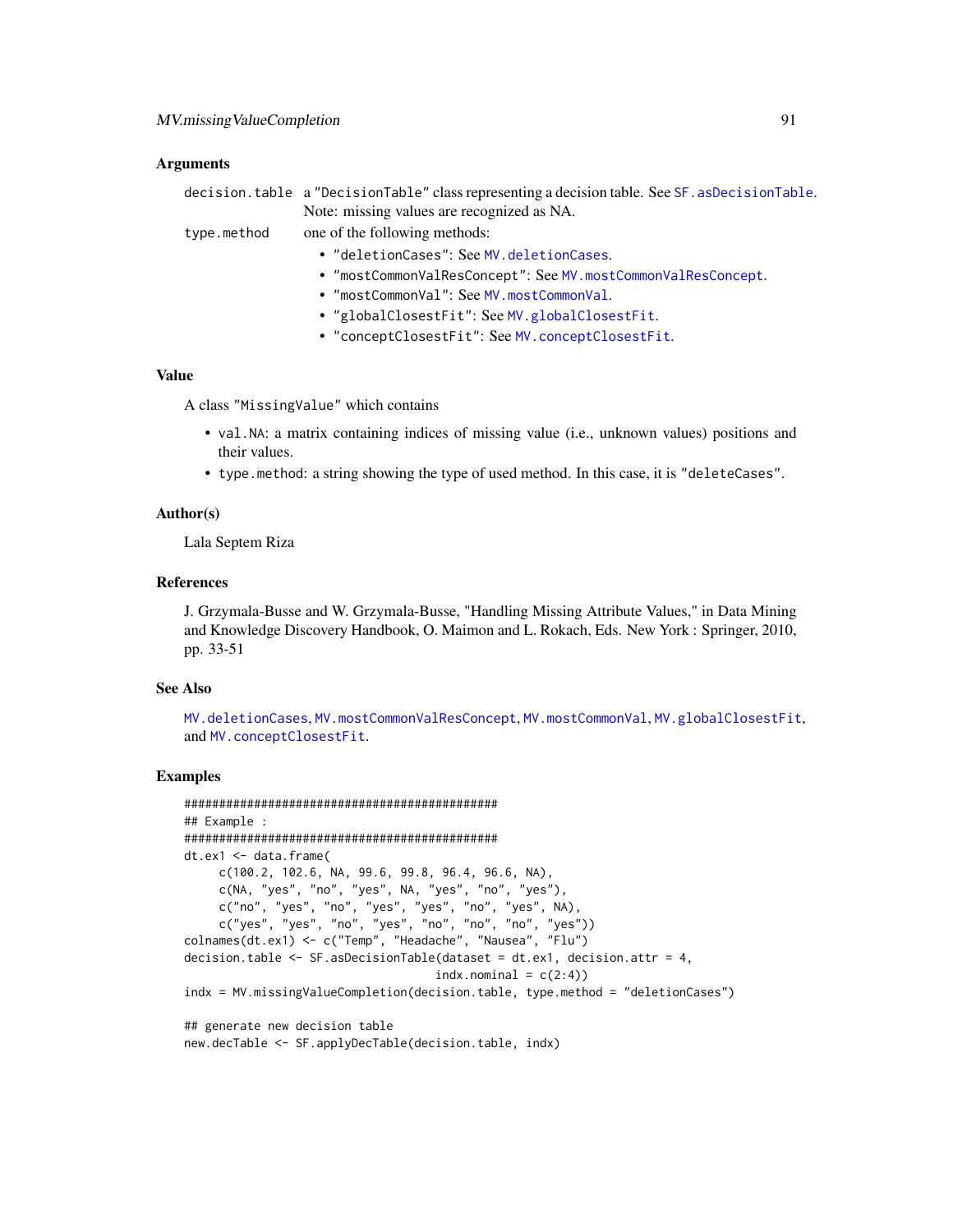<span id="page-91-0"></span>

## Description

It is used for handling missing values by replacing the attribute mean or common values. If an attributes containing missing values is continuous/real, the method uses mean of the attribute instead of the most common value. In order to generate a new decision table, we need to execute [SF.applyDecTable](#page-111-0).

## Usage

MV.mostCommonVal(decision.table)

## Arguments

decision.table a "DecisionTable" class representing a decision table. See [SF.asDecisionTable](#page-113-0). Note: missing values are recognized as NA.

## Value

A class "MissingValue". See [MV.missingValueCompletion](#page-89-0).

## Author(s)

Lala Septem Riza

## References

J. Grzymala-Busse and W. Grzymala-Busse, "Handling Missing Attribute Values," in Data Mining and Knowledge Discovery Handbook, O. Maimon and L. Rokach, Eds. New York : Springer, 2010, pp. 33-51

## See Also

[MV.missingValueCompletion](#page-89-0)

#### Examples

```
#############################################
## Example: Replacing missing attribute values
## by the attribute mean/common values
#############################################
dt.ex1 <- data.frame(
    c(100.2, 102.6, NA, 99.6, 99.8, 96.4, 96.6, NA),
    c(NA, "yes", "no", "yes", NA, "yes", "no", "yes"),
    c("no", "yes", "no", "yes", "yes", "no", "yes", NA),
    c("yes", "yes", "no", "yes", "no", "no", "no", "yes"))
```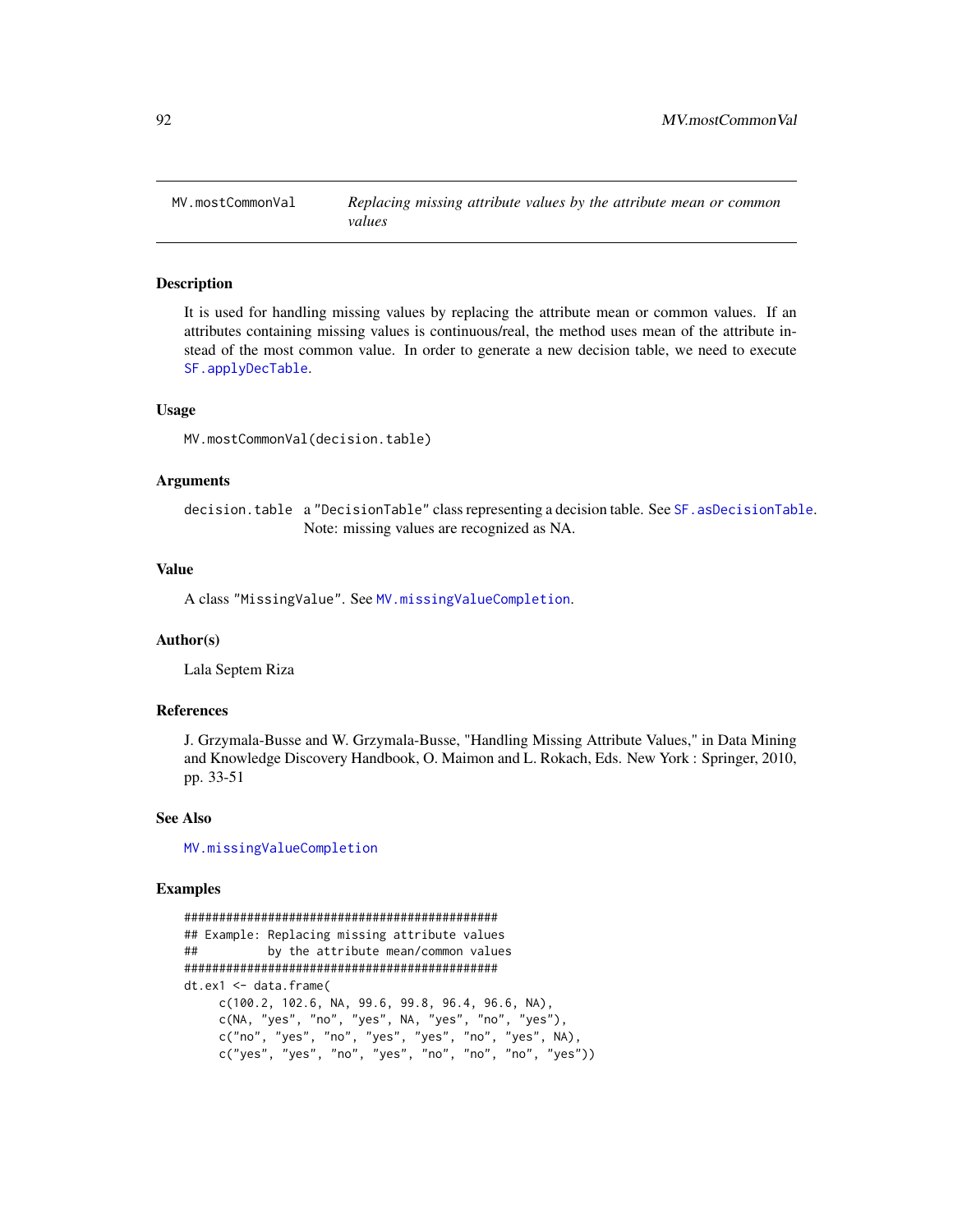# MV.mostCommonValResConcept 93

```
colnames(dt.ex1) <- c("Temp", "Headache", "Nausea", "Flu")
decision.table <- SF.asDecisionTable(dataset = dt.ex1, decision.attr = 4,
                                    indx.nominal = c(2:4)indx = MV.mostCommonVal(decision.table)
```
<span id="page-92-0"></span>MV.mostCommonValResConcept

*The most common value or mean of an attribute restricted to a concept*

#### Description

It is used for handling missing values by assigning the most common value of an attribute restricted to a concept. If an attributes containing missing values is continuous/real, the method uses mean of the attribute instead of the most common value. In order to generate a new decision table, we need to execute [SF.applyDecTable](#page-111-0).

#### Usage

MV.mostCommonValResConcept(decision.table)

#### Arguments

decision.table a "DecisionTable" class representing a decision table. See [SF.asDecisionTable](#page-113-0). Note: missing values are recognized as NA.

# Value

A class "MissingValue". See [MV.missingValueCompletion](#page-89-0).

## Author(s)

Lala Septem Riza

## References

J. Grzymala-Busse and W. Grzymala-Busse, "Handling Missing Attribute Values," in Data Mining and Knowledge Discovery Handbook, O. Maimon and L. Rokach, Eds. New York : Springer, 2010, pp. 33-51

## See Also

[MV.missingValueCompletion](#page-89-0)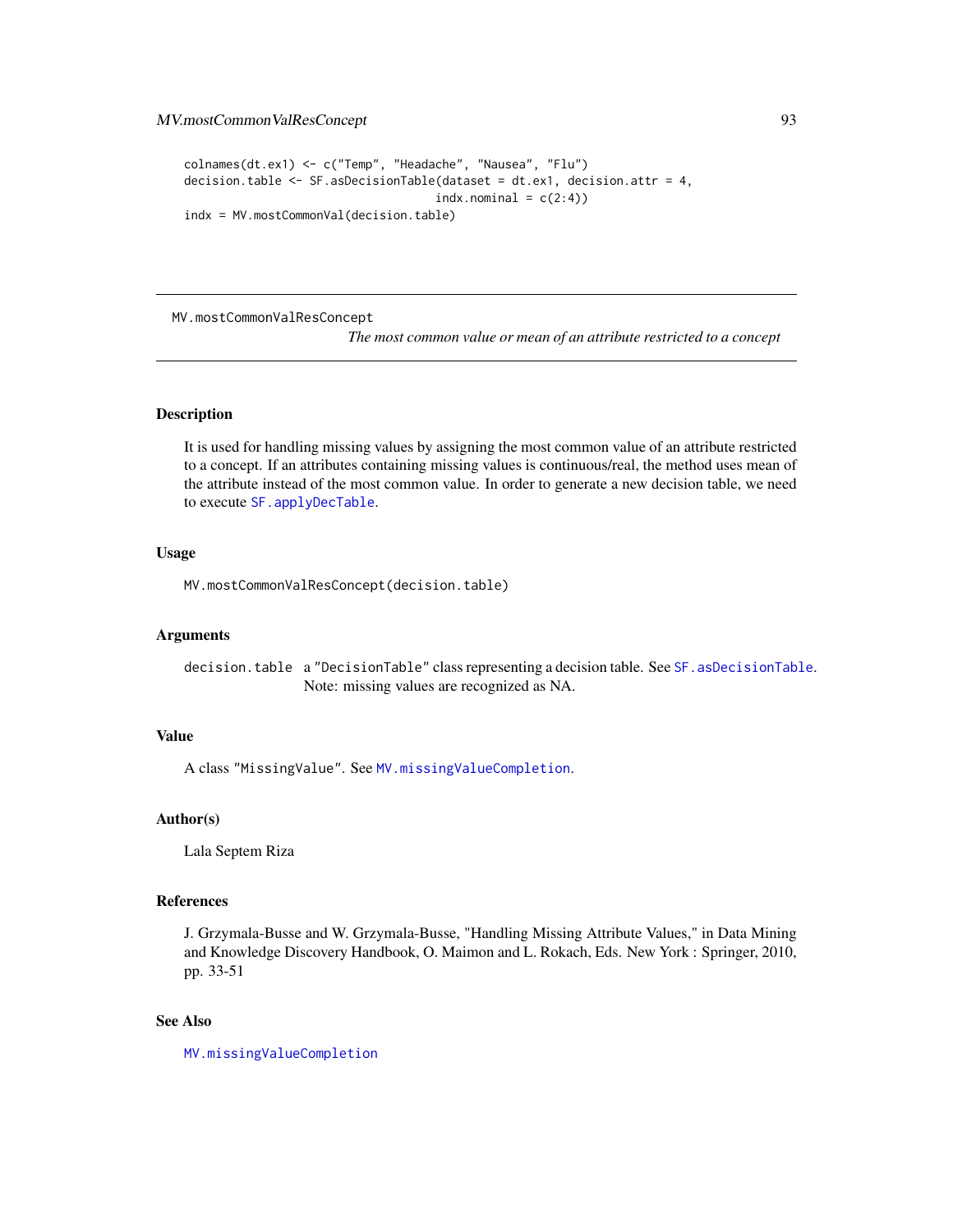## Examples

```
#############################################
## Example: The most common value
#############################################
dt.ex1 <- data.frame(
     c(100.2, 102.6, NA, 99.6, 99.8, 96.4, 96.6, NA),
     c(NA, "yes", "no", "yes", NA, "yes", "no", "yes"),
     c("no", "yes", "no", "yes", "yes", "no", "yes", NA),
     c("yes", "yes", "no", "yes", "no", "no", "no", "yes"))
colnames(dt.ex1) <- c("Temp", "Headache", "Nausea", "Flu")
decision.table <- SF.asDecisionTable(dataset = dt.ex1, decision.attr = 4,
                                    indx.nominal = c(2:4)indx = MV.mostCommonValResConcept(decision.table)
```
<span id="page-93-0"></span>predict.RuleSetFRST *The predicting function for rule induction methods based on FRST*

## Description

It is a function used to obtain predicted values after obtaining rules by using rule induction methods. We have provided the functions [RI.GFRS.FRST](#page-101-0) and [RI.hybridFS.FRST](#page-103-0) to generate rules based on FRST.

## Usage

## S3 method for class 'RuleSetFRST' predict(object, newdata, ...)

# Arguments

| object   | a "RuleSetFRST" class resulted by RI.GFRS.FRST and RI.hybridFS.FRST.                                                                                                                                                                                                |
|----------|---------------------------------------------------------------------------------------------------------------------------------------------------------------------------------------------------------------------------------------------------------------------|
| newdata  | a "DecisionTable" class containing a data frame or matrix (m x n) of data for<br>the prediction process, where m is the number of instances and n is the number<br>of input attributes. It should be noted that this data must have colnames on each<br>attributes. |
| $\cdots$ | the other parameters.                                                                                                                                                                                                                                               |

## Value

The predicted values.

## Author(s)

Lala Septem Riza

## See Also

[RI.indiscernibilityBasedRules.RST](#page-104-0), [RI.GFRS.FRST](#page-101-0) and [RI.hybridFS.FRST](#page-103-0)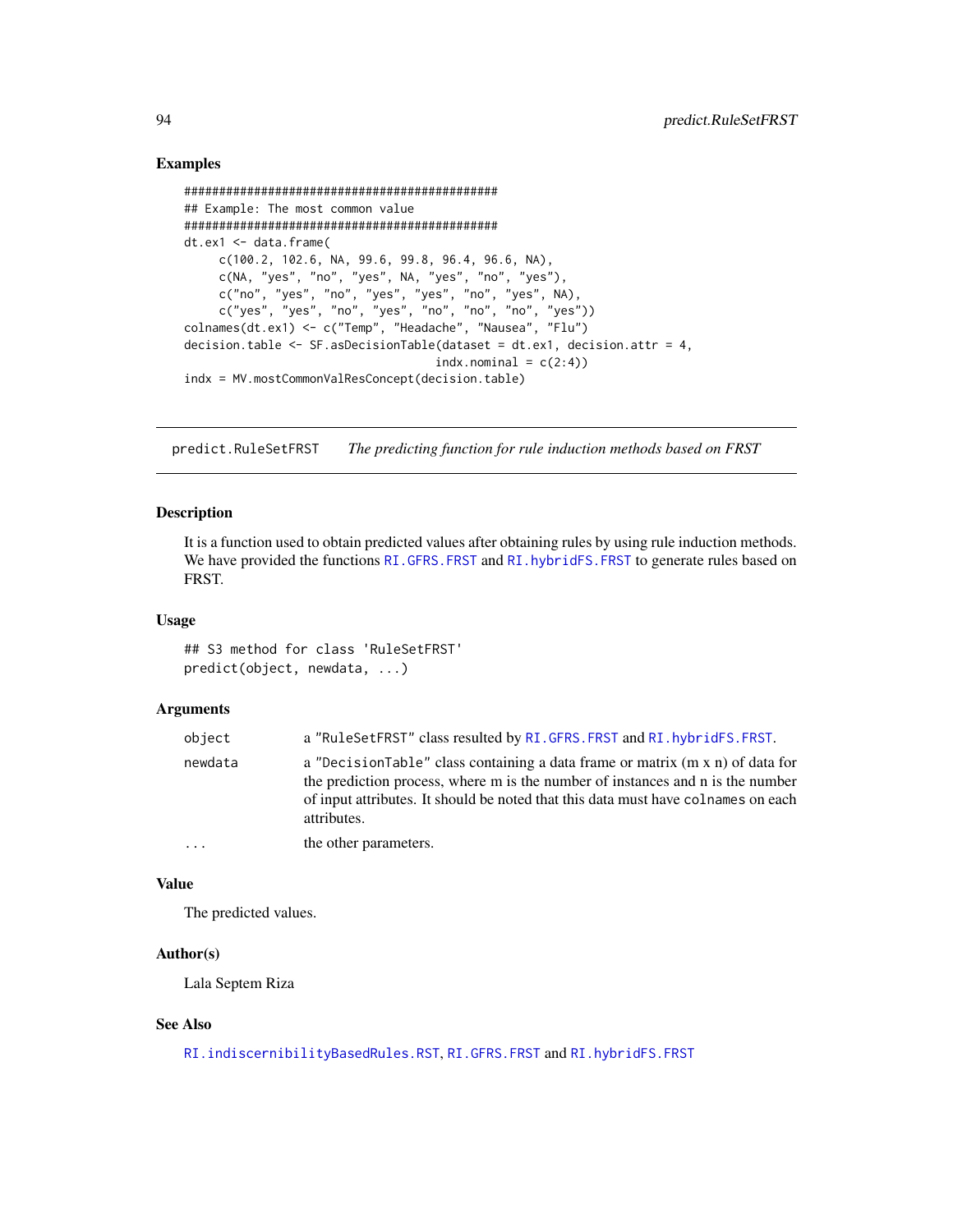# predict.RuleSetRST 95

#### Examples

```
##############################################
## Example: Classification Task
##############################################
data(RoughSetData)
decision.table <- RoughSetData$pima7.dt
## using RI.hybrid.FRST for generating rules
control <- list(type.aggregation = c("t.tnorm", "lukasiewicz"),
           type.relation = c("tolerance", "eq.1"), t.implicator = "lukasiewicz")
rules.hybrid <- RI.hybridFS.FRST(decision.table, control)
## in this case, we are using the same data set as the training data
res.1 <- predict(rules.hybrid, decision.table[, -ncol(decision.table)])
## using RI.GFRS.FRST for generating rules
control \leq list(alpha.precision = 0.01, type.aggregation = c("t.tnorm", "lukasiewicz"),
                type.relation = c("tolerance", "eq.3"), t.implicator = "lukasiewicz")
rules.gfrs <- RI.GFRS.FRST(decision.table, control)
## in this case, we are using the same data set as the training data
res.2 <- predict(rules.gfrs, decision.table[, -ncol(decision.table)])
##############################################
## Example: Regression Task
##############################################
data(RoughSetData)
decision.table <- RoughSetData$housing7.dt
## using RI.hybrid.FRST for generating rules
control <- list(type.aggregation = c("t.tnorm", "lukasiewicz"),
           type.relation = c("tolerance", "eq.1"), t.implicator = "lukasiewicz")
rules <- RI.hybridFS.FRST(decision.table, control)
## in this case, we are using the same data set as the training data
res.1 <- predict(rules, decision.table[, -ncol(decision.table)])
```
<span id="page-94-0"></span>predict.RuleSetRST *Prediction of decision classes using rule-based classifiers.*

#### Description

The prediction method for objects inheriting from the RuleSetRST class.

#### Usage

```
## S3 method for class 'RuleSetRST'
predict(object, newdata, ...)
```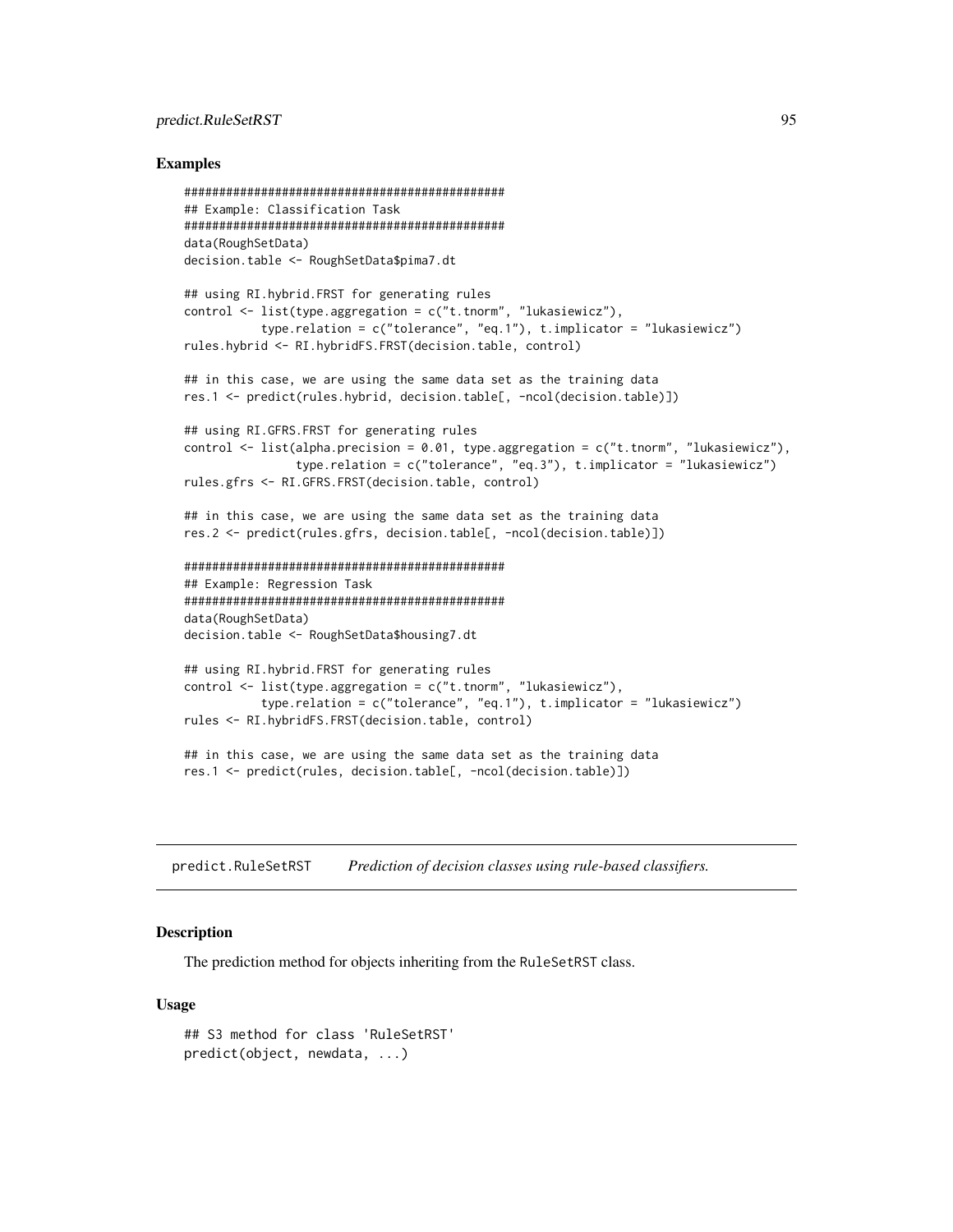## Arguments

| object  | an object inheriting from the "RuleSetRST" class. Such objects are typically<br>produced by implementations of rule induction methods, which derives from<br>the rough set theory (RST), such as RI. indiscernibilityBasedRules.RST,<br>RI. CN2Rules. RST, RI. LEM2Rules. RST or RI. AQRules. RST.                                                                                                                                    |
|---------|---------------------------------------------------------------------------------------------------------------------------------------------------------------------------------------------------------------------------------------------------------------------------------------------------------------------------------------------------------------------------------------------------------------------------------------|
| newdata | an object inheriting from the "DecisionTable" class, which represents the data<br>for which predictions are to be made. See SF. asDecisionTable. Columns in<br>newdata should correspond to columns of a data set used for the rule induction.                                                                                                                                                                                        |
|         | additional parameters for a rule voting strategy. It can be applied only to the<br>methods which classify new objects by voting. Currently, those methods in-<br>clude RI. LEM2Rules. RST and RI. AQRules. RST which accept a named param-<br>eter votingMethod. This parameter can be used to pass a custom function for<br>computing a weight of a voting rule. There are three such functions already<br>available in the package: |
|         | • X. ruleStrength is the default voting method. It is defined as a product<br>of a cardinality of a support of a rule and the length of this rule. See<br>X.ruleStrength.                                                                                                                                                                                                                                                             |
|         | • X. laplace corresponds to a voting weighted by the Laplace estimates of<br>rules' confidence. See X. laplace.                                                                                                                                                                                                                                                                                                                       |
|         | • X. rulesCounting corresponds to voting by counting the matching rules<br>for different decision classes. See X. rulesCounting.                                                                                                                                                                                                                                                                                                      |
|         | A custom function passed using the voting Method can get additional parame-<br>ters using the  interface.                                                                                                                                                                                                                                                                                                                             |
|         |                                                                                                                                                                                                                                                                                                                                                                                                                                       |

## Value

A data.frame with a single column containing predictions for objects from newdata.

# Author(s)

Andrzej Janusz

# See Also

Rule induction methods implemented within RST include: [RI.indiscernibilityBasedRules.RST](#page-104-0), [RI.CN2Rules.RST](#page-100-0), [RI.LEM2Rules.RST](#page-107-0) and [RI.AQRules.RST](#page-98-0). For details on rule induction methods based on FRST see [RI.GFRS.FRST](#page-101-0) and [RI.hybridFS.FRST](#page-103-0).

# Examples

```
##############################################
## Example: Classification Task
##############################################
data(RoughSetData)
wine.data <- RoughSetData$wine.dt
set.seed(13)
wine.data <- wine.data[sample(nrow(wine.data)),]
```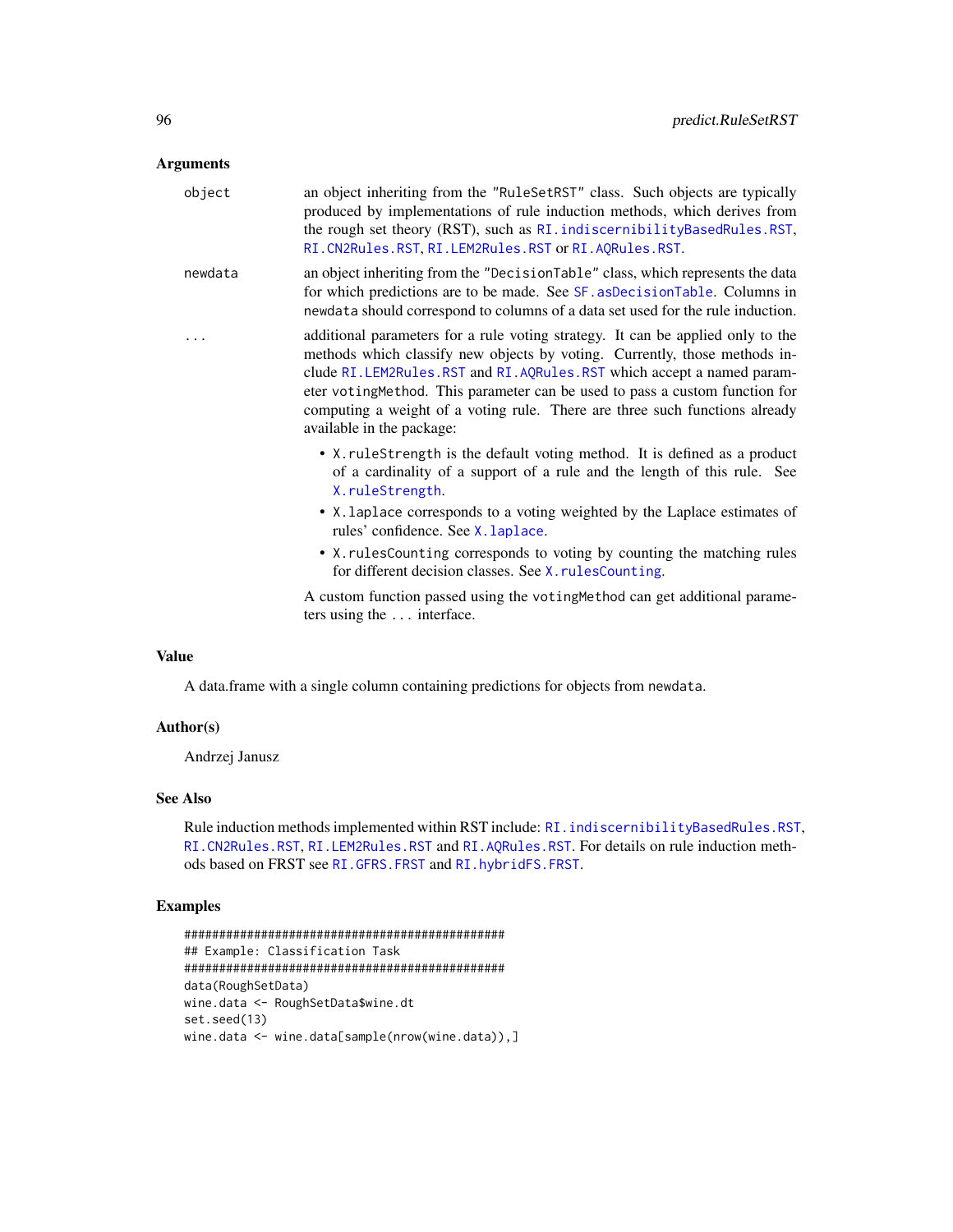```
## Split the data into a training set and a test set,
## 60% for training and 40% for testing:
idx \leftarrow round(0.6 * new(wine.data))wine.tra <-SF.asDecisionTable(wine.data[1:idx,],
                              decision.attr = 14,
                              indx.nominal = 14wine.tst <- SF.asDecisionTable(wine.data[(idx+1):nrow(wine.data), -ncol(wine.data)])
true.classes <- wine.data[(idx+1):nrow(wine.data), ncol(wine.data)]
## discretization:
cut.values <- D.discretization.RST(wine.tra,
                                   type.method = "unsupervised.quantiles",
                                   nOfIntervals = 3)
data.tra <- SF.applyDecTable(wine.tra, cut.values)
data.tst <- SF.applyDecTable(wine.tst, cut.values)
## rule induction from the training set:
rules <- RI.LEM2Rules.RST(data.tra)
## predicitons for the test set:
pred.vals1 <- predict(rules, data.tst)
pred.vals2 <- predict(rules, data.tst,
                      votingMethod = X.laplace)
pred.vals3 <- predict(rules, data.tst,
                      votingMethod = X.rulesCounting)
## checking the accuracy of predictions:
mean(pred.vals1 == true.classes)
mean(pred.vals2 == true.classes)
mean(pred.vals3 == true.classes)
```
print.FeatureSubset *The print method of FeatureSubset objects*

#### Description

This is a print method for FeatureSubset objects.

#### Usage

```
## S3 method for class 'FeatureSubset'
print(x, \ldots)
```
## Arguments

|   | an object inheriting from "Feature Subset" class. See FS. reduct. computation. |
|---|--------------------------------------------------------------------------------|
| . | parameters passes to other functions (currently omitted).                      |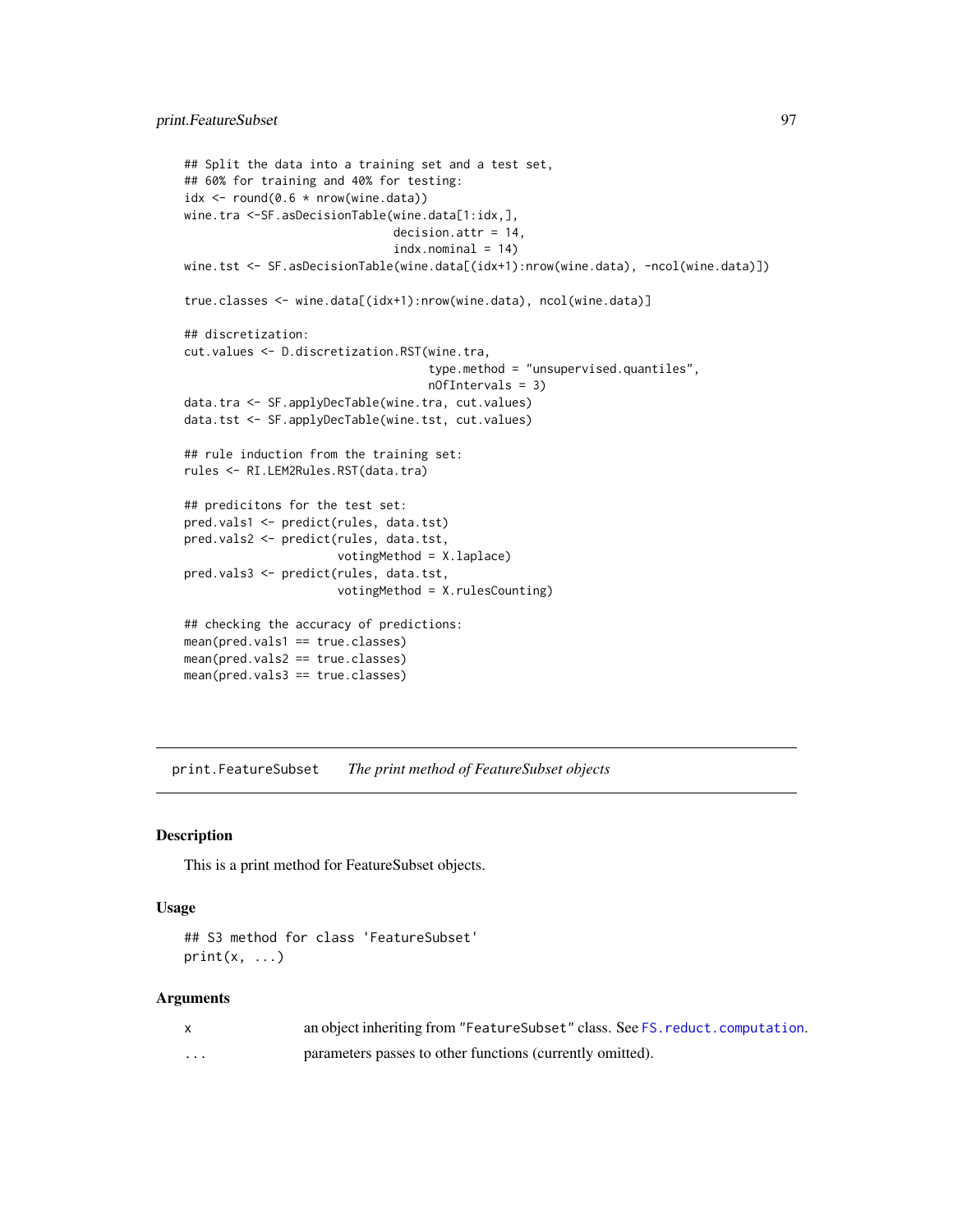# Value

Prints its argument and returns it invisibly.

# Author(s)

Andrzej Janusz

# Examples

```
###########################################################
## Example : Computation of a decision reduct
###########################################################
data(RoughSetData)
decision.table <- RoughSetData$hiring.dt
```

```
res.1 <- FS.reduct.computation(decision.table)
print(res.1)
```
print.RuleSetRST *The print function for RST rule sets*

# Description

A print method for RuleSetRST objects.

# Usage

```
## S3 method for class 'RuleSetRST'
print(x, howMany = min(10, length(x)), ...)
```
# Arguments

| X        | a "RuleSetRST" object. See RI. LEM2Rules. RST.                                                                                   |
|----------|----------------------------------------------------------------------------------------------------------------------------------|
| howMany  | an integer giving the number of rules to be printed. The default is minimum<br>from 10 and the total number of rules in the set. |
| $\cdots$ | the other parameters.                                                                                                            |

# Value

prints its argument and returns it invisibly

#### Author(s)

Andrzej Janusz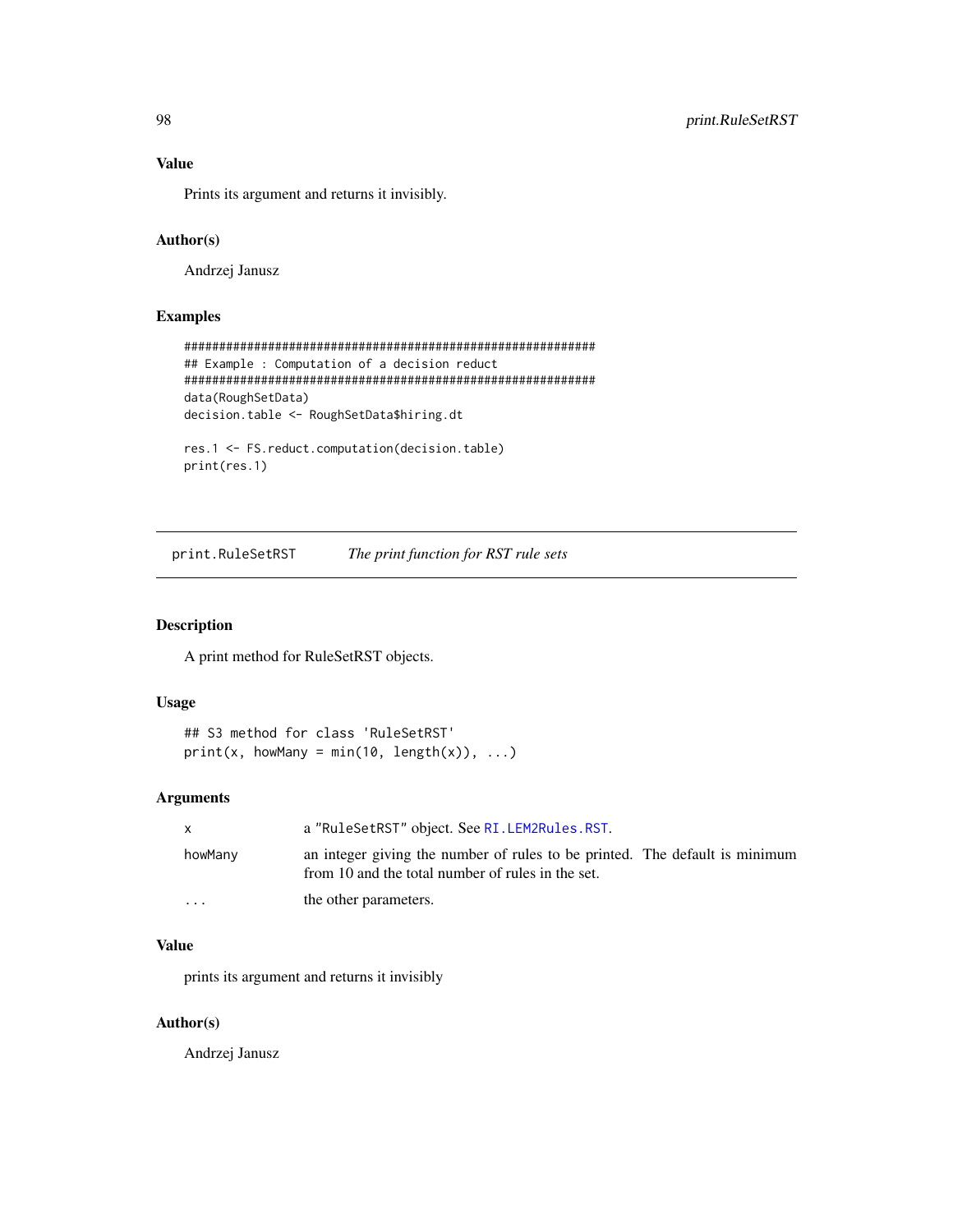# RI.AQRules.RST 99

## Examples

```
###########################################################
## Example : Printing of a decision rule set problem
###########################################################
data(RoughSetData)
hiring.data <- RoughSetData$hiring.dt
rules <- RI.LEM2Rules.RST(hiring.data)
rules # all rules are printed
print(rules, 2) # only the first two rules are printed
# printing a subset of rules
rules[2:3]
```
<span id="page-98-0"></span>

RI.AQRules.RST *Rule induction using the AQ algorithm*

# Description

A version of the AQ algorithm which was originally proposed by R.S. Michalski. This implamentation is based on a concept of a local (object-relative) decision reduct from RST.

## Usage

```
RI.AQRules.RST(decision.table, confidence = 1, timesCovered = 1)
```
## Arguments

|              | decision. table an object inheriting from the "DecisionTable" class, which represents a deci-<br>sion system. See SF. asDecisionTable.                                                                                                                                                                                                                                                  |
|--------------|-----------------------------------------------------------------------------------------------------------------------------------------------------------------------------------------------------------------------------------------------------------------------------------------------------------------------------------------------------------------------------------------|
| confidence   | a numeric value giving the minimal confidence of computed rules.                                                                                                                                                                                                                                                                                                                        |
| timesCovered | a positive integer. The algorithm will try to find a coverage of training examples<br>with rules, such that each example is covered by at least timesCovered rules<br>and no rule can be removed from the coverage without breaking this property.<br>This is not always possible - there is a chance that some rules are duplicated if<br>the value of times Covered is larger than 1. |

## Value

An object of a class "RuleSetRST". For details see [RI.indiscernibilityBasedRules.RST](#page-104-0).

## Author(s)

Andrzej Janusz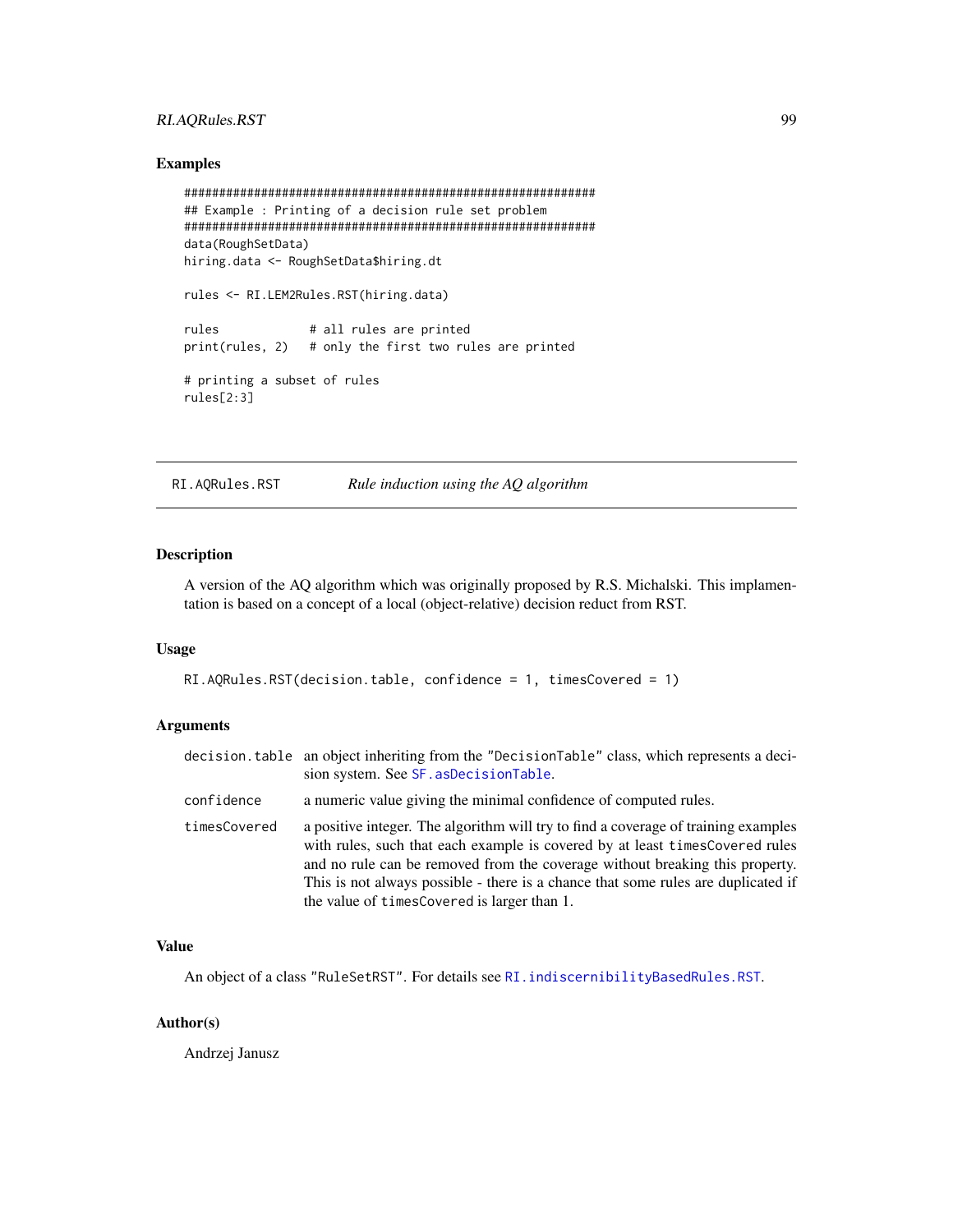## References

R.S. Michalski, K. Kaufman, J. Wnek: "The AQ Family of Learning Programs: A Review of Recent Developments and an Exemplary Application", Reports of Machine Learning and Inference Laboratory, George Mason University (1991)

## See Also

[predict.RuleSetFRST](#page-93-0), [RI.indiscernibilityBasedRules.RST](#page-104-0), [RI.CN2Rules.RST](#page-100-0), [RI.LEM2Rules.RST](#page-107-0).

## Examples

```
###########################################################
## Example
##############################################################
data(RoughSetData)
wine.data <- RoughSetData$wine.dt
set.seed(13)
wine.data <- wine.data[sample(nrow(wine.data)),]
## Split the data into a training set and a test set,
## 60% for training and 40% for testing:
idx \le round(0.6 * nrow(wine.data))
wine.tra <-SF.asDecisionTable(wine.data[1:idx,],
                              decision.attr = 14,
                              indx.nominal = 14wine.tst <- SF.asDecisionTable(wine.data[(idx+1):nrow(wine.data), -ncol(wine.data)])
true.classes <- wine.data[(idx+1):nrow(wine.data), ncol(wine.data)]
## discretization:
cut.values <- D.discretization.RST(wine.tra,
                                   type.method = "unsupervised.quantiles",
                                   nOfIntervals = 3)
data.tra <- SF.applyDecTable(wine.tra, cut.values)
data.tst <- SF.applyDecTable(wine.tst, cut.values)
## rule induction from the training set:
rules <- RI.AQRules.RST(data.tra, confidence = 0.9, timesCovered = 3)
rules
## predicitons for the test set:
pred.vals <- predict(rules, data.tst)
## checking the accuracy of predictions:
mean(pred.vals == true.classes)
```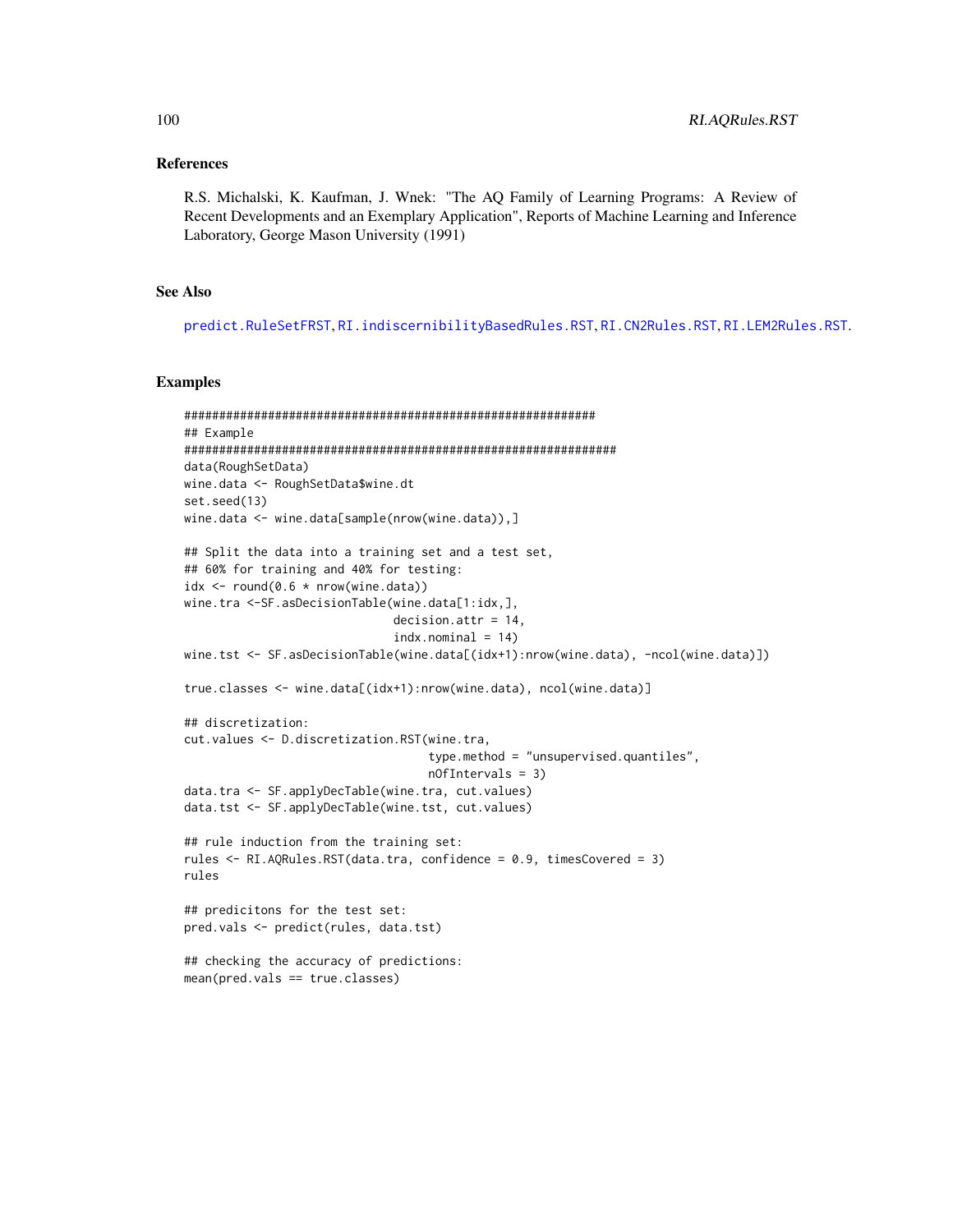<span id="page-100-0"></span>RI.CN2Rules.RST *Rule induction using a version of CN2 algorithm*

## Description

An implementation of verions of the famous CN2 algorithm for induction of decision rules, proposed by P.E. Clark and T. Niblett.

## Usage

```
RI.CN2Rules.RST(decision.table, K = 3)
```
## Arguments

|   | decision.table an object inheriting from the "DecisionTable" class, which represents a deci-                                                          |
|---|-------------------------------------------------------------------------------------------------------------------------------------------------------|
|   | sion system. See SF. asDecisionTable.                                                                                                                 |
| K | a positive integer that controls a complexity of the algorithm. In each iteration K<br>best rule predicates are extended by all possible descriptors. |

# Value

An object of a class "RuleSetRST". For details see [RI.indiscernibilityBasedRules.RST](#page-104-0).

#### Author(s)

Andrzej Janusz

# References

P.E. Clark and T. Niblett, "The CN2 Induction algorithm", Machine Learning, 3, p. 261 - 284 (1986).

## See Also

[predict.RuleSetFRST](#page-93-0), [RI.indiscernibilityBasedRules.RST](#page-104-0), [RI.LEM2Rules.RST](#page-107-0), [RI.AQRules.RST](#page-98-0).

# Examples

```
###########################################################
## Example
##############################################################
data(RoughSetData)
wine.data <- RoughSetData$wine.dt
set.seed(13)
wine.data <- wine.data[sample(nrow(wine.data)),]
## Split the data into a training set and a test set,
## 60% for training and 40% for testing:
idx \le round(0.6 * nrow(wine.data))
```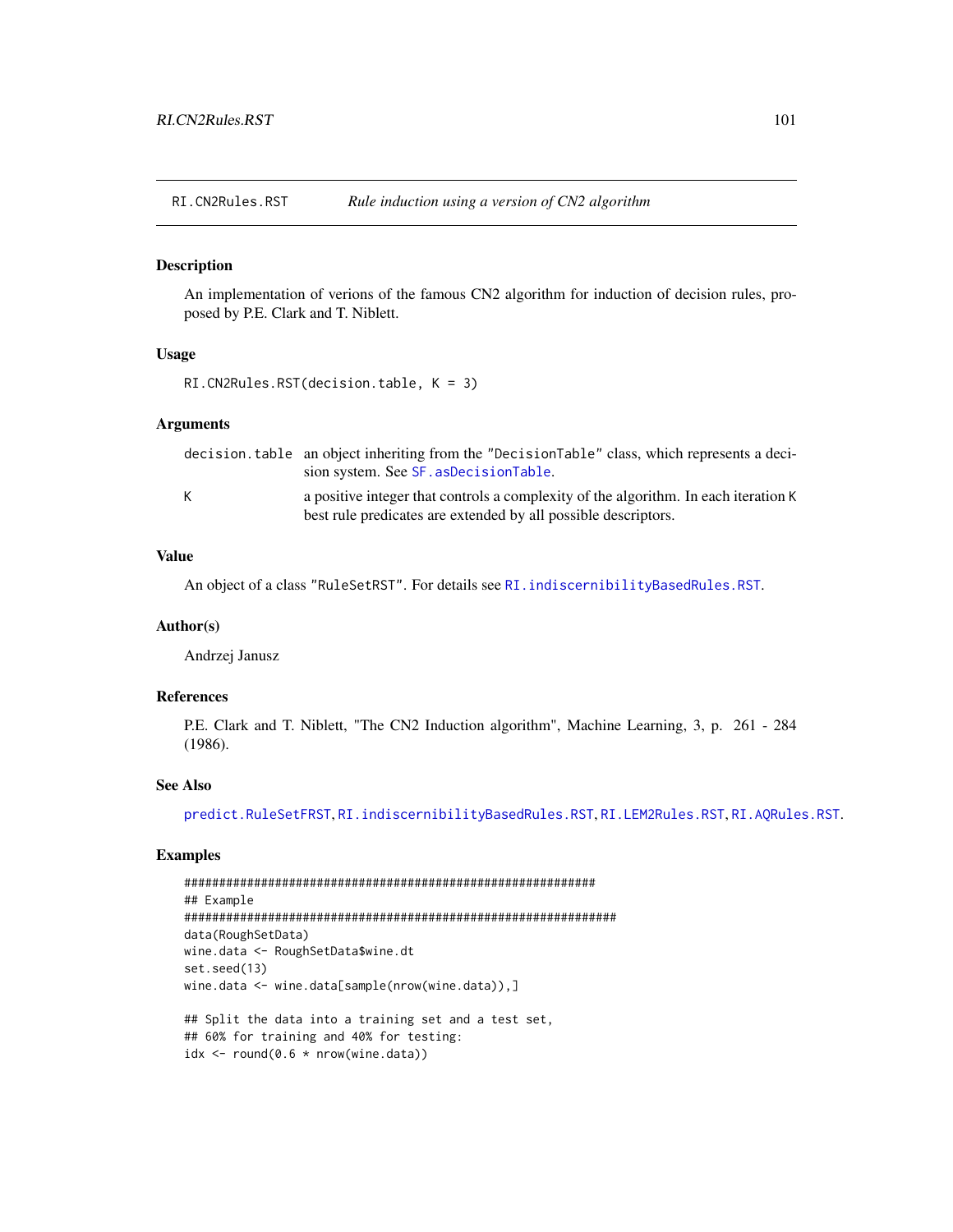```
wine.tra <-SF.asDecisionTable(wine.data[1:idx,],
                              decision.attr = 14,
                              indx.nominal = 14wine.tst <- SF.asDecisionTable(wine.data[(idx+1):nrow(wine.data), -ncol(wine.data)])
true.classes <- wine.data[(idx+1):nrow(wine.data), ncol(wine.data)]
## discretization:
cut.values <- D.discretization.RST(wine.tra,
                                   type.method = "unsupervised.quantiles",
                                   nOfIntervals = 3)
data.tra <- SF.applyDecTable(wine.tra, cut.values)
data.tst <- SF.applyDecTable(wine.tst, cut.values)
## rule induction from the training set:
rules <- RI.CN2Rules.RST(data.tra, K = 5)
rules
## predicitons for the test set:
pred.vals <- predict(rules, data.tst)
## checking the accuracy of predictions:
mean(pred.vals == true.classes)
```
<span id="page-101-0"></span>RI.GFRS.FRST *Generalized fuzzy rough set rule induction based on FRST*

## **Description**

It is a function generating rules in classification tasks using the fuzzy variable precision rough sets (FVPRS) approach (see [BC.LU.approximation.FRST](#page-32-0)).

## Usage

RI.GFRS.FRST(decision.table, control = list())

## Arguments

decision.table a "DecisionTable" class representing the decision table. See [SF.asDecisionTable](#page-113-0). control a list of other parameters which consist of

- alpha.precision: a numeric value representing variable precision of FVPRS. The default value is 0.05. See BC.LU. approximation. FRST.
- type.aggregation: a list of a type of aggregations. The default value is type.aggregation = c("t.tnorm","lukasiewicz"). See [BC.IND.relation.FRST](#page-25-0).
- type.relation: a type of indiscernibility relation. The default value is type.relation = c("tolerance","eq.1"). See [BC.IND.relation.FRST](#page-25-0).
- t.implicator: a type of implication function. The default value is "lukasiewicz". See [BC.LU.approximation.FRST](#page-32-0).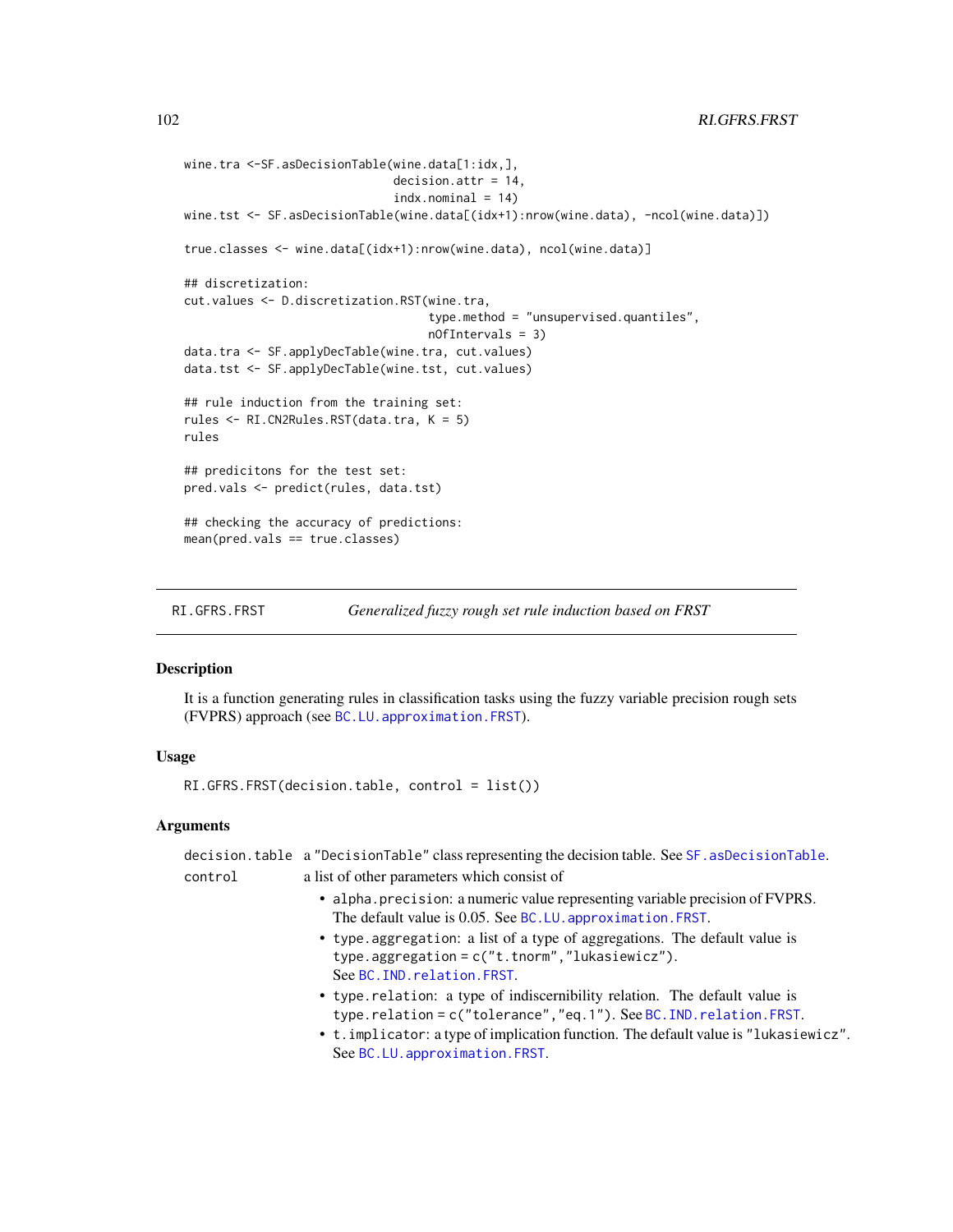#### Details

The method proposed by (Zhao, 2010) consists of three steps as follows. First, it builds a general lower approximation that is able to deal with misclassification and perturbation. In this case, the fuzzy variable precision rough sets (FVPRS) is used to calculate the lower approximation (see [BC.LU.approximation.FRST](#page-32-0)). Secondly, a discernibility matrix considering a consistence degree is constructed for obtaining rules. The details about the matrix can be seen in BC, discernibility, mat. FRST. Then, we calculate attribute value reduction of every object and perform near-minimal rule set. The final step is to construct rules considering the consistence degree of associated objects.

It should be noted that this function only allows classification problems. After obtaining the rules, predicting can be done by calling predict or [predict.RuleSetFRST](#page-93-0). Additionally, to get better representation we can execute [summary](#page-0-0).

## Value

A class "RuleSetFRST" which has following components:

- rules: It is a list containing two elements which are rules and threshold. The rules represent knowledge in data set that can be expressed as an IF-THEN form. For example, we got the rule as follows: 90 8 2 and its colnames: pres, preg, and class. It refers to the following rule: IF pres is about 90 and preg is about 8 THEN class is 2. In other words, while the last column represents the consequent part, the rest expresses the antecedent part. The second part of this object is threshold representing a value used to predict new data. In order to change IF-THEN form, we can use [summary](#page-0-0).
- type.model: It is the type of the theory whether "FRST" or "RST". In this case, it is FRST.
- type.method: It is the considered method. In this case, it is RI.GFRS.FRST.
- type.task: It is the type of task. In this case, it is "classification".
- t.similariy: It is the type of similarity equation. See [BC.IND.relation.FRST](#page-25-0).
- t.tnorm: It is the type of triangular operator. See [BC.IND.relation.FRST](#page-25-0).
- variance.data: It represents the variance of the data set. It has NA values when the associated attributes are nominal values.
- range.data: It represents the range of the data set. It has NA values when the associated attributes are nominal values.
- antecedent.attr: It is a list of attribute names involved in the antecedent part.
- consequent.attr: It is the attribute in the consequent part.
- nominal.att: It is a list of boolean that represent whether a attribute is nominal or not.

## Author(s)

Lala Septem Riza

## References

S. Y. Zhao, E. C. C. Tsang, D. G. Chen, and X. Z. Wang, "Building a Rule-based Classifier – A Fuzzy-rough Set Approach", IEEE Trans. on Knowledge and Data Engineering, vol. 22, no. 5, p. 624 - 638 (2010).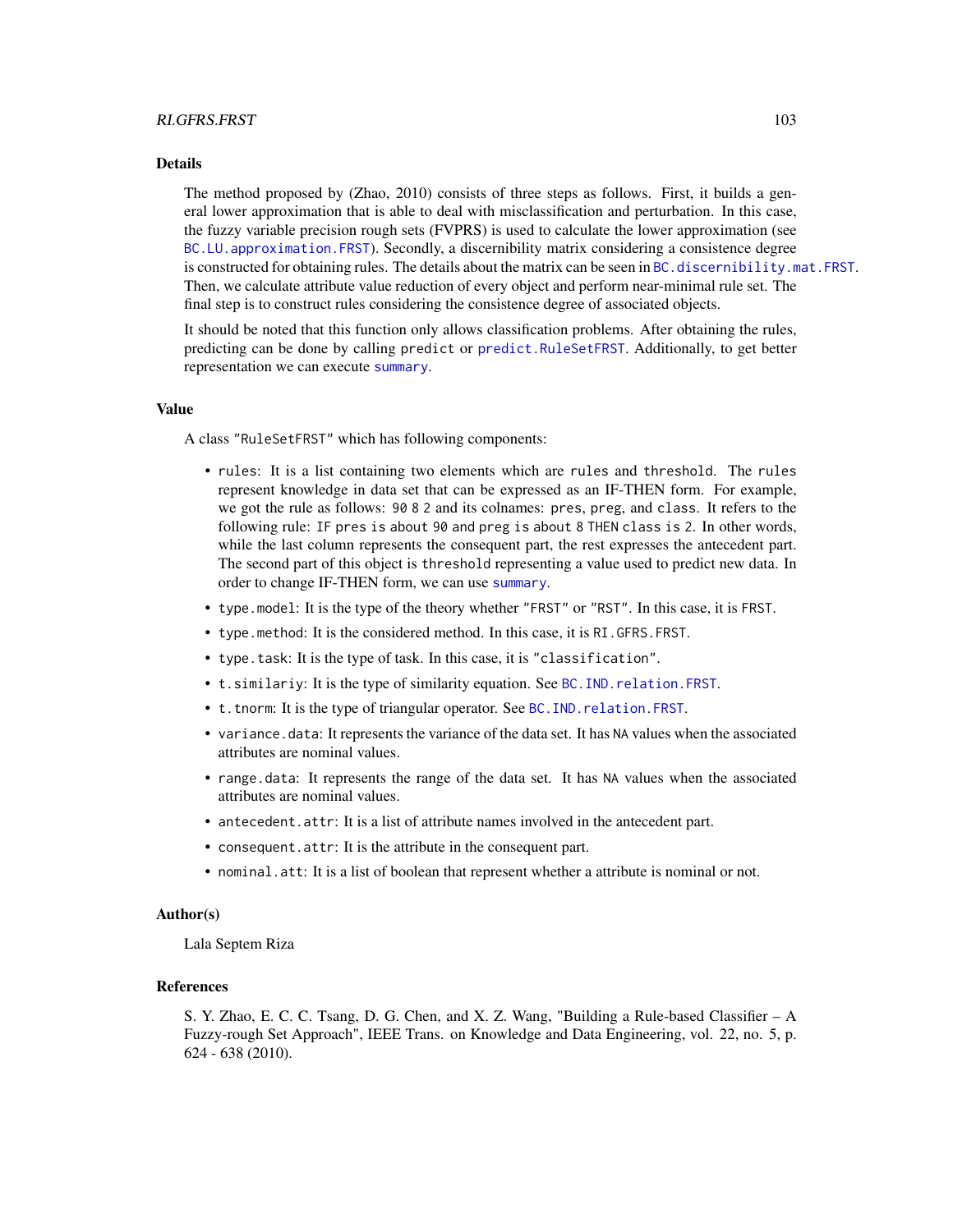## See Also

```
RI.indiscernibilityBasedRules.RST, predict.RuleSetFRST, and RI.hybridFS.FRST.
```
#### Examples

```
###########################################################
## Example
##############################################################
data(RoughSetData)
decision.table <- RoughSetData$pima7.dt
control \le list(alpha.precision = 0.01, type.aggregation = c("t.tnorm", "lukasiewicz",type.relation = c("tolerance", "eq.3"), t.implicator = "lukasiewicz")
rules <- RI.GFRS.FRST(decision.table, control)
```
<span id="page-103-0"></span>RI.hybridFS.FRST *Hybrid fuzzy-rough rule and induction and feature selection*

## **Description**

It is a function for generating rules based on hybrid fuzzy-rough rule induction and feature selection. It allows for classification and regression tasks.

## Usage

RI.hybridFS.FRST(decision.table, control = list())

#### Arguments

|         | decision.table a "DecisionTable" class representing the decision table. See SF. asDecisionTable. |
|---------|--------------------------------------------------------------------------------------------------|
| control | a list of other parameters which consist of                                                      |

- type.aggregation a list representing the type of aggregation. The default value is type.aggregation =  $c("t.tnorm", "lukasiewicz").$ See [BC.IND.relation.FRST](#page-25-0).
- type.relation the type of indiscernibility relation. The default value is type.relation = c("tolerance","eq.3"). See [BC.IND.relation.FRST](#page-25-0).
- t.implicator the type of implication function. The default value is "lukasiewicz". See BC.LU.approximation.FRST.

#### Details

It was proposed by (Jensen et al, 2009) attempting to combine rule induction and feature selection at the same time. Basically this algorithm inserts some steps to generate rules into the fuzzy QuickReduct algorithm (see [FS.quickreduct.FRST](#page-74-0). Furthermore, by introducing the degree of coverage, this algorithm selects proper rules.

This function allows not only for classification but also for regression problems. After obtaining the rules, predicting can be done by calling predict or [predict.RuleSetFRST](#page-93-0). Additionally, to get better representation we can execute [summary](#page-0-0).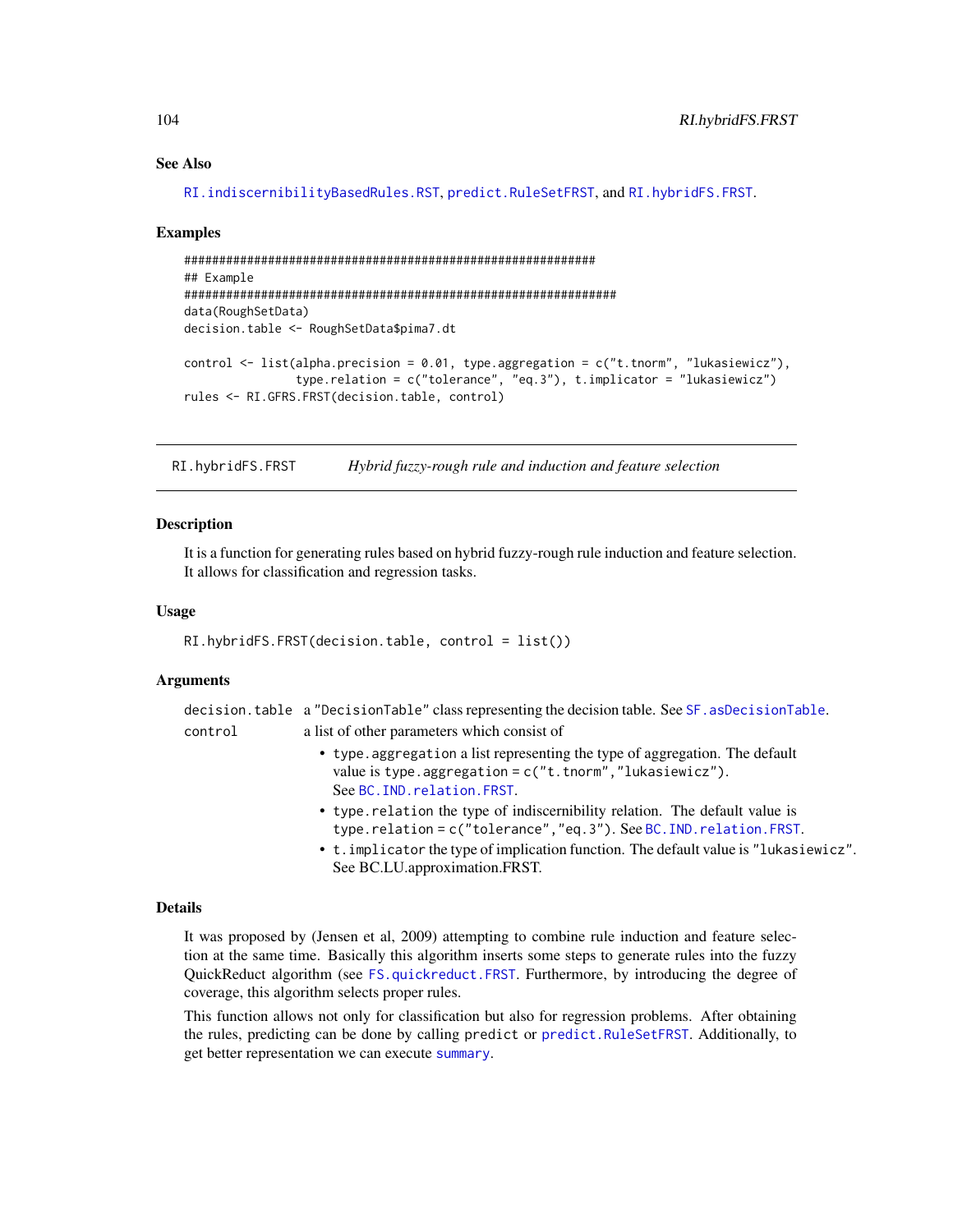# Value

A class "RuleSetFRST" which has similar components as [RI.GFRS.FRST](#page-101-0) but in this case the threshold component is not included.

#### Author(s)

Lala Septem Riza

## References

R. Jensen, C. Cornelis, and Q. Shen, "Hybrid Fuzzy-rough Rule Induction and Feature Selection", in: IEEE International Conference on Fuzzy Systems (FUZZ-IEEE), p. 1151 - 1156 (2009).

#### See Also

[RI.indiscernibilityBasedRules.RST](#page-104-0), [predict.RuleSetFRST](#page-93-0), and [RI.GFRS.FRST](#page-101-0).

## Examples

```
###########################################################
## Example 1: Regression problem
###########################################################
data(RoughSetData)
decision.table <- RoughSetData$housing7.dt
control \le list(type.aggregation = c("t.tnorm", "lukasiewicz"), type.relation =
                c("tolerance", "eq.3"), t.implicator = "lukasiewicz")
res.1 <- RI.hybridFS.FRST(decision.table, control)
###########################################################
## Example 2: Classification problem
##############################################################
data(RoughSetData)
decision.table <- RoughSetData$pima7.dt
control \le list(type.aggregation = c("t.tnorm", "lukasiewicz"), type.relation =
                c("tolerance", "eq.3"), t.implicator = "lukasiewicz")
res.2 <- RI.hybridFS.FRST(decision.table, control)
```
<span id="page-104-0"></span>RI.indiscernibilityBasedRules.RST *Rule induction from indiscernibility classes.*

## Description

Rule induction from indiscernibility classes.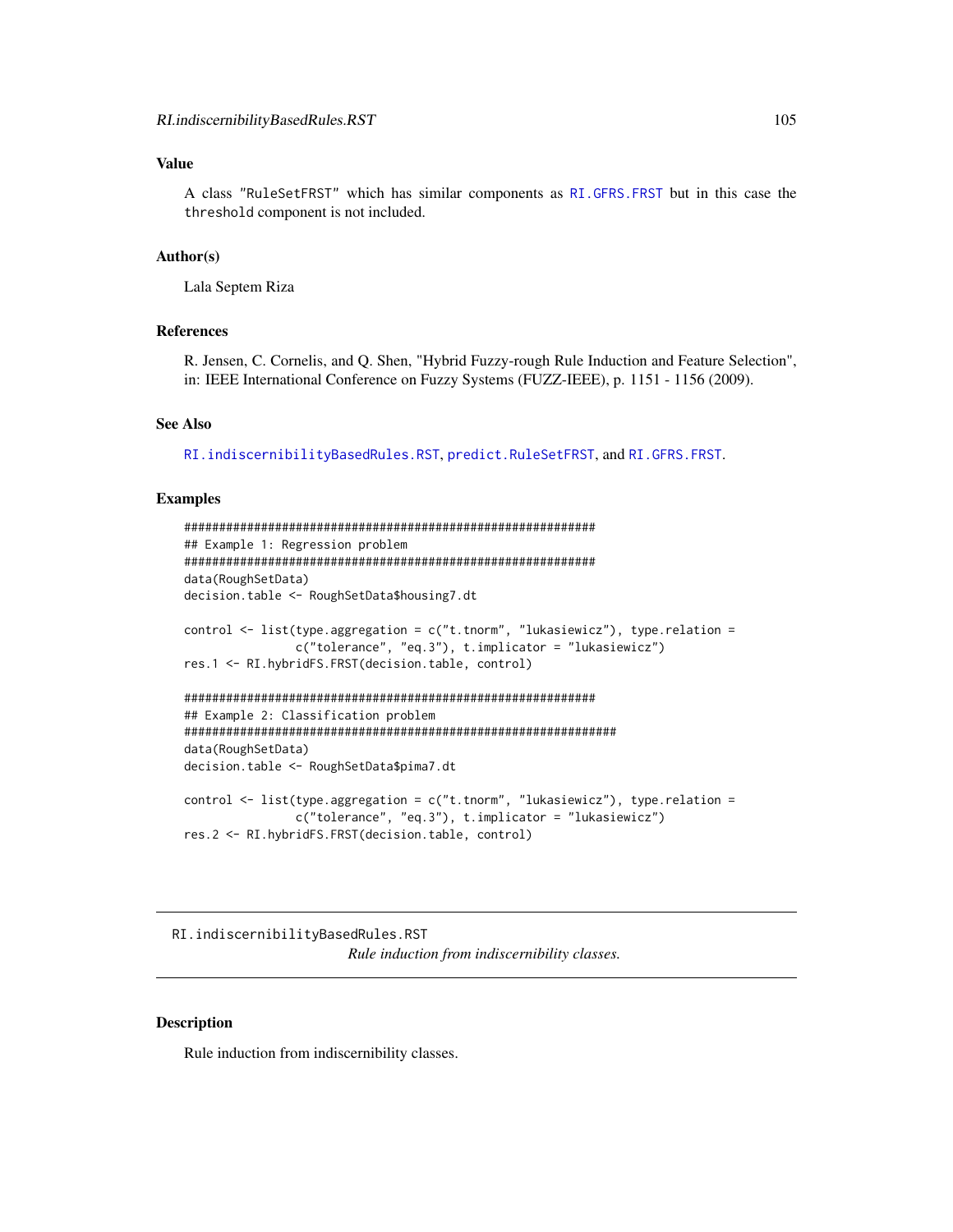## Usage

```
RI.indiscernibilityBasedRules.RST(decision.table, feature.set)
```
## Arguments

|             | decision.table an object inheriting from the "DecisionTable" class, which represents a deci-<br>sion system. See SF. asDecisionTable.                                                                                                                                                         |
|-------------|-----------------------------------------------------------------------------------------------------------------------------------------------------------------------------------------------------------------------------------------------------------------------------------------------|
| feature.set | an object inheriting from the "Feature Subset" class which is a typical output<br>of feature selection methods based on RST e.g. FS. greedy. heuristic. reduct. RST.<br>See also FS. reduct. computation, FS. feature. subset. computation and FS. all. reducts. computation<br>based on RST. |
|             |                                                                                                                                                                                                                                                                                               |

# Details

This function generates "if-then" decision rules from indiscernibility classes defined by a given subset of conditional attributes.

After obtaining the rules, decision classes of new objects can be predicted using the predict method or by a direct call to [predict.RuleSetRST](#page-94-0).

# Value

An object of a class "RuleSetRST", which is a list with additional attributes:

- uniqueCls: a vector of possible decision classes,
- supportDenominator: an integer giving the number of objects in the data,
- clsProbs: a vector giving the a priori probability of the decision classes,
- majorityCls: a class label representing the majority class in the data,
- method: the type a rule induction method used for computations,
- dec.attr: a name of the decision attribute in the data,
- colnames: a vector of conditional attribute names.

Each rule is a list with the following elements:

- idx: a vector of indexes of attribute that are used in antecedent of a rule,
- values: a vector of values of attributes indicated by idx,
- consequent: a value of the consequent of a rule,
- support: a vactor of integers indicating objects from the data, which support a given rule,
- laplace: ia numeric value representing the Laplace estimate of the rule's confidence.

## Author(s)

Andrzej Janusz

# See Also

[predict.RuleSetRST](#page-94-0), [RI.CN2Rules.RST](#page-100-0), [RI.LEM2Rules.RST](#page-107-0), [RI.AQRules.RST](#page-98-0).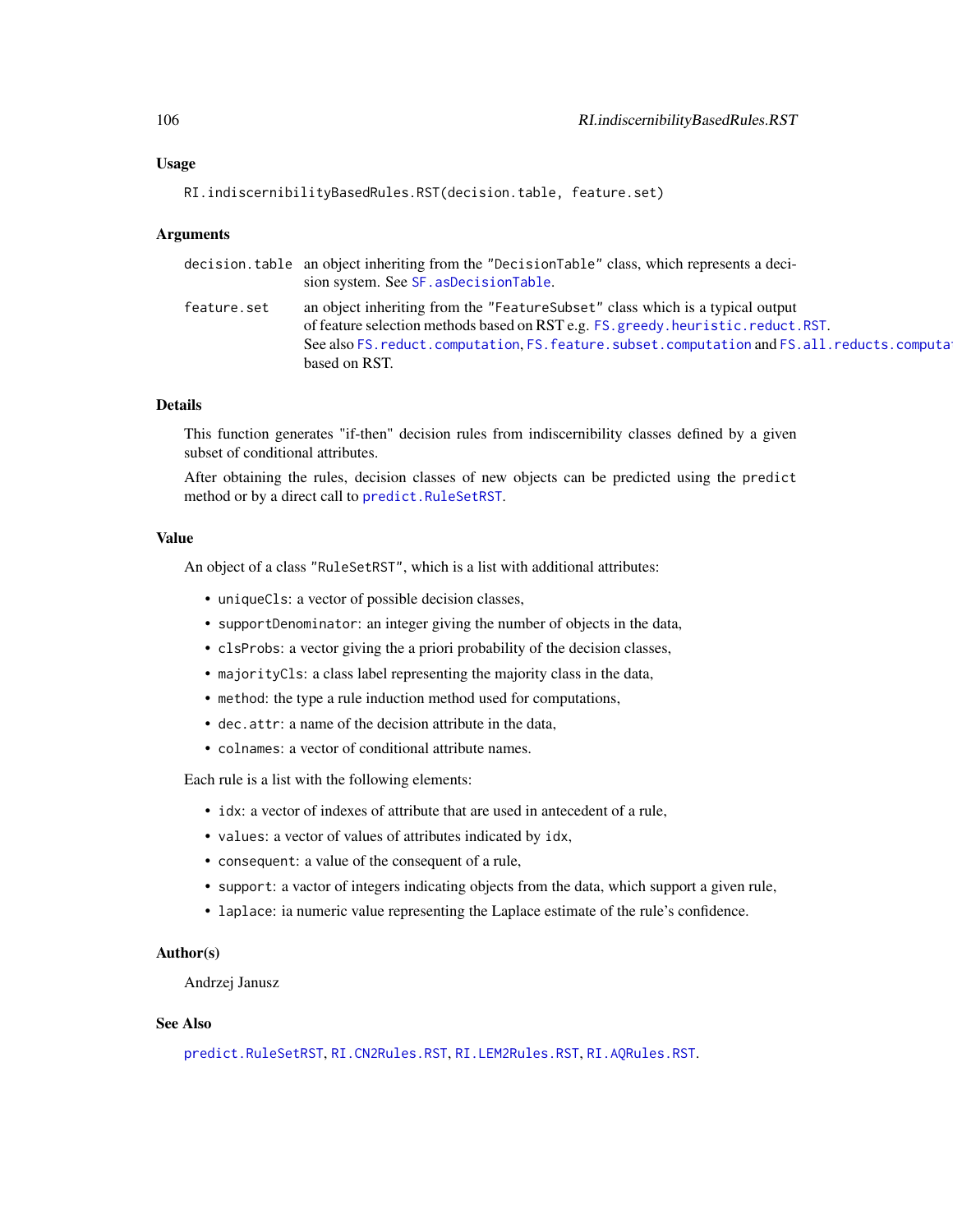#### RI.laplace 107

# Examples

```
###########################################################
## Example
##############################################################
data(RoughSetData)
hiring.data <- RoughSetData$hiring.dt
## determine feature subset/reduct
reduct <- FS.reduct.computation(hiring.data,
                                method = "permutation.heuristic",
                                permutation = FALSE)
rules <- RI.indiscernibilityBasedRules.RST(hiring.data, reduct)
rules
```
# RI.laplace *Quality indicators of RST decision rules*

## Description

Functions for extracting quality indices of rules.

## Usage

```
RI.laplace(rules, ...)
RI.support(rules, ...)
RI.confidence(rules, ...)
RI.lift(rules, ...)
```
#### Arguments

| rules   | a "RuleSetRST" object containing a set of decision rules. See RI. LEM2Rules. RST. |
|---------|-----------------------------------------------------------------------------------|
| $\cdot$ | the other parameters (currently omitted).                                         |

# Value

A numeric vector with values of the corresponding quality measure.

# Author(s)

Andrzej Janusz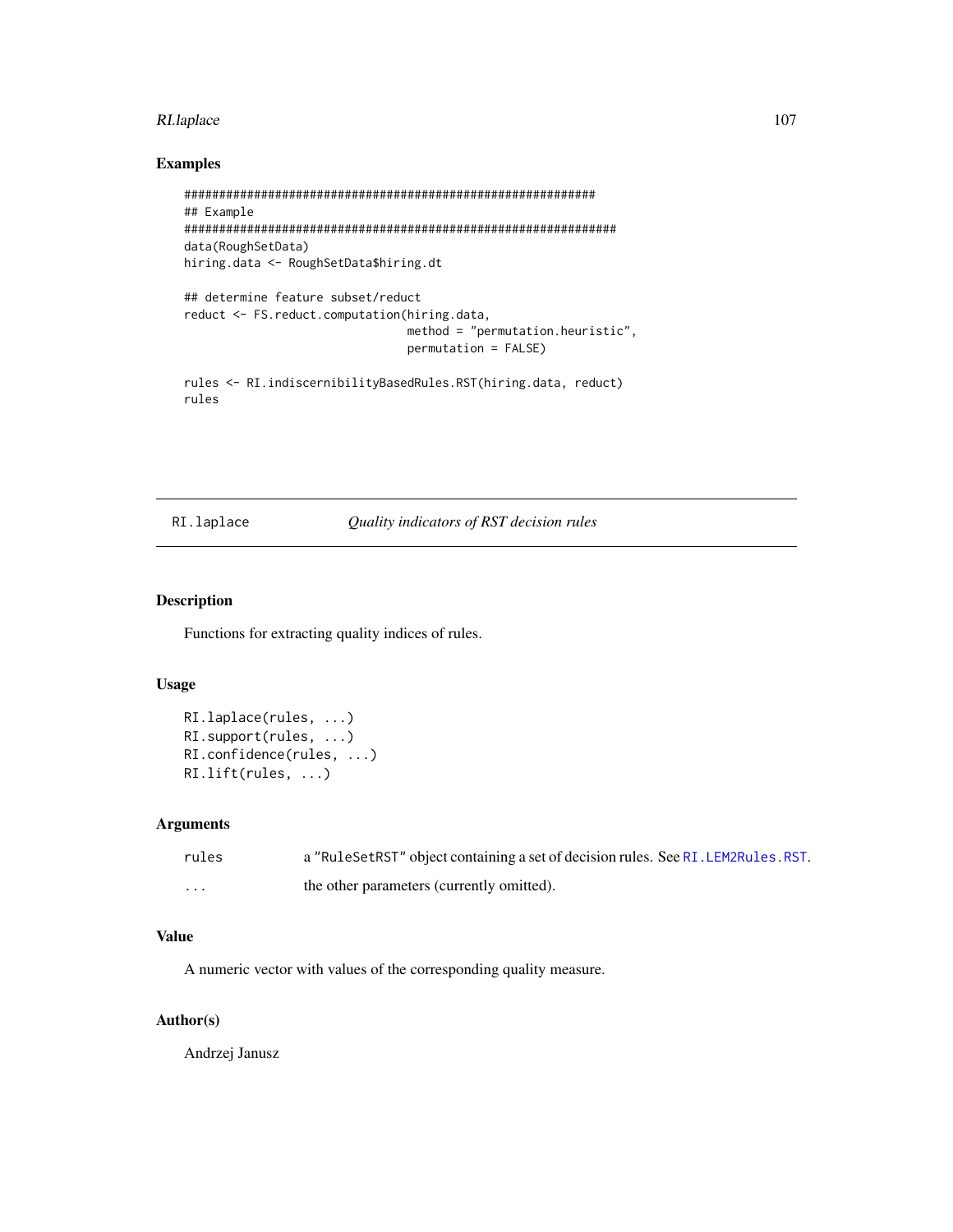## Examples

```
###########################################################
## Example : Filtering a set of decision rules
###########################################################
data(RoughSetData)
hiring.data <- RoughSetData$hiring.dt
rules <- RI.LEM2Rules.RST(hiring.data)
rules
# a vector of rules' Laplace estimate of the confidence:
RI.laplace(rules)
# a vector of rules' confidence values:
RI.confidence(rules)
# subsetting a set of rules:
rules[RI.support(rules) > 0.2]
rules[RI.lift(rules) < 1.5]
```
<span id="page-107-0"></span>RI.LEM2Rules.RST *Rule induction using the LEM2 algorithm*

#### Description

An implementation of LEM2 (Learning from Examples Module, version 2) for induction of decision rules, originally proposed by J.W. Grzymala-Busse.

## Usage

```
RI.LEM2Rules.RST(decision.table)
```
## **Arguments**

decision.table an object inheriting from the "DecisionTable" class, which represents a decision system. See [SF.asDecisionTable](#page-113-0).

# Value

```
An object of a class "RuleSetRST". For details see RI.indiscernibilityBasedRules.RST.
```
## Author(s)

Andrzej Janusz

#### References

J.W. Grzymala-Busse, "A New Version of the Rule Induction System LERS", Fundamenta Informaticae, 31, p. 27 - 39 (1997).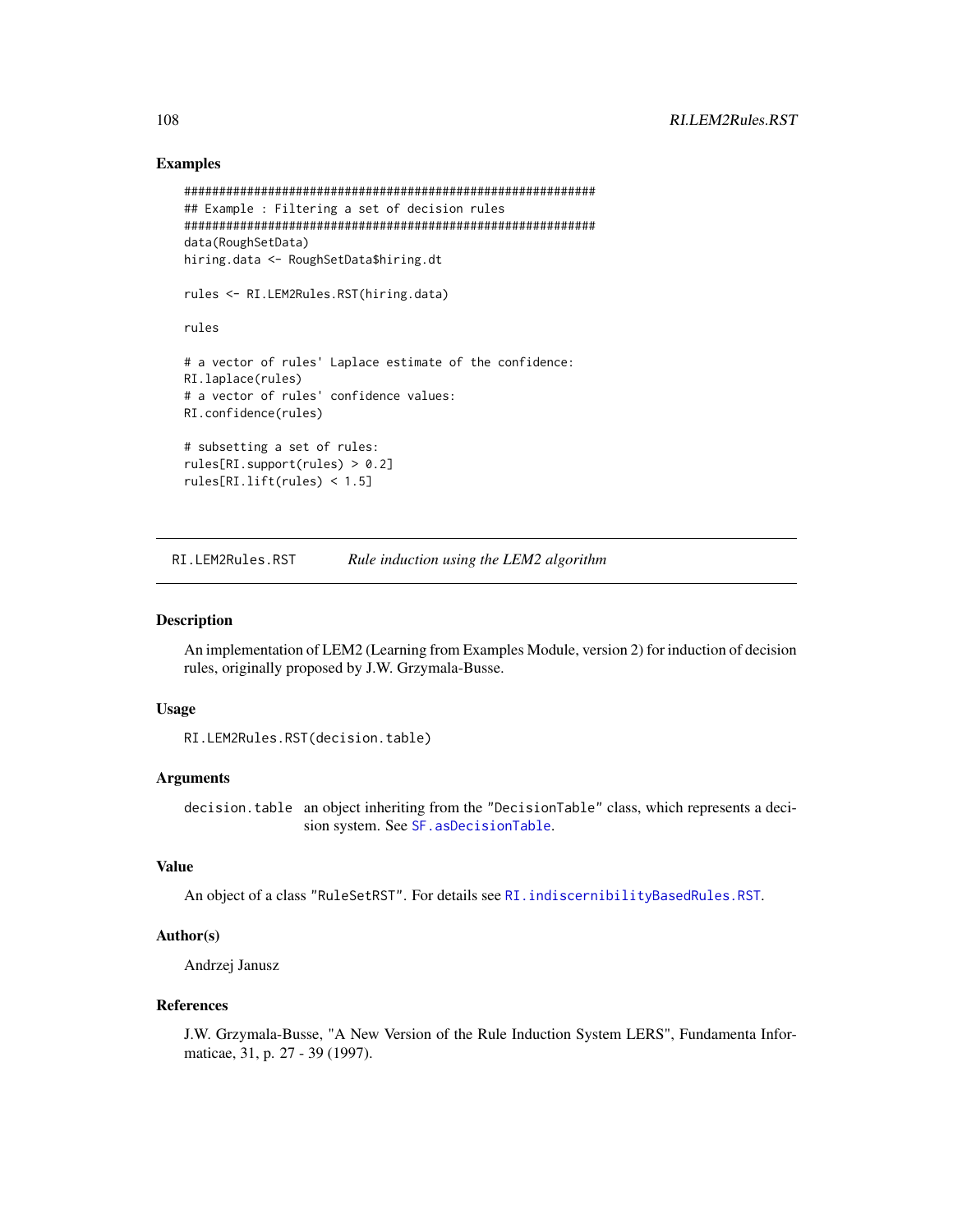# <span id="page-108-0"></span>RoughSetData 109

#### See Also

[predict.RuleSetFRST](#page-93-0), [RI.indiscernibilityBasedRules.RST](#page-104-0), [RI.CN2Rules.RST](#page-100-0), [RI.AQRules.RST](#page-98-0).

# Examples

```
###########################################################
## Example
##############################################################
data(RoughSetData)
wine.data <- RoughSetData$wine.dt
set.seed(13)
wine.data <- wine.data[sample(nrow(wine.data)),]
## Split the data into a training set and a test set,
## 60% for training and 40% for testing:
idx \le round(0.6 * nrow(wine.data))
wine.tra <-SF.asDecisionTable(wine.data[1:idx,],
                              decision.attr = 14,
                              indx.nominal = 14wine.tst <- SF.asDecisionTable(wine.data[(idx+1):nrow(wine.data), -ncol(wine.data)])
true.classes <- wine.data[(idx+1):nrow(wine.data), ncol(wine.data)]
## discretization:
cut.values <- D.discretization.RST(wine.tra,
                                   type.method = "local.discernibility",
                                   maxNOfCuts = 1)
data.tra <- SF.applyDecTable(wine.tra, cut.values)
data.tst <- SF.applyDecTable(wine.tst, cut.values)
## rule induction from the training set:
rules <- RI.LEM2Rules.RST(data.tra)
rules
## predicitons for the test set:
pred.vals <- predict(rules, data.tst)
## checking the accuracy of predictions:
mean(pred.vals == true.classes)
```
RoughSetData *Data set of the package*

#### Description

Several datasets have been embedded in this package to be used as decision table of examples. They can be accessed by typing data(RoughSetData). The following is a description of each datasets.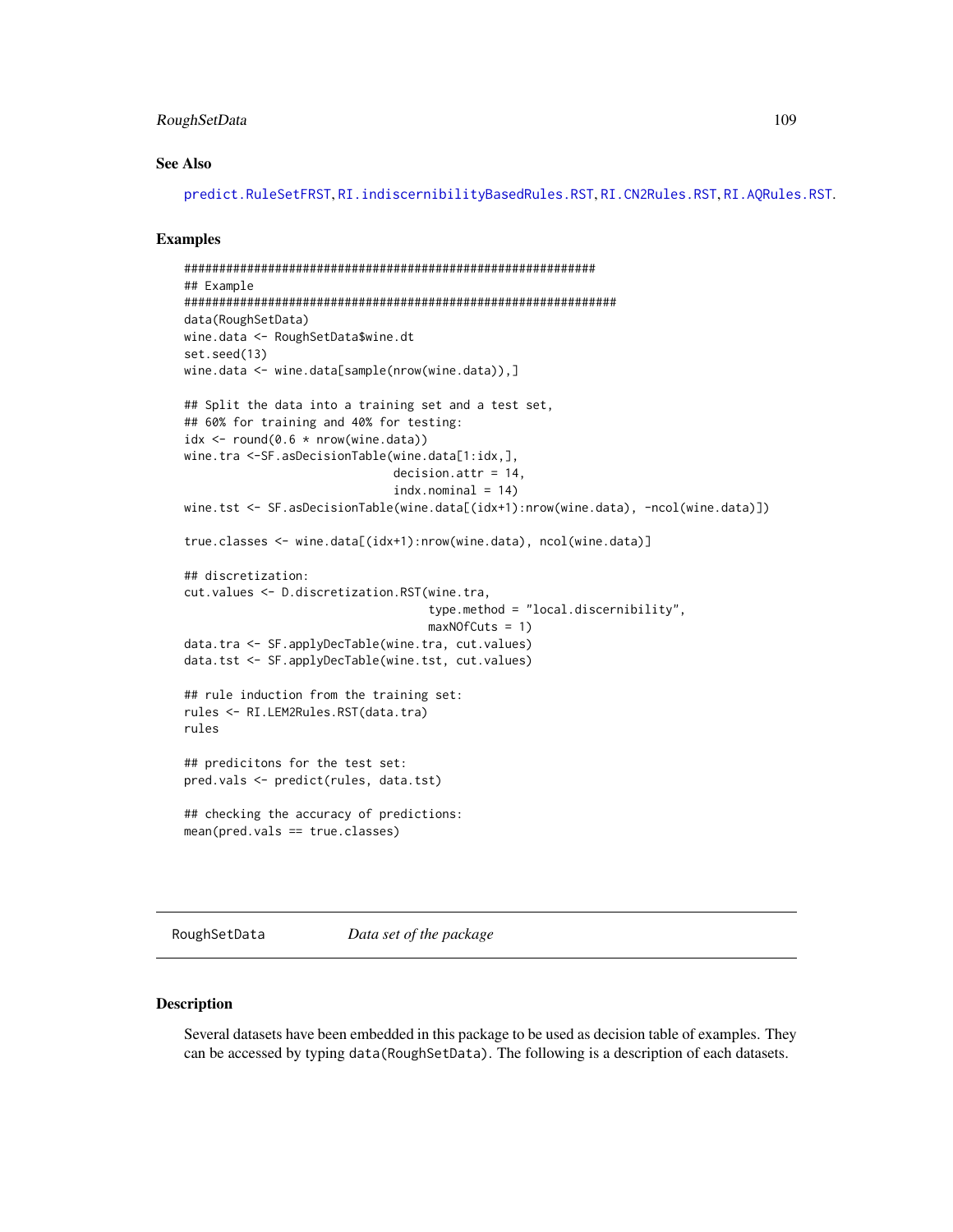# Details

# The hiring dataset

It is simple data taken from (Komorowski et al, 1999) where all the attributes have nominal values. It consists of eight objects with four conditional attributes and one decision attribute. The detailed description of each attribute is as follows:

- Diploma: it has the following values: "MBA", "MSc", "MCE".
- Exprience: it has the following values: "High", "Low", "Medium".
- French: it has the following values: "Yes", "No".
- Reference: it has the following values: "Excellent", "Good", "Neutral".
- Decision: it is a decision attribute that contains the following values: "Accept", "Reject".

#### The housing dataset

This data was taken from the Boston housing dataset located at the UCI Machine Learning repository, available at http://www.ics.uci.edu. It was first created by (Harrison and Rubinfeld, 1978). It contains 506 objects with 13 conditional attributes and one decision attribute. Furthermore, it should be noted that the housing dataset is a regression dataset which means that the decision attribute has continuous values. The conditional attributes contain both continuous and nominal attributes. The following is a description of each attribute:

- CRIM: it is a continuous attribute that expresses per capita crime rate by town. It has values in: [0.0062, 88.9762].
- ZN: it is a continuous attribute that represents the proportion of residential land zoned for lots over 25,000 sq.ft. It has values in: [0, 100].
- INDUS: it is a continuous attribute that shows the proportion of non-retail business acres per town. It has values in: [0.46, 27.74].
- CHAS: it is a nominal attribute that represents Charles River dummy variable. It has two values which are 1 if tract bounds river and 0 otherwise.
- NOX: it is a continuous attribute that shows the nitric oxides concentration (parts per 10 million). It has values in: [0.385, 0.871].
- RM: it is a continuous attribute that explains the average number of rooms per dwelling. It has values in: [3.561, 8.78].
- AGE: it is a continuous attribute that expresses proportion of owner-occupied units built prior to 1940. It has values in: [2.9, 100].
- DIS: it is a continuous attribute that shows weighted distances to five Boston employment centres. It has values in: [1.1296, 12.1265].
- RAD: it is a nominal attribute that shows the index of accessibility to radial highways. it has the integer value from 1 to 24.
- TAX: it is a continuous attribute that shows the full-value property-tax rate per \$10,000. It has values in: [187, 711].
- PTRATIO: it is a continuous attribute that shows the pupil-teacher ratio by town. It has values in: [12.6, 22].
- B: it is a continuous attribute that can be expressed by 1000(Bk 0.63)^2 where Bk is the proportion of blacks by town. It has values in: [0.32, 396.9].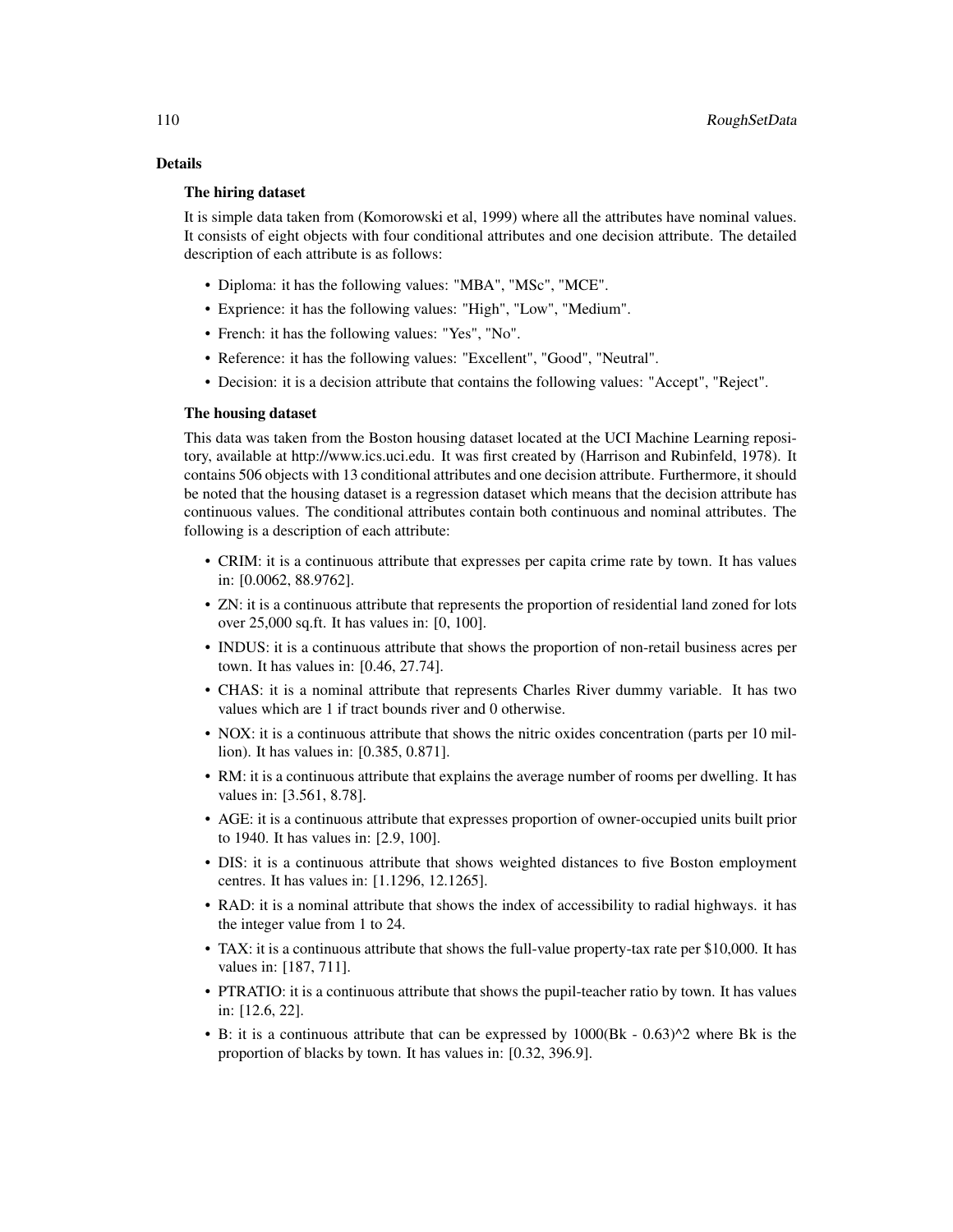- LSTAT: it is a continuous attribute that illustrates the percentage of lower status of the population. It has values in: [1.73, 37.97].
- MEDV: it is a continuous attribute that shows the median value of owner-occupied homes in \$1000's. It has values in: [5, 50].

#### The wine dataset

This dataset is a classification dataset introduced first by (Forina, et al) which is commonly used as benchmark for simulation in the machine learning area. Additionally, it is available at the KEEL dataset repository (Alcala-Fdez, 2009), available at http://www.keel.es/. It consists of 178 instances with 13 conditional attributes and one decision attribute where all conditional attributes have continuous values. The description of each attribute is as follows:

- alcohol: it has a range in: [11, 14.9].
- malid acid: it has a range in: [0.7, 5.8].
- ash: it has a range in: [1.3, 3.3].
- alcalinity\_of\_ash: it has a range in: [10.6, 30.0].
- magnesium: it has a range in: [70, 162].
- total phenols: it has a range in: [0.9, 3.9].
- flavanoids: it has a range in: [0.3 5.1].
- nonflavanoid\_phenols: it has a range in: [0.4 3.6].
- proanthocyanins: it has a range in: [0.4 3.6].
- color\_intensity: it has a range in: [1.2 13.0].
- hue: it has a range in: [0.4 1.8].
- od: it has a range in: [1.2 4.0].
- proline: it has a range in: [278 1680].
- class: it is nominal decision attribute that has values: 1, 2, 3.

#### The pima dataset

It was taken from the pima Indians diabetes dataset which is available at the KEEL dataset repository (Alcala-Fdez, 2009), available at http://www.keel.es/. It was first created by National Institute of Diabetes and Digestive and Kidney Diseases. It contains 768 objects with 8 continuous conditional attributes. The description of each attribute is as follows:

- preg: it represents number of times pregnant and has values in: [1, 17].
- plas: it represents plasma glucose concentration a 2 hours in an oral glucose tolerance test and has values in: [0.0, 199.0].
- pres: it represents diastolic blood pressure (mm Hg) and has values in: [0.0, 122.0].
- skin: it represents triceps skin fold thickness (mm) and has values in: [0.0, 99.0].
- insu: it represents 2-hour serum insulin (mu U/ml) and has values in: [0.0, 846.0].
- mass: it represents body mass index (weight in kg/(height in m) $^{\wedge}2$ ) and has values in: [0.0, 67.1].
- pedi: it represents diabetes pedigree function and has values in: [0.078, 2.42].
- age: it represents age (years) and has values in: [21.0, 81.0].
- class: it is a decision attribute and has values in: [1, 2].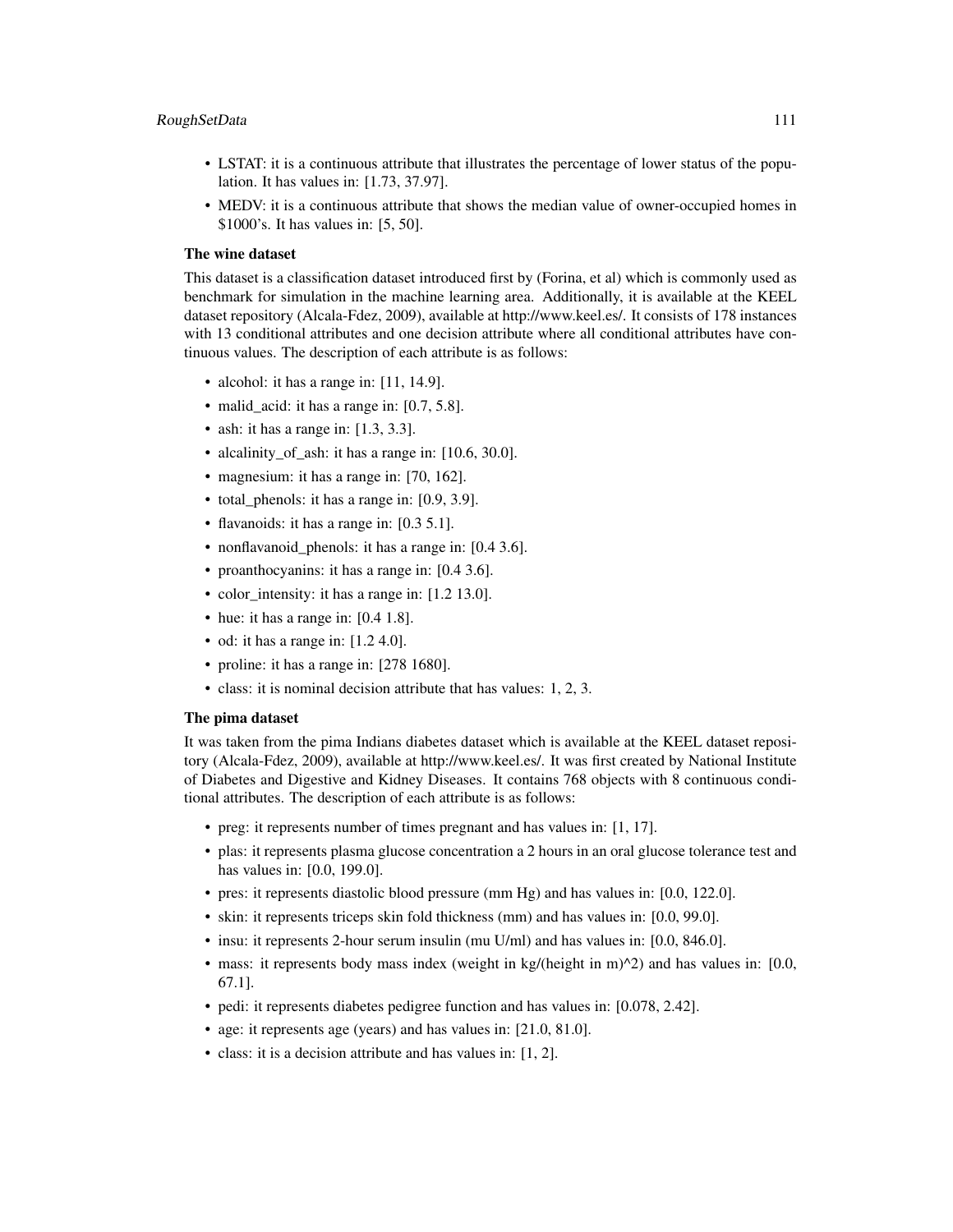#### <span id="page-111-1"></span>References

M. Forina, E. Leardi, C. Armanino, and S. Lanteri, "PARVUS - An Extendible Package for Data Exploration, Classification and Correlation", Journal of Chemonetrics, vol. 4, no. 2, p. 191 - 193 (1988).

D. Harrison, and D. L. Rubinfeld, "Hedonic Prices and the Demand for Clean Air", J. Environ. Economics & Management, vol.5, 81-102 (1978).

J. Alcala-Fdez, L. Sanchez, S. Garcia, M. J. del Jesus, S. Ventura, J. M. Garrell, J. Otero, C. Romero, J. Bacardit, V. M. Rivas, J. C. Fernandez, and F. Herrera, "KEEL: A Software Tool to Assess Evolutionary Algorithms to Data Mining Problems", Soft Computing vol. 13, no. 3, p. 307 - 318 (2009).

J. Komorowski, Z. Pawlak, L. Polwski, and A. Skowron, "Rough Sets: A Tutorial", In S. K. Pal and A. Skowron, editors, Rough Fuzzy Hybridization, A New Trend in Decision Making, pp. 3 - 98, Singopore, Springer (1999).

<span id="page-111-0"></span>SF.applyDecTable *Apply for obtaining a new decision table*

#### Description

It is used to apply a particular object/model for obtaining a new decision table. In other words, in order to use the function, the models, which are objects of missing value completion, feature selection, instance selection, or discretization, have been calculated previously .

#### Usage

```
SF.applyDecTable(decision.table, object, control = list())
```
#### Arguments

|         | decision.table a "DecisionTable" class representing a decision table. See SF. asDecisionTable.                                                                                                                                                                      |
|---------|---------------------------------------------------------------------------------------------------------------------------------------------------------------------------------------------------------------------------------------------------------------------|
| object  | a class resulting from feature selection (e.g., FS. reduct. computation), dis-<br>cretization (e.g., D. discretization. RST), instance selection functions (e.g.,<br>IS. FRIS. FRST), and missing value completion (e.g., MV. missing Value Completion).            |
| control | a list of other parameters which are indx. reduct representing an index of the<br>chosen decision reduct. It is only considered when we calculate all reducts using<br>FS. all. reducts. computation. The default value is that the first reduct will<br>be chosen. |

# Value

A new decision table. Especially for the new decision table resulting from discretization, we obtain a different representation. Values are expressed in intervals instead of labels. For example,  $a_1 =$  $[-Inf, 1.35]$  refers to the value  $a_1$  has a value in that range.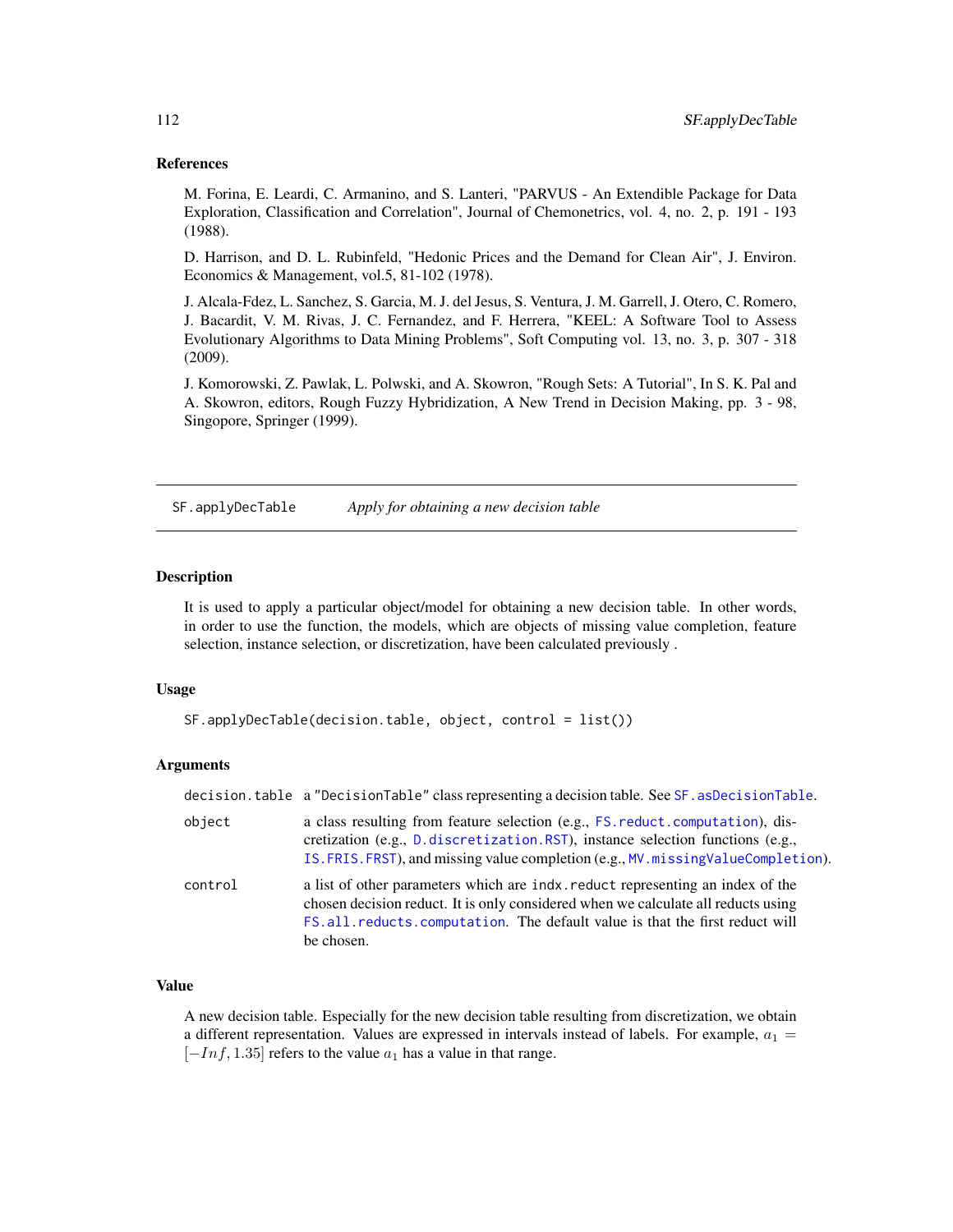```
SF.applyDecTable 113
```
Lala Septem Riza and Andrzej Janusz

# Examples

```
#############################################################
## Example 1: The feature selection in RST
## using quickreduct
#############################################################
data(RoughSetData)
decision.table <- RoughSetData$hiring.dt
## generate reducts
red.1 <- FS.quickreduct.RST(decision.table)
new.decTable <- SF.applyDecTable(decision.table, red.1)
#############################################################
## Example 2: The feature selection in FRST
## using fuzzy.QR (fuzzy quickreduct)
#############################################################
data(RoughSetData)
decision.table <- RoughSetData$hiring.dt
## fuzzy quickreduct using fuzzy lower approximation
control <- list(decision.attr = c(5), t.implicator = "lukasiewicz",
                type.relation = c("tolerance", "eq.1"), type. aggregation =c("t.tnorm", "lukasiewicz"))
red.2 <- FS.quickreduct.FRST(decision.table, type.method = "fuzzy.dependency",
                            type.QR = "fuzzy.QR", control = control)
## generate new decision table
new.decTable <- SF.applyDecTable(decision.table, red.2)
###################################################
## Example 3: The Instance selection by IS.FRPS and
## generate new decision table
###################################################
dt.ex1 <- data.frame(c(0.5, 0.2, 0.3, 0.7, 0.2, 0.2),
                 c(0.1, 0.4, 0.2, 0.8, 0.4, 0.4), c(0, 0, 0, 1, 1, 1))colnames(dt.ex1) <- c("a1", "a2", "d")
decision.table <- SF.asDecisionTable(dataset = dt.ex1, decision.attr = 3)
## evaluate and select instances
res.1 <- IS.FRPS.FRST(decision.table, type.alpha = "FRPS.3")
## generate new decision table
new.decTable <- SF.applyDecTable(decision.table, res.1)
#################################################################
## Example 4: Discretization by determining cut values and
## then generate new decision table
```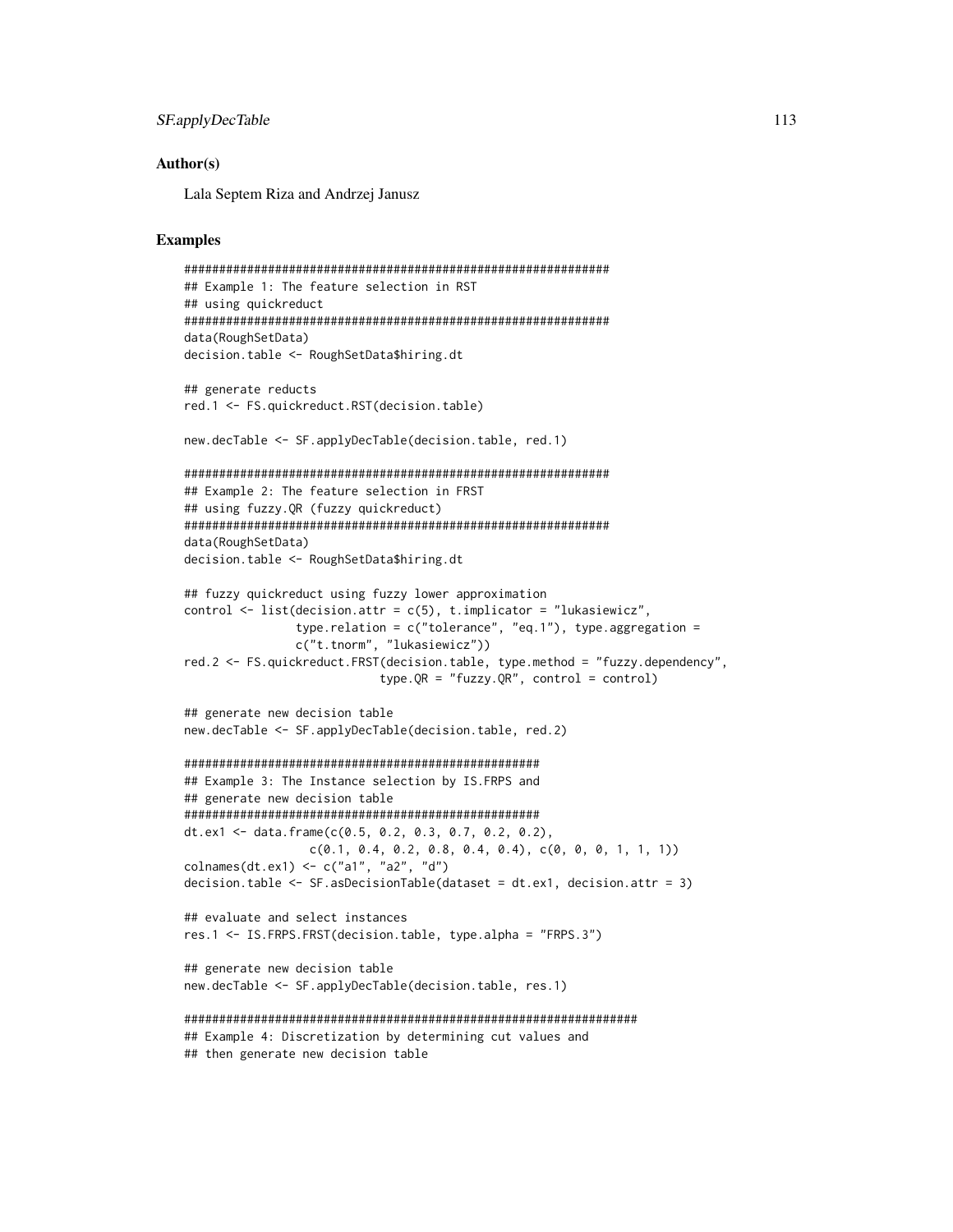```
#################################################################
dt.ex2 <- data.frame(c(1, 1.2, 1.3, 1.4, 1.4, 1.6, 1.3), c(2, 0.5, 3, 1, 2, 3, 1),
                             c(1, 0, 0, 1, 0, 1, 1))
colnames(dt.ex2) \leq c("a", "b", "d")
decision.table <- SF.asDecisionTable(dataset = dt.ex2, decision.attr = 3,
                 indx.nominal = 3)## get cut values using the local strategy algorithm
cut.values <- D.discretization.RST(decision.table, type.method = "global.discernibility")
## generate new decision table
new.decTable <- SF.applyDecTable(decision.table, cut.values)
#################################################################
## Example 5: Missing value completion
#################################################################
dt.ex1 <- data.frame(
     c(100.2, 102.6, NA, 99.6, 99.8, 96.4, 96.6, NA),
     c(NA, "yes", "no", "yes", NA, "yes", "no", "yes"),
     c("no", "yes", "no", "yes", "yes", "no", "yes", NA),
     c("yes", "yes", "no", "yes", "no", "no", "no", "yes"))
colnames(dt.ex1) <- c("Temp", "Headache", "Nausea", "Flu")
decision.table <- SF.asDecisionTable(dataset = dt.ex1, decision.attr = 4,
                                    indx.nominal = c(2:4)## missing value completion
val.NA = MV.missingValueCompletion(decision.table, type.method = "globalClosestFit")
## generate new decision table
new.decTable <- SF.applyDecTable(decision.table, val.NA)
new.decTable
```
<span id="page-113-0"></span>SF.asDecisionTable *Converting a data.frame into a* DecisionTable *object*

#### **Description**

This function converts data. frames into DecisionTable objects. This is a standard data representation in the RoughSets package.

# Usage

```
SF.asDecisionTable(dataset, decision.attr = NULL, indx.nominal = NULL)
```
#### Arguments

dataset data.frame that contains objects/instances and attributes/features in its rows and columns, respectively. See in Section Details.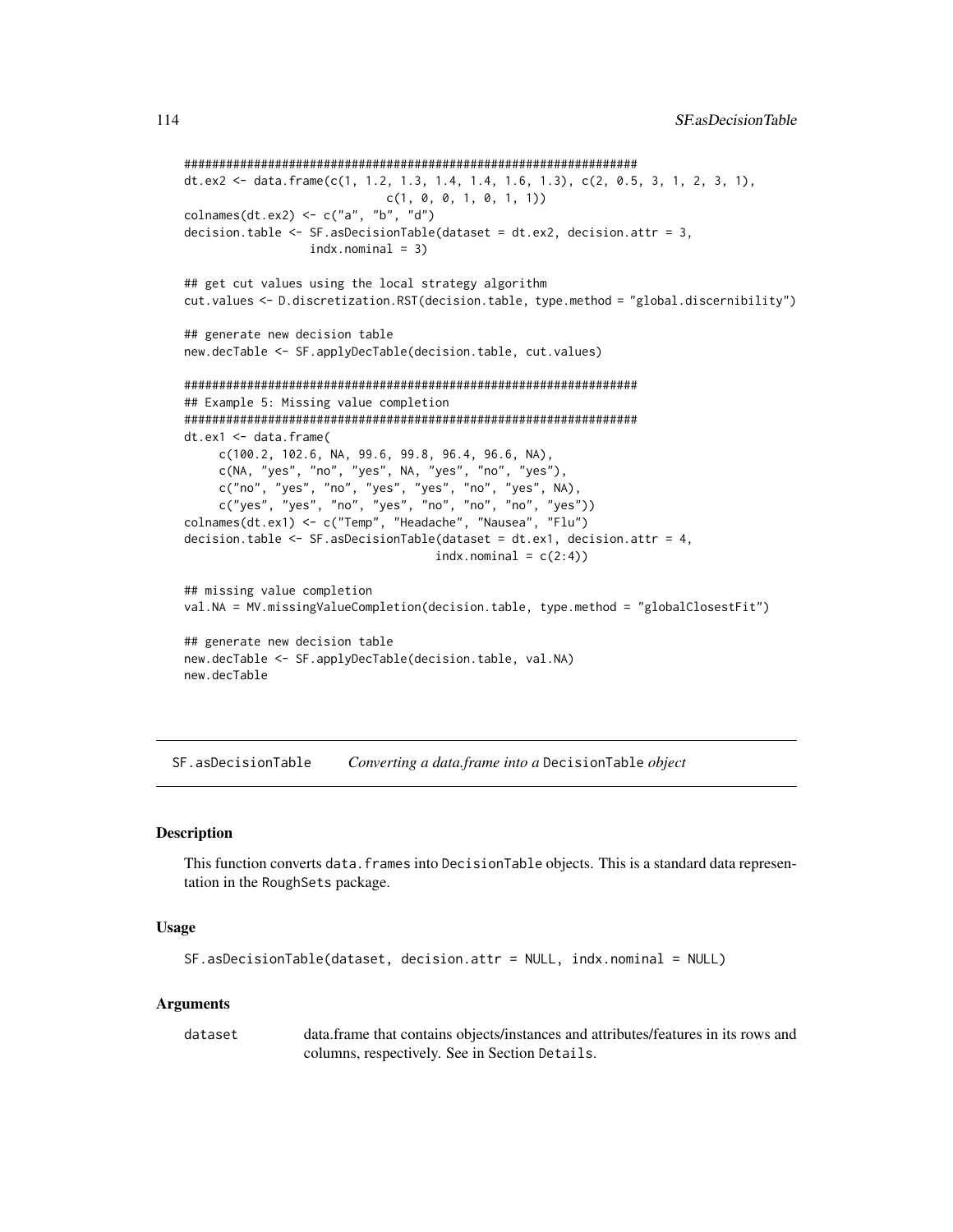<span id="page-114-0"></span>

| decision.attr | an integer value representing the index position of the decision attribute. If      |
|---------------|-------------------------------------------------------------------------------------|
|               | this parameter is ignored, then the function will treat the data as an information  |
|               | system or newdata/test data. In other words, it is necessary to define the index of |
|               | the decision attribute in order to construct a decision table (e.g. a training data |
|               | set).                                                                               |

- indx.nominal a logical vector indicating nominal attributes in the data. If this parameter is not given, then the function will use a heuristic to guess which of the attributes are nominal. The following rules will be applied used:
	- an attribute contains character values or factors: it will be recognized as a nominal attribute.
	- an attribute contains integer or numeric values: it will be recognized as a numeric attribute.
	- indx.nominal: the indicated attributes will be considered as nominal.

#### Details

An object of the "DecisionTable" class adds a few attributes to a standard data.frame:

- desc.attrs: a list containing the names of attributes and their range/possible symbolic values. There are two kinds of representation in this parameters which depend on whether the attributes are nominal or numeric, for example:
	- nominal attribute:  $a = c(1, 2, 3)$  means that the attribute a has values 1, 2, and 3.
	- numeric attribute:  $a = c(10, 20)$  means that the attribute a has values between 10 and 20.
- nominal.attrs: a logical vector whose length equals the number of columns in the data. In this vector TRUE values indicate that the corresponding attribute is a nominal. For example: nominal.attrs = c(FALSE,TRUE,FALSE) means that the first and third attributes are numeric and the second one is nominal.
- decision.attr: a numeric value representing the index of the decision attribute. It is necessary to define the index of the decision attribute in order to construct a proper decision system. If the value of decision.attr is NULL, the constructed object will correspond to an information system. It is strongly recommended to place the decision attribute as the last data column.

"DecisionTable" objects allow to use all methods of standard data.frame objects. The function [SF.read.DecisionTable](#page-116-0) can be used to import data from a file and then construct DecisionTable object.

#### Value

An object of the "DecisionTable" class.

# Author(s)

Andrzej Janusz

# See Also

[SF.read.DecisionTable](#page-116-0), [SF.applyDecTable](#page-111-0).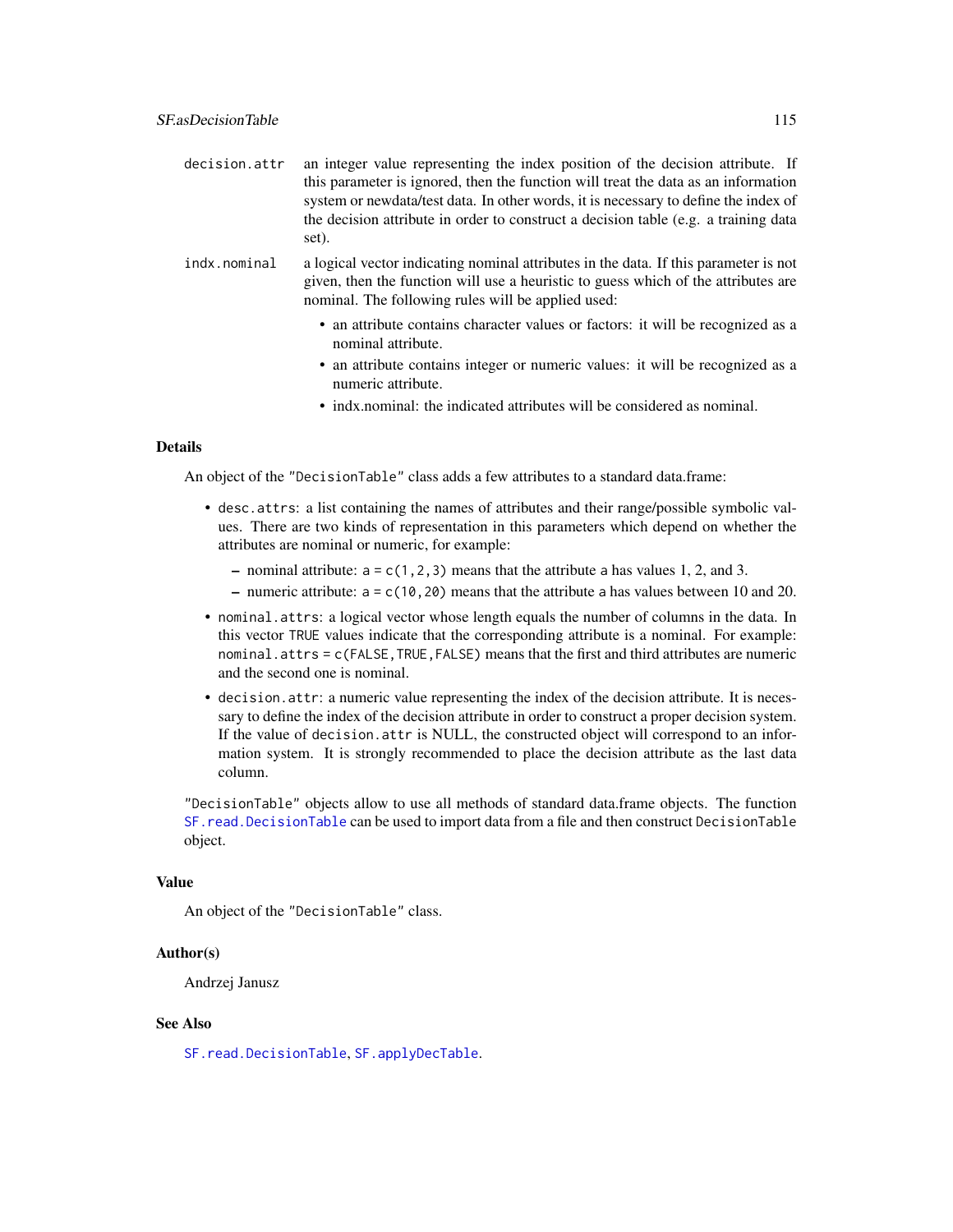# Examples

```
################################################################
## Example : converting from datasets in data.frame
## into decision table
################################################################
## Let use iris which is available in R be dataset
decision.table <- SF.asDecisionTable(dataset = iris, decision.attr = 5,
                 indx.nominal = 5)
```
SF.asFeatureSubset *Converting custom attribute name sets into a FeatureSubset object*

# Description

The function can be used to change a custom set of attribute names from a decision table into an object of the FeatureSubset class. It can be useful for converting results of discernibility matrix-based attribute selection methods (i.e. functions FS.all.reducts.computation and FS.one.reduct.computation).

# Usage

```
SF.asFeatureSubset(colNames, decisionTable = NULL,
  attributeNames = NULL, type.method = "custom subset",
 model = "custom")
```
# Arguments

| colNames      | a character vector containing names of attributes from a decision table                                                                                     |
|---------------|-------------------------------------------------------------------------------------------------------------------------------------------------------------|
| decisionTable | a decision table which contains attributes from colNames, can be NULL and in<br>that case a non-NULL value of attributeNames must be given                  |
|               | attributeNames a character vector of names of decision table's attributes, can be NULL and in that<br>case a non-NULL value of decision Table must be given |
| type.method   | an indicator of the method used for selecting the attributes                                                                                                |
| model         | an indicator of the model used for selecting the attributes                                                                                                 |

#### Value

an object of a class FeatureSubset

#### Author(s)

Andrzej Janusz

<span id="page-115-0"></span>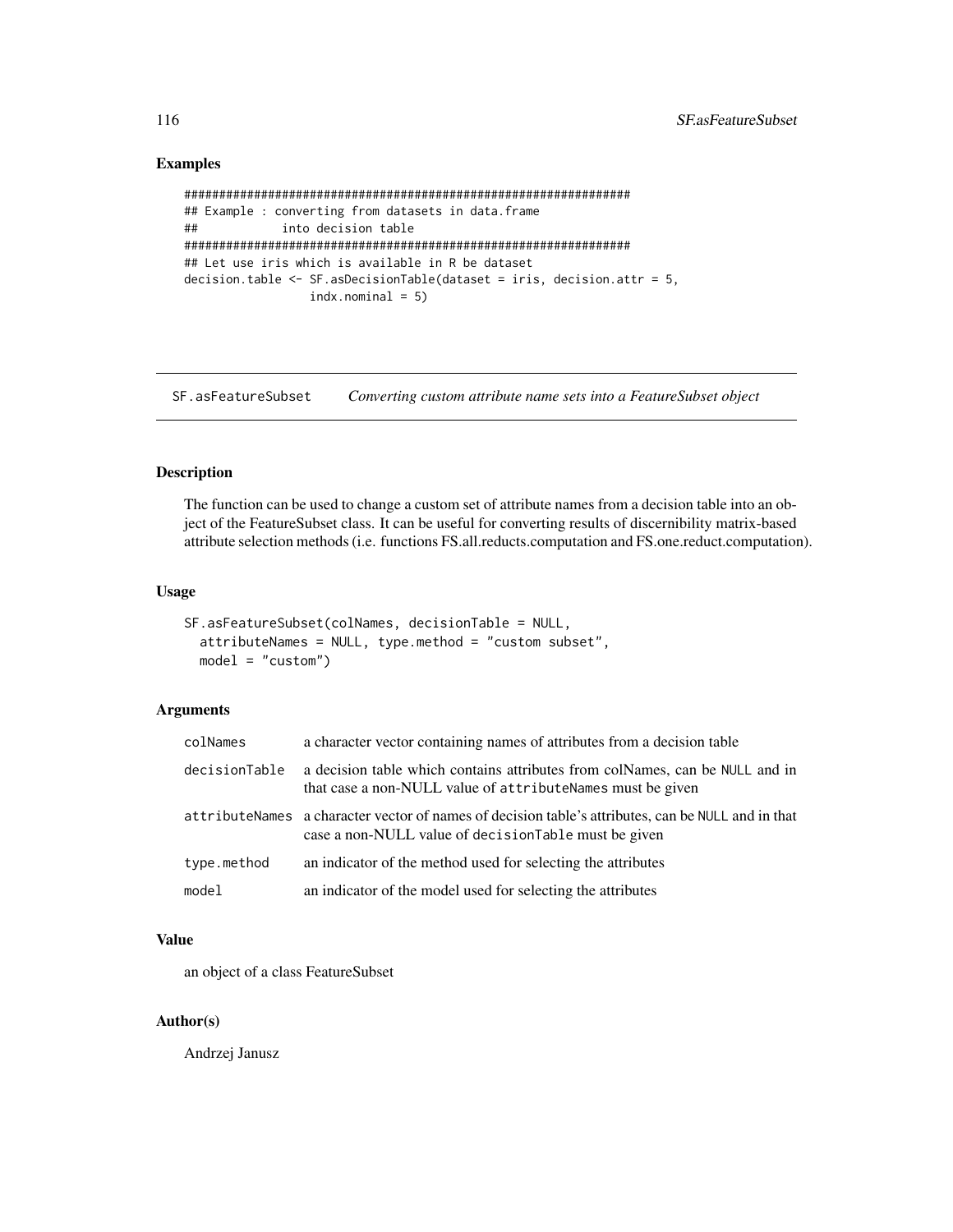# <span id="page-116-1"></span>SF.read.DecisionTable 117

#### Examples

```
#############################################################
## Example 1:
#############################################################
data(RoughSetData)
wine.data <- RoughSetData$wine.dt
dim(wine.data)
## selection of an arbitrary attribute subset
attrNames = colnames(wine.data)[1:3]
attrNames
class(attrNames)
## convertion into a FeatureSubset object
reduct <- SF.asFeatureSubset(attrNames, wine.data,
                             type.method = "greedy reduct from a discernibility matrix")
class(reduct)
reduct
```
<span id="page-116-0"></span>SF.read.DecisionTable *Reading tabular data from files.*

# Description

This function can be used to import data sets from files and then construct a DecisionTable object. It uses [read.table](#page-0-0) function from base R.

#### Usage

```
SF.read.DecisionTable(filename, decision.attr = NULL,
 indx.nominal = NULL, ...)
```
#### Arguments

| filename      | a path with a file name.                                                                                          |
|---------------|-------------------------------------------------------------------------------------------------------------------|
| decision.attr | an integer indicating an index of the decision attribute. See SF, as Decision Table.                              |
| indx.nominal  | an integer vector with indices of attributes which should be considered as nom-<br>inal. See SF. asDecisionTable. |
| $\ddots$ .    | additional parameters which are passed to the read, table function. See read, table.                              |

# Details

The data should be in a tabular format containing rows and columns, where every row represents an object/instance, while columns represent attributes of the objects.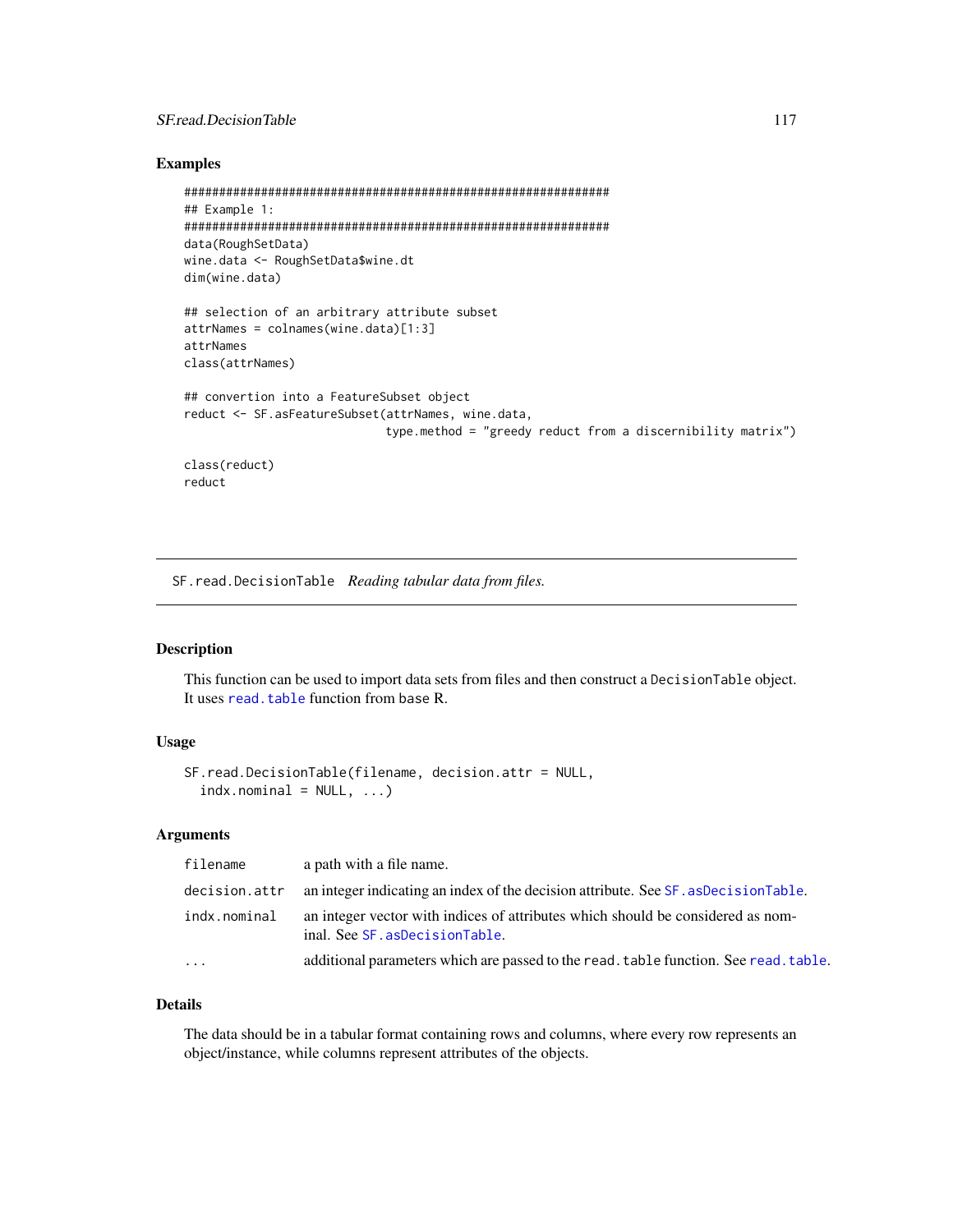<span id="page-117-0"></span>An object of the "DecisionTable" class. See SF. asDecisionTable.

#### Author(s)

Andrzej Janusz

# Examples

```
#############################################################
## Example 1: data set saved in a file
#############################################################
## Let us assume we have the following data which has been already saved to the file "tes.dat"
data <- data.frame(c(0.12, 0.23, 0.24), c(1,3,2), c(10, 12, 18), c("a", "a", "b"), c(1, 1, 2))
## Not run: write.table(data, file = "tes.dat", row.names = FALSE, col.names = FALSE,
                    fileEncoding ="")
## End(Not run)
## Then we would generate decision table from tes.dat file.
## in this case, we want to define that second and third attributes are nominal and continuous,
## respectively.
## Not run: decision.table <- SF.read.DecisionTable(filename = "tes.dat", decision.attr = 5,
             indx.nominal = c(2, 5), sep= " ", col.names = c("v1", "v2", "v3", "v4", "o1"))
## End(Not run)
```

```
summary.IndiscernibilityRelation
```
*The summary function for an indiscernibility relation*

#### Description

This function enables the output of a summary of the indiscernibility relation functions.

#### Usage

```
## S3 method for class 'IndiscernibilityRelation'
summary(object, ...)
```
#### Arguments

| object   | a "IndiscernibilityRelation" object. See BC. IND. relation. FRST |
|----------|------------------------------------------------------------------|
|          | and BC. IND. relation. RST.                                      |
| $\cdots$ | the other parameters.                                            |

#### Value

a description that contains the following information. For FRST model: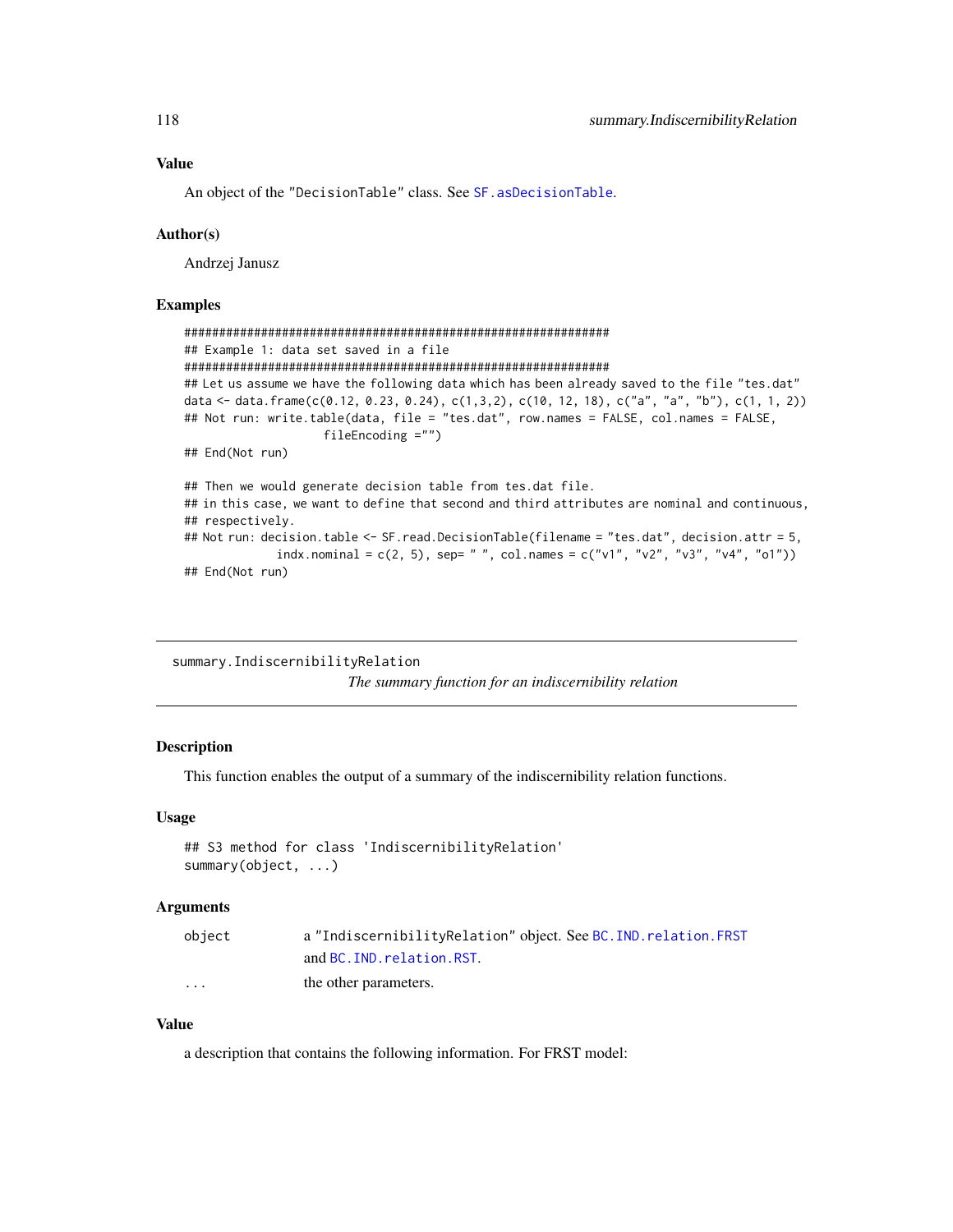<span id="page-118-0"></span>Lala Septem Riza

#### Examples

```
###########################################################
## Example 1: Dataset containing nominal values for
## all attributes.
###########################################################
## Decision table is represented as data frame
dt.ex1 <- data.frame(c(1,0,2,1,1,2,2,0), c(0, 1,0, 1,0,2,1,1),
                        c(2,1,0,0,2,0,1,1), c(2,1,1,2,0,1,1,0), c(0,2,1,2,1,1,2,1))colnames(dt.ex1) <- c("aa", "bb", "cc", "dd", "ee")
decision.table \leq SF. asDecisionTable(dataset = dt.ex1, decision.attr = 5)
## In this case, we only consider the second and third attributes.
attributes \leq c(2, 3)#### calculate fuzzy indiscernibility relation ####
## in this case, we are using "crisp" as a type of relation and type of aggregation
control.ind <- list(type.relation = c("crisp"), type.aggregation = c("crisp"))
IND <- BC.IND.relation.FRST(decision.table, attributes = attributes, control = control.ind)
```
summary(IND)

summary.LowerUpperApproximation

*The summary function of lower and upper approximations based on RST and FRST*

#### Description

This function enables the output of a summary of the lower and upper approximations.

#### Usage

```
## S3 method for class 'LowerUpperApproximation'
summary(object, ...)
```
#### Arguments

| object   | a "LowerUpperApproximation" object. See BC. LU. approximation. FRST and |
|----------|-------------------------------------------------------------------------|
|          | BC.LU.approximation.RST.                                                |
| $\cdots$ | the other parameters.                                                   |

# Author(s)

Lala Septem Riza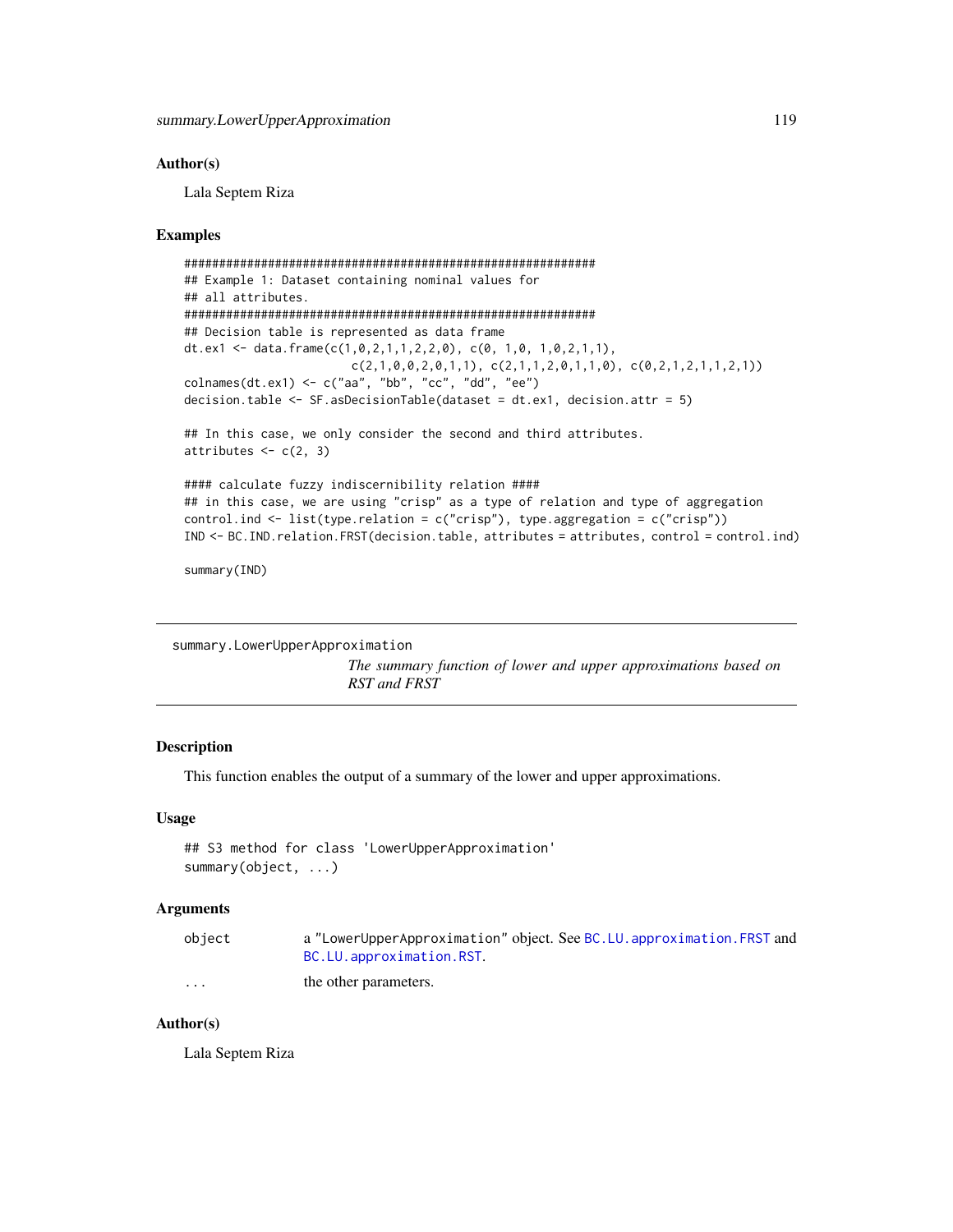# Examples

```
#######################################
## Example: Using simple data set
#######################################
dt.ex1 <- data.frame(c(1,0,2,1,1,2,2,0), c(0, 1,0, 1,0,2,1,1),
                        c(2,1,0,0,2,0,1,1), c(2,1,1,2,0,1,1,0), c(0,2,1,2,1,1,2,1))colnames(dt.ex1) <- c("aa", "bb", "cc", "dd", "ee")
decision.table <- SF.asDecisionTable(dataset = dt.ex1, decision.attr = 5,
                                     indx.nominal = c(1:5)P \leftarrow c(2,3)####### Compute indiscernibility relation #######
IND <- BC.IND.relation.RST(decision.table, feature.set = P)
####### Compute lower and upper approximation #####
roughset <- BC.LU.approximation.RST(decision.table, IND)
summary(roughset)
```
summary.PositiveRegion

*The summary function of positive region based on RST and FRST*

# **Description**

This function enables the output of a summary of the positive region and degree of dependency.

# Usage

```
## S3 method for class 'PositiveRegion'
summary(object, ...)
```
# Arguments

| object | a "PositiveRegion" object. See BC.positive.reg.FRST and BC.positive.reg.RST. |
|--------|------------------------------------------------------------------------------|
| .      | the other parameters.                                                        |

# Author(s)

Lala Septem Riza

# Examples

```
dt.ex1 <- data.frame(c(1,0,2,1,1,2,2,0), c(0, 1,0, 1,0,2,1,1),
                        c(2,1,0,0,2,0,1,1), c(2,1,1,2,0,1,1,0), c(0,2,1,2,1,1,2,1))colnames(dt.ex1) <- c("aa", "bb", "cc", "dd", "ee")
decision.table \leq SF. asDecisionTable(dataset = dt.ex1, decision.attr = 5,
                                    indx.nominal = c(1:5)
```
<span id="page-119-0"></span>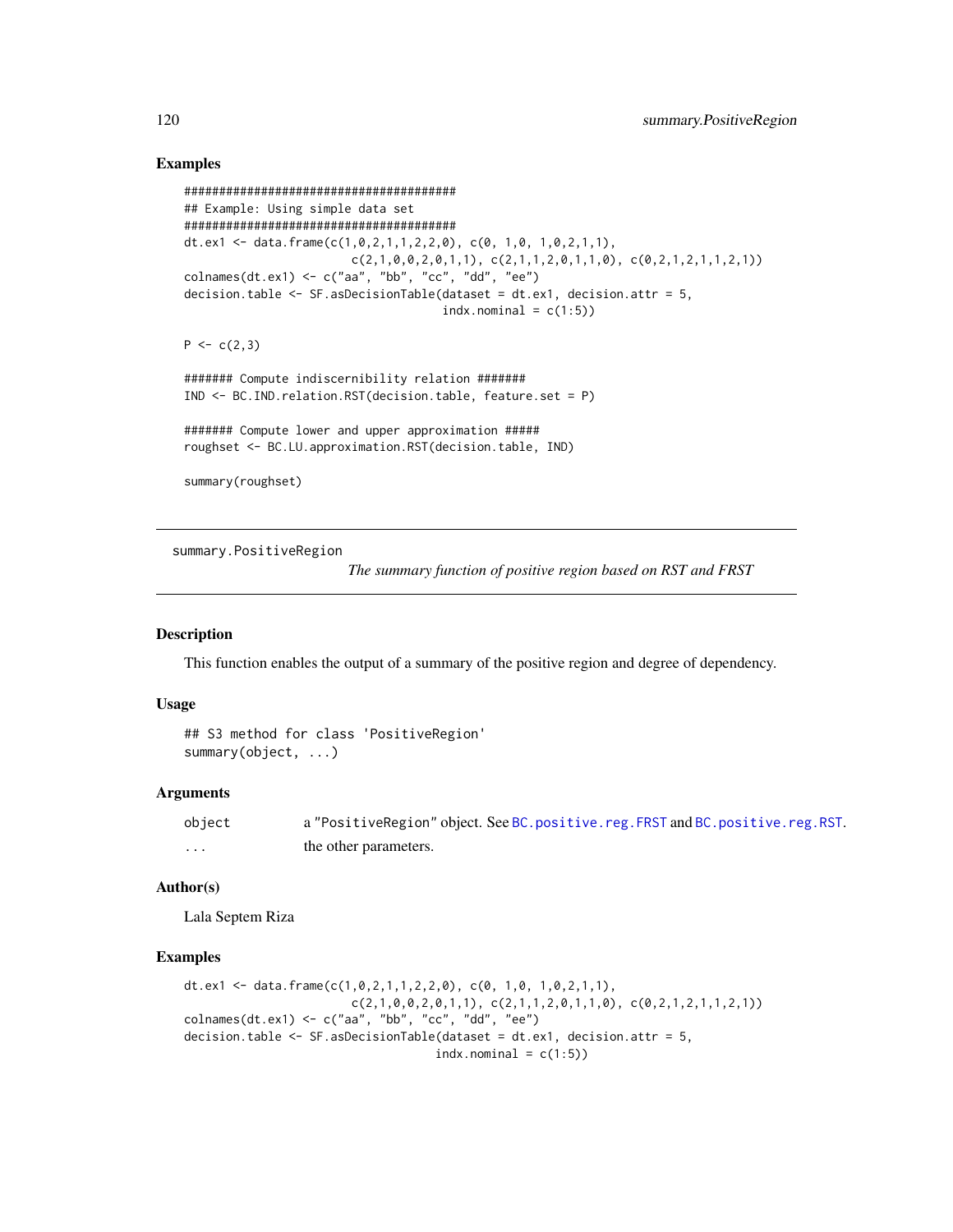```
## in this case, we consider second and third attributes only
P \leftarrow c(2,3)####### Perform indiscernibility relation #######
IND <- BC.IND.relation.RST(decision.table, feature.set = P)
####### Perform lower and upper approximations #####
roughset <- BC.LU.approximation.RST(decision.table, IND)
####### Determine the positive region ######
region <- BC.positive.reg.RST(decision.table, roughset)
summary(region)
```
summary.RuleSetFRST *The summary function of rules based on FRST*

# **Description**

This function enables the output of a summary of the rule induction methods.

#### Usage

## S3 method for class 'RuleSetFRST' summary(object, ...)

#### Arguments

| object | a "RuleSetFRST" object. See RI. hybridFS. FRST and RI. GFRS. FRST. |
|--------|--------------------------------------------------------------------|
| .      | the other parameters.                                              |

# Value

a description that contains the following information:

- The type of the considered model.
- The type of the considered method.
- The type of the considered task.
- The type of similarity.
- The type of triangular norm.
- The names of attributes and their type (whether nominal or not).
- The interval of the data.
- the variance values of the data.
- The rules. Every rule constitutes two parts which are IF and THEN parts. For example, "IF pres is around 90 and preg is around 8 THEN class is 2". See [RI.GFRS.FRST](#page-101-0).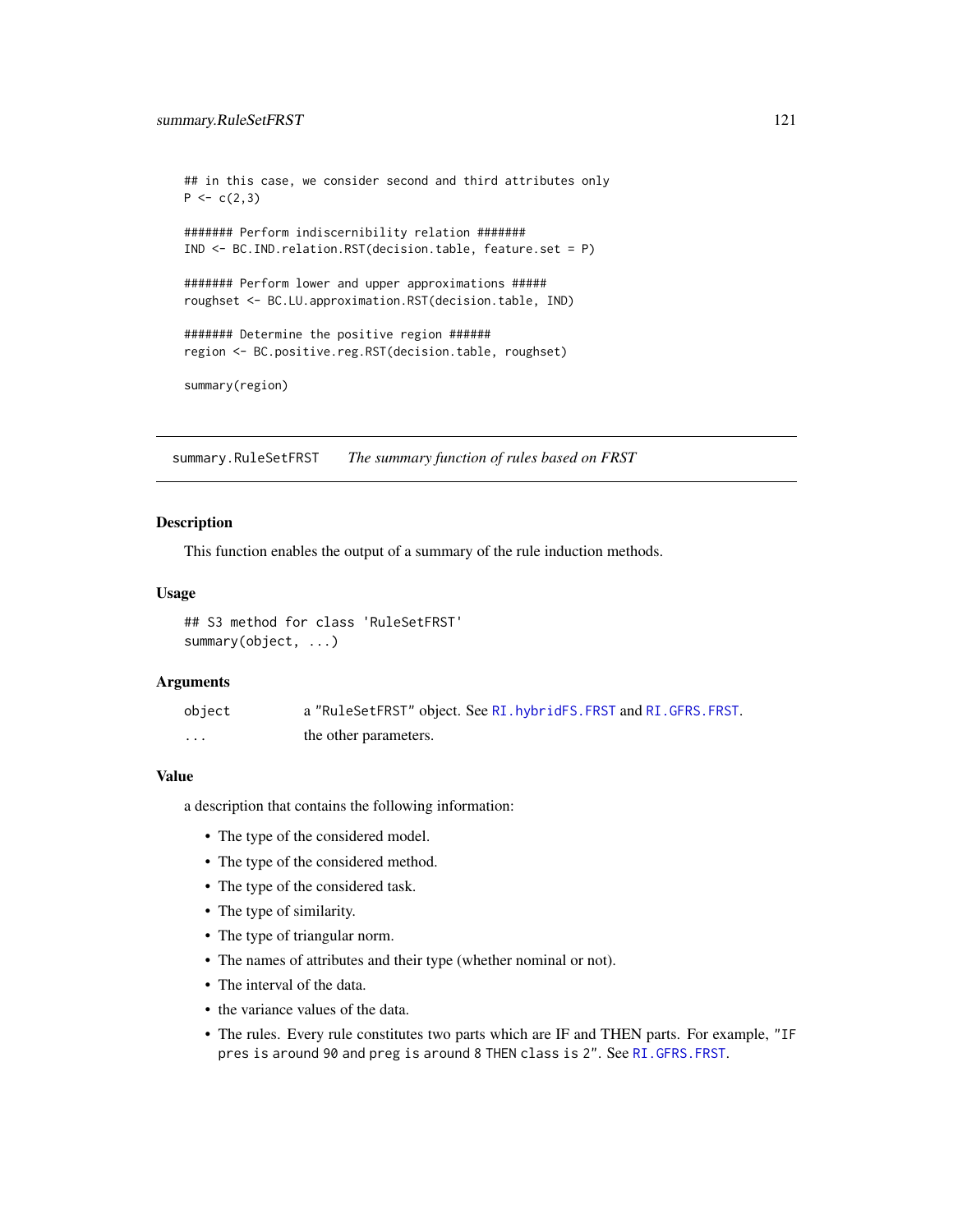Lala Septem Riza

#### Examples

```
###########################################################
## Example 1: Regression problem
###########################################################
data(RoughSetData)
decision.table <- RoughSetData$housing7.dt
control <- list(type.aggregation = c("t.tnorm", "lukasiewicz"), type.relation =
                c("tolerance", "eq.3"), t.implicator = "lukasiewicz")
res.1 <- RI.hybridFS.FRST(decision.table, control)
summary(res.1)
###########################################################
## Example 2: Classification problem
##############################################################
data(RoughSetData)
decision.table <- RoughSetData$pima7.dt
control <- list(type.aggregation = c("t.tnorm", "lukasiewicz"), type.relation =
                c("tolerance", "eq.3"), t.implicator = "lukasiewicz")
res.2 <- RI.hybridFS.FRST(decision.table, control)
summary(res.2)
```
summary.RuleSetRST *The summary function of rules based on RST*

#### Description

This function enables the output of a summary of the rule induction methods.

#### Usage

```
## S3 method for class 'RuleSetRST'
summary(object, ...)
```
#### Arguments

| object   | a "RuleSetRST" object. See RI. indiscernibilityBasedRules.RST. |
|----------|----------------------------------------------------------------|
| $\cdots$ | the other parameters.                                          |

<span id="page-121-0"></span>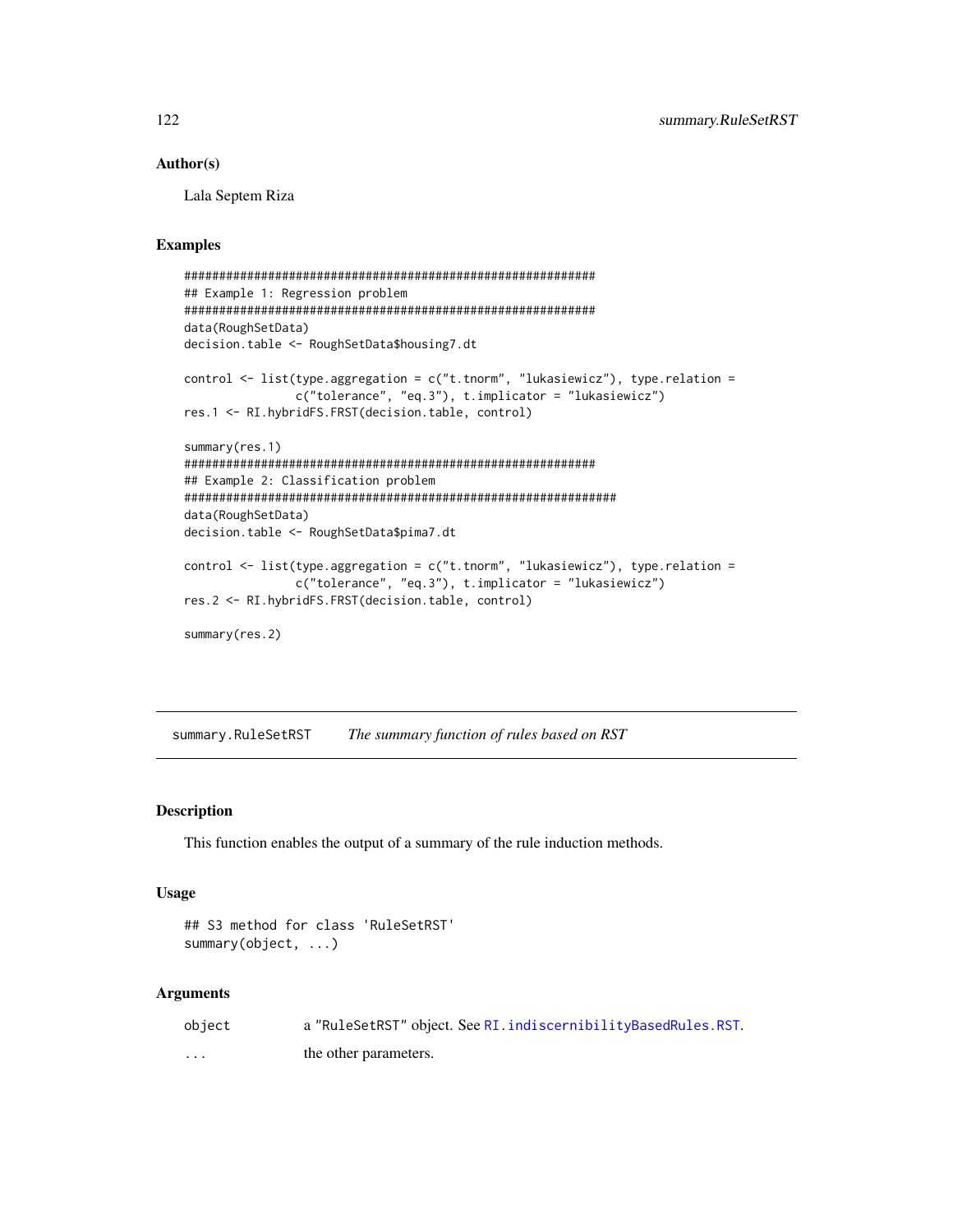#### <span id="page-122-0"></span>X.entropy 123

# Value

a description that contains the following information:

- The type of the considered model.
- The type of the considered method.
- The type of the considered task.
- The rules. Every rule constitutes two parts which are IF and THEN parts. For example, "IF pres is around 90 and preg is around 8 THEN class is 2; (support=4;laplace=0.67)".

# Author(s)

Lala Septem Riza and Andrzej Janusz

# Examples

```
###########################################################
## Example : Classification problem
###########################################################
data(RoughSetData)
decision.table <- RoughSetData$hiring.dt
```

```
## determine feature subset/reduct
reduct <- FS.permutation.heuristic.reduct.RST(decision.table, permutation = NULL)
rules <- RI.indiscernibilityBasedRules.RST(decision.table, reduct)
```
summary(rules)

X.entropy *The entropy measure*

# **Description**

An auxiliary function for the qualityF parameter in the [FS.greedy.heuristic.reduct.RST](#page-65-0), [FS.DAAR.heuristic.RST](#page-61-0) and [FS.greedy.heuristic.superreduct.RST](#page-67-0) functions. It is based on *entropy* as a measure of information(Shannon, 1948).

# Usage

```
X.entropy(decisionDistrib)
```
# **Arguments**

decisionDistrib

an integer vector corresponding to a distribution of attribute values

#### Value

a numeric value indicating entropy of an attribute.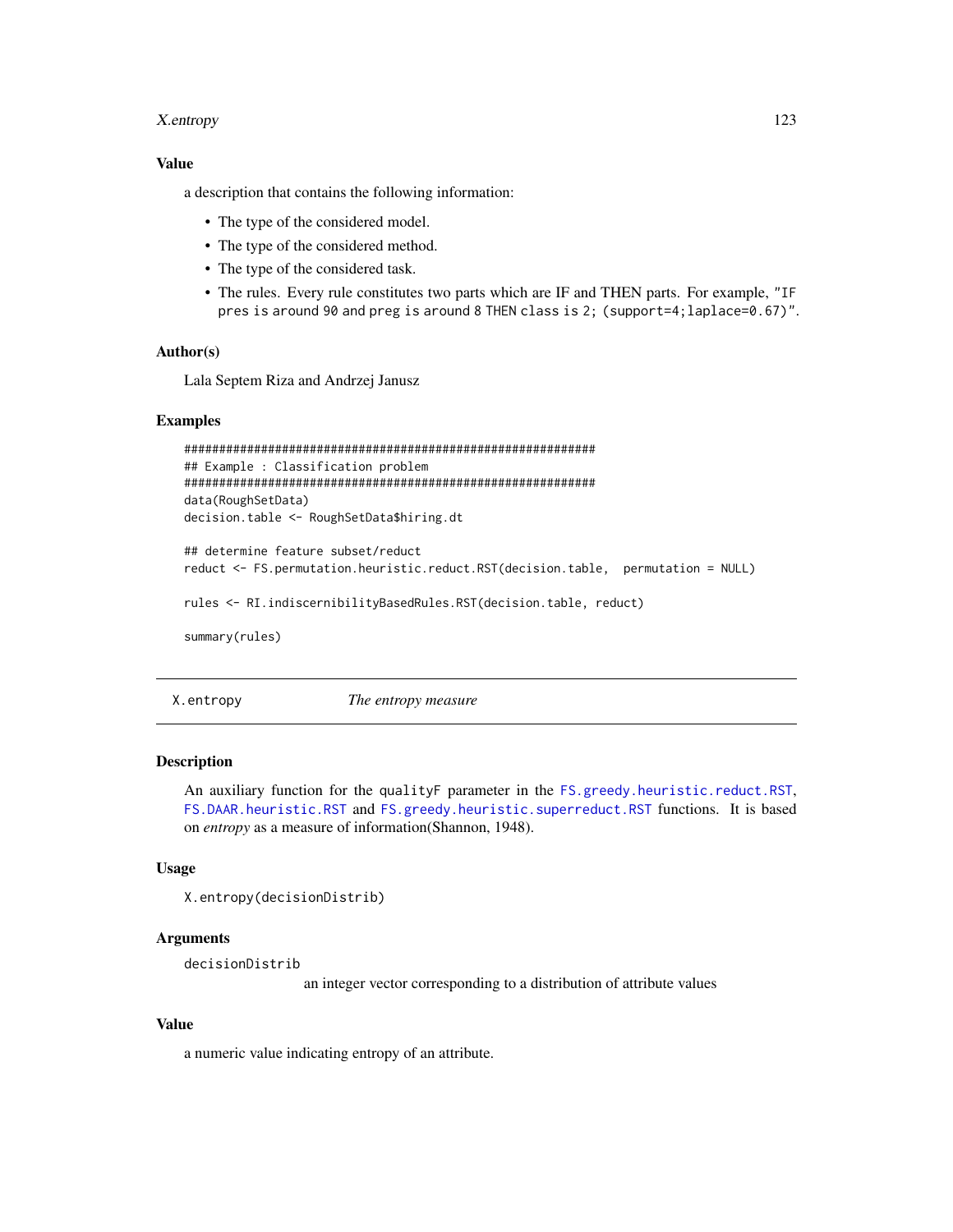Andrzej Janusz

#### References

C. E. Shannon, "A Mathematical Theory of Communication", Bell System Technical Journal, vol. 27, p. 379 - 423, 623 - 656 (1948).

X.gini *The gini-index measure*

# Description

An auxiliary function for the qualityF parameter in the [FS.greedy.heuristic.reduct.RST](#page-65-0), [FS.DAAR.heuristic.RST](#page-61-0) and [FS.greedy.heuristic.superreduct.RST](#page-67-0) functions. It is based on the *gini* index as a measure of information (Stoffel and Raileanu, 2000).

#### Usage

```
X.gini(decisionDistrib)
```
#### Arguments

decisionDistrib

an integer vector corresponding to a distribution of attribute values.

#### Value

a numeric value indicating the gini index of an attribute.

# Author(s)

Andrzej Janusz

#### References

K. Stoffel and L. E. Raileanu, "Selecting Optimal Split-Functions with Linear Threshold Unit Trees and Madaline-Style Networks", in: Research and Development in Intelligent Systems XVII, BCS Conference Series (2000).

<span id="page-123-0"></span>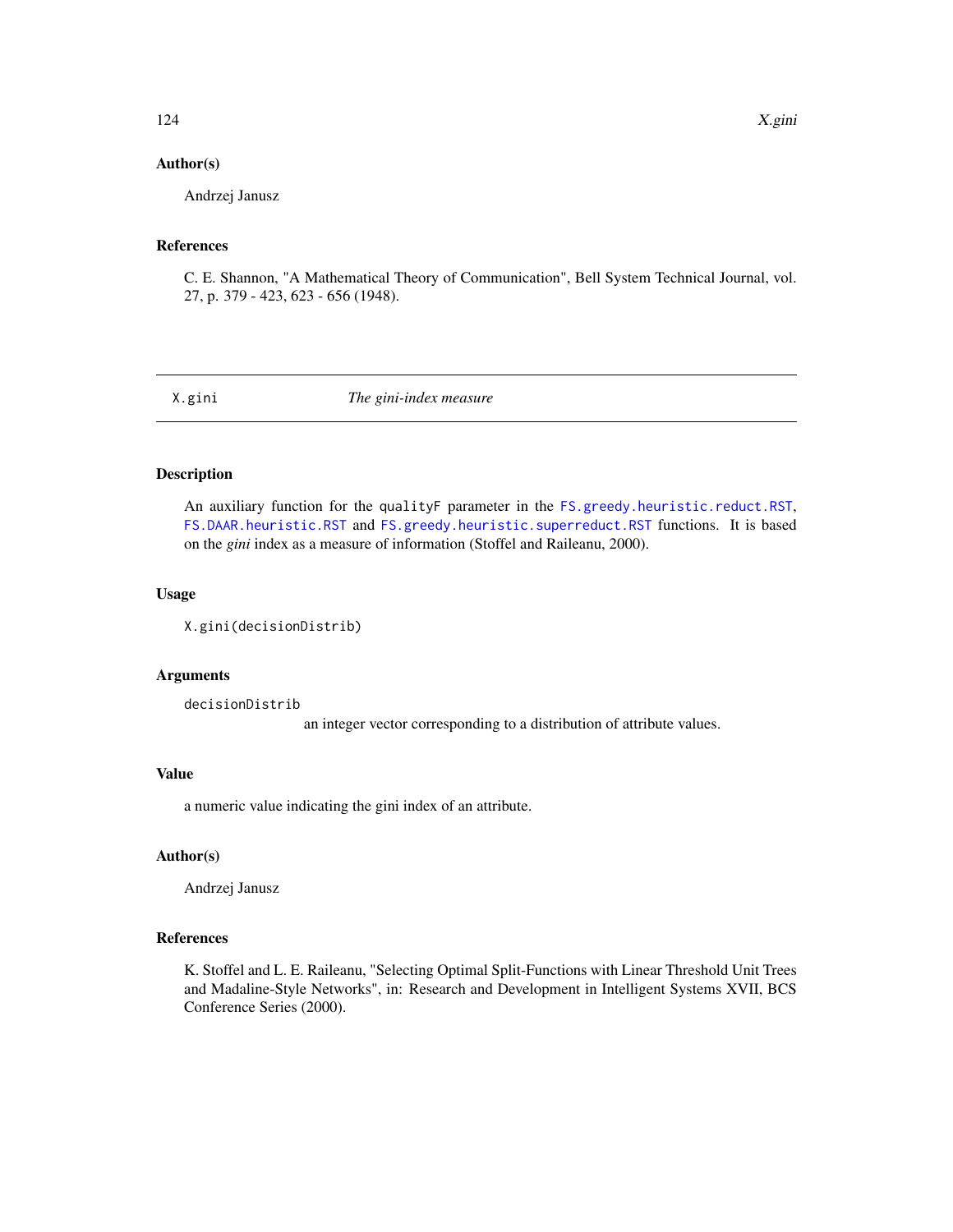<span id="page-124-1"></span><span id="page-124-0"></span>

# Description

A function returning a weight of rule's vote understood as the Laplace estimate of its confidence.

#### Usage

X.laplace(rule)

# Arguments

rule a decision rule, i.e. element of an "RuleSetRST" object

#### Value

a numerical weight of the vote

#### Author(s)

Andrzej Janusz

#### See Also

Other currently available voting methods are: [X.ruleStrength](#page-125-0), [X.rulesCounting](#page-125-1).

X.nOfConflicts *The discernibility measure*

# Description

It is an auxiliary function for the qualityF parameter in the [FS.greedy.heuristic.reduct.RST](#page-65-0) and [FS.greedy.heuristic.superreduct.RST](#page-67-0) functions.

# Usage

```
X.nOfConflicts(decisionDistrib)
```
# Arguments

decisionDistrib

an integer vector corresponding to a distribution of decision attribute values

# Value

a numeric value indicating a number of conflicts in a decision attribute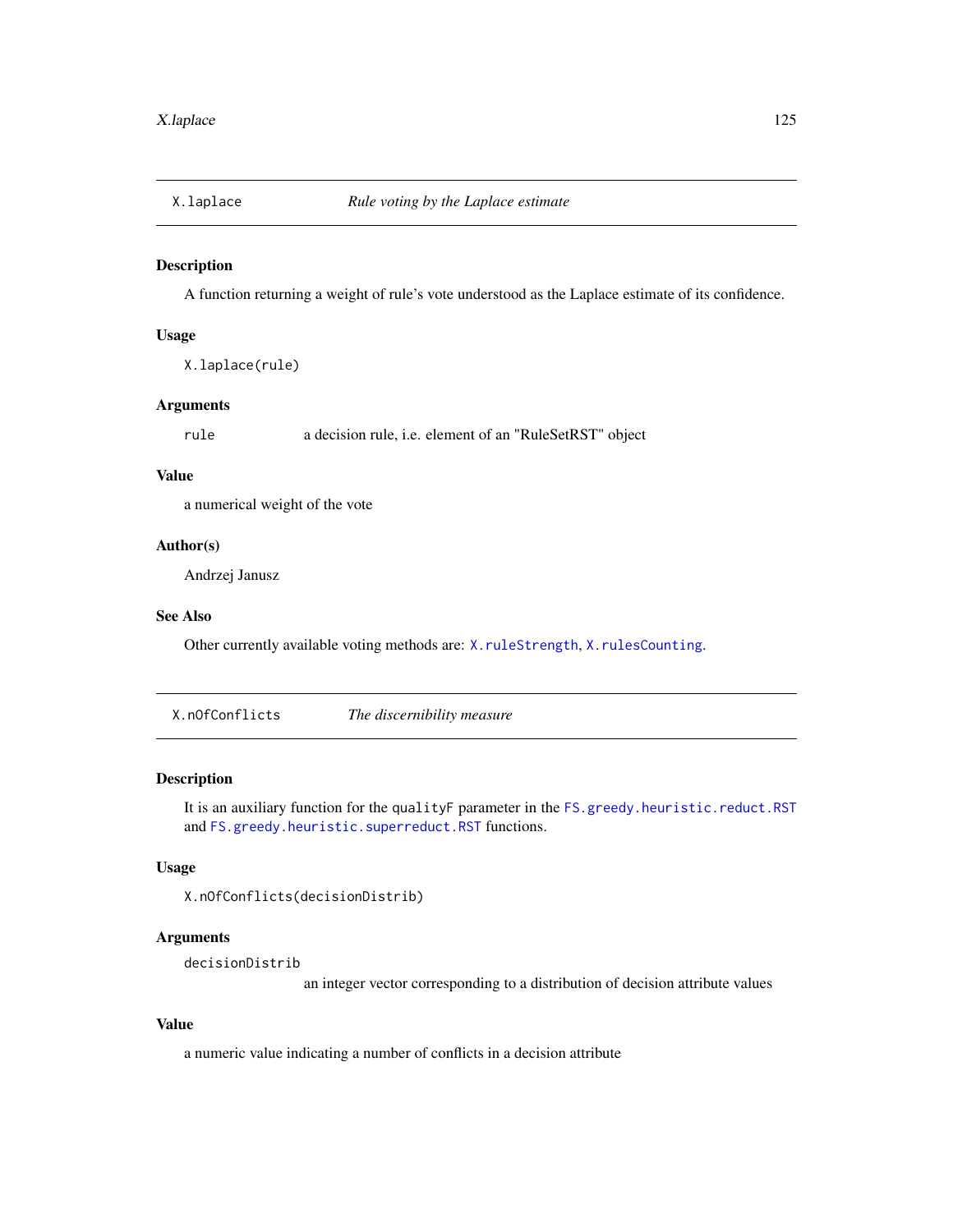Andrzej Janusz

<span id="page-125-1"></span>X.rulesCounting *Rule voting by counting matching rules*

# Description

A function returning an equal vote's weight for every rule. It corresponds to voting by counting the matching rules.

#### Usage

```
X.rulesCounting(rule)
```
# Arguments

rule a decision rule, i.e. element of an "RuleSetRST" object

# Value

a numerical weight of the vote

#### Author(s)

Andrzej Janusz

# See Also

Other currently available voting methods are: [X.ruleStrength](#page-125-0), [X.laplace](#page-124-0).

<span id="page-125-0"></span>X.ruleStrength *Rule voting by strength of the rule*

# Description

A function returning a weight of rule's vote understood as strength of the rule. It is defined as a product of a cardinality of a support of a rule and the length of this rule.

#### Usage

```
X.ruleStrength(rule)
```
#### Arguments

rule a decision rule, i.e. element of a "RuleSetRST" object

<span id="page-125-2"></span>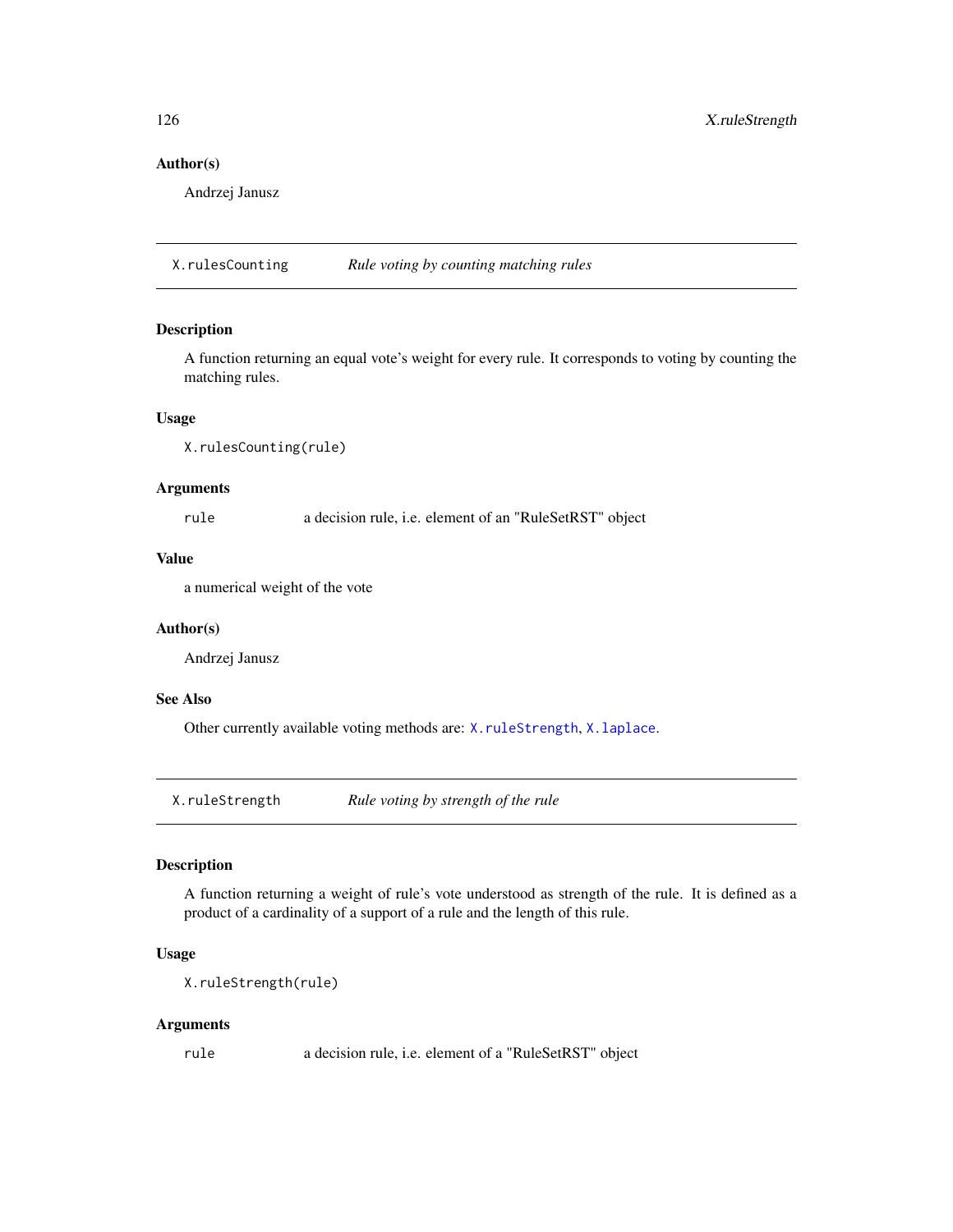# <span id="page-126-0"></span>[.RuleSetRST 127

# Value

a numerical weight of the vote

# Author(s)

Andrzej Janusz

# See Also

Other currently available voting methods are: [X.laplace](#page-124-0), [X.rulesCounting](#page-125-1).

[.RuleSetRST *The* [. *method for* "RuleSetRST" *objects*

# Description

Subsetting a set of decision rules.

# Usage

## S3 method for class 'RuleSetRST' x[i, ...]

# Arguments

| a "RuleSetRST" object from which to extract rules(s) or in which to replace |
|-----------------------------------------------------------------------------|
|                                                                             |
|                                                                             |
|                                                                             |

# Value

A subset of rules.

#### Author(s)

Andrzej Janusz

# Examples

```
###########################################################
## Example : Subsetting a set of decision rules
###########################################################
data(RoughSetData)
hiring.data <- RoughSetData$hiring.dt
```
rules <- RI.LEM2Rules.RST(hiring.data)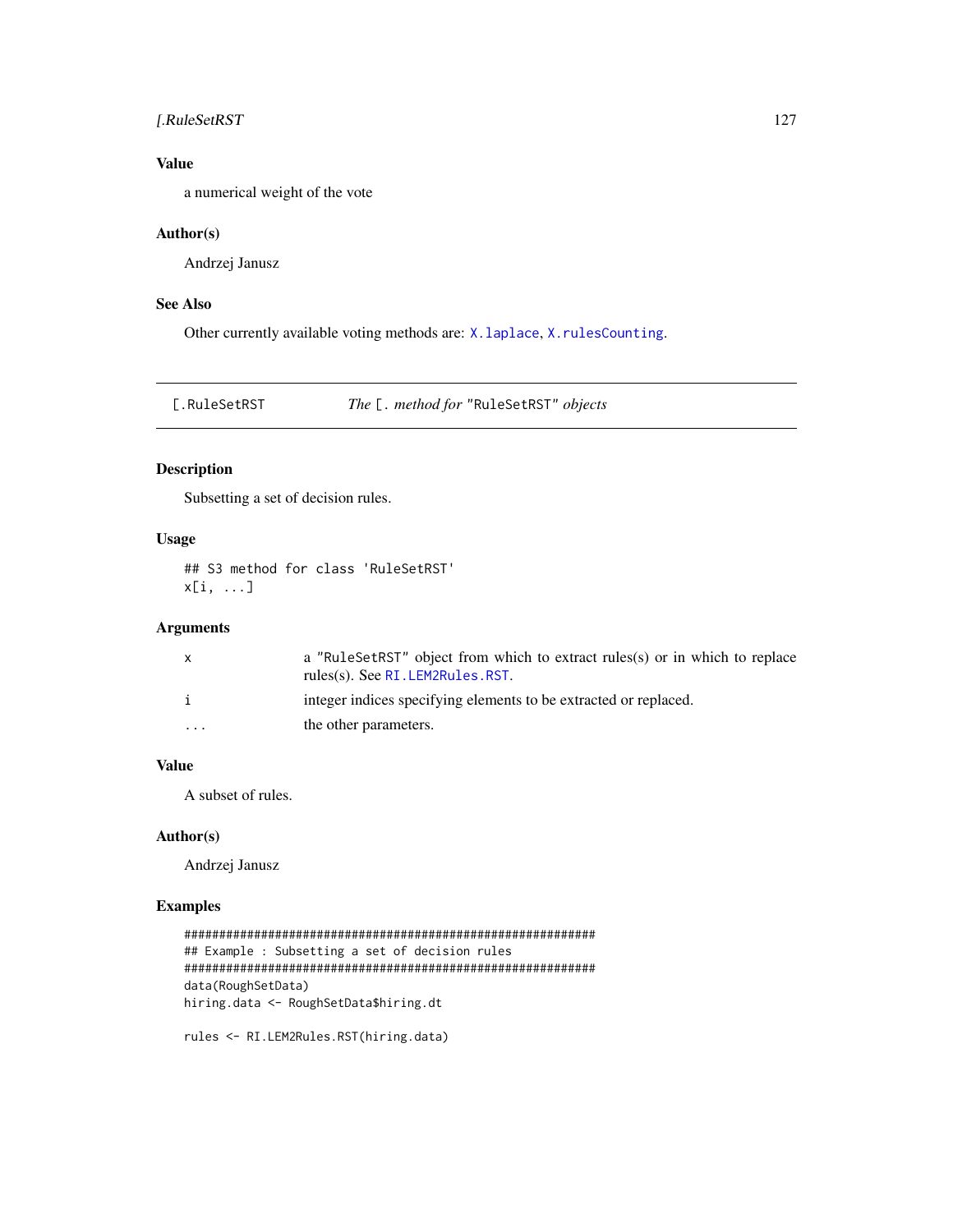128 [.RuleSetRST

rules # taking a subset of rules rules[1:3] rules[c(TRUE,FALSE,TRUE,FALSE)]

# replacing a subset of rules rules2 <- rules  $rules2[c(2,4)] \leftarrow rules[c(1,3)]$ rules2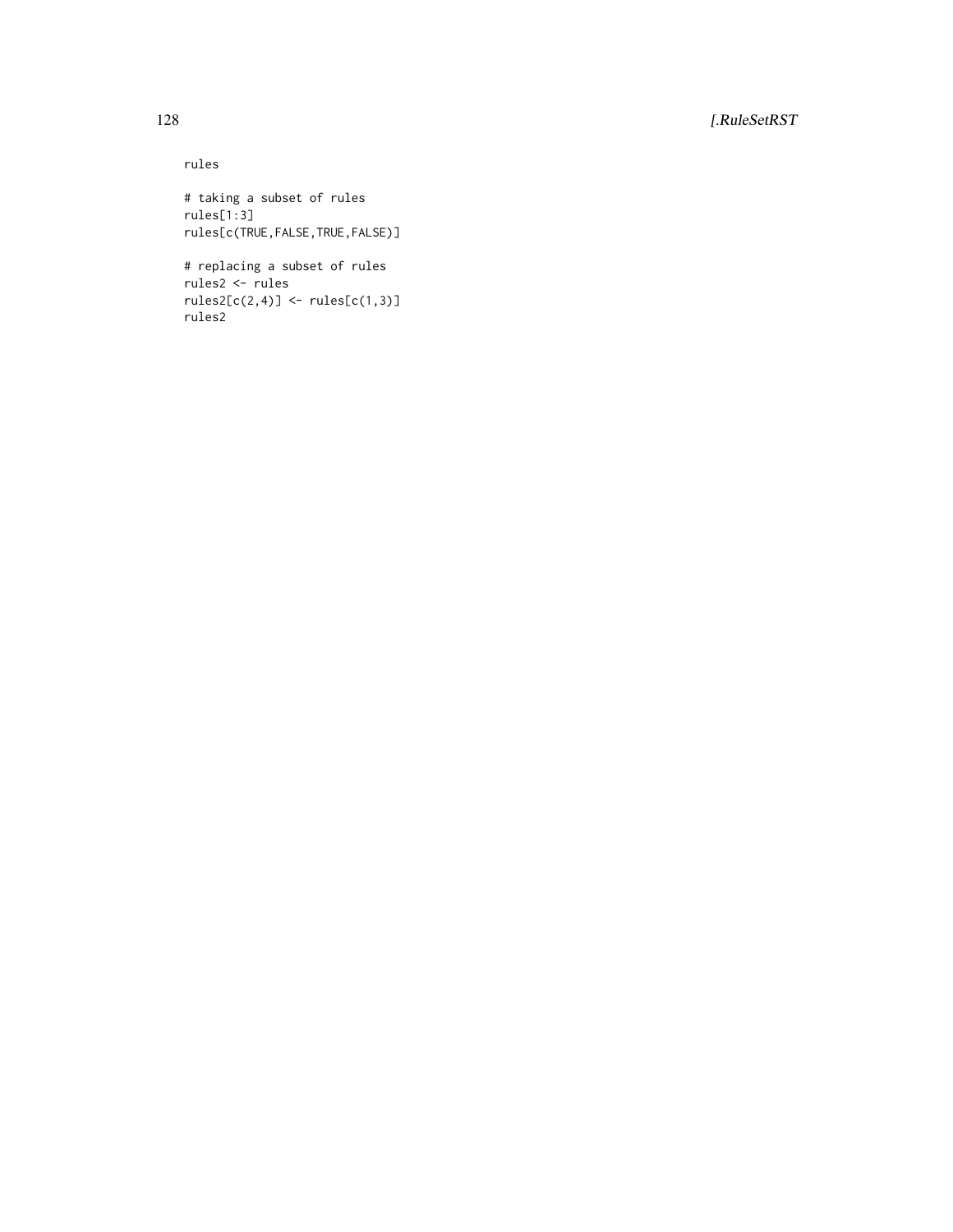# **Index**

∗Topic data

RoughSetData, [109](#page-108-0) [.RuleSetRST, [127](#page-126-0) A.Introduction-RoughSets, [13](#page-12-0) A.Introduction-RoughSets-package *(*A.Introduction-RoughSets*)*, [13](#page-12-0) as.character.RuleSetRST, [15](#page-14-0) as.list.RuleSetRST, [16](#page-15-0) B.Introduction-FuzzyRoughSets, [17](#page-16-0) B.Introduction-FuzzyRoughSets-package *(*B.Introduction-FuzzyRoughSets*)*, [17](#page-16-0) BC.boundary.reg.RST, [19](#page-18-0) BC.discernibility.mat.FRST, *[7](#page-6-0)*, *[18](#page-17-0)*, [20,](#page-19-0) *[25](#page-24-0)*, *[61](#page-60-1)*, *[70](#page-69-0)[–72](#page-71-0)*, *[103](#page-102-0)* BC.discernibility.mat.RST, *[5,](#page-4-0) [6](#page-5-0)*, *[15](#page-14-0)*, *[23](#page-22-0)*, [24,](#page-23-0) *[61](#page-60-1)*, *[72](#page-71-0)* BC.IND.relation.FRST, *[6](#page-5-0)*, *[17,](#page-16-0) [18](#page-17-0)*, *[21,](#page-20-0) [22](#page-21-0)*, [26,](#page-25-1) *[33,](#page-32-1) [34](#page-33-0)*, *[37](#page-36-0)*, *[43,](#page-42-1) [44](#page-43-0)*, *[47](#page-46-0)*, *[76](#page-75-0)*, *[84](#page-83-0)*, *[102](#page-101-1)[–104](#page-103-1)*, *[118](#page-117-0)* BC.IND.relation.RST, *[5](#page-4-0)*, *[15](#page-14-0)*, *[20](#page-19-0)*, *[25](#page-24-0)*, *[29](#page-28-0)*, [31,](#page-30-1) *[38](#page-37-0)*, *[41,](#page-40-0) [42](#page-41-0)*, *[44](#page-43-0)*, *[46](#page-45-0)*, *[118](#page-117-0)* BC.LU.approximation.FRST, *[7](#page-6-0)*, *[18](#page-17-0)*, *[20–](#page-19-0)[23](#page-22-0)*, *[25](#page-24-0)*, *[29](#page-28-0)*, [33,](#page-32-1) *[41–](#page-40-0)[44](#page-43-0)*, *[46–](#page-45-0)[48](#page-47-0)*, *[70](#page-69-0)*, *[76,](#page-75-0) [77](#page-76-0)*, *[84](#page-83-0)*, *[102,](#page-101-1) [103](#page-102-0)*, *[119](#page-118-0)* BC.LU.approximation.RST, *[5](#page-4-0)*, *[15](#page-14-0)*, *[19,](#page-18-0) [20](#page-19-0)*, *[23](#page-22-0)*, *[25](#page-24-0)*, *[29](#page-28-0)*, *[32](#page-31-0)*, *[38](#page-37-0)*, [40,](#page-39-1) *[42](#page-41-0)*, *[44](#page-43-0)*, *[46](#page-45-0)*, *[54](#page-53-0)*, *[83](#page-82-1)*, *[119](#page-118-0)* BC.negative.reg.RST, [42](#page-41-0) BC.positive.reg.FRST, *[7](#page-6-0)*, *[18](#page-17-0)*, *[29](#page-28-0)*, *[38](#page-37-0)*, [43,](#page-42-1) *[44](#page-43-0)*, *[120](#page-119-0)* BC.positive.reg.RST, *[5](#page-4-0)*, *[15](#page-14-0)*, [45,](#page-44-1) *[120](#page-119-0)* C.FRNN.FRST, *[8](#page-7-0)*, [47,](#page-46-0) *[50–](#page-49-0)[52](#page-51-0)* C.FRNN.O.FRST, *[8](#page-7-0)*, *[48](#page-47-0)*, [49,](#page-48-0) *[52](#page-51-0)* C.POSNN.FRST, *[8](#page-7-0)*, *[48](#page-47-0)*, *[50](#page-49-0)*, [51](#page-50-0) D.discretization.RST, *[6](#page-5-0)*, [53,](#page-52-1) *[55–](#page-54-0)[58](#page-57-0)*, *[60](#page-59-0)*, *[83](#page-82-1)*, *[112](#page-111-1)*

D.discretize.equal.intervals.RST, *[5](#page-4-0)*, *[53](#page-52-1)*, [55,](#page-54-0) *[57,](#page-56-0) [58](#page-57-0)*, *[60](#page-59-0)* D.discretize.quantiles.RST, *[5](#page-4-0)*, *[53](#page-52-1)*, *[55](#page-54-0)*, [56,](#page-55-0) *[58](#page-57-0)*, *[60](#page-59-0)* D.global.discernibility.heuristic.RST, *[5](#page-4-0)*, *[53](#page-52-1)*, *[55](#page-54-0)*, *[57](#page-56-0)*, [57,](#page-56-0) *[60](#page-59-0)* D.local.discernibility.heuristic.RST, *[53](#page-52-1)*, *[55](#page-54-0)*, *[57,](#page-56-0) [58](#page-57-0)*, [59](#page-58-0) Extract.RuleSetRST *(*[.RuleSetRST*)*, [127](#page-126-0) FS.all.reducts.computation, *[6,](#page-5-0) [7](#page-6-0)*, [61,](#page-60-1) *[106](#page-105-0)*, *[112](#page-111-1)* FS.DAAR.heuristic.RST, [62,](#page-61-1) *[68](#page-67-1)*, *[82,](#page-81-1) [83](#page-82-1)*, *[123,](#page-122-0) [124](#page-123-0)* FS.feature.subset.computation, *[6,](#page-5-0) [7](#page-6-0)*, *[32](#page-31-0)*, [64,](#page-63-0) *[69](#page-68-0)*, *[79](#page-78-0)*, *[106](#page-105-0)* FS.greedy.heuristic.reduct.RST, *[6](#page-5-0)*, *[63,](#page-62-0) [64](#page-63-0)*, [66,](#page-65-1) *[68,](#page-67-1) [69](#page-68-0)*, *[82,](#page-81-1) [83](#page-82-1)*, *[106](#page-105-0)*, *[123](#page-122-0)[–125](#page-124-1)* FS.greedy.heuristic.superreduct.RST, *[6](#page-5-0)*, *[65](#page-64-0)*, [68,](#page-67-1) *[123](#page-122-0)[–125](#page-124-1)* FS.nearOpt.fvprs.FRST, *[7](#page-6-0)*, [70,](#page-69-0) *[82,](#page-81-1) [83](#page-82-1)* FS.one.reduct.computation, [72](#page-71-0) FS.permutation.heuristic.reduct.RST, *[6](#page-5-0)*, [73,](#page-72-0) *[82,](#page-81-1) [83](#page-82-1)* FS.quickreduct.FRST, *[7](#page-6-0)*, *[65](#page-64-0)*, [75,](#page-74-0) *[81](#page-80-0)*, *[104](#page-103-1)* FS.quickreduct.RST, *[6](#page-5-0)*, *[65](#page-64-0)*, *[69](#page-68-0)*, *[75](#page-74-0)*, *[79](#page-78-0)*, [80](#page-79-0) FS.reduct.computation, *[6,](#page-5-0) [7](#page-6-0)*, *[32](#page-31-0)*, *[54](#page-53-0)*, *[64](#page-63-0)*, *[68](#page-67-1)*, *[75](#page-74-0)*, [82,](#page-81-1) *[97](#page-96-0)*, *[106](#page-105-0)*, *[112](#page-111-1)* FuzzyRoughSets-intro *(*B.Introduction-FuzzyRoughSets*)*, [17](#page-16-0) IS.FRIS.FRST, *[8](#page-7-0)*, [83,](#page-82-1) *[86](#page-85-0)*, *[112](#page-111-1)* IS.FRPS.FRST, *[8](#page-7-0)*, *[85](#page-84-0)*, [85](#page-84-0) MV.conceptClosestFit, *[8](#page-7-0)*, [87,](#page-86-0) *[91](#page-90-0)* MV.deletionCases, *[8](#page-7-0)*, [88,](#page-87-0) *[91](#page-90-0)* MV.globalClosestFit, *[8](#page-7-0)*, [89,](#page-88-0) *[91](#page-90-0)* MV.missingValueCompletion, *[8](#page-7-0)*, *[87](#page-86-0)[–90](#page-89-1)*, [90,](#page-89-1)

*[92,](#page-91-0) [93](#page-92-0)*, *[112](#page-111-1)*